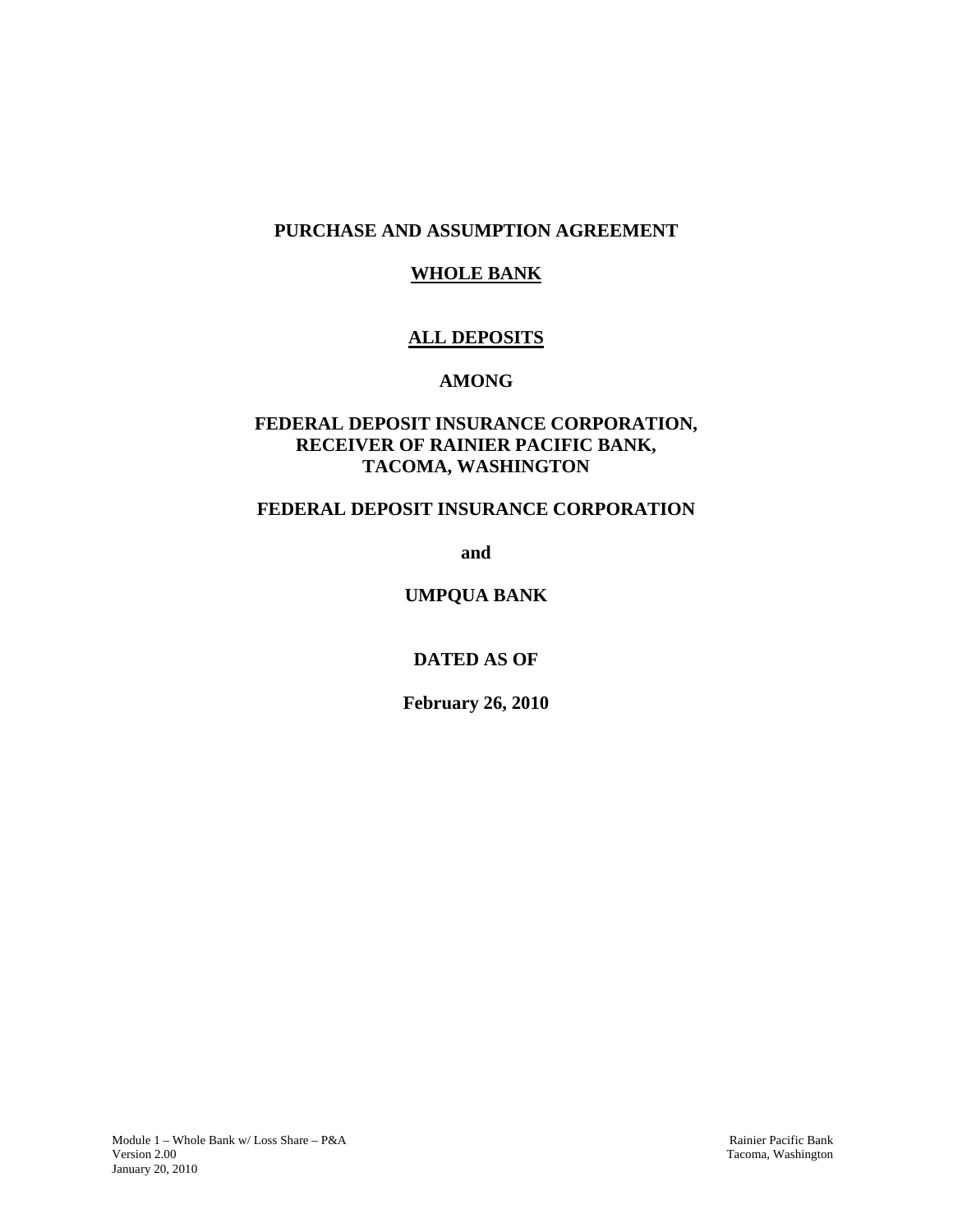## **TABLE OF CONTENTS**

| <b>ARTICLE I</b>   |                                                       |  |
|--------------------|-------------------------------------------------------|--|
| <b>ARTICLE II</b>  |                                                       |  |
| 2.1                |                                                       |  |
| 2.2                |                                                       |  |
| 2.3                |                                                       |  |
| 2.4                |                                                       |  |
| <b>ARTICLE III</b> |                                                       |  |
| 3.1                |                                                       |  |
| 3.2                |                                                       |  |
| 3.3                | Manner of Conveyance; Limited Warranty;               |  |
|                    |                                                       |  |
| 3.4                |                                                       |  |
| 3.5                |                                                       |  |
| 3.6                |                                                       |  |
| <b>ARTICLE IV</b>  | <b>ASSUMPTION OF CERTAIN DUTIES AND OBLIGATIONS17</b> |  |
| 4.1                |                                                       |  |
| 4.2                |                                                       |  |
| 4.3                |                                                       |  |
| 4.4                |                                                       |  |
| 4.5                |                                                       |  |
| 4.6                |                                                       |  |
| 4.7                | Agreement with Respect to Leased Data                 |  |
|                    |                                                       |  |
| 4.8                | Agreement with Respect to Certain                     |  |
|                    |                                                       |  |
| 4.9                |                                                       |  |
| 4.10               |                                                       |  |
| 4.11               |                                                       |  |
| 4.12               | Agreement with Respect to Continuation of Group       |  |
|                    |                                                       |  |
| 4.13               |                                                       |  |
| 4.14               |                                                       |  |
| 4.15               |                                                       |  |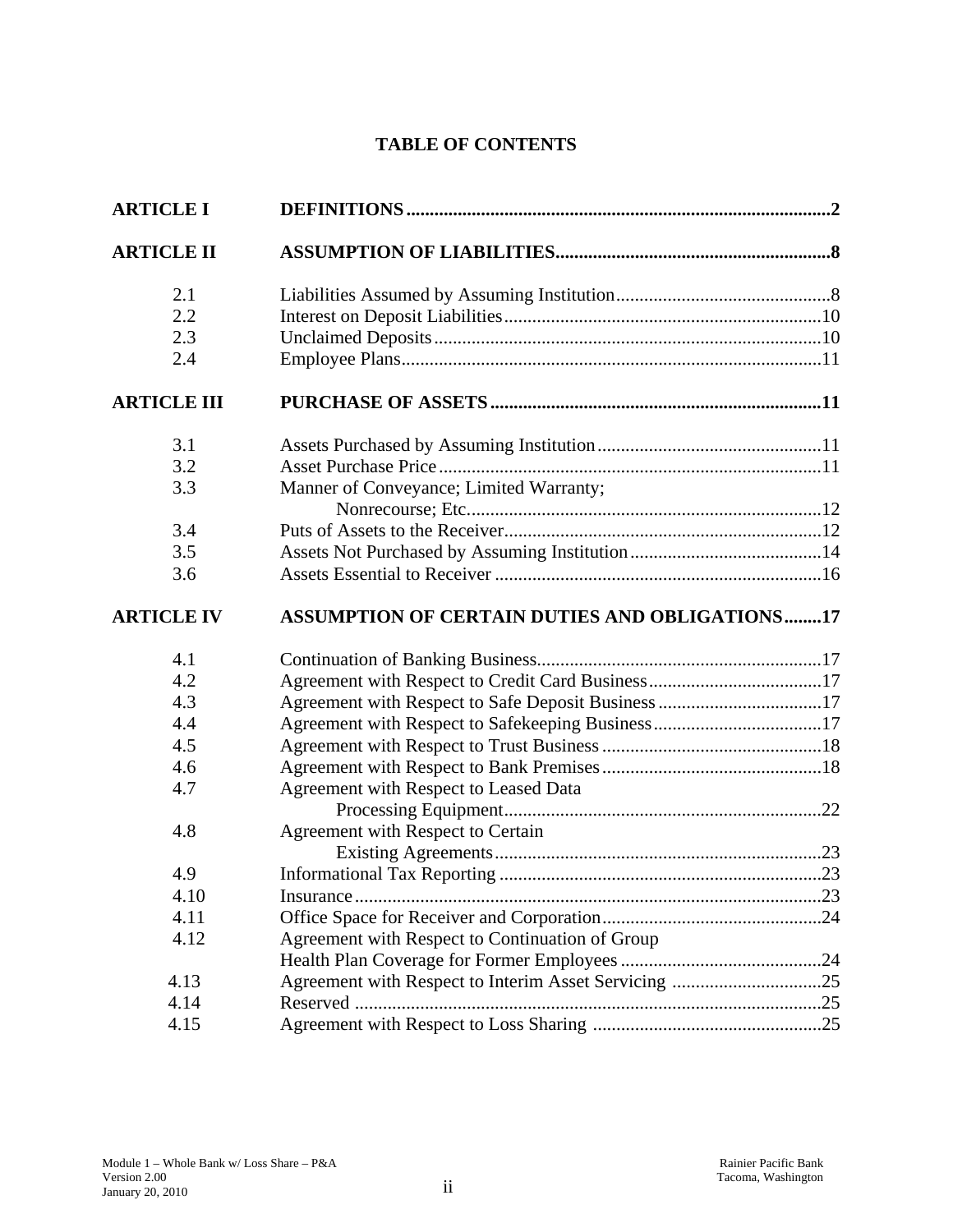| <b>ARTICLE V</b>    | <b>DUTIES WITH RESPECT TO DEPOSITORS</b>              |  |
|---------------------|-------------------------------------------------------|--|
|                     |                                                       |  |
| 5.1                 |                                                       |  |
| 5.2                 |                                                       |  |
| 5.3                 |                                                       |  |
| <b>ARTICLE VI</b>   |                                                       |  |
| 6.1                 |                                                       |  |
| 6.2                 |                                                       |  |
| 6.3                 |                                                       |  |
| 6.4                 |                                                       |  |
| <b>ARTICLE VII</b>  |                                                       |  |
| <b>ARTICLE VIII</b> |                                                       |  |
| 8.1                 |                                                       |  |
| 8.2                 | Correction of Errors and Omissions; Other Liabilities |  |
| 8.3                 |                                                       |  |
| 8.4                 |                                                       |  |
| 8.5                 |                                                       |  |
| <b>ARTICLE IX</b>   |                                                       |  |
| 9.1                 |                                                       |  |
| 9.2                 |                                                       |  |
| 9.3                 |                                                       |  |
| 9.4                 |                                                       |  |
| 9.5                 |                                                       |  |
| 9.6                 | Proceedings with Respect to Certain Assets            |  |
|                     |                                                       |  |
| 9.7                 |                                                       |  |
| <b>ARTICLE X</b>    |                                                       |  |
| <b>ARTICLE XI</b>   | REPRESENTATIONS AND WARRANTIES OF THE                 |  |
| <b>ARTICLE XII</b>  |                                                       |  |
| 12.1                |                                                       |  |
| 12.2                |                                                       |  |
| 12.3                |                                                       |  |
| 12.4                |                                                       |  |
| 12.5                |                                                       |  |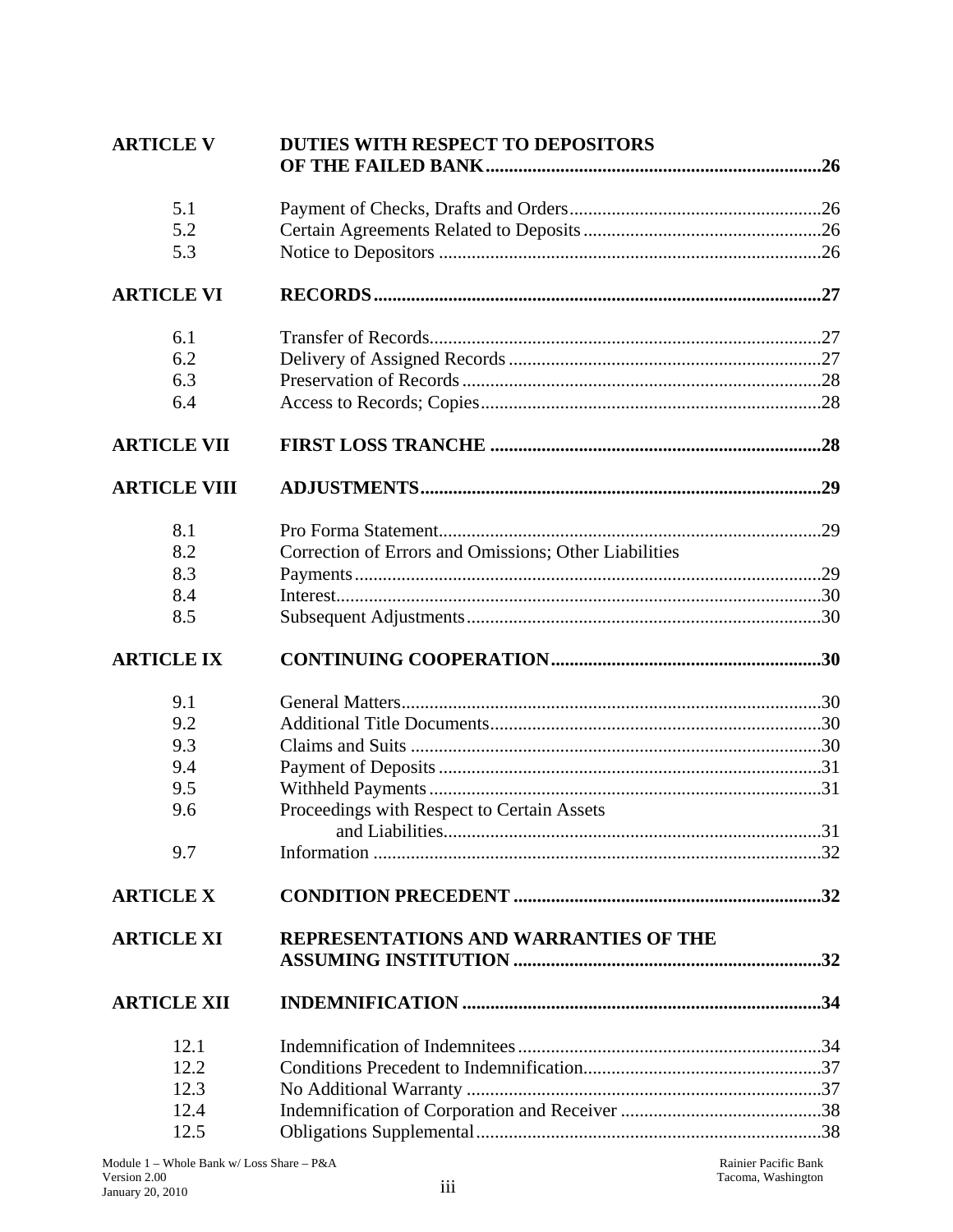| 12.6                |  |
|---------------------|--|
| 12.7                |  |
| 12.8                |  |
| <b>ARTICLE XIII</b> |  |
| 13.1                |  |
| 13.2                |  |
| 13.3                |  |
| 13.4                |  |
| 13.5                |  |
| 13.6                |  |
| 13.7                |  |
| 13.8                |  |
| 13.9                |  |
| 13.10               |  |
| 13.11               |  |
| 13.12               |  |
| 13.13               |  |

## **SCHEDULES**

# **EXHIBITS**

| 2.3A   |  |
|--------|--|
| 2.3B   |  |
| 3.2(c) |  |
| 4.13   |  |
| 4.15A  |  |
| 4.15B  |  |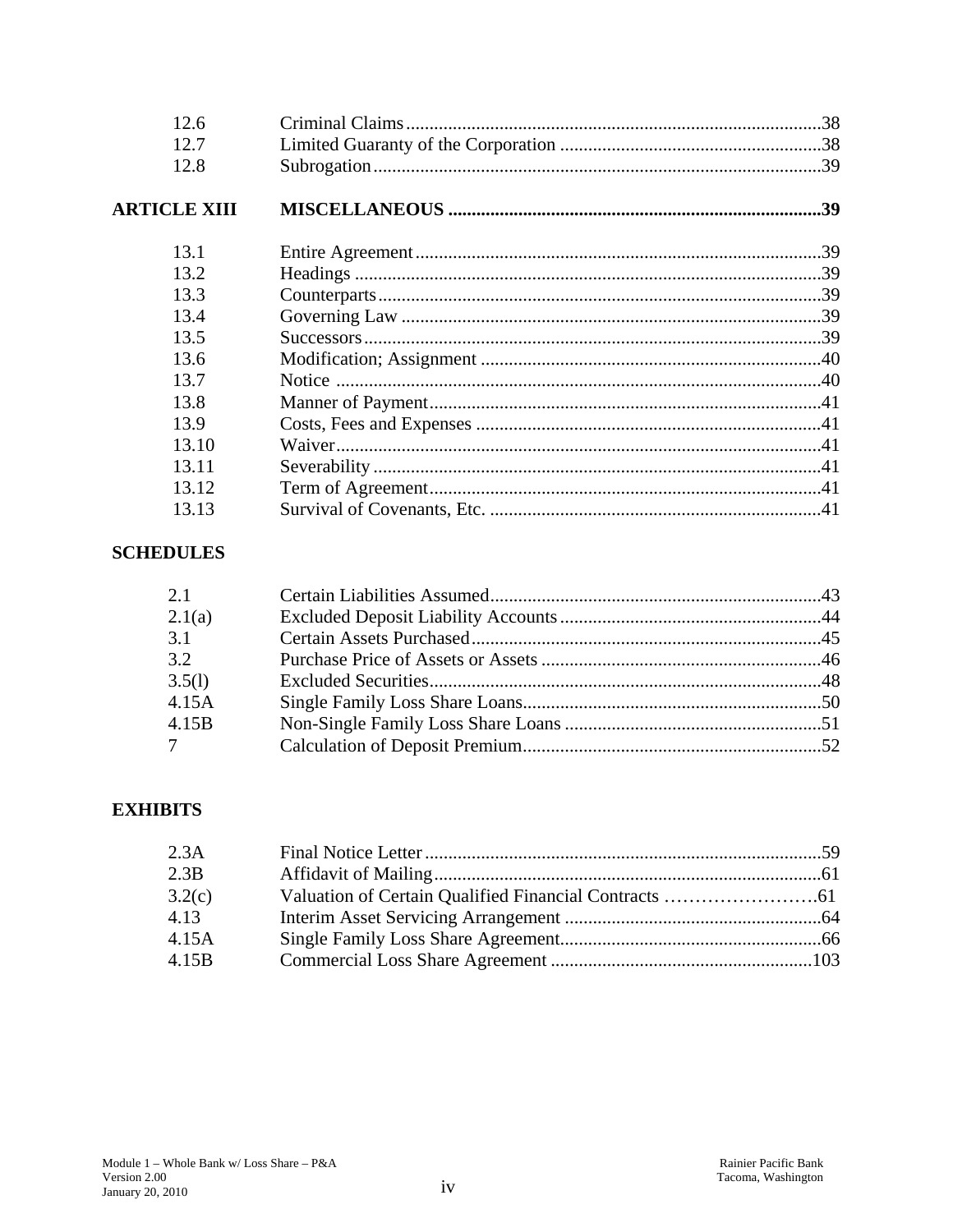### **PURCHASE AND ASSUMPTION AGREEMENT**

### **WHOLE BANK**

### **ALL DEPOSITS**

 **THIS AGREEMENT**, made and entered into as of the 26th day of February, 2010, by and among the **FEDERAL DEPOSIT INSURANCE CORPORATION, RECEIVER of RAINIER PACIFIC BANK, TACOMA, WASHINGTON** (the "Receiver"), **UMPQUA BANK**, organized under the laws of the State of Oregon, and having its principal place of business in **ROSEBURG, OREGON** (the "Assuming Institution"), and the **FEDERAL DEPOSIT INSURANCE CORPORATION**, organized under the laws of the United States of America and having its principal office in Washington, D.C., acting in its corporate capacity (the "Corporation").

#### **WITNESSETH**:

**WHEREAS**, on Bank Closing, the Chartering Authority closed **RAINIER PACIFIC BANK** (the "Failed Bank") pursuant to applicable law and the Corporation was appointed Receiver thereof; and

**WHEREAS**, the Assuming Institution desires to purchase certain assets and assume certain deposit and other liabilities of the Failed Bank on the terms and conditions set forth in this Agreement; and

**WHEREAS**, pursuant to 12 U.S.C. Section 1823(c)(2)(A), the Corporation may provide assistance to the Assuming Institution to facilitate the transactions contemplated by this Agreement, which assistance may include indemnification pursuant to Article XII; and

 **WHEREAS**, the Board of Directors of the Corporation (the "Board") has determined to provide assistance to the Assuming Institution on the terms and subject to the conditions set forth in this Agreement; and

**WHEREAS**, the Board has determined pursuant to 12 U.S.C. Section 1823(c)(4)(A) that such assistance is necessary to meet the obligation of the Corporation to provide insurance coverage for the insured deposits in the Failed Bank.

 **NOW THEREFORE**, in consideration of the mutual promises herein set forth and other valuable consideration, the parties hereto agree as follows: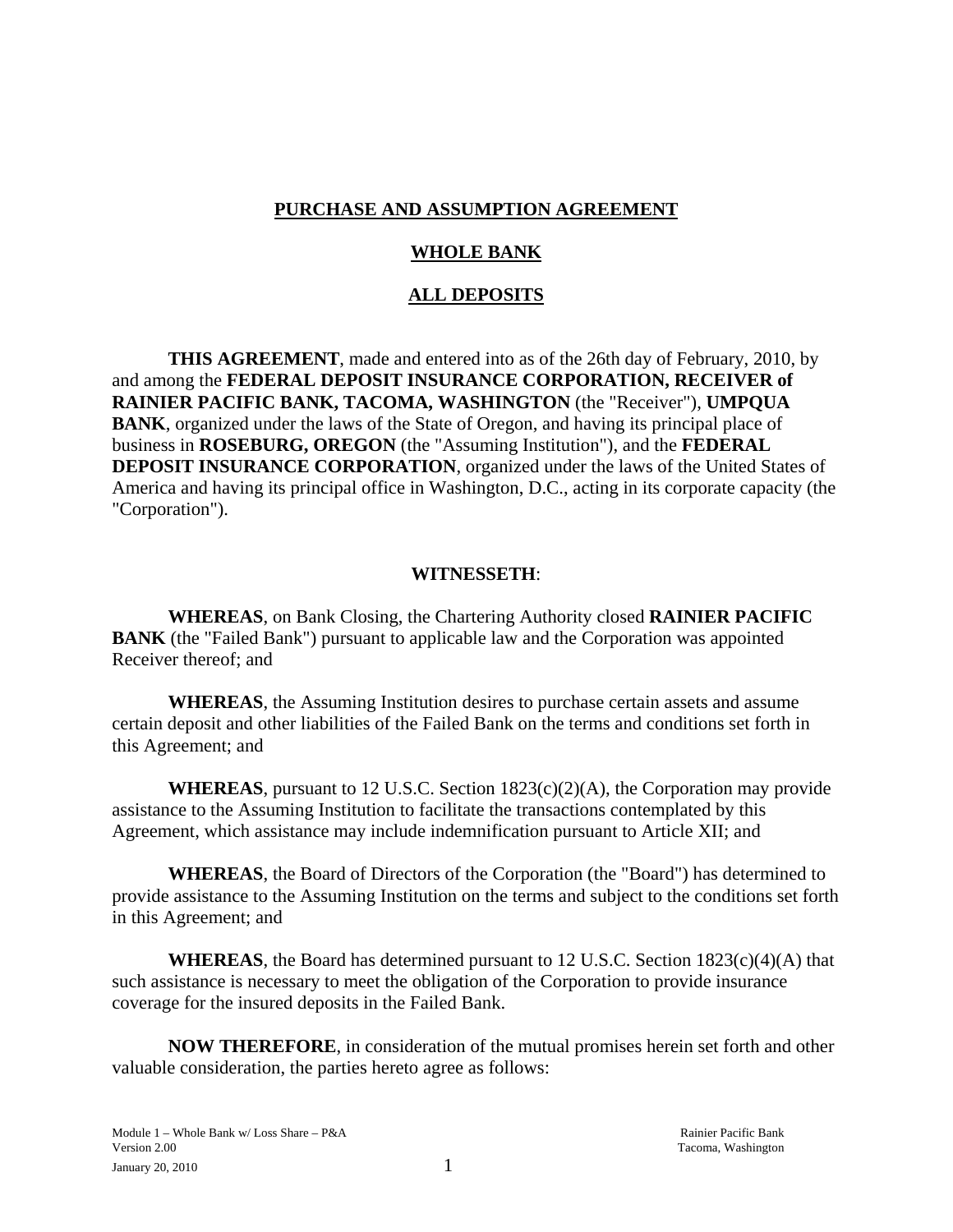## **ARTICLE I DEFINITIONS**

<span id="page-5-1"></span><span id="page-5-0"></span>Capitalized terms used in this Agreement shall have the meanings set forth in this Article I, or elsewhere in this Agreement. As used herein, words imparting the singular include the plural and vice versa.

**"Accounting Records"** means the general ledger and subsidiary ledgers and supporting schedules which support the general ledger balances.

**"Acquired Subsidiaries"** means Subsidiaries of the Failed Bank acquired pursuant to Section 3.1.

**"Affiliate"** of any Person means any director, officer, or employee of that Person and any other Person (i) who is directly or indirectly controlling, or controlled by, or under direct or indirect common control with, such Person, or (ii) who is an affiliate of such Person as the term "affiliate" is defined in Section 2 of the Bank Holding Company Act of 1956, as amended, 12 U.S.C. Section 1841.

**"Agreement"** means this Purchase and Assumption Agreement by and among the Assuming Institution, the Corporation and the Receiver, as amended or otherwise modified from time to time.

**"Assets"** means all assets of the Failed Bank purchased pursuant to Section 3.1. Assets owned by Subsidiaries of the Failed Bank are not "Assets" within the meaning of this definition.

**"Assumed Deposits"** means Deposits.

**"Bank Closing"** means the close of business of the Failed Bank on the date on which the Chartering Authority closed such institution.

**"Bank Premises"** means the banking houses, drive-in banking facilities, and teller facilities (staffed or automated) together with adjacent parking, storage and service facilities and structures connecting remote facilities to banking houses, and land on which the foregoing are located, and unimproved land that are owned or leased by the Failed Bank and that have formerly been utilized, are currently utilized, or are intended to be utilized in the future by the Failed Bank as shown on the Accounting Records of the Failed Bank as of Bank Closing.

**"Bid Valuation Date"** means December 2, 2009.

**"Book Value"** means, with respect to any Asset and any Liability Assumed, the dollar amount thereof stated on the Accounting Records of the Failed Bank. The Book Value of any item shall be determined as of Bank Closing after adjustments made by the Receiver for differences in accounts, suspense items, unposted debits and credits, and other similar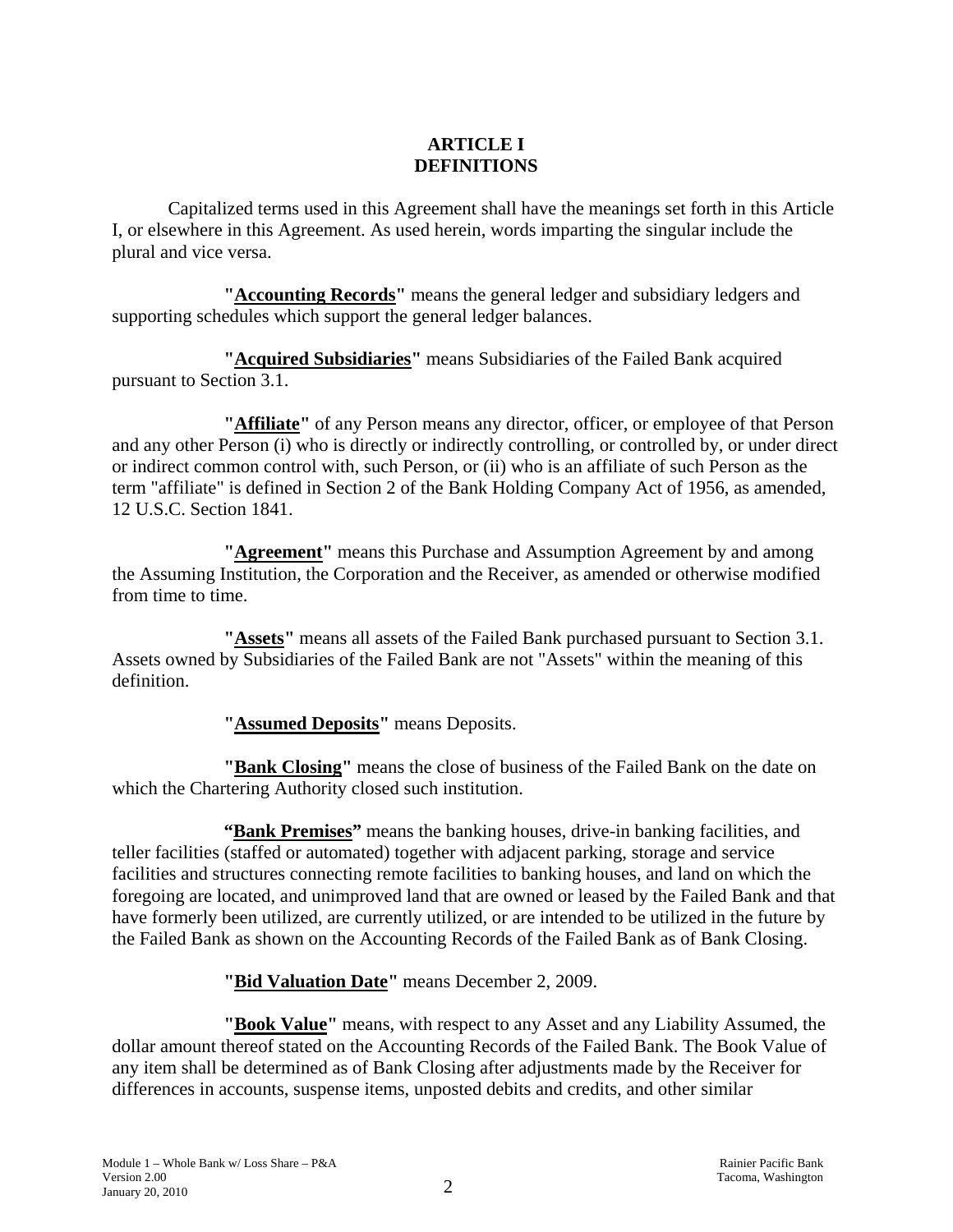<span id="page-6-0"></span>adjustments or corrections and for setoffs, whether voluntary or involuntary. The Book Value of a Subsidiary of the Failed Bank acquired by the Assuming Institution shall be determined from the investment in subsidiary and related accounts on the "bank only" (unconsolidated) balance sheet of the Failed Bank based on the equity method of accounting. Without limiting the generality of the foregoing, (i) the Book Value of a Liability Assumed shall include all accrued and unpaid interest thereon as of Bank Closing, and (ii) the Book Value of a Loan shall reflect adjustments for earned interest, or unearned interest (as it relates to the "rule of 78s" or add-oninterest loans, as applicable), if any, as of Bank Closing, adjustments for the portion of earned or unearned loan-related credit life and/or disability insurance premiums, if any, attributable to the Failed Bank as of Bank Closing, and adjustments for Failed Bank Advances, if any, in each case as determined for financial reporting purposes. The Book Value of an Asset shall not include any adjustment for loan premiums, discounts or any related deferred income, fees or expenses, or general or specific reserves on the Accounting Records of the Failed Bank.

**"Business Day"** means a day other than a Saturday, Sunday, Federal legal holiday or legal holiday under the laws of the State where the Failed Bank is located, or a day on which the principal office of the Corporation is closed.

**"Chartering Authority"** means (i) with respect to a national bank, the Office of the Comptroller of the Currency, (ii) with respect to a Federal savings association or savings bank, the Office of Thrift Supervision, (iii) with respect to a bank or savings institution chartered by a State, the agency of such State charged with primary responsibility for regulating and/or closing banks or savings institutions, as the case may be, (iv) the Corporation in accordance with 12 U.S.C. Section 1821(c), with regard to self appointment, or (v) the appropriate Federal banking agency in accordance with 12 U.S.C. 1821(c)(9).

**"Commitment"** means the unfunded portion of a line of credit or other commitment reflected on the books and records of the Failed Bank to make an extension of credit (or additional advances with respect to a Loan) that was legally binding on the Failed Bank as of Bank Closing, other than extensions of credit pursuant to the credit card business and overdraft protection plans of the Failed Bank, if any.

**"Credit Documents"** mean the agreements, instruments, certificates or other documents at any time evidencing or otherwise relating to, governing or executed in connection with or as security for, a Loan, including without limitation notes, bonds, loan agreements, letter of credit applications, lease financing contracts, banker's acceptances, drafts, interest protection agreements, currency exchange agreements, repurchase agreements, reverse repurchase agreements, guarantees, deeds of trust, mortgages, assignments, security agreements, pledges, subordination or priority agreements, lien priority agreements, undertakings, security instruments, certificates, documents, legal opinions, participation agreements and intercreditor agreements, and all amendments, modifications, renewals, extensions, rearrangements, and substitutions with respect to any of the foregoing.

**"Credit File"** means all Credit Documents and all other credit, collateral, or insurance documents in the possession or custody of the Assuming Institution, or any of its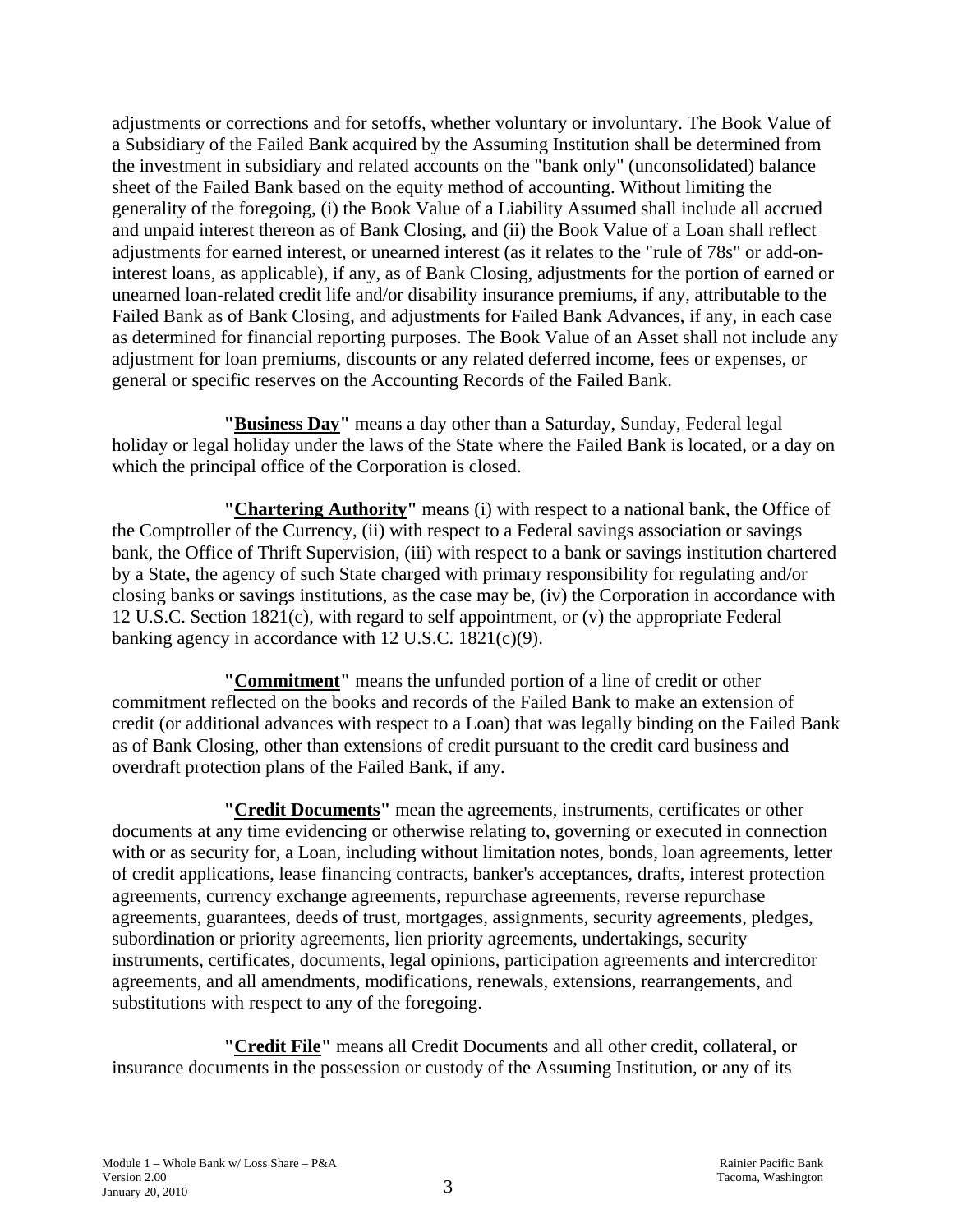<span id="page-7-0"></span>Subsidiaries or Affiliates, relating to an Asset or a Loan included in a Put Notice, or copies of any thereof.

**"Data Processing Lease"** means any lease or licensing agreement, binding on the Failed Bank as of Bank Closing, the subject of which is data processing equipment or computer hardware or software used in connection with data processing activities. A lease or licensing agreement for computer software used in connection with data processing activities shall constitute a Data Processing Lease regardless of whether such lease or licensing agreement also covers data processing equipment.

**"Deposit"** means a deposit as defined in 12 U.S.C. Section 1813(l), including without limitation, outstanding cashier's checks and other official checks and all uncollected items included in the depositors' balances and credited on the books and records of the Failed Bank; provided, that the term "Deposit" shall not include all or any portion of those deposit balances which, in the discretion of the Receiver or the Corporation, (i) may be required to satisfy it for any liquidated or contingent liability of any depositor arising from an unauthorized or unlawful transaction, or (ii) may be needed to provide payment of any liability of any depositor to the Failed Bank or the Receiver, including the liability of any depositor as a director or officer of the Failed Bank, whether or not the amount of the liability is or can be determined as of Bank Closing.

**"Deposit Secured Loan"** means a loan in which the only collateral securing the loan is Assumed Deposits or deposits at other insured depository institutions

**"Equity Adjustment"** means the dollar amount resulting by subtracting the Book Value, as of Bank Closing, of all Liabilities Assumed under this Agreement by the Assuming Institution from the purchase price, as determined in accordance with this Agreement, as of Bank Closing, of all Assets acquired under this Agreement by the Assuming Institution, which may be a positive or a negative number.

**"Failed Bank Advances"** means the total sums paid by the Failed Bank to (i) protect its lien position, (ii) pay ad valorem taxes and hazard insurance, and (iii) pay credit life insurance, accident and health insurance, and vendor's single interest insurance.

**"Fair Market Value"** means (i)(a) "Market Value" as defined in the regulation prescribing the standards for real estate appraisals used in federally related transactions, 12 C.F.R. § 323.2(g), and accordingly shall mean the most probable price which a property should bring in a competitive and open market under all conditions requisite to a fair sale, the buyer and seller each acting prudently and knowledgeably, and assuming the price is not affected by undue stimulus. Implicit in this definition is the consummation of a sale as of a specified date and the passing of title from seller to buyer under conditions whereby:

(1) Buyer and seller are typically motivated;

(2) Both parties are well informed or well advised, and acting in what they consider their own best interests;

(3) A reasonable time is allowed for exposure in the open market;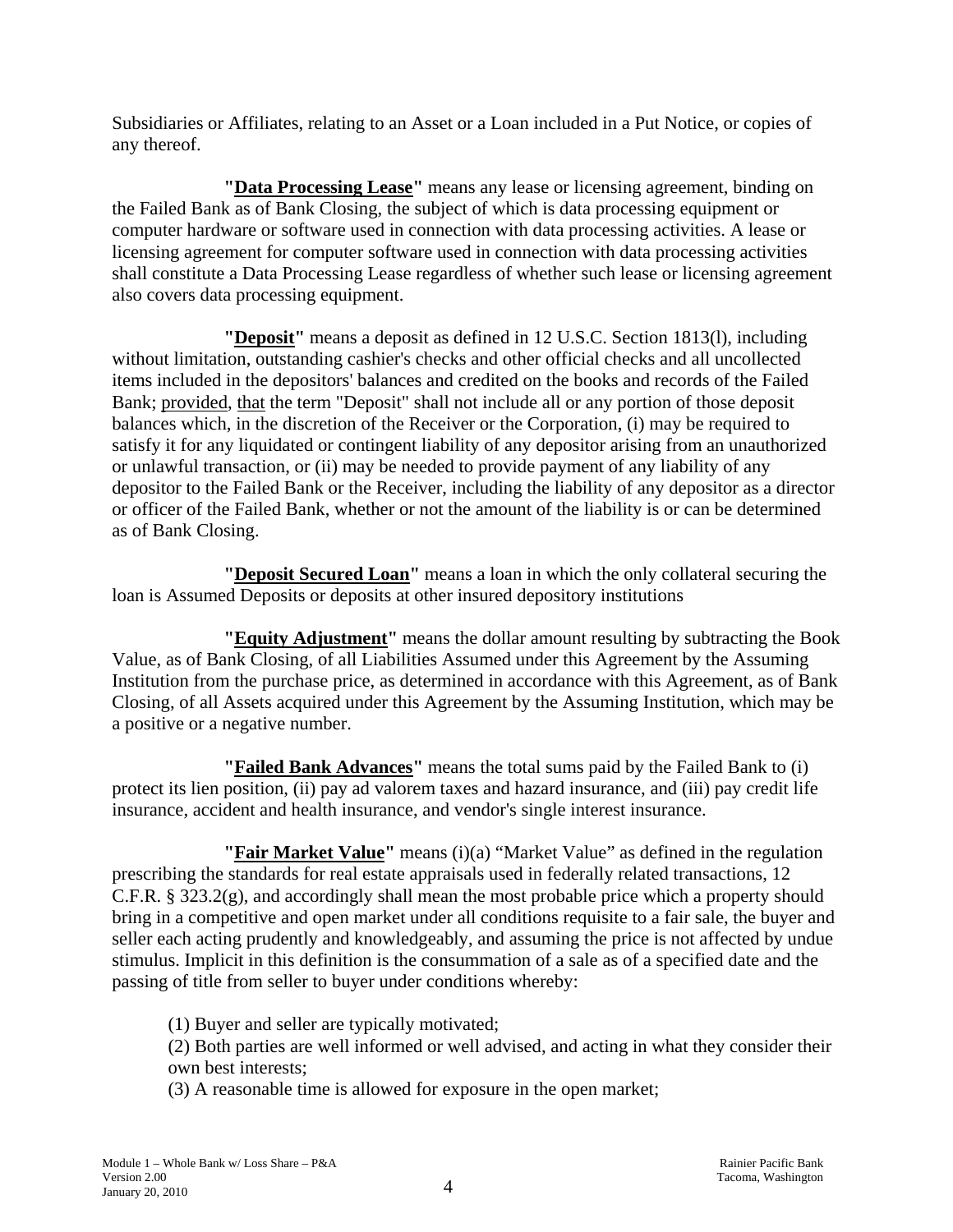(4) Payment is made in terms of cash in U.S. dollars or in terms of financial arrangements comparable thereto; and

(5) The price represents the normal consideration for the property sold unaffected by special or creative financing or sales concessions granted by anyone associated with the sale;

as determined as of Bank Closing by an appraiser chosen by the Assuming Institution from a list of acceptable appraisers provided by the Receiver; any costs and fees associated with such determination shall be shared equally by the Receiver and the Assuming Institution, and (b) which, with respect to Bank Premises (to the extent, if any, that Bank Premises are purchased utilizing this valuation method), shall be determined not later than sixty (60) days after Bank Closing by an appraiser selected by the Receiver and the Assuming Institution within seven (7) days after Bank Closing; or (ii) with respect to property other than Bank Premises purchased utilizing this valuation method, the price therefore as established by the Receiver and agreed to by the Assuming Institution, or in the absence of such agreement, as determined in accordance with clause (i)(a) above.

"**First Loss Tranche**" means the dollar amount of liability that the Assuming Institution will incur prior to the commencement of loss sharing, which is the sum of (i) the Assuming Institution's asset premium (discount) bid, as reflected on the Assuming Institution's bid form, plus (ii) the Assuming Institution's Deposit premium bid, as reflected on the Assuming Institution's bid form, plus (iii) the Equity Adjustment. The First Loss Tranche may be a positive or negative number.

"**Fixtures**" means those leasehold improvements, additions, alterations and installations constituting all or a part of Bank Premises and which were acquired, added, built, installed or purchased at the expense of the Failed Bank, regardless of the holder of legal title thereto as of Bank Closing.

**"Furniture and Equipment"** means the furniture and equipment, other than motor vehicles, leased or owned by the Failed Bank and reflected on the books of the Failed Bank as of Bank Closing and located on or at Bank Premises, including without limitation automated teller machines, carpeting, furniture, office machinery (including personal computers), shelving, office supplies, telephone, surveillance, security systems and artwork. Motor vehicles shall be considered other assets and pass at Book Value. Furniture and equipment located at a storage facility not adjacent to a Bank Premises are excluded from this definition.

**"Indemnitees"** means, except as provided in paragraph (11) of Section 12.1(b), (i) the Assuming Institution, (ii) the Subsidiaries and Affiliates of the Assuming Institution other than any Subsidiaries or Affiliates of the Failed Bank that are or become Subsidiaries or Affiliates of the Assuming Institution, and (iii) the directors, officers, employees and agents of the Assuming Institution and its Subsidiaries and Affiliates who are not also present or former directors, officers, employees or agents of the Failed Bank or of any Subsidiary or Affiliate of the Failed Bank.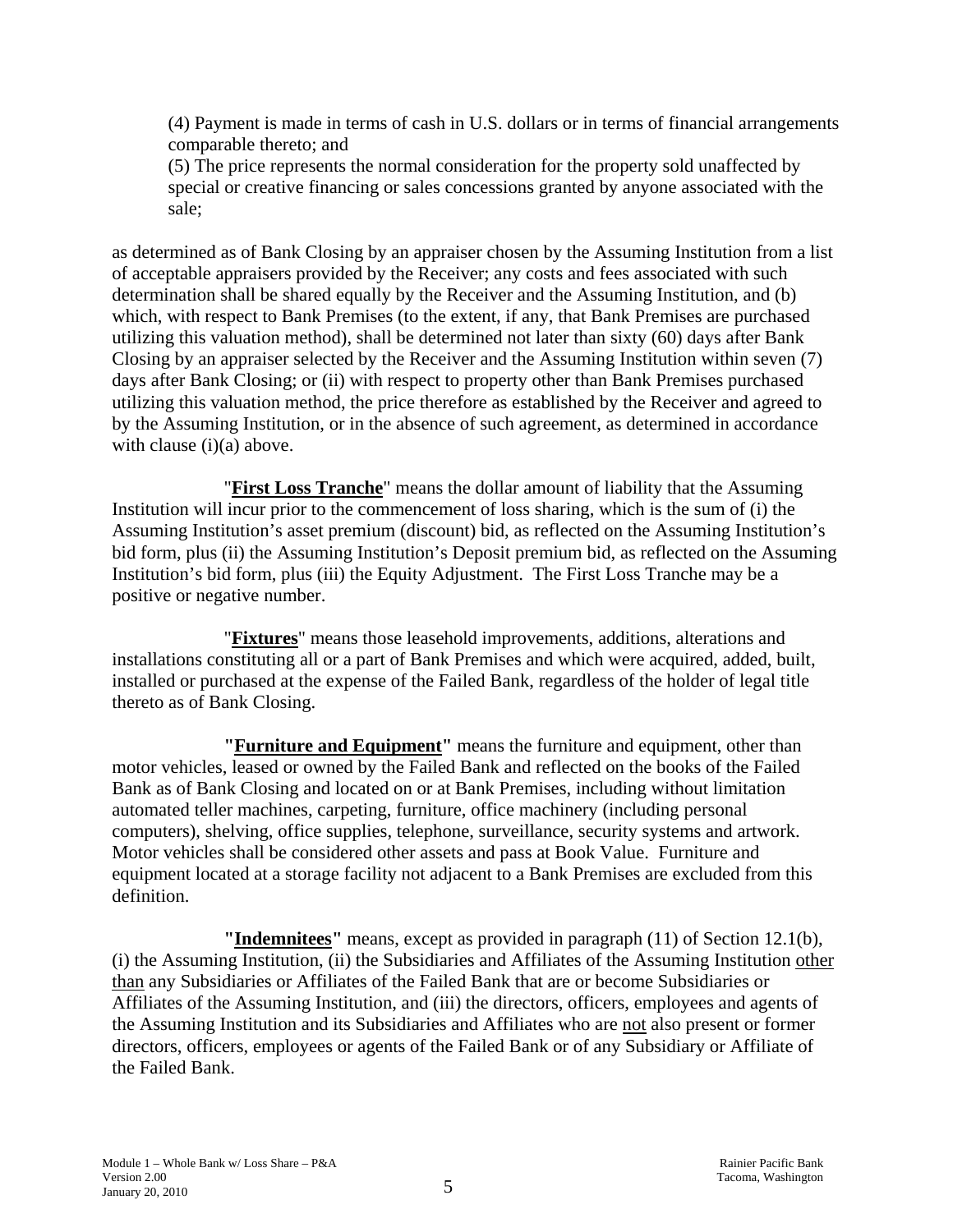**"Legal Balance"** means the amount of indebtedness legally owed by an Obligor with respect to a Loan, including principal and accrued and unpaid interest, late fees, attorneys' fees and expenses, taxes, insurance premiums, and similar charges, if any.

 **"Liabilities Assumed"** has the meaning provided in Section 2.1.

**"Lien"** means any mortgage, lien, pledge, charge, assignment for security purposes, security interest, or encumbrance of any kind with respect to an Asset, including any conditional sale agreement or capital lease or other title retention agreement relating to such Asset.

**"Loans"** means all of the following owed to or held by the Failed Bank as of Bank Closing:

(i) loans (including loans which have been charged off the Accounting Records of the Failed Bank in whole or in part prior to and including the Bid Valuation Date), participation agreements, interests in participations, overdrafts of customers (including but not limited to overdrafts made pursuant to an overdraft protection plan or similar extensions of credit in connection with a deposit account), revolving commercial lines of credit, home equity lines of credit, Commitments, United States and/or State-guaranteed student loans, and lease financing contracts;

(ii) all Liens, rights (including rights of set-off), remedies, powers, privileges, demands, claims, priorities, equities and benefits owned or held by, or accruing or to accrue to or for the benefit of, the holder of the obligations or instruments referred to in clause (i) above, including but not limited to those arising under or based upon Credit Documents, casualty insurance policies and binders, standby letters of credit, mortgagee title insurance policies and binders, payment bonds and performance bonds at any time and from time to time existing with respect to any of the obligations or instruments referred to in clause (i) above; and

(iii) all amendments, modifications, renewals, extensions, refinancings, and refundings of or for any of the foregoing.

**"Obligor"** means each Person liable for the full or partial payment or performance of any Loan, whether such Person is obligated directly, indirectly, primarily, secondarily, jointly, or severally.

**"Other Real Estate"** means all interests in real estate (other than Bank Premises and Fixtures), including but not limited to mineral rights, leasehold rights, condominium and cooperative interests, air rights and development rights that are owned by the Failed Bank.

**"Person"** means any individual, corporation, partnership, joint venture, association, joint-stock company, trust, unincorporated organization, or government or any agency or political subdivision thereof, excluding the Corporation.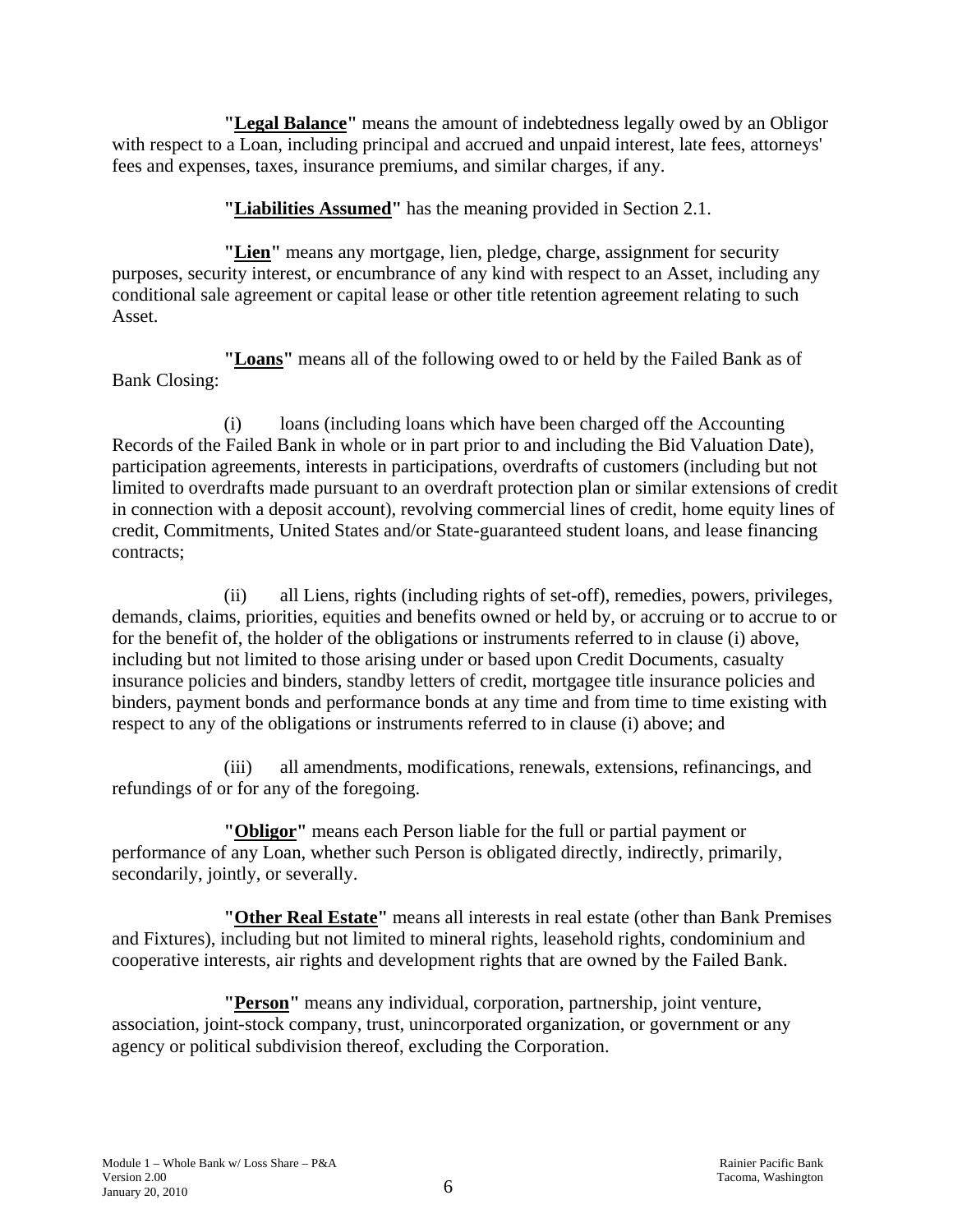**"Primary Indemnitor"** means any Person (other than the Assuming Institution or any of its Affiliates) who is obligated to indemnify or insure, or otherwise make payments (including payments on account of claims made against) to or on behalf of any Person in connection with the claims covered under Article XII, including without limitation any insurer issuing any directors and officers liability policy or any Person issuing a financial institution bond or banker's blanket bond.

"**Proforma**" means producing a balance sheet that reflects a reasonably accurate financial statement of the Failed bank through the date of closing. The Proforma financial statements serve as a basis for the opening entries of both the Assuming Institution and the Receiver.

**"Put Date"** has the meaning provided in Section 3.4.

**"Put Notice"** has the meaning provided in Section 3.4.

**"Qualified Financial Contract"** means a qualified financial contract as defined in 12 U.S.C. Section 1821(e)(8)(D).

**"Record"** means any document, microfiche, microfilm and computer records (including but not limited to magnetic tape, disc storage, card forms and printed copy) of the Failed Bank generated or maintained by the Failed Bank that is owned by or in the possession of the Receiver at Bank Closing.

**"Related Liability"** with respect to any Asset means any liability existing and reflected on the Accounting Records of the Failed Bank as of Bank Closing for (i) indebtedness secured by mortgages, deeds of trust, chattel mortgages, security interests or other liens on or affecting such Asset, (ii) ad valorem taxes applicable to such Asset, and (iii) any other obligation determined by the Receiver to be directly related to such Asset.

**"Related Liability Amount"** with respect to any Related Liability on the books of the Assuming Institution, means the amount of such Related Liability as stated on the Accounting Records of the Assuming Institution (as maintained in accordance with generally accepted accounting principles) as of the date as of which the Related Liability Amount is being determined. With respect to a liability that relates to more than one asset, the amount of such Related Liability shall be allocated among such assets for the purpose of determining the Related Liability Amount with respect to any one of such assets. Such allocation shall be made by specific allocation, where determinable, and otherwise shall be pro rata based upon the dollar amount of such assets stated on the Accounting Records of the entity that owns such asset.

**"Repurchase Price"** means, with respect to any Loan the Book Value, adjusted to reflect changes to Book Value after Bank Closing, plus (i) any advances and interest on such Loan after Bank Closing, minus (ii) the total of amounts received by the Assuming Institution for such Loan, regardless of how applied, after Bank Closing, plus (iii) advances made by Assuming Institution, plus (iv) total disbursements of principal made by Receiver that are not included in the Book Value.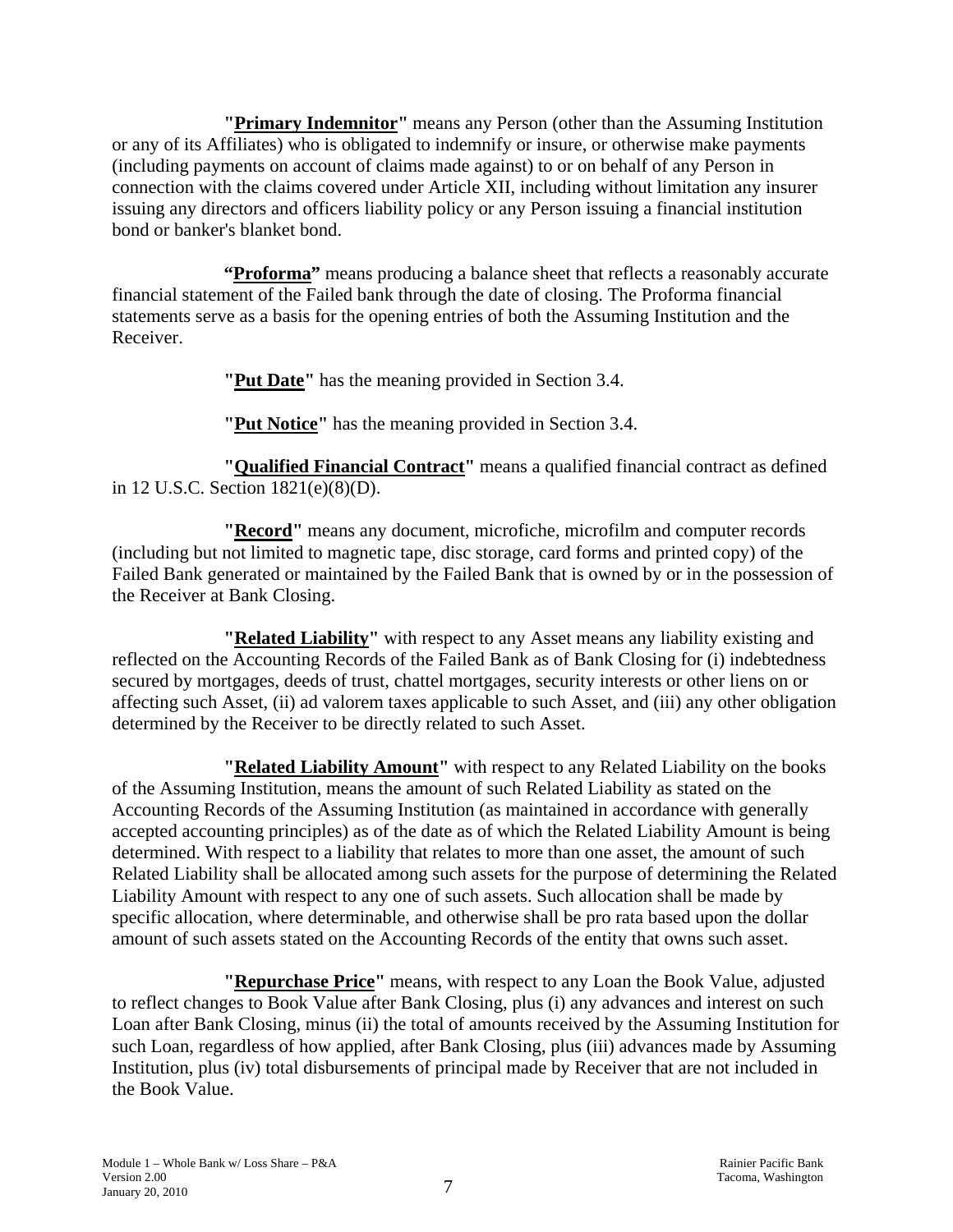**"Safe Deposit Boxes"** means the safe deposit boxes of the Failed Bank, if any, including the removable safe deposit boxes and safe deposit stacks in the Failed Bank's vault(s), all rights and benefits under rental agreements with respect to such safe deposit boxes, and all keys and combinations thereto.

**"Settlement Date"** means the first Business Day immediately prior to the day which is three hundred sixty five (365) days after Bank Closing, or such other date prior thereto as may be agreed upon by the Receiver and the Assuming Institution. The Receiver, in its discretion, may extend the Settlement Date.

**"Settlement Interest Rate"** means, for the first calendar quarter or portion thereof during which interest accrues, the rate determined by the Receiver to be equal to the equivalent coupon issue yield on twenty-six (26)-week United States Treasury Bills in effect as of Bank Closing as published in The Wall Street Journal; provided, that if no such equivalent coupon issue yield is available as of Bank Closing, the equivalent coupon issue yield for such Treasury Bills most recently published in The Wall Street Journal prior to Bank Closing shall be used. Thereafter, the rate shall be adjusted to the rate determined by the Receiver to be equal to the equivalent coupon issue yield on such Treasury Bills in effect as of the first day of each succeeding calendar quarter during which interest accrues as published in The Wall Street Journal.

**"Subsidiary"** has the meaning set forth in Section 3(w)(4) of the Federal Deposit Insurance Act, 12 U.S.C. Section 1813(w)(4), as amended.

### **ARTICLE II ASSUMPTION OF LIABILITIES**

<span id="page-11-1"></span><span id="page-11-0"></span> **2.1 Liabilities Assumed by Assuming Institution.** The Assuming Institution expressly assumes at Book Value (subject to adjustment pursuant to Article VIII) and agrees to pay, perform, and discharge all of the following liabilities of the Failed Bank as of Bank Closing, except as otherwise provided in this Agreement (such liabilities referred to as "Liabilities Assumed"):

> (a) Assumed Deposits, except those Deposits specifically listed on Schedule 2.1(a); provided, that as to any Deposits of public money which are Assumed Deposits, the Assuming Institution agrees to properly secure such Deposits with such Assets as appropriate which, prior to Bank Closing, were pledged as security by the Failed Bank, or with assets of the Assuming Institution, if such securing Assets, if any, are insufficient to properly secure such Deposits;

> (b) liabilities for indebtedness secured by mortgages, deeds of trust, chattel mortgages, security interests or other liens on or affecting any Assets, if any; provided, that the assumption of any liability pursuant to this paragraph shall be limited to the market value of the Assets securing such liability as determined by the Receiver;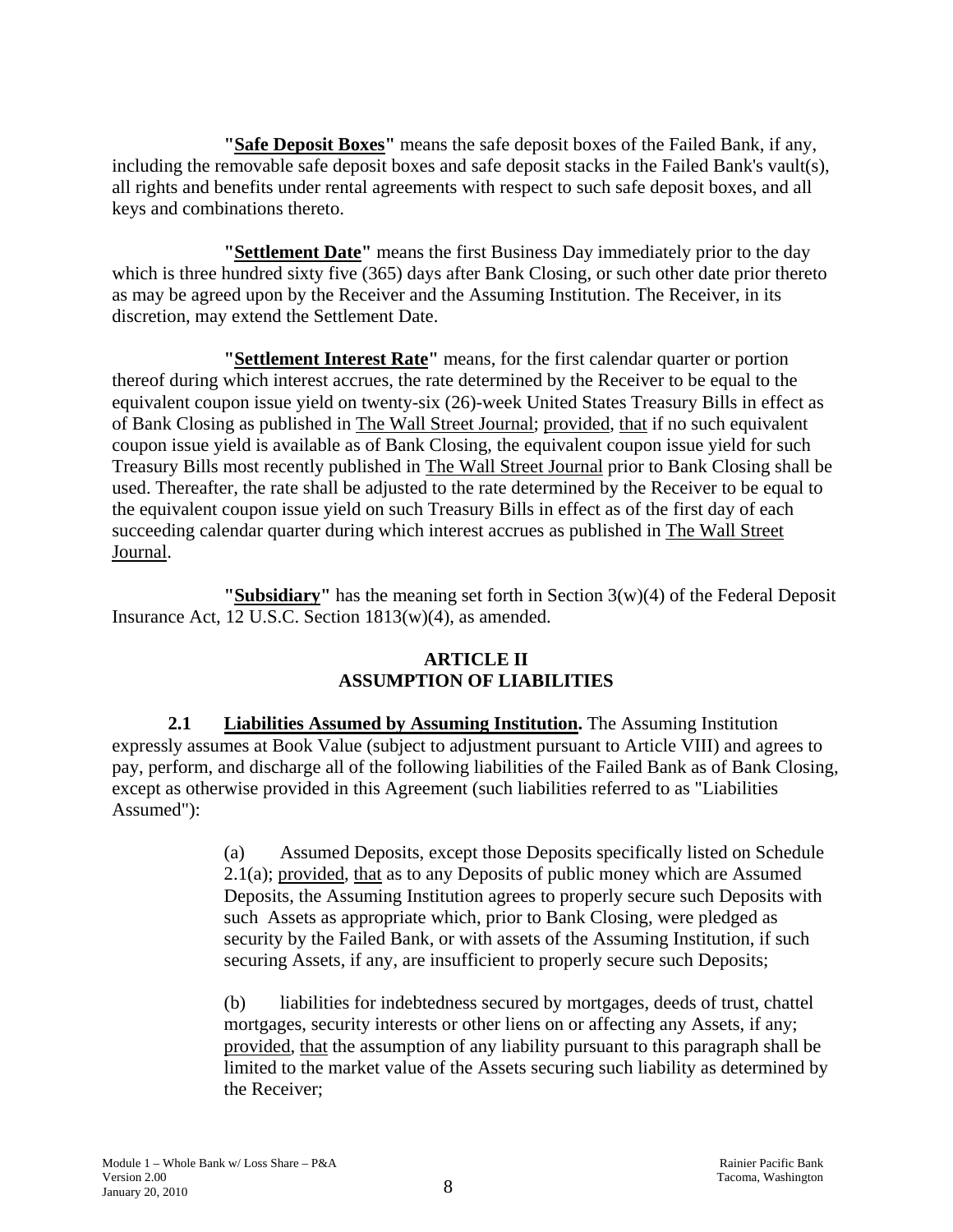(c) borrowings from Federal Reserve Banks and Federal Home Loan Banks, if any, provided, that the assumption of any liability pursuant to this paragraph shall be limited to the market value of the assets securing such liability as determined by the Receiver; and overdrafts, debit balances, service charges, reclamations, and adjustments to accounts with the Federal Reserve Banks as reflected on the books and records of any such Federal Reserve Bank within ninety (90) days after Bank Closing, if any;

(d) ad valorem taxes applicable to any Asset, if any; provided, that the assumption of any ad valorem taxes pursuant to this paragraph shall be limited to an amount equal to the market value of the Asset to which such taxes apply as determined by the Receiver;

(e) liabilities, if any, for federal funds purchased, repurchase agreements and overdrafts in accounts maintained with other depository institutions (including any accrued and unpaid interest thereon computed to and including Bank Closing); provided, that the assumption of any liability pursuant to this paragraph shall be limited to the market value of the Assets securing such liability as determined by the Receiver;

(f) United States Treasury tax and loan note option accounts, if any;

(g) liabilities for any acceptance or commercial letter of credit (other than "standby letters of credit" as defined in 12 C.F.R. Section 337.2(a)); provided, that the assumption of any liability pursuant to this paragraph shall be limited to the market value of the Assets securing such liability as determined by the Receiver;

(h) duties and obligations assumed pursuant to this Agreement including without limitation those relating to the Failed Bank's Records, credit card business, overdraft protection plans, safe deposit business, safekeeping business or trust business, if any;

(i) liabilities, if any, for Commitments;

(j) liabilities, if any, for amounts owed to any Subsidiary of the Failed Bank acquired under Section 3.1;

(k) liabilities, if any, with respect to Qualified Financial Contracts;

(l) duties and obligations under any contract pursuant to which the Failed Bank provides mortgage servicing for others, or mortgage servicing is provided to the Failed Bank by others; and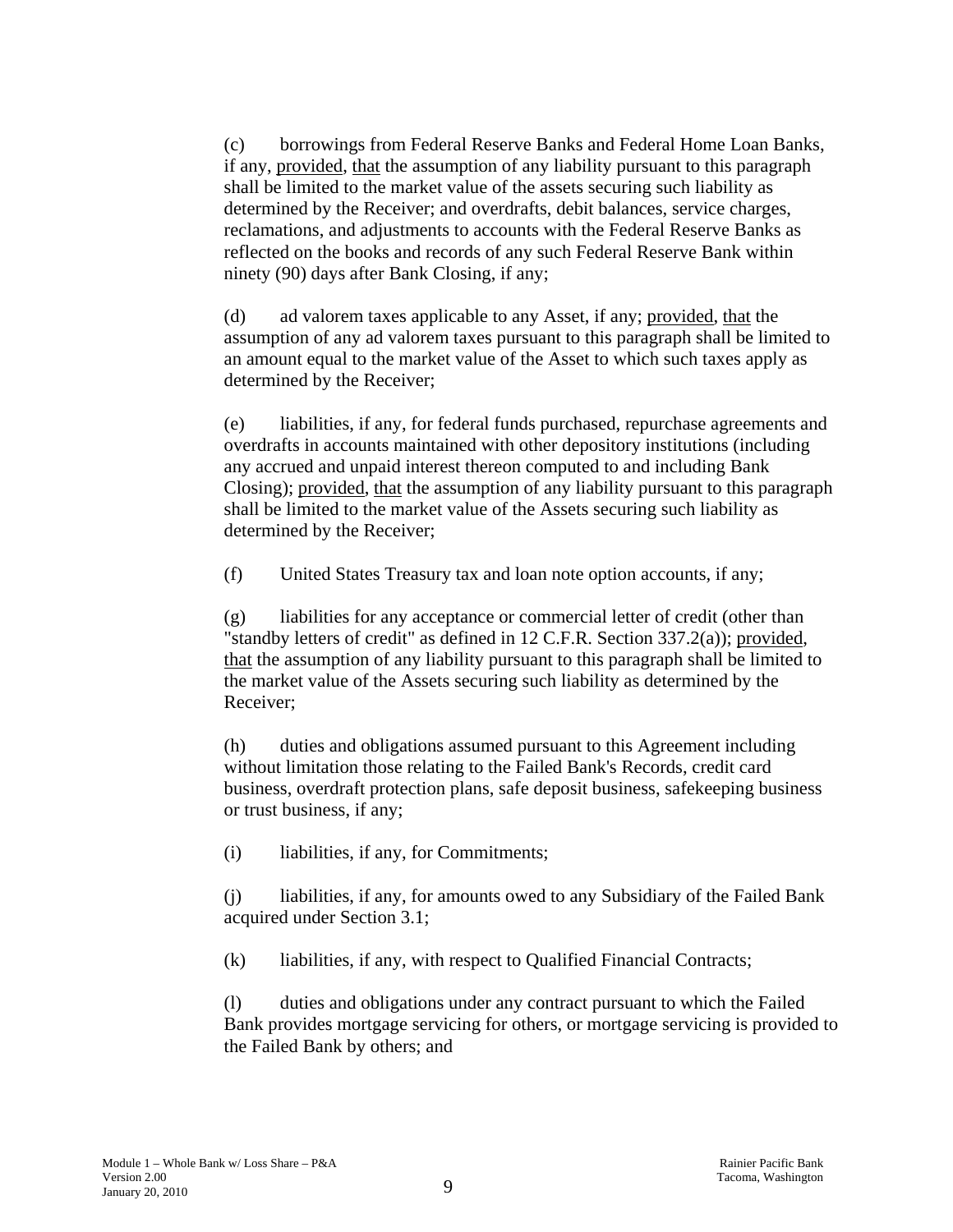(m) all asset-related offensive litigation liabilities and all asset-related defensive litigation liabilities, but only to the extent such liabilities relate to assets subject to a loss share agreement, and provided that all other defensive litigation and any class actions with respect to credit card business are retained by the Receiver.

Schedule 2.1 attached hereto and incorporated herein sets forth certain categories of Liabilities Assumed and the aggregate Book Value of the Liabilities Assumed in such categories. Such schedule is based upon the best information available to the Receiver and may be adjusted as provided in Article VIII.

<span id="page-13-0"></span>**2.2** Interest on Deposit Liabilities. The Assuming Institution agrees that, from and after Bank Closing, it will accrue and pay interest on Deposit liabilities assumed pursuant to Section 2.1 at a rate(s) it shall determine; provided, that for non-transaction Deposit liabilities such rate(s) shall not be less than the lowest rate offered by the Assuming Institution to its depositors for non-transaction deposit accounts. The Assuming Institution shall permit each depositor to withdraw, without penalty for early withdrawal, all or any portion of such depositor's Deposit, whether or not the Assuming Institution elects to pay interest in accordance with any deposit agreement formerly existing between the Failed Bank and such depositor; and further provided, that if such Deposit has been pledged to secure an obligation of the depositor or other party, any withdrawal thereof shall be subject to the terms of the agreement governing such pledge. The Assuming Institution shall give notice to such depositors as provided in Section 5.3 of the rate(s) of interest which it has determined to pay and of such withdrawal rights.

<span id="page-13-1"></span>**2.3 Unclaimed Deposits.** Fifteen (15) months following the Bank Closing Date, the Assuming Institution will provide the Receiver a listing of all deposit accounts, including the type of account, not claimed by the depositor. The Receiver will review the list and authorize the Assuming Institution to act on behalf of the Receiver to send a "Final Legal Notice" in a form substantially similar to Exhibit 2.3A to the owner(s) of the unclaimed deposits reminding them of the need to claim or arrange to continue their account(s) with the Assuming Institution. The Assuming Institution will send the "Final Legal Notice" to the depositors within thirty (30) days following notification of the Receiver's authorization. The Assuming Institution will prepare an Affidavit of Mailing and will forward the Affidavit of Mailing to the Receiver after mailing out the "Final Legal Notice" in a form substantially similar to Exhibit 2.3B to the owner(s) of unclaimed deposit accounts.

If, within eighteen (18) months after Bank Closing, any depositor of the Failed Bank does not claim or arrange to continue such depositor's Deposit assumed pursuant to Section 2.1 at the Assuming Institution, the Assuming Institution shall, within fifteen (15) Business Days after the end of such eighteen (18) month period, (i) refund to the Receiver the full amount of each such deposit (without reduction for service charges), (ii) provide to the Receiver a schedule of all such refunded Deposits in such form as may be prescribed by the Receiver, and (iii) assign, transfer, convey, and deliver to the Receiver, all right, title, and interest of the Assuming Institution in and to the Records previously transferred to the Assuming Institution and other records generated or maintained by the Assuming Institution pertaining to such Deposits. During such eighteen (18)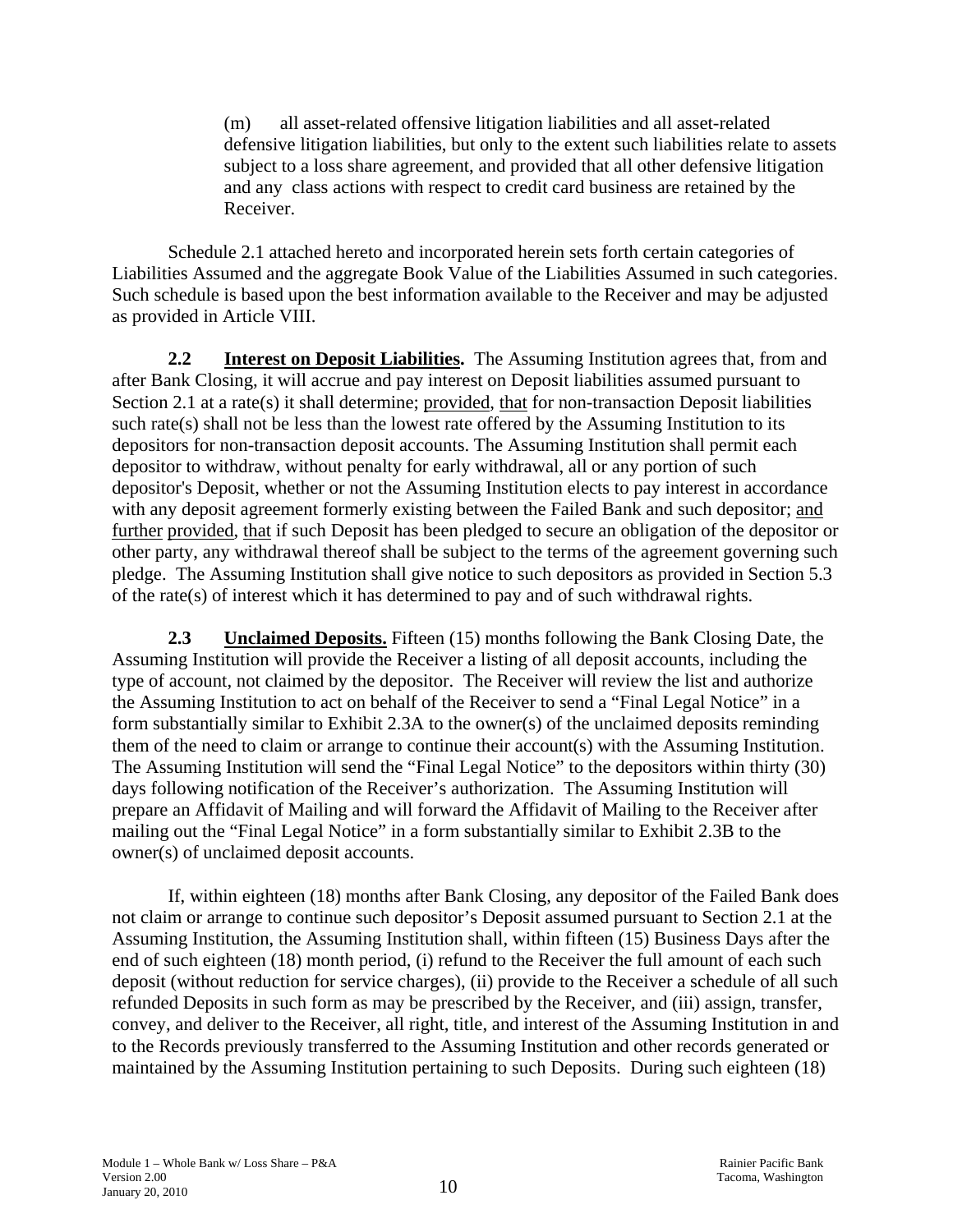month period, at the request of the Receiver, the Assuming Institution promptly shall provide to the Receiver schedules of unclaimed deposits in such form as may be prescribed by the Receiver.

<span id="page-14-0"></span>**2.4 Employee Plans.** Except as provided in Section 4.12, the Assuming Institution shall have no liabilities, obligations or responsibilities under the Failed Bank's health care, bonus, vacation, pension, profit sharing, deferred compensation, 401K or stock purchase plans or similar plans, if any, unless the Receiver and the Assuming Institution agree otherwise subsequent to the date of this Agreement.

## **ARTICLE III PURCHASE OF ASSETS**

<span id="page-14-2"></span><span id="page-14-1"></span>**3.1** Assets Purchased by Assuming Institution. With the exception of certain assets expressly excluded in Sections 3.5 and 3.6, the Assuming Institution hereby purchases from the Receiver, and the Receiver hereby sells, assigns, transfers, conveys, and delivers to the Assuming Institution, all right, title, and interest of the Receiver in and to all of the assets (real, personal and mixed, wherever located and however acquired) including all subsidiaries, joint ventures, partnerships, and any and all other business combinations or arrangements, whether active, inactive, dissolved or terminated, of the Failed Bank whether or not reflected on the books of the Failed Bank as of Bank Closing. Schedule 3.1 attached hereto and incorporated herein sets forth certain categories of Assets purchased hereunder. Such schedule is based upon the best information available to the Receiver and may be adjusted as provided in Article VIII. Assets are purchased hereunder by the Assuming Institution subject to all liabilities for indebtedness collateralized by Liens affecting such Assets to the extent provided in Section 2.1. Notwithstanding Section 4.8, the Assuming Institution specifically purchases all mortgage servicing rights and obligations of the Failed Bank.

# **3.2 Asset Purchase Price**.

<span id="page-14-3"></span>(a) All Assets and assets of the Failed Bank subject to an option to purchase by the Assuming Institution shall be purchased for the amount, or the amount resulting from the method specified for determining the amount, as specified on Schedule 3.2, except as otherwise may be provided herein. Any Asset, asset of the Failed Bank subject to an option to purchase or other asset purchased for which no purchase price is specified on Schedule 3.2 or otherwise herein shall be purchased at its Book Value. Loans or other assets charged off the Accounting Records of the Failed Bank before the Bid Valuation Date shall be purchased at a price of zero.

(b) The purchase price for securities (other than the capital stock of any Acquired Subsidiary and FRB and FHLB stock) purchased under Section 3.1 by the Assuming Institution shall be the market value thereof as of Bank Closing, which market value shall be (i) the market price for each such security quoted at the close of the trading day effective on Bank Closing as published electronically by Bloomberg, L.P., or alternatively, at the discretion of the Receiver, IDC/Financial Times (FT) Interactive Data; (ii) provided, that if such market price is not available for any such security, the Assuming Institution will submit a bid for each such security within three days of notification/bid request by the Receiver (unless a different time period is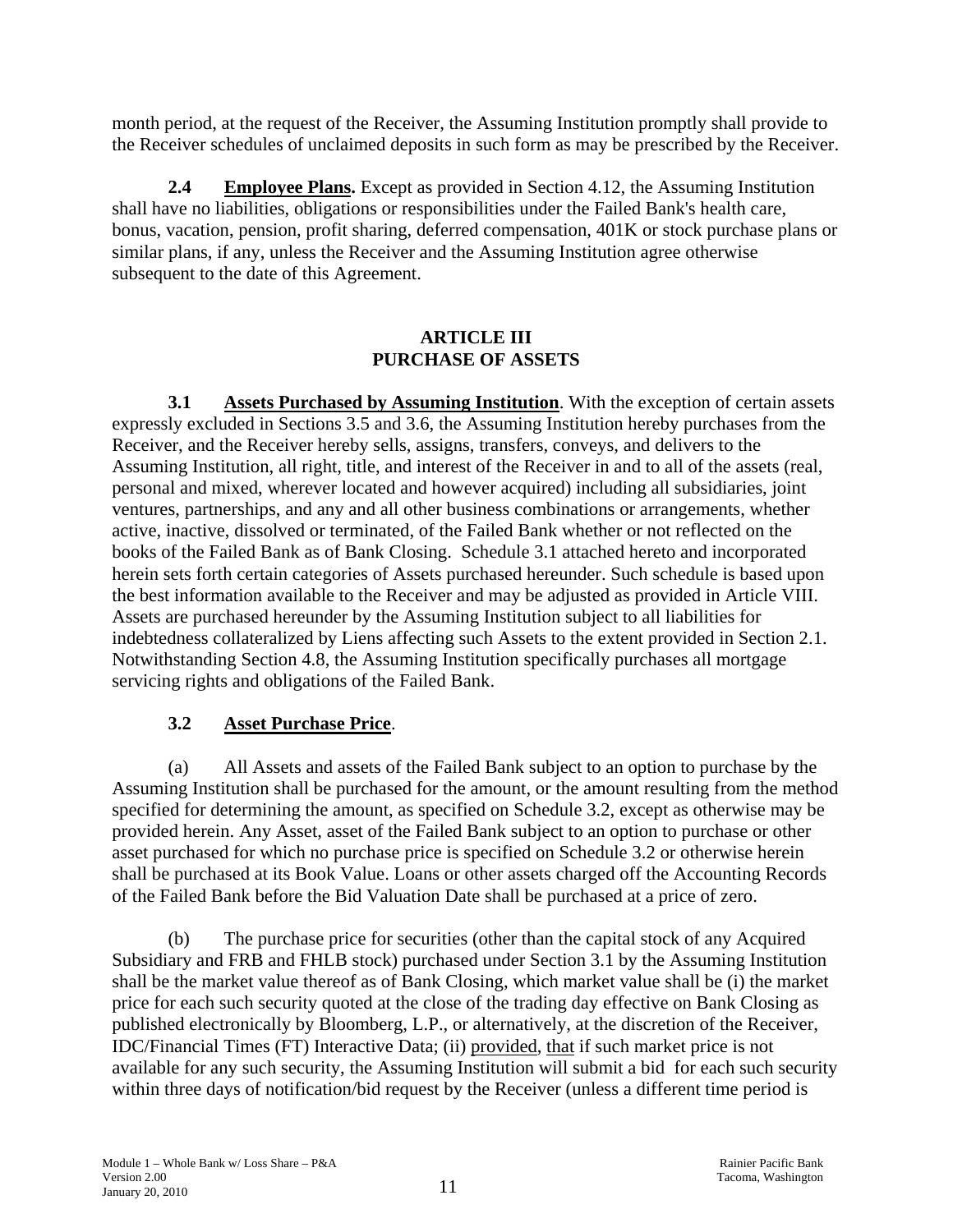agreed to by the Assuming Institution and the Receiver) and the Receiver, in its sole discretion will accept or reject each such bid; and (iii) further provided in the absence of an acceptable bid from the Assuming Institution, each such security shall not pass to the Assuming Institution and shall be deemed to be an excluded asset hereunder.

(c) Qualified Financial Contracts shall be purchased at market value determined in accordance with the terms of Exhibit 3.2(c). Any costs associated with such valuation shall be shared equally by the Receiver and the Assuming Institution.

<span id="page-15-0"></span>**3.3 Manner of Conveyance; Limited Warranty; Nonrecourse; Etc. THE CONVEYANCE OF ALL ASSETS, INCLUDING REAL AND PERSONAL PROPERTY INTERESTS, PURCHASED BY THE ASSUMING INSTITUTION UNDER THIS AGREEMENT SHALL BE MADE, AS NECESSARY, BY RECEIVER'S DEED OR RECEIVER'S BILL OF SALE, "AS IS", "WHERE IS", WITHOUT RECOURSE AND, EXCEPT AS OTHERWISE SPECIFICALLY PROVIDED IN THIS AGREEMENT, WITHOUT ANY WARRANTIES WHATSOEVER WITH RESPECT TO SUCH ASSETS, EXPRESS OR IMPLIED, WITH RESPECT TO TITLE, ENFORCEABILITY, COLLECTIBILITY, DOCUMENTATION OR FREEDOM FROM LIENS OR ENCUMBRANCES (IN WHOLE OR IN PART), OR ANY OTHER MATTERS.** 

### **3.4 Puts of Assets to the Receiver**.

<span id="page-15-1"></span>(a) **Puts Within 30 Days After Bank Closing**. During the thirty (30)-day period following Bank Closing and only during such period (which thirty (30)-day period may be extended in writing in the sole absolute discretion of the Receiver for any Loan), in accordance with this Section 3.4, the Assuming Institution shall be entitled to require the Receiver to purchase any Deposit Secured Loan transferred to the Assuming Institution pursuant to Section 3.1 which is not fully secured by Assumed Deposits or deposits at other insured depository institutions due to either insufficient Assumed Deposit or deposit collateral or deficient documentation regarding such collateral; provided with regard to any Deposit Secured Loan secured by an Assumed Deposit, no such purchase may be required until any Deposit setoff determination, whether voluntary or involuntary, has been made; and, at the end of the thirty (30)-day period following Bank Closing and at that time only, in accordance with this Section 3.4, the Assuming Institution shall be entitled to require the Receiver to purchase any remaining overdraft transferred to the Assuming Institution pursuant to 3.1 which both was made after the Bid Valuation Date and was not made pursuant to an overdraft protection plan or similar extension of credit.

Subsidiary, or (ii) the Assuming Institution has: Notwithstanding the foregoing, the Assuming Institution shall not have the right to require the Receiver to purchase any Loan if (i) the Obligor with respect to such Loan is an Acquired

> (A) made any advance in accordance with the terms of a Commitment or otherwise with respect to such Loan;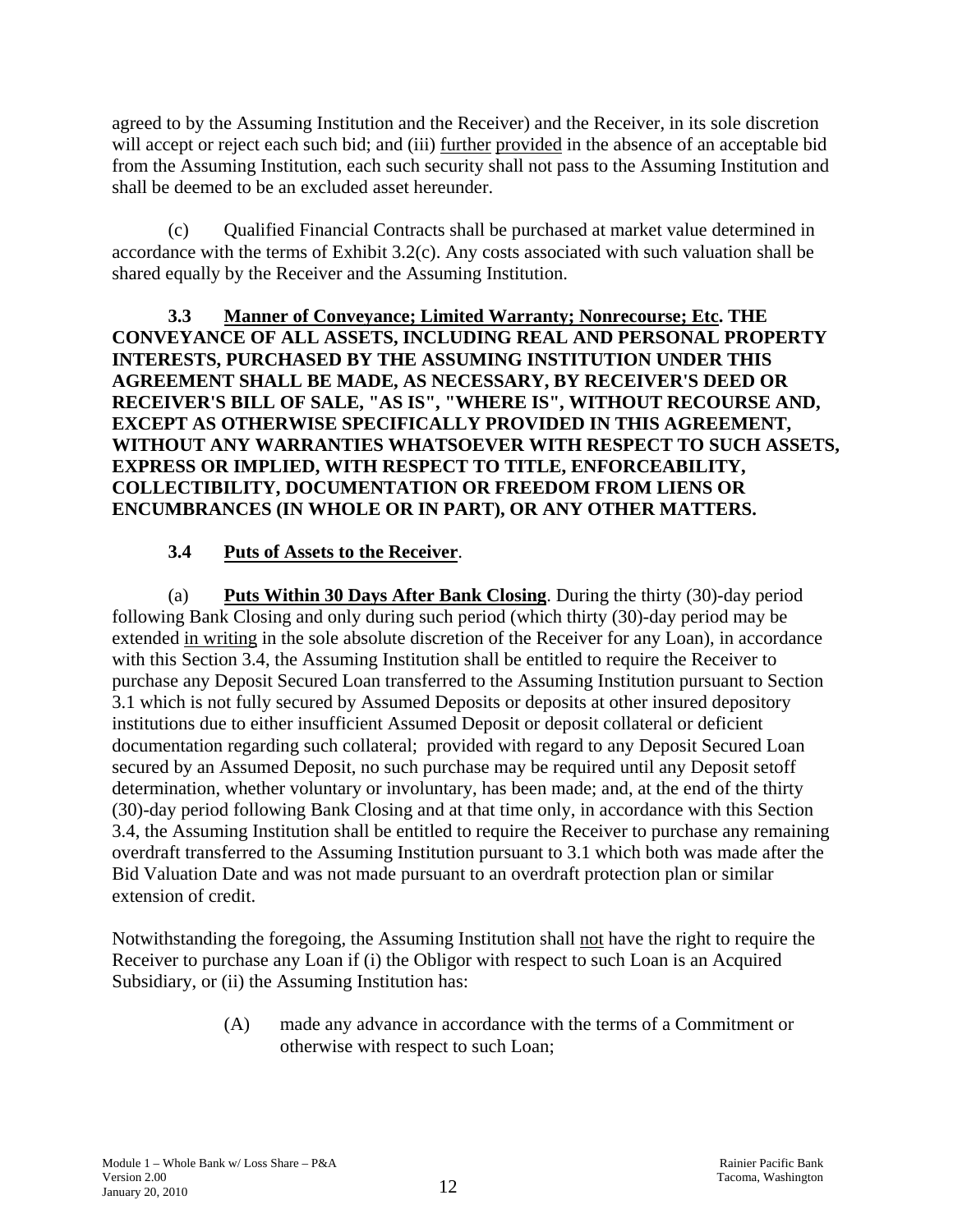- (B) taken any action that increased the amount of a Related Liability with respect to such Loan over the amount of such liability immediately prior to the time of such action;
- (C) created or permitted to be created any Lien on such Loan which secures indebtedness for money borrowed or which constitutes a conditional sales agreement, capital lease or other title retention agreement;
- (D) entered into, agreed to make, grant or permit, or made, granted or permitted any modification or amendment to, any waiver or extension with respect to, or any renewal, refinancing or refunding of, such Loan or related Credit Documents or collateral, including, without limitation, any act or omission which diminished such collateral; or
- (E) sold, assigned or transferred all or a portion of such Loan to a third party (whether with or without recourse).

The Assuming Institution shall transfer all such Assets to the Receiver without recourse, and shall indemnify the Receiver against any and all claims of any Person claiming by, through or under the Assuming Institution with respect to any such Asset, as provided in Section 12.4.

(b) **Puts Prior to the Settlement Date.** During the period from the Bank Closing Date to and including the Business Day immediately preceding the Settlement Date, the Assuming Bank shall be entitled to require the Receiver to purchase any Asset which the Assuming Bank can establish is evidenced by forged or stolen instruments as of the Bank Closing Date; provided, that, the Assuming Bank shall not have the right to require the Receiver to purchase any such Asset with respect to which the Assuming Bank has taken any action referred to in Section 3.4(a)(ii) with respect to such Asset. The Assuming Bank shall transfer all such Assets to the Receiver without recourse, and shall indemnify the Receiver against any and all claims of any Person claiming by, through or under the Assuming Bank with respect to any such Asset, as provided in Section 12.4.

(c) **Notices to the Receiver**. In the event that the Assuming Institution elects to require the Receiver to purchase one or more Assets, the Assuming Institution shall deliver to the Receiver a notice (a "Put Notice") which shall include:

- (i) a list of all Assets that the Assuming Institution requires the Receiver to purchase;
- (ii) a list of all Related Liabilities with respect to the Assets identified pursuant to (i) above; and
- (iii) a statement of the estimated Repurchase Price of each Asset identified pursuant to (i) above as of the applicable Put Date.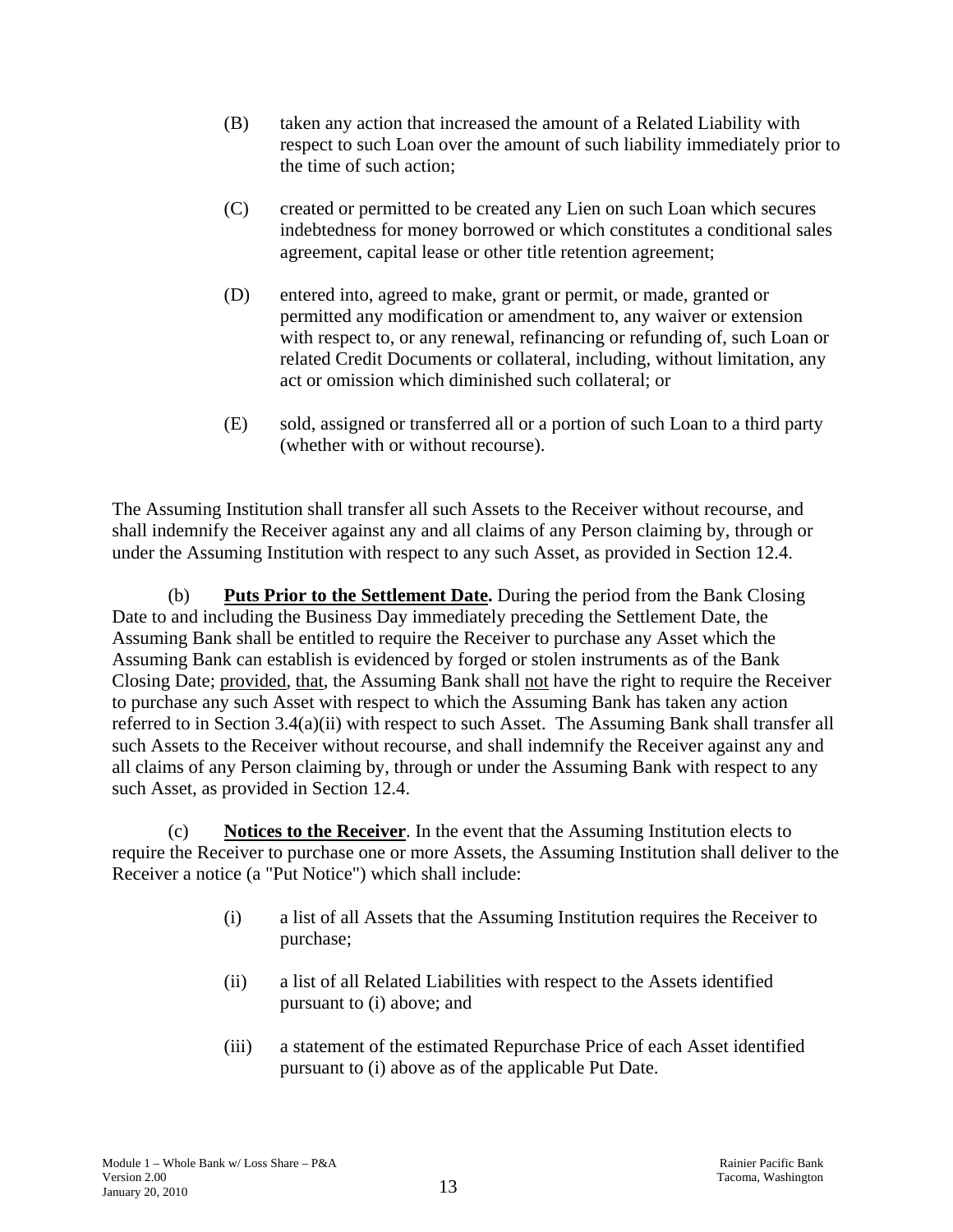Such notice shall be in the form prescribed by the Receiver or such other form to which the Receiver shall consent. As provided in Section 9.6, the Assuming Institution shall deliver to the Receiver such documents, Credit Files and such additional information relating to the subject matter of the Put Notice as the Receiver may request and shall provide to the Receiver full access to all other relevant books and records.

(d) **Purchase by Receiver**. The Receiver shall purchase Assets that are specified in the Put Notice and shall assume Related Liabilities with respect to such Assets, and the transfer of such Assets and Related Liabilities shall be effective as of a date determined by the Receiver which date shall not be later than thirty (30) days after receipt by the Receiver of the Put Notice (the "Put Date").

(e) **Purchase Price and Payment Date**. Each Asset purchased by the Receiver pursuant to this Section 3.4 shall be purchased at a price equal to the Repurchase Price of such Asset less the Related Liability Amount applicable to such Asset, in each case determined as of the applicable Put Date. If the difference between such Repurchase Price and such Related Liability Amount is positive, then the Receiver shall pay to the Assuming Institution the amount of such difference; if the difference between such amounts is negative, then the Assuming Institution shall pay to the Receiver the amount of such difference. The Assuming Institution or the Receiver, as the case may be, shall pay the purchase price determined pursuant to this Section 3.4(d) not later than the twentieth (20th) Business Day following the applicable Put Date, together with interest on such amount at the Settlement Interest Rate for the period from and including such Put Date to and including the day preceding the date upon which payment is made.

(f) **Servicing.** The Assuming Institution shall administer and manage any Asset subject to purchase by the Receiver in accordance with usual and prudent banking standards and business practices until such time as such Asset is purchased by the Receiver.

(g) **Reversals**. In the event that the Receiver purchases an Asset (and assumes the Related Liability) that it is not required to purchase pursuant to this Section 3.4, the Assuming Institution shall repurchase such Asset (and assume such Related Liability) from the Receiver at a price computed so as to achieve the same economic result as would apply if the Receiver had never purchased such Asset pursuant to this Section 3.4.

<span id="page-17-0"></span>**3.5 Assets Not Purchased by Assuming Institution**. The Assuming Institution does not purchase, acquire or assume, or (except as otherwise expressly provided in this Agreement) obtain an option to purchase, acquire or assume under this Agreement:

(a) any financial institution bonds, banker's blanket bonds, or public liability, fire, extended coverage insurance policy, bank owned life insurance or any other insurance policy of the Failed Bank, or premium refund, unearned premium derived from cancellation, or any proceeds payable with respect to any of the foregoing;

(b) any interest, right, action, claim, or judgment against (i) any officer, director, employee, accountant, attorney, or any other Person employed or retained by the Failed Bank or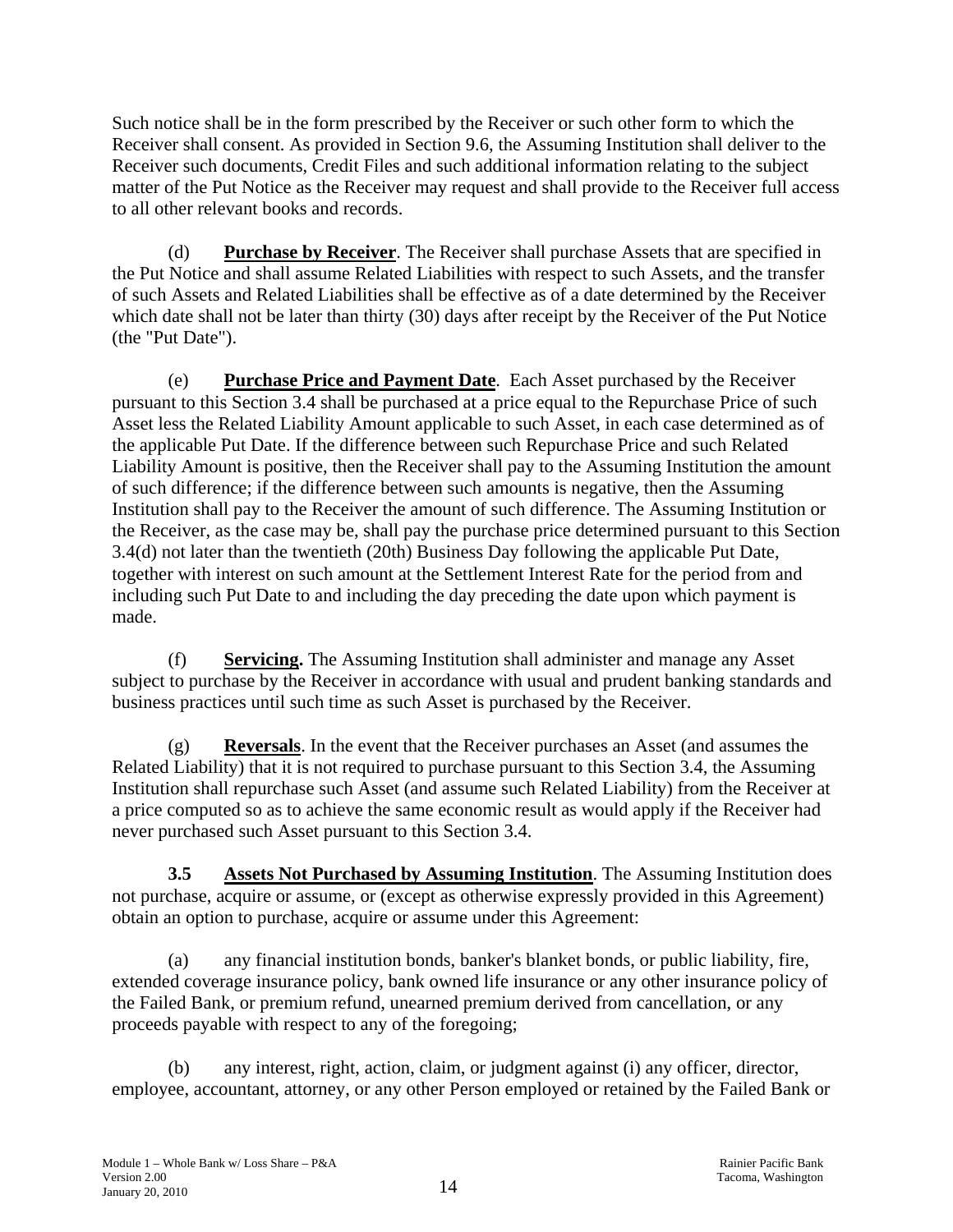any Subsidiary of the Failed Bank on or prior to Bank Closing arising out of any act or omission of such Person in such capacity, (ii) any underwriter of financial institution bonds, banker's blanket bonds or any other insurance policy of the Failed Bank, (iii) any shareholder or holding company of the Failed Bank, or (iv) any other Person whose action or inaction may be related to any loss (exclusive of any loss resulting from such Person's failure to pay on a Loan made by the Failed Bank) incurred by the Failed Bank; provided, that for the purposes hereof, the acts, omissions or other events giving rise to any such claim shall have occurred on or before Bank Closing, regardless of when any such claim is discovered and regardless of whether any such claim is made with respect to a financial institution bond, banker's blanket bond, or any other insurance policy of the Failed Bank in force as of Bank Closing;

(c) prepaid regulatory assessments of the Failed Bank, if any;

(d) legal or equitable interests in tax receivables of the Failed Bank, if any, including any claims arising as a result of the Failed Bank having entered into any agreement or otherwise being joined with another Person with respect to the filing of tax returns or the payment of taxes;

(e) amounts reflected on the Accounting Records of the Failed Bank as of Bank Closing as a general or specific loss reserve or contingency account, if any;

(f) leased or owned Bank Premises and leased or owned Furniture and Equipment and Fixtures and data processing equipment (including hardware and software) located on leased or owned Bank Premises, if any; provided, that the Assuming Institution does obtain an option under Section 4.6, Section 4.7 or Section 4.8, as the case may be, with respect thereto;

(g) owned Bank Premises which the Receiver, in its discretion, determines may contain environmentally hazardous substances;

(h) any "goodwill," as such term is defined in the instructions to the report of condition prepared by banks examined by the Corporation in accordance with 12 C.F.R. Section 304.3, and other intangibles;

(i) any criminal restitution or forfeiture orders issued in favor of the Failed Bank;

(j) reserved;

(k) assets essential to the Receiver in accordance with Section 3.6;

(1) the securities listed on the attached Schedule  $3.5(1)$ ;

(m) prepaid accounts associated with any contract or agreement that the Assuming Institution either does not directly assume pursuant to the terms of this Agreement nor has an option to assume under Section 4.8; and

(n) Rainier Pacific Foundation, Employer Identification Number 20-0327633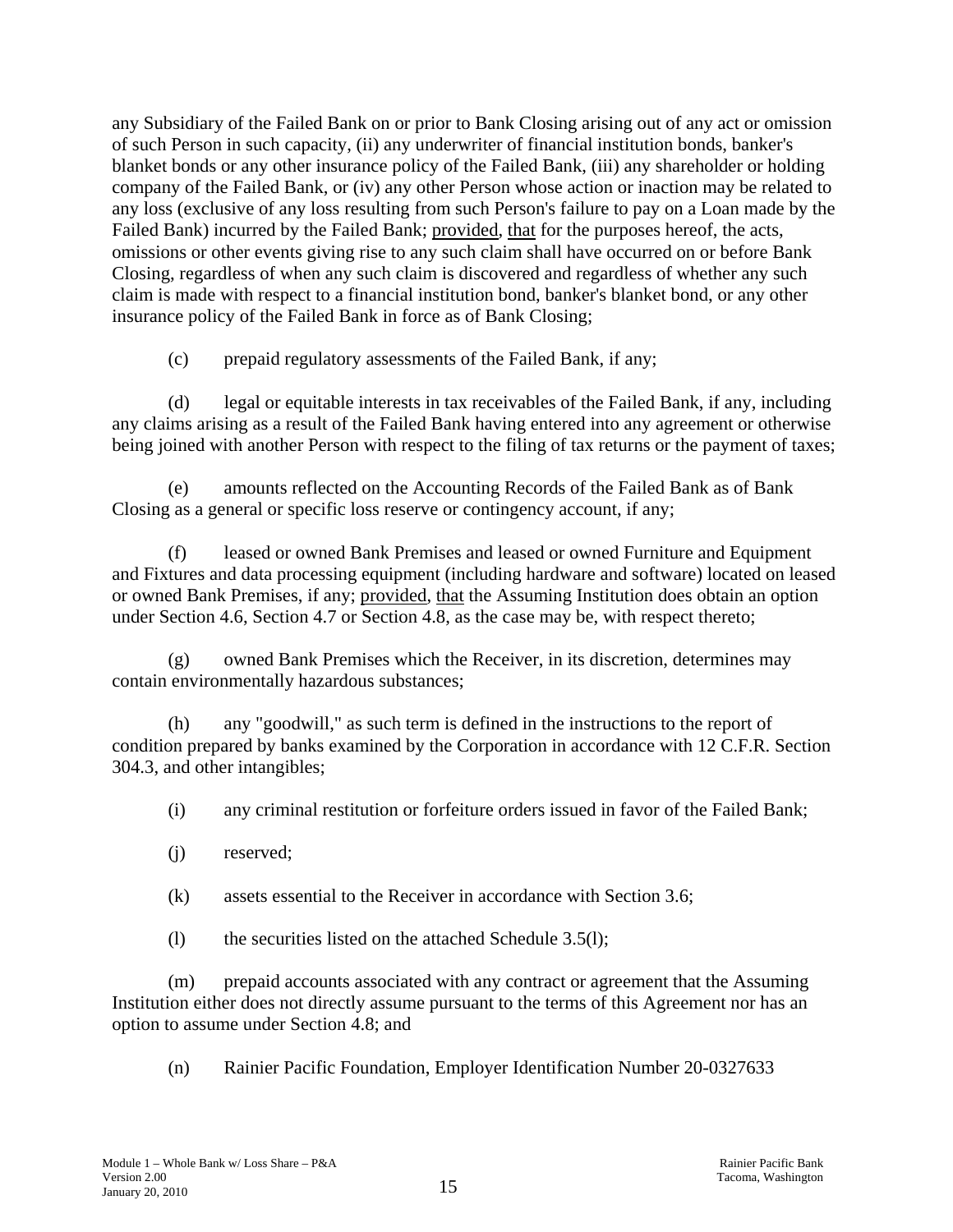### **3.6 Retention or Repurchase of Assets Essential to Receiver**.

<span id="page-19-0"></span>(a) The Receiver may refuse to sell to the Assuming Institution, or the Assuming Institution agrees, at the request of the Receiver set forth in a written notice to the Assuming Institution, to assign, transfer, convey, and deliver to the Receiver all of the Assuming Institution's right, title and interest in and to, any Asset or asset essential to the Receiver as determined by the Receiver in its discretion (together with all Credit Documents evidencing or pertaining thereto), which may include any Asset or asset that the Receiver determines to be:

- (i) made to an officer, director, or other Person engaging in the affairs of the Failed Bank, its Subsidiaries or Affiliates or any related entities of any of the foregoing;
- (ii) the subject of any investigation relating to any claim with respect to any item described in Section 3.5(a) or (b), or the subject of, or potentially the subject of, any legal proceedings;
- (iii) made to a Person who is an Obligor on a loan owned by the Receiver or the Corporation in its corporate capacity or its capacity as receiver of any institution;
- (iv) secured by collateral which also secures any asset owned by the Receiver; or
- (v) related to any asset of the Failed Bank not purchased by the Assuming Institution under this Article III or any liability of the Failed Bank not assumed by the Assuming Institution under Article II.

(b) Each such Asset or asset purchased by the Receiver shall be purchased at a price equal to the Repurchase Price thereof less the Related Liability Amount with respect to any Related Liabilities related to such Asset or asset, in each case determined as of the date of the notice provided by the Receiver pursuant to Section 3.6(a). The Receiver shall pay the Assuming Institution not later than the twentieth (20th) Business Day following receipt of related Credit Documents and Credit Files together with interest on such amount at the Settlement Interest Rate for the period from and including the date of receipt of such documents to and including the day preceding the day on which payment is made. The Assuming Institution agrees to administer and manage each such Asset or asset in accordance with usual and prudent banking standards and business practices until each such Asset or asset is purchased by the Receiver. All transfers with respect to Asset or assets under this Section 3.6 shall be made as provided in Section 9.6. The Assuming Institution shall transfer all such Asset or assets and Related Liabilities to the Receiver without recourse, and shall indemnify the Receiver against any and all claims of any Person claiming by, through or under the Assuming Institution with respect to any such Asset or asset, as provided in Section 12.4.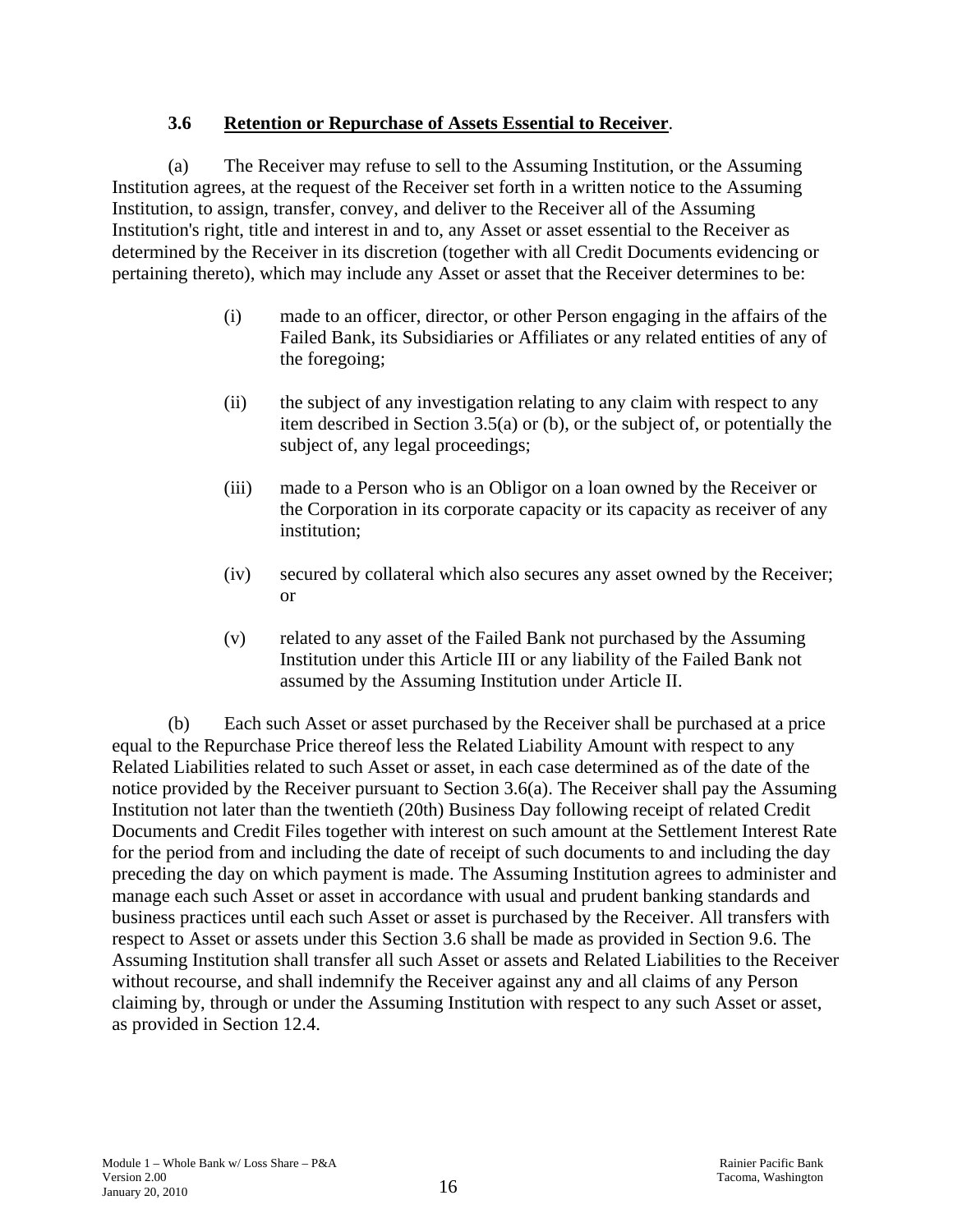### **ARTICLE IV ASSUMPTION OF CERTAIN DUTIES AND OBLIGATIONS**

The Assuming Institution agrees with the Receiver and the Corporation as follows:

<span id="page-20-1"></span><span id="page-20-0"></span>**4.1 Continuation of Banking Business**. For the period commencing the first banking Business Day after Bank Closing and ending no earlier than the first anniversary of Bank Closing, the Assuming Institution will provide full service banking in the trade area of the Failed Bank. Thereafter, the Assuming Institution may cease providing such banking services in the trade area of the Failed Bank, provided the Assuming Institution has received all necessary regulatory approvals. At the option of the Assuming Institution, such banking services may be provided at any or all of the Bank Premises, or at other premises within such trade area. The trade area shall be determined by the Receiver. For the avoidance of doubt, the foregoing shall not restrict the Assuming Institution from opening, closing or selling branches upon receipt of the necessary regulatory approvals, if the Assuming Institution or its successors continue to provide banking services in the trade area. Assuming Institution will pay to the Receiver, upon the sale of a branch or branches within the year following the date of this agreement, fifty percent (50%) of any franchise premium in excess of the franchise premium paid by the Assuming Institution with respect to such branch or branches.

**4.2 Agreement with Respect to Credit Card Business**. The Assuming Institution agrees to honor and perform, from and after Bank Closing, all duties and obligations with respect to the Failed Bank's credit card business, and/or processing related to credit cards, if any, and assumes all outstanding extensions of credit with respect thereto.

**4.3 Agreement with Respect to Safe Deposit Business**. The Assuming Institution assumes and agrees to discharge, from and after Bank Closing, in the usual course of conducting a banking business, the duties and obligations of the Failed Bank with respect to all Safe Deposit Boxes, if any, of the Failed Bank and to maintain all of the necessary facilities for the use of such boxes by the renters thereof during the period for which such boxes have been rented and the rent therefore paid to the Failed Bank, subject to the provisions of the rental agreements between the Failed Bank and the respective renters of such boxes; provided, that the Assuming Institution may relocate the Safe Deposit Boxes of the Failed Bank to any office of the Assuming Institution located in the trade area of the Failed Bank. The Safe Deposit Boxes shall be located and maintained in the trade area of the Failed Bank for a minimum of one year from Bank Closing. The trade area shall be determined by the Receiver. Fees related to the safe deposit business earned prior to the Bank Closing Date shall be for the benefit of the Receiver and fees earned after the Bank Closing Date shall be for the benefit of the Assuming Institution.

**4.4 Agreement with Respect to Safekeeping Business**. The Receiver transfers, conveys and delivers to the Assuming Institution and the Assuming Institution accepts all securities and other items, if any, held by the Failed Bank in safekeeping for its customers as of Bank Closing. The Assuming Institution assumes and agrees to honor and discharge, from and after Bank Closing, the duties and obligations of the Failed Bank with respect to such securities and items held in safekeeping. The Assuming Institution shall be entitled to all rights and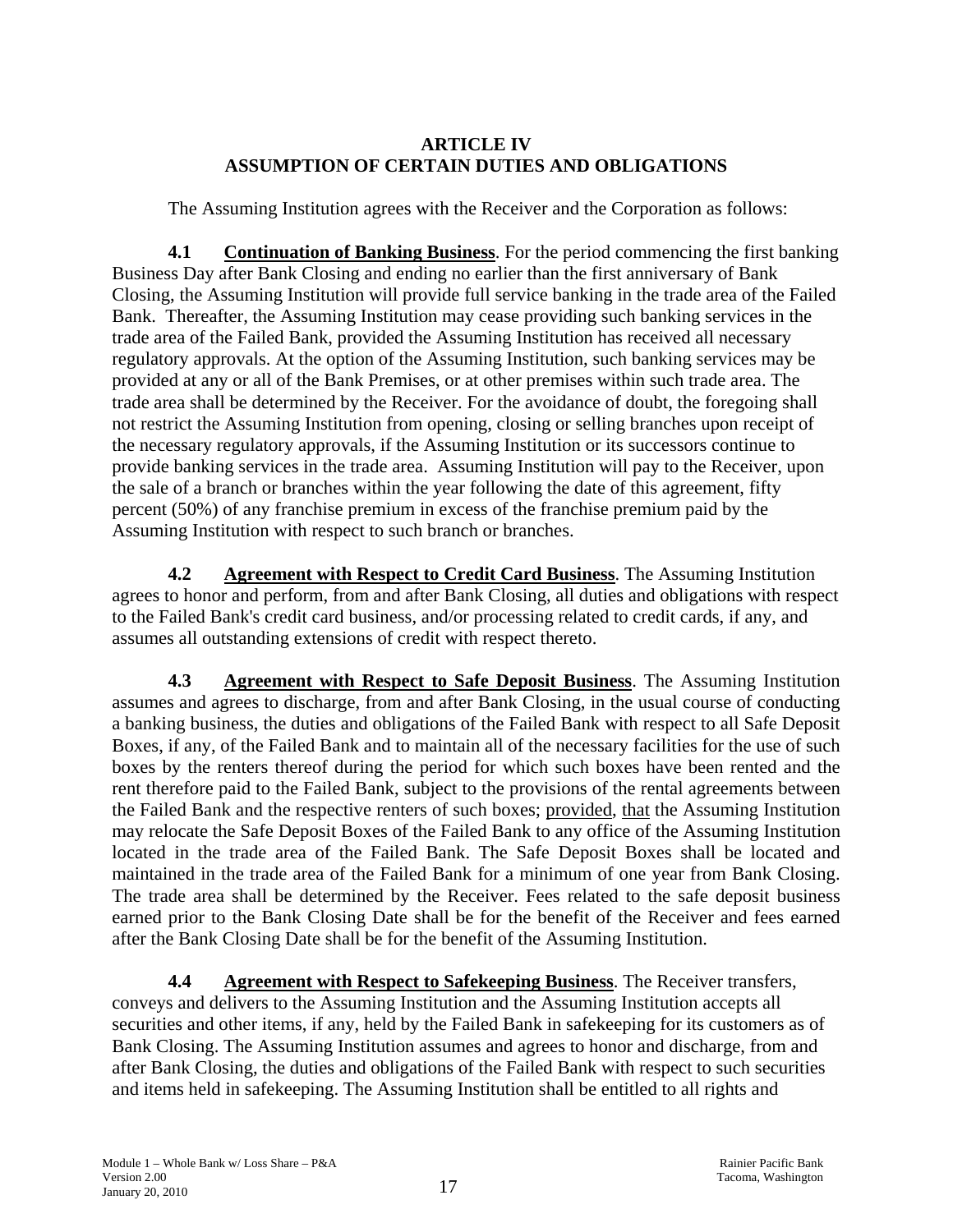benefits heretofore accrued or hereafter accruing with respect thereto. The Assuming Institution shall provide to the Receiver written verification of all assets held by the Failed Bank for safekeeping within sixty (60) days after Bank Closing. The assets held for safekeeping by the Failed Bank shall be held and maintained by the Assuming Institution in the trade area of the Failed Bank for a minimum of one year from Bank Closing. At the option of the Assuming Institution, the safekeeping business may be provided at any or all of the Bank Premises, or at other premises within such trade area. The trade area shall be determined by the Receiver. Fees related to the safekeeping business earned prior to the Bank Closing Date shall be for the benefit of the Receiver and fees earned after the Bank Closing Date shall be for the benefit of the Assuming Institution.

# **4.5 Agreement with Respect to Trust Business**.

<span id="page-21-0"></span>(a) The Assuming Institution shall, without further transfer, substitution, act or deed, to the full extent permitted by law, succeed to the rights, obligations, properties, assets, investments, deposits, agreements, and trusts of the Failed Bank under trusts, executorships, administrations, guardianships, and agencies, and other fiduciary or representative capacities, all to the same extent as though the Assuming Institution had assumed the same from the Failed Bank prior to Bank Closing; provided, that any liability based on the misfeasance, malfeasance or nonfeasance of the Failed Bank, its directors, officers, employees or agents with respect to the trust business is not assumed hereunder.

(b) The Assuming Institution shall, to the full extent permitted by law, succeed to, and be entitled to take and execute, the appointment to all executorships, trusteeships, guardianships and other fiduciary or representative capacities to which the Failed Bank is or may be named in wills, whenever probated, or to which the Failed Bank is or may be named or appointed by any other instrument.

(c) In the event additional proceedings of any kind are necessary to accomplish the transfer of such trust business, the Assuming Institution agrees that, at its own expense, it will take whatever action is necessary to accomplish such transfer. The Receiver agrees to use reasonable efforts to assist the Assuming Institution in accomplishing such transfer.

(d) The Assuming Institution shall provide to the Receiver written verification of the assets held in connection with the Failed Bank's trust business within sixty (60) days after Bank Closing.

# **4.6 Agreement with Respect to Bank Premises**.

<span id="page-21-1"></span>(a) **Option to Purchase.** Subject to Section 3.5, the Receiver hereby grants to the Assuming Institution an exclusive option for the period of ninety (90) days commencing the day after Bank Closing to purchase any or all owned Bank Premises, including all Furniture, Fixtures and Equipment located on the Bank Premises. The Assuming Institution shall give written notice to the Receiver within the option period of its election to purchase or not to purchase any of the owned Bank Premises. Any purchase of such premises shall be effective as of the date of Bank Closing and such purchase shall be consummated as soon as practicable thereafter, and in no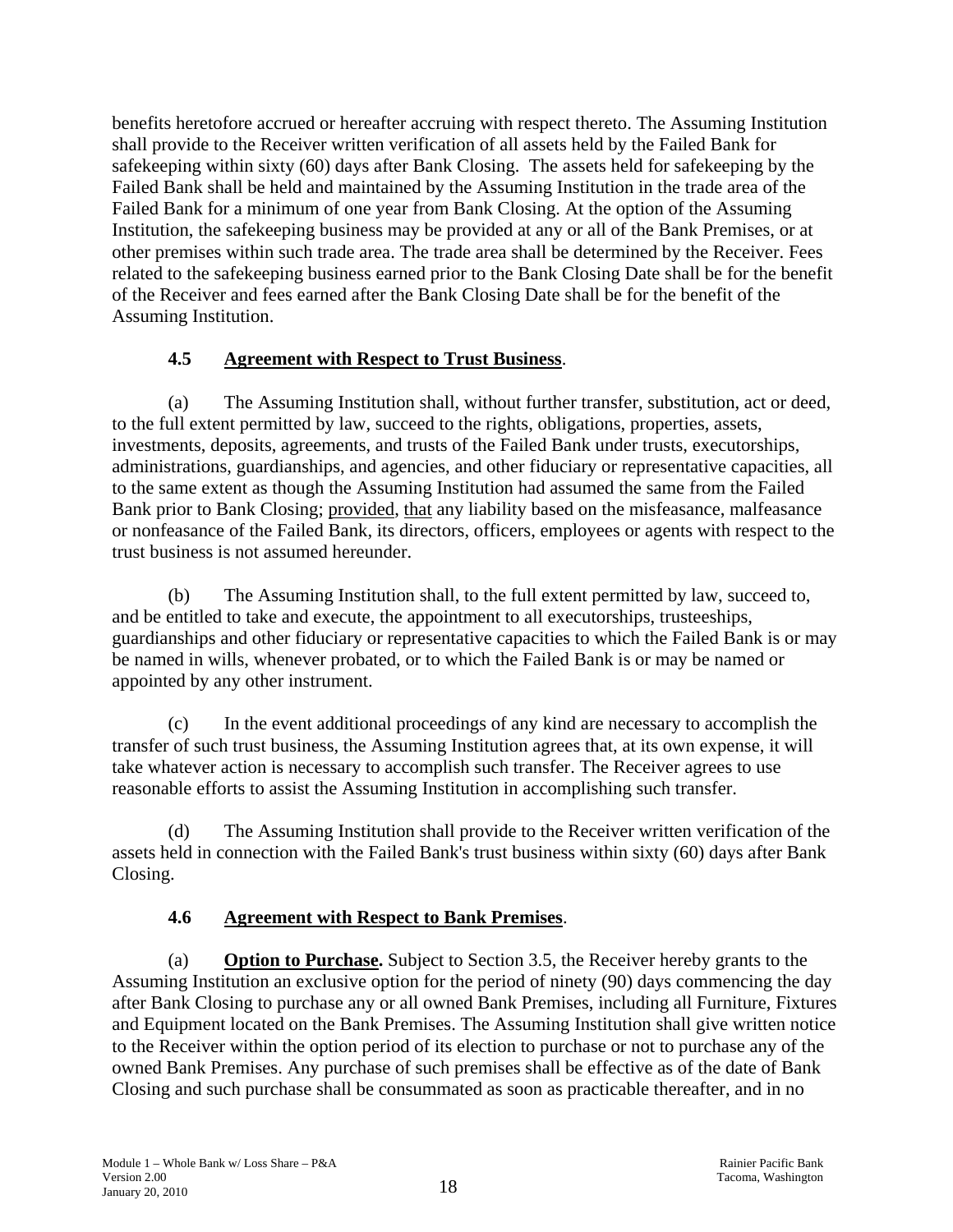event later than the Settlement Date. If the Assuming Institution gives notice of its election not to purchase one or more of the owned Bank Premises within seven (7) days of Bank Closing, then, not withstanding any other provision of this Agreement to the contrary, the Assuming Institution shall not be liable for any of the costs or fees associated with appraisals for such Bank Premises and associated Fixtures, Furniture and Equipment.

(b) **Option to Lease.** The Receiver hereby grants to the Assuming Institution an exclusive option for the period of ninety (90) days commencing the day after Bank Closing to cause the Receiver to assign to the Assuming Institution any or all leases for leased Bank Premises, if any, which have been continuously occupied by the Assuming Institution from Bank Closing to the date it elects to accept an assignment of the leases with respect thereto to the extent such leases can be assigned; provided, that the exercise of this option with respect to any lease must be as to all premises or other property subject to the lease. If an assignment cannot be made of any such leases, the Receiver may, in its discretion, enter into subleases with the Assuming Institution containing the same terms and conditions provided under such existing leases for such leased Bank Premises or other property. The Assuming Institution shall give notice to the Receiver within the option period of its election to accept or not to accept an assignment of any or all leases (or enter into subleases or new leases in lieu thereof). The Assuming Institution agrees to assume all leases assigned (or enter into subleases or new leases in lieu thereof) pursuant to this Section 4.6. If the Assuming Institution gives notice of its election not to accept an assignment of a lease for one or more of the leased Bank Premises within seven (7) days of Bank Closing, then, not withstanding any other provision of this Agreement to the contrary, the Assuming Institution shall not be liable for any of the costs or fees associated with appraisals for the Fixtures, Furniture and Equipment located on such leased Bank Premises.

(c) **Facilitation.** The Receiver agrees to facilitate the assumption, assignment or sublease of leases or the negotiation of new leases by the Assuming Institution; provided, that neither the Receiver nor the Corporation shall be obligated to engage in litigation, make payments to the Assuming Institution or to any third party in connection with facilitating any such assumption, assignment, sublease or negotiation or commit to any other obligations to third parties.

(d) **Occupancy.** The Assuming Institution shall give the Receiver fifteen (15) days' prior written notice of its intention to vacate prior to vacating any leased Bank Premises with respect to which the Assuming Institution has not exercised the option provided in Section 4.6(b). Any such notice shall be deemed to terminate the Assuming Institution's option with respect to such leased Bank Premises.

# (e) **Occupancy Costs.**

(i) The Assuming Institution agrees to pay to the Receiver, or to appropriate third parties at the direction of the Receiver, during and for the period of any occupancy by it of (x) owned Bank Premises the market rental value, as determined by the appraiser selected in accordance with the definition of Fair Market Value, and all operating costs, and (y) leased Bank Premises, all operating costs with respect thereto and to comply with all relevant terms of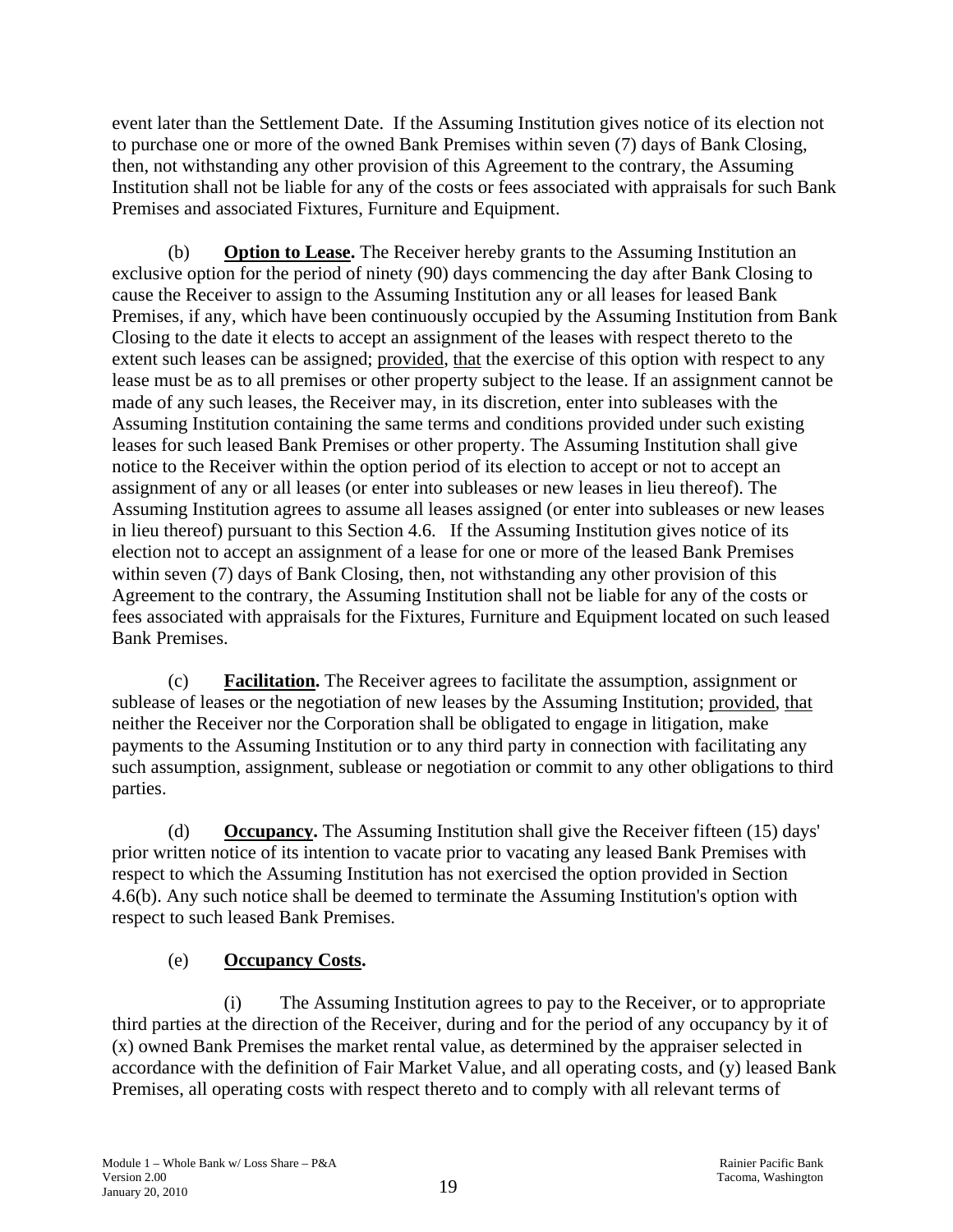applicable leases entered into by the Failed Bank, including without limitation the timely payment of all rent. Operating costs include, without limitation all taxes, fees, charges, utilities, insurance and assessments, to the extent not included in the rental value or rent. If the Assuming Institution elects to purchase any owned Bank Premises in accordance with Section 4.6(a), the amount of any rent paid (and taxes paid to the Receiver which have not been paid to the taxing authority and for which the Assuming Institution assumes liability) by the Assuming Institution with respect thereto shall be applied as an offset against the purchase price thereof.

(ii) The Assuming Institution agrees during the period of occupancy by it of owned or leased Bank Premises, to pay to the Receiver rent for the use of all owned or leased Furniture and Equipment and all owned or leased Fixtures located on such Bank Premises for the period of such occupancy. Rent for such property owned by the Failed Bank shall be the market rental value thereof, as determined by the Receiver within sixty (60) days after Bank Closing. Rent for such leased property shall be an amount equal to any and all rent and other amounts which the Receiver incurs or accrues as an obligation or is obligated to pay for such period of occupancy pursuant to all leases and contracts with respect to such property. If the Assuming Institution purchases any owned Furniture and Equipment or owned Fixtures in accordance with Section 4.6(f) or 4.6(h), the amount of any rents paid by the Assuming Institution with respect thereto shall be applied as an offset against the purchase price thereof.

(f) **Certain Requirements as to Furniture, Equipment and Fixtures.** If the Assuming Institution purchases owned Bank Premises or accepts an assignment of the lease (or enters into a sublease or a new lease in lieu thereof) for leased Bank Premises as provided in Section 4.6(a) or 4.6(b), or if the Assuming Institution does not exercise such option but within twelve (12) months following Bank Closing obtains the right to occupy such premises (whether by assignment, lease, sublease, purchase or otherwise), other than in accordance with Section 4.6(a) or (b), the Assuming Institution shall (i) effective as of the date of Bank Closing, purchase from the Receiver all Furniture and Equipment and Fixtures owned by the Failed Bank at Fair Market Value and located thereon as of Bank Closing, (ii) accept an assignment or a sublease of the leases or negotiate new leases for all Furniture and Equipment and Fixtures leased by the Failed Bank and located thereon, and (iii) if applicable, accept an assignment or a sublease of any ground lease or negotiate a new ground lease with respect to any land on which such Bank Premises are located; provided, that the Receiver shall not have disposed of such Furniture and Equipment and Fixtures or repudiated the leases specified in clause (ii) or (iii).

## (g) **Vacating Premises.**

(i) If the Assuming Institution elects not to purchase any owned Bank Premises, the notice of such election in accordance with Section 4.6(a) shall specify the date upon which the Assuming Institution's occupancy of such premises shall terminate, which date shall not be later than ninety (90) days after the date of the Assuming Institution's notice not to exercise such option. The Assuming Institution promptly shall relinquish and release to the Receiver such premises and the Furniture and Equipment and Fixtures located thereon in the same condition as at Bank Closing, normal wear and tear excepted. By occupying any such premises after the expiration of such ninety (90)-day period, the Assuming Institution shall, at the Receiver's option, (x) be deemed to have agreed to purchase such Bank Premises, and to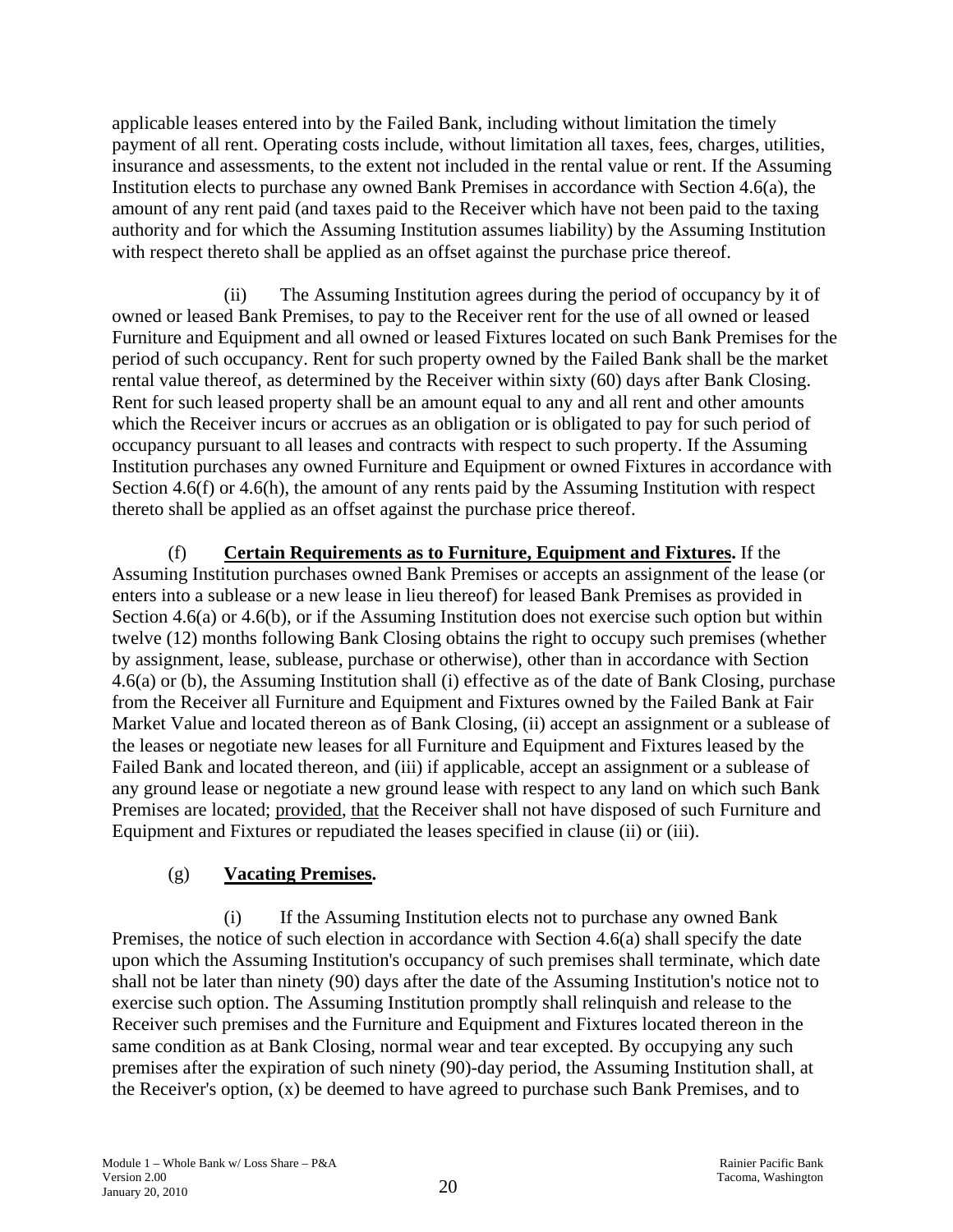assume all leases, obligations and liabilities with respect to leased Furniture and Equipment and leased Fixtures located thereon and any ground lease with respect to the land on which such premises are located, and (y) be required to purchase all Furniture and Equipment and Fixtures owned by the Failed Bank and located on such premises as of Bank Closing.

(ii) If the Assuming Institution elects not to accept an assignment of the lease or sublease any leased Bank Premises, the notice of such election in accordance with Section 4.6(b) shall specify the date upon which the Assuming Institution's occupancy of such leased Bank Premises shall terminate, which date shall not be later than ninety (90) days after the date of the Assuming Institution's notice not to exercise such option. Upon vacating such premises, the Assuming Institution shall relinquish and release to the Receiver such premises and the Fixtures and the Furniture and Equipment located thereon in the same condition as at Bank Closing, normal wear and tear excepted. By failing to provide notice of its intention to vacate such premises prior to the expiration of the option period specified in Section 4.6(b), or by occupying such premises after the one hundred eighty (180)-day period specified above in this paragraph (ii), the Assuming Institution shall, at the Receiver's option, (x) be deemed to have assumed all leases, obligations and liabilities with respect to such premises (including any ground lease with respect to the land on which premises are located), and leased Furniture and Equipment and leased Fixtures located thereon in accordance with this Section 4.6 (unless the Receiver previously repudiated any such lease), and (y) be required to purchase all Furniture and Equipment and Fixtures owned by the Failed Bank at Fair Market Value and located on such premises as of Bank Closing.

(h) **Furniture and Equipment and Certain Other Equipment.** The Receiver hereby grants to the Assuming Institution an option to purchase all Furniture and Equipment or any telecommunications, data processing equipment (including hardware and software) and check processing and similar operating equipment owned by the Failed Bank at Fair Market Value and located at any leased Bank Premises that the Assuming Institution elects to vacate or which it could have, but did not occupy, pursuant to this Section 4.6; provided, that, the Assuming Institution shall give the Receiver notice of its election to purchase such property at the time it gives notice of its intention to vacate such Bank Premises or within ten (10) days after Bank Closing for Bank Premises it could have, but did not, occupy.

## (i) **Option to Put Bank Premises and Related Fixtures, Furniture and Equipment.**

(i) For a period of ninety (90) days following Bank Closing, the Assuming Institution shall be entitled to require the Receiver to purchase any Bank Premises that is owned, directly or indirectly, by an Acquired Subsidiary and the purchase price paid by the Receiver shall be the Fair Market Value of the Bank Premises.

(ii) If the Assuming Institution elects to require the Receiver to purchase any Bank Premises that is owned, directly or indirectly, by an Acquired Subsidiary, the Assuming Institution shall also have the option, exercisable within the same ninety (90) day time period, to require the Receiver to purchase any Fixtures, Furniture and Equipment that is owned, directly or indirectly, by an Acquired Subsidiary and which is located on such Bank Premises. The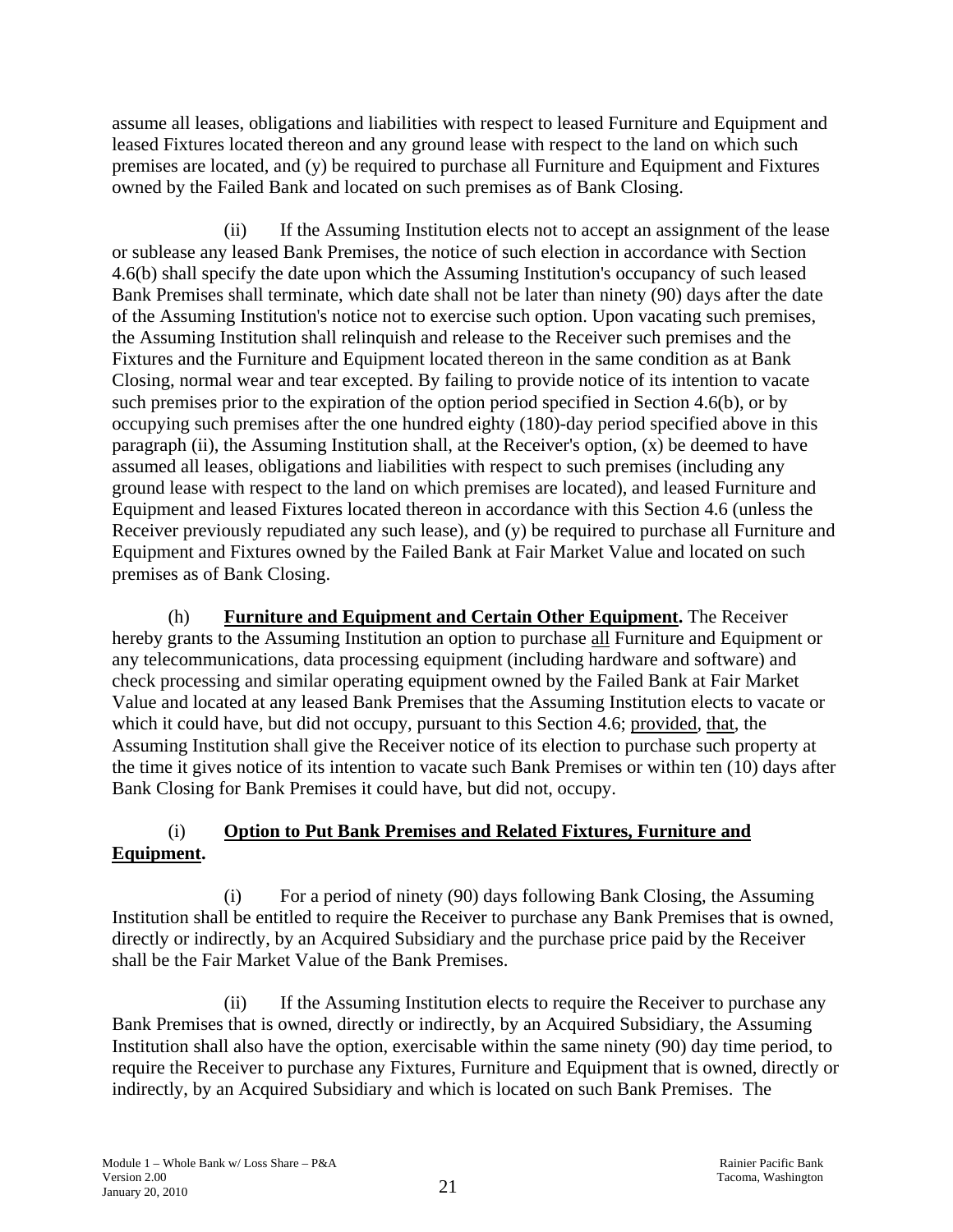purchase price paid by the Receiver shall be the Fair Market Value of the Fixtures, Furniture and Equipment.

(iii) In the event the Assuming Institution elects to exercise its option under this subparagraph, the Assuming Institution shall pay to the Receiver occupancy costs in accordance with Section 4.6(e) and shall vacate the Bank Premises in accordance with Section  $4.6(g)(i)$ .

(iv) Regardless of whether the Assuming Institution exercises any of its option under this subparagraph, the purchase price for the Acquired Subsidiary shall be adjusted by the difference between the Fair Market Value of the Bank Premises and Fixtures, Furniture and Equipment and their respective Book Value as reflected of the books and records of the Acquired Subsidiary. Such adjustment shall be made in accordance with Article VIII of this Agreement.

# **4.7 Agreement with Respect to Leased Data Processing Equipment**

<span id="page-25-0"></span>(a) The Receiver hereby grants to the Assuming Institution an exclusive option for the period of ninety (90) days commencing the day after Bank Closing to accept an assignment from the Receiver of any or all Data Processing Leases to the extent that such Data Processing Leases can be assigned.

(b) The Assuming Institution shall (i) give written notice to the Receiver within the option period specified in Section 4.7(a) of its intent to accept or decline an assignment or sublease of any or all Data Processing Leases and promptly accept an assignment or sublease of such Data Processing Leases, and (ii) give written notice to the appropriate lessor(s) that it has accepted an assignment or sublease of any such Data Processing Leases.

(c) The Receiver agrees to facilitate the assignment or sublease of Data Processing Leases or the negotiation of new leases or license agreements by the Assuming Institution; provided, that neither the Receiver nor the Corporation shall be obligated to engage in litigation or make payments to the Assuming Institution or to any third party in connection with facilitating any such assumption, assignment, sublease or negotiation.

(d) The Assuming Institution agrees, during its period of use of any property subject to a Data Processing Lease, to pay to the Receiver or to appropriate third parties at the direction of the Receiver all operating costs with respect thereto and to comply with all relevant terms of the applicable Data Processing Leases entered into by the Failed Bank, including without limitation the timely payment of all rent, taxes, fees, charges, utilities, insurance and assessments.

(e) The Assuming Institution shall, not later than fifty (50) days after giving the notice provided in Section 4.7(b), (i) relinquish and release to the Receiver all property subject to the relevant Data Processing Lease, in the same condition as at Bank Closing, normal wear and tear excepted, or (ii) accept an assignment or a sublease thereof or negotiate a new lease or license agreement under this Section 4.7.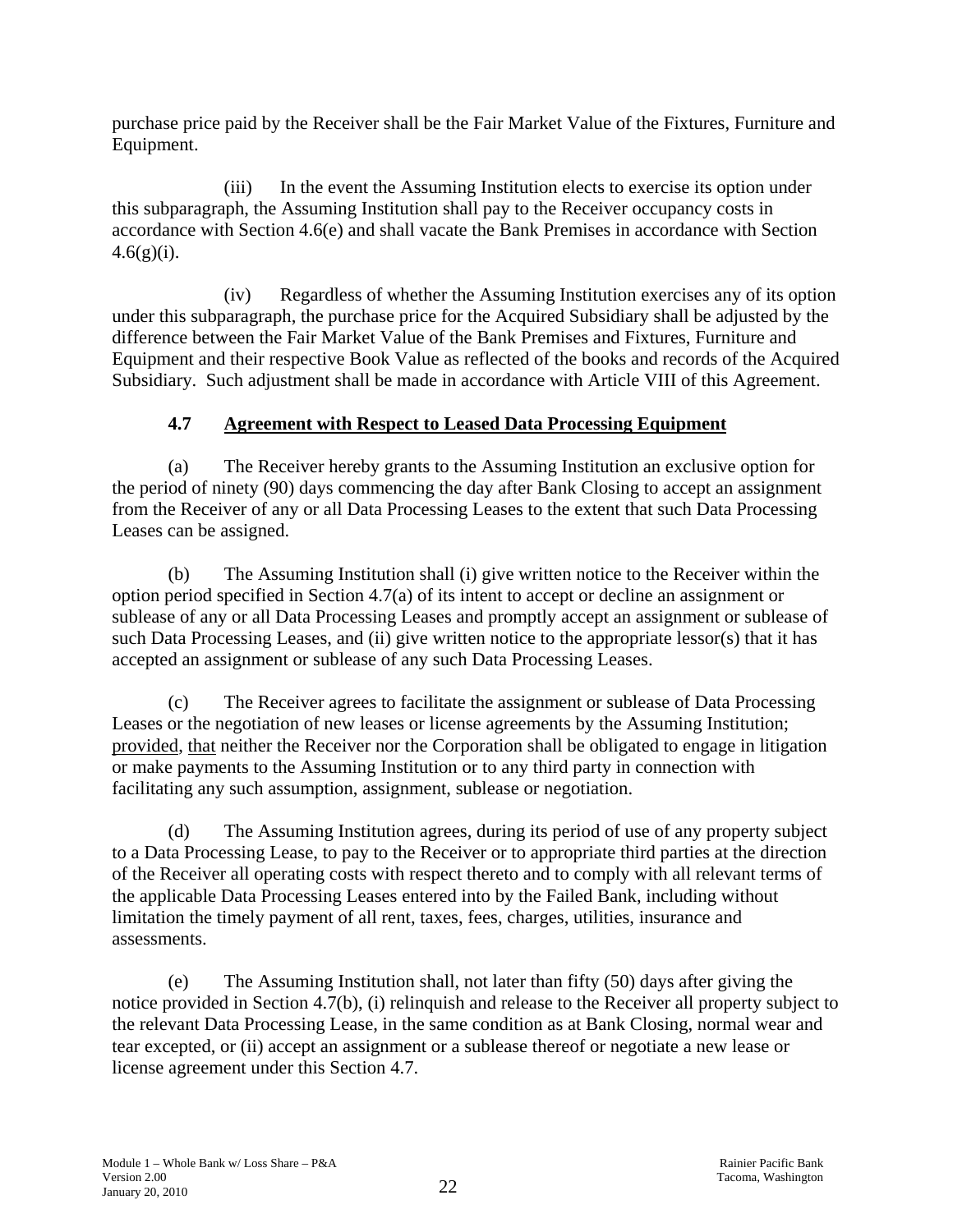## **4.8 Agreement with Respect to Certain Existing Agreements**.

(a) Subject to the provisions of Section 4.8(b), with respect to agreements existing as of Bank Closing which provide for the rendering of services by or to the Failed Bank, within thirty (30) days after Bank Closing, the Assuming Institution shall give the Receiver written notice specifying whether it elects to assume or not to assume each such agreement. Except as may be otherwise provided in this Article IV, the Assuming Institution agrees to comply with the terms of each such agreement for a period commencing on the day after Bank Closing and ending on: (i) in the case of an agreement that provides for the rendering of services by the Failed Bank, the date which is ninety (90) days after Bank Closing, and (ii) in the case of an agreement that provides for the rendering of services to the Failed Bank, the date which is thirty (30) days after the Assuming Institution has given notice to the Receiver of its election not to assume such agreement; provided, that the Receiver can reasonably make such service agreements available to the Assuming Institution. The Assuming Institution shall be deemed by the Receiver to have assumed agreements for which no notification is timely given. The Receiver agrees to assign, transfer, convey, and deliver to the Assuming Institution all right, title and interest of the Receiver, if any, in and to agreements the Assuming Institution assumes hereunder. In the event the Assuming Institution elects not to accept an assignment of any lease (or sublease) or negotiate a new lease for leased Bank Premises under Section 4.6 and does not otherwise occupy such premises, the provisions of this Section 4.8(a) shall not apply to service agreements related to such premises. The Assuming Institution agrees, during the period it has the use or benefit of any such agreement, promptly to pay to the Receiver or to appropriate third parties at the direction of the Receiver all operating costs with respect thereto and to comply with all relevant terms of such agreement.

(b) The provisions of Section 4.8(a) regarding the Assuming Institution's election to assume or not assume certain agreements shall not apply to (i) agreements pursuant to which the Failed Bank provides mortgage servicing for others or mortgage servicing is provided to the Failed Bank by others, (ii) agreements that are subject to Sections 4.1 through 4.7 and any insurance policy or bond referred to in Section 3.5(a) or other agreement specified in Section 3.5, and (iii) consulting, management or employment agreements, if any, between the Failed Bank and its employees or other Persons. Except as otherwise expressly set forth elsewhere in this Agreement, the Assuming Institution does not assume any liabilities or acquire any rights under any of the agreements described in this Section 4.8(b).

<span id="page-26-1"></span>**4.9 Informational Tax Reporting**. The Assuming Institution agrees to perform all obligations of the Failed Bank with respect to Federal and State income tax informational reporting related to (i) the Assets and the Liabilities Assumed, (ii) deposit accounts that were closed and loans that were paid off or collateral obtained with respect thereto prior to Bank Closing, (iii) miscellaneous payments made to vendors of the Failed Bank, and (iv) any other asset or liability of the Failed Bank, including, without limitation, loans not purchased and Deposits not assumed by the Assuming Institution, as may be required by the Receiver.

<span id="page-26-2"></span><span id="page-26-0"></span>**4.10 Insurance**. The Assuming Institution agrees to obtain insurance coverage effective from and after Bank Closing, including public liability, fire and extended coverage insurance acceptable to the Receiver with respect to owned or leased Bank Premises that it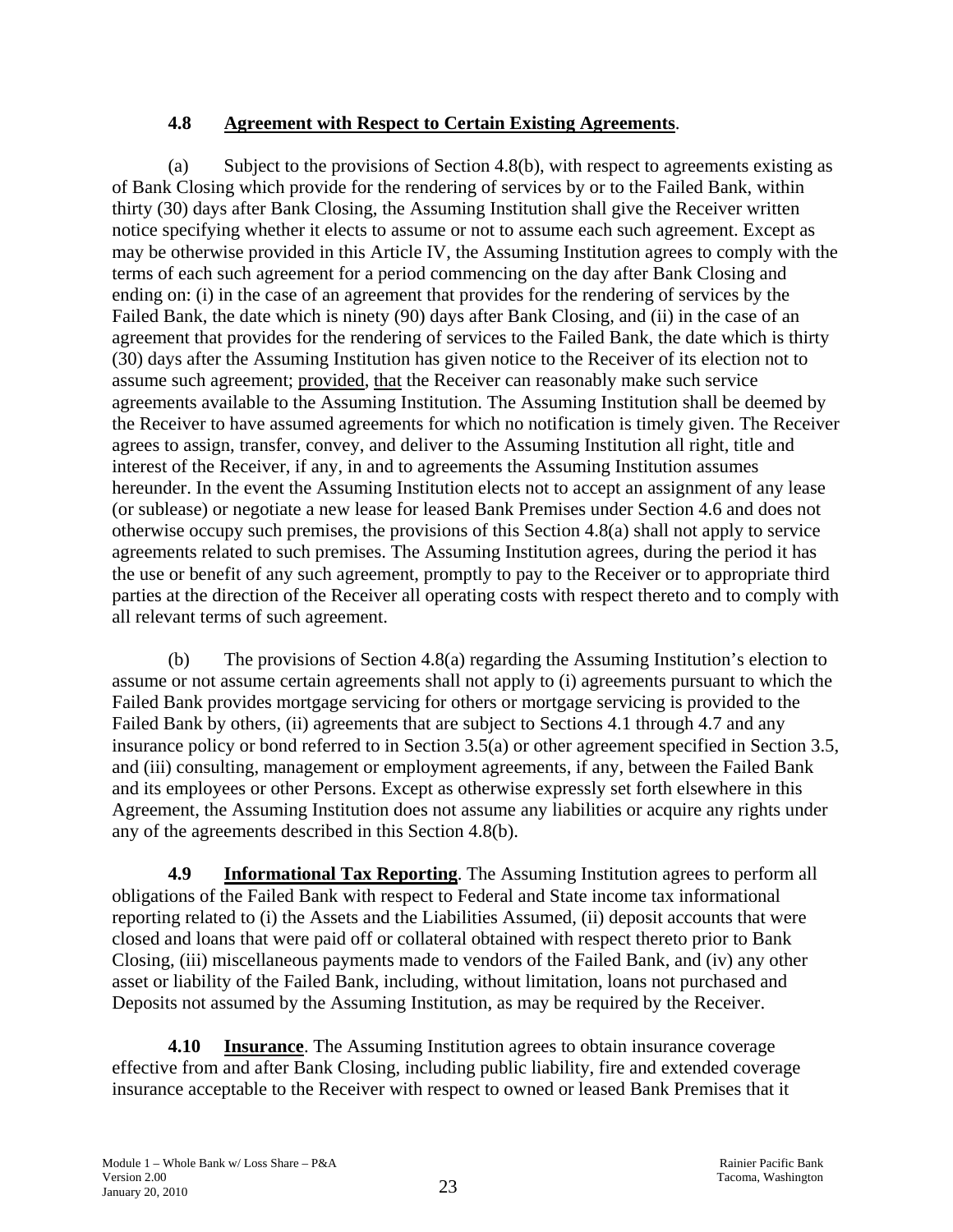occupies, and all owned or leased Furniture and Equipment and Fixtures and leased data processing equipment (including hardware and software) located thereon, in the event such insurance coverage is not already in force and effect with respect to the Assuming Institution as the insured as of Bank Closing. All such insurance shall, where appropriate (as determined by the Receiver), name the Receiver as an additional insured.

<span id="page-27-0"></span>**4.11** Office Space for Receiver and Corporation. For the period commencing on the day following Bank Closing and ending on the three hundred sixty-fifth (365th) day thereafter, the Assuming Institution agrees to provide to the Receiver and the Corporation, without charge, adequate and suitable office space (including parking facilities and vault space), furniture, equipment (including photocopying and telecopying machines), email accounts, network access and technology resources (such as shared drive) and utilities (including local telephone service and fax machines) at the Bank Premises occupied by the Assuming Institution for their use in the discharge of their respective functions with respect to the Failed Bank. In the event the Receiver and the Corporation determine that the space provided is inadequate or unsuitable, the Receiver and the Corporation may relocate to other quarters having adequate and suitable space and the costs of relocation and any rental and utility costs for the balance of the period of occupancy by the Receiver and the Corporation shall be borne by the Assuming Institution. Additionally, the Assuming Institution agrees to pay such bills and invoices on behalf of the Receiver and Corporation as the Receiver or Corporation may direct for the period beginning on the date of Bank Closing and ending on Settlement Date. Assuming Institution shall submit it requests for reimbursement of such expenditures pursuant to Article VIII of this Agreement.

#### <span id="page-27-1"></span>**4.12 Agreement with Respect to Continuation of Group Health Plan Coverage for Former Employees of the Failed Bank.**

(a) The Assuming Institution agrees to assist the Receiver, as provided in this Section 4.12, in offering individuals who were employees or former employees of the Failed Bank, or any of its Subsidiaries, and who, immediately prior to Bank Closing, were receiving, or were eligible to receive, health insurance coverage or health insurance continuation coverage from the Failed Bank ("Eligible Individuals"), the opportunity to obtain health insurance coverage in the Corporation's FIA Continuation Coverage Plan which provides for health insurance continuation coverage to such Eligible Individuals who are qualified beneficiaries of the Failed Bank as defined in Section 607 of the Employee Retirement Income Security Act of 1974, as amended (respectively, "qualified beneficiaries" and "ERISA"). The Assuming Institution shall consult with the Receiver and not later than five (5) Business Days after Bank Closing shall provide written notice to the Receiver of the number (if available), identity (if available) and addresses (if available) of the Eligible Individuals who are qualified beneficiaries of the Failed Bank and for whom a "qualifying event" (as defined in Section 603 of ERISA) has occurred and with respect to whom the Failed Bank's obligations under Part 6 of Subtitle B of Title I of ERISA have not been satisfied in full, and such other information as the Receiver may reasonably require. The Receiver shall cooperate with the Assuming Institution in order to permit it to prepare such notice and shall provide to the Assuming Institution such data in its possession as may be reasonably required for purposes of preparing such notice.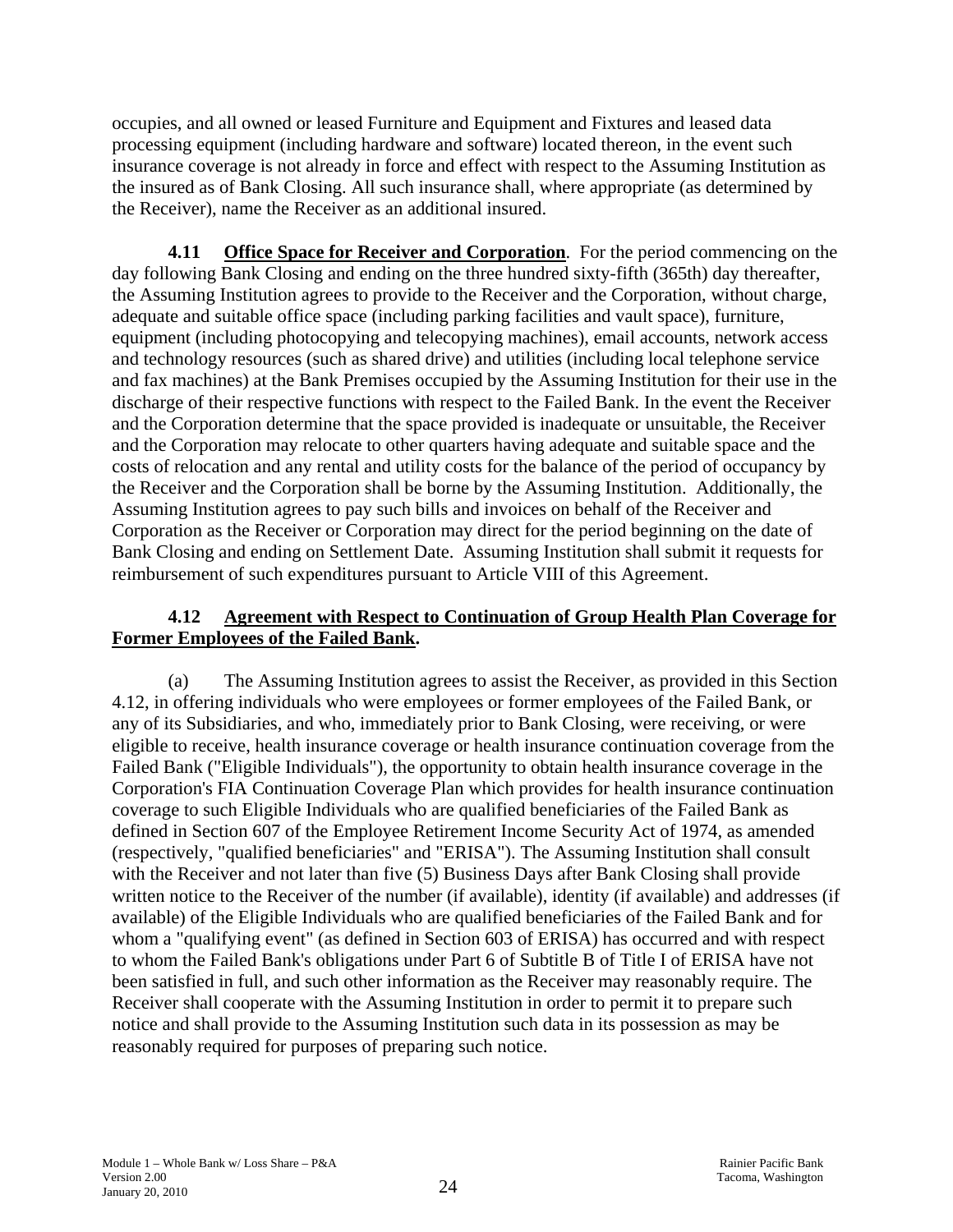(b) The Assuming Institution shall take such further action to assist the Receiver in offering the Eligible Individuals who are qualified beneficiaries of the Failed Bank the opportunity to obtain health insurance coverage in the Corporation's FIA Continuation Coverage Plan as the Receiver may direct. All expenses incurred and paid by the Assuming Institution (i) in connection with the obligations of the Assuming Institution under this Section 4.12, and (ii) in providing health insurance continuation coverage to any Eligible Individuals who are hired by the Assuming Institution and such employees' qualified beneficiaries shall be borne by the Assuming Institution.

(c) No later than five (5) Business Days after Bank Closing, the Assuming Institution shall provide the Receiver with a list of all Failed Bank employees the Assuming Institution will not hire. Unless otherwise agreed, the Assuming Institution pays all salaries and payroll costs for all Failed Bank Employees until the list is provided to the Receiver. The Assuming Institution shall be responsible for all costs and expenses (i.e. salary, benefits, etc.) associated with all other employees not on that list from and after the date of delivery of the list to the Receiver. The Assuming Institution shall offer to the Failed Bank employees it retains employment benefits comparable to those the Assuming Institution offers its current employees.

(d) This Section 4.12 is for the sole and exclusive benefit of the parties to this Agreement, and for the benefit of no other Person (including any former employee of the Failed Bank or any Subsidiary thereof or qualified beneficiary of such former employee). Nothing in this Section 4.12 is intended by the parties, or shall be construed, to give any Person (including any former employee of the Failed Bank or any Subsidiary thereof or qualified beneficiary of such former employee) other than the Corporation, the Receiver and the Assuming Institution any legal or equitable right, remedy or claim under or with respect to the provisions of this Section.

<span id="page-28-0"></span>**4.13 Agreement with Respect to Interim Asset Servicing.** At any time after Bank Closing, the Receiver may establish on its books an asset pool(s) and may transfer to such asset pool(s) (by means of accounting entries on the books of the Receiver) all or any assets and liabilities of the Failed Bank which are not acquired by the Assuming Institution, including, without limitation, wholly unfunded Commitments and assets and liabilities which may be acquired, funded or originated by the Receiver subsequent to Bank Closing. The Receiver may remove assets (and liabilities) from or add assets (and liabilities) to such pool(s) at any time in its discretion. At the option of the Receiver, the Assuming Institution agrees to service, administer, and collect such pool assets in accordance with and for the term set forth in Exhibit 4.13 "Interim Asset Servicing Arrangement".

- **4.14** Reserved.
- **4.15 Agreement with Respect to Loss Sharing.** The Assuming Institution shall be entitled

to require reimbursement from the Receiver for loss sharing on certain loans in accordance with the Single Family Shared-Loss Agreement attached hereto as Exhibit 4.15A and the Non-SF Shared-Loss Agreement attached hereto as Exhibit 4.15B, collectively, the "Shared-Loss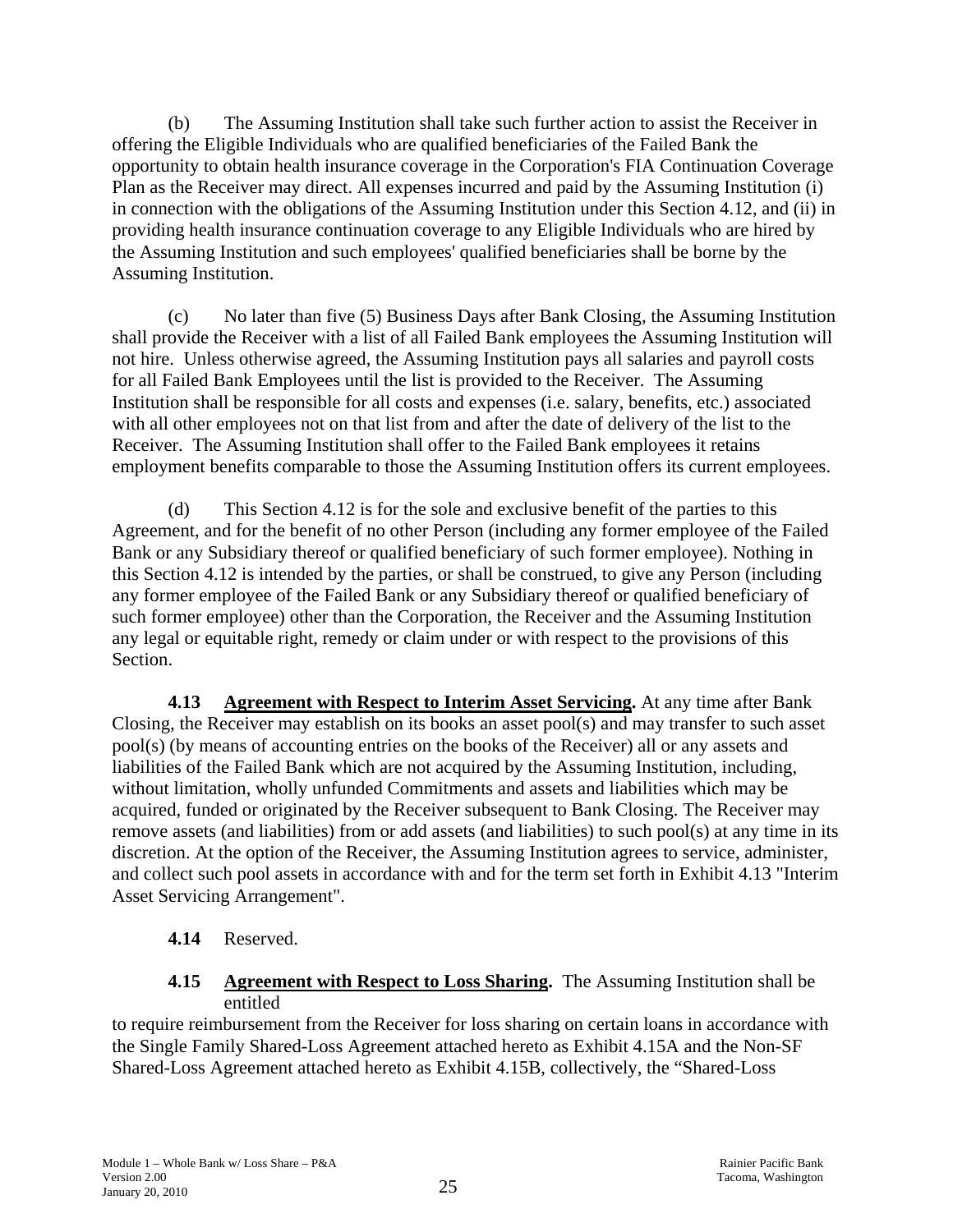Agreements." The Loans that shall be subject to the Shared-Loss Agreements are identified on the Schedule of Loans 4.15A and 4.15B attached hereto.

## **ARTICLE V DUTIES WITH RESPECT TO DEPOSITORS OF THE FAILED BANK**

<span id="page-29-1"></span><span id="page-29-0"></span>**5.1** Payment of Checks, Drafts and Orders. Subject to Section 9.5, the Assuming Institution agrees to pay all properly drawn checks, drafts and withdrawal orders of depositors of the Failed Bank presented for payment, whether drawn on the check or draft forms provided by the Failed Bank or by the Assuming Institution, to the extent that the Deposit balances to the credit of the respective makers or drawers assumed by the Assuming Institution under this Agreement are sufficient to permit the payment thereof, and in all other respects to discharge, in the usual course of conducting a banking business, the duties and obligations of the Failed Bank with respect to the Deposit balances due and owing to the depositors of the Failed Bank assumed by the Assuming Institution under this Agreement.

<span id="page-29-2"></span>**5.2 Certain Agreements Related to Deposits.** Subject to Section 2.2, the Assuming Institution agrees to honor the terms and conditions of any written escrow or mortgage servicing agreement or other similar agreement relating to a Deposit liability assumed by the Assuming Institution pursuant to this Agreement.

# **5.3 Notice to Depositors.**

<span id="page-29-3"></span>(a) Within seven (7) days after Bank Closing, the Assuming Institution shall give (i) notice to depositors of the Failed Bank of its assumption of the Deposit liabilities of the Failed Bank, and (ii) any notice required under Section 2.2, by mailing to each such depositor a notice with respect to such assumption and by advertising in a newspaper of general circulation in the county or counties in which the Failed Bank was located. The Assuming Institution agrees that it will obtain prior approval of all such notices and advertisements from counsel for the Receiver and that such notices and advertisements shall not be mailed or published until such approval is received.

(b) The Assuming Institution shall give notice by mail to depositors of the Failed Bank concerning the procedures to claim their deposits, which notice shall be provided to the Assuming Institution by the Receiver or the Corporation. Such notice shall be included with the notice to depositors to be mailed by the Assuming Institution pursuant to Section 5.3(a).

(c) If the Assuming Institution proposes to charge fees different from those charged by the Failed Bank before it establishes new deposit account relationships with the depositors of the Failed Bank, the Assuming Institution shall give notice by mail of such changed fees to such depositors.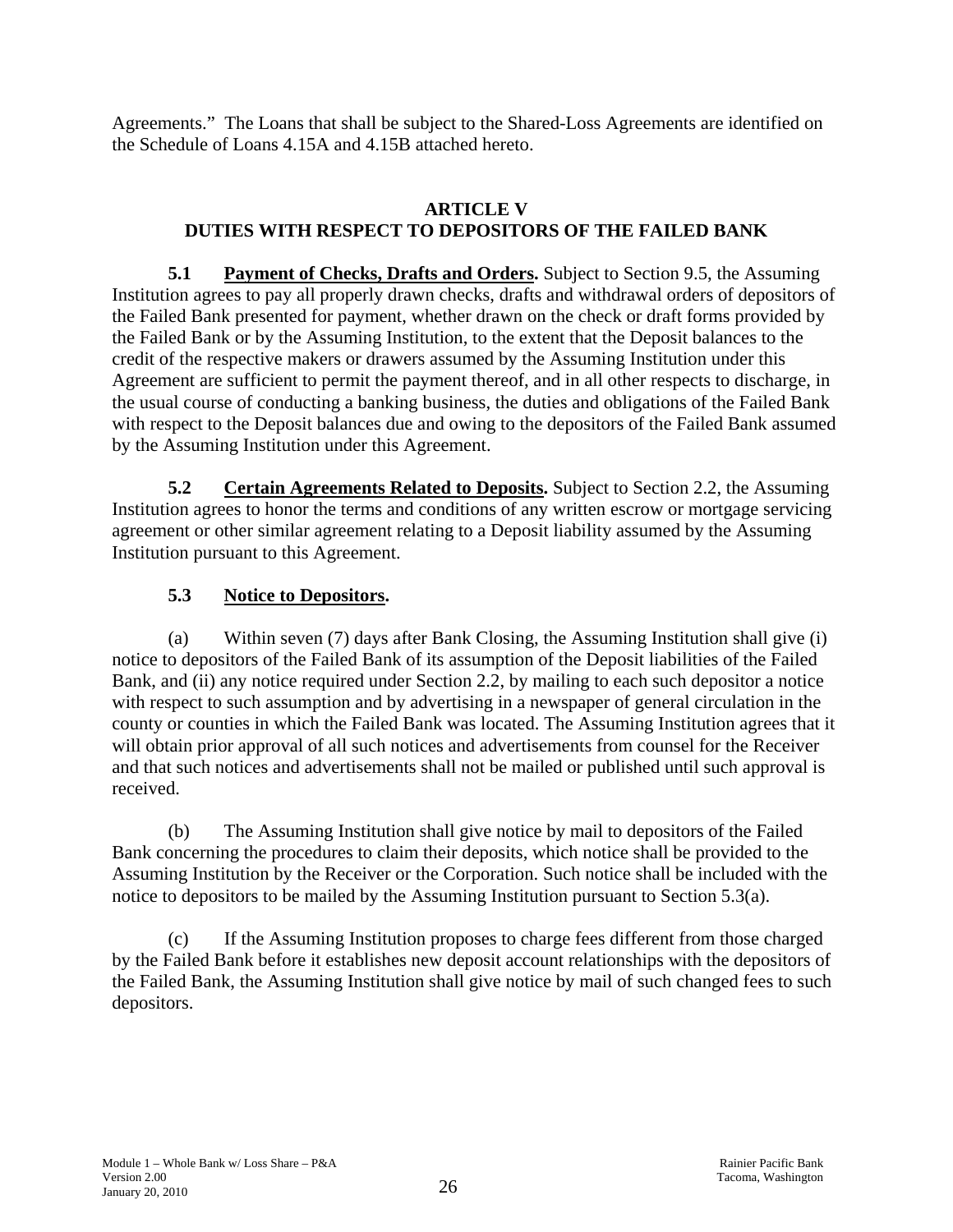## **ARTICLE VI RECORDS**

### **6.1 Transfer of Records**.

<span id="page-30-1"></span><span id="page-30-0"></span>(a) In accordance with Sections 2.1 and 3.1, the Receiver assigns, transfers, conveys and delivers to the Assuming Institution the following:

(i) all Records pertaining to the Deposit liabilities of the Failed Bank assumed by the Assuming Institution under this Agreement, including, but not limited to, the following:

(A) signature cards, orders, contracts between the Failed Bank and its depositors and Records of similar character;

(B) passbooks of depositors held by the Failed Bank, deposit slips, cancelled checks and withdrawal orders representing charges to accounts of depositors; and

following: (ii) all Records pertaining to the Assets, including, but not limited to, the

companies; (A) records of deposit balances carried with other banks, bankers or trust

(B) Loan and collateral records and Credit Files and other documents;

(C) deeds, mortgages, abstracts, surveys, and other instruments or records of title pertaining to real estate or real estate mortgages;

(D) signature cards, agreements and records pertaining to Safe Deposit Boxes, if any; and

(E) records pertaining to the credit card business, trust business or safekeeping business of the Failed Bank, if any.

(b) The Receiver, at its option, may assign and transfer to the Assuming Institution by a single blanket assignment or otherwise, as soon as practicable after Bank Closing, any other Records not assigned and transferred to the Assuming Institution as provided in this Agreement, including but not limited to loan disbursement checks, general ledger tickets, official bank checks, proof transactions (including proof tapes) and paid out loan files.

<span id="page-30-2"></span>**6.2 Delivery of Assigned Records**. The Receiver shall deliver to the Assuming Institution all Records described in (i) Section 6.1(a) as soon as practicable on or after the date of this Agreement, and (ii) Section 6.1(b) as soon as practicable after making any assignment described therein.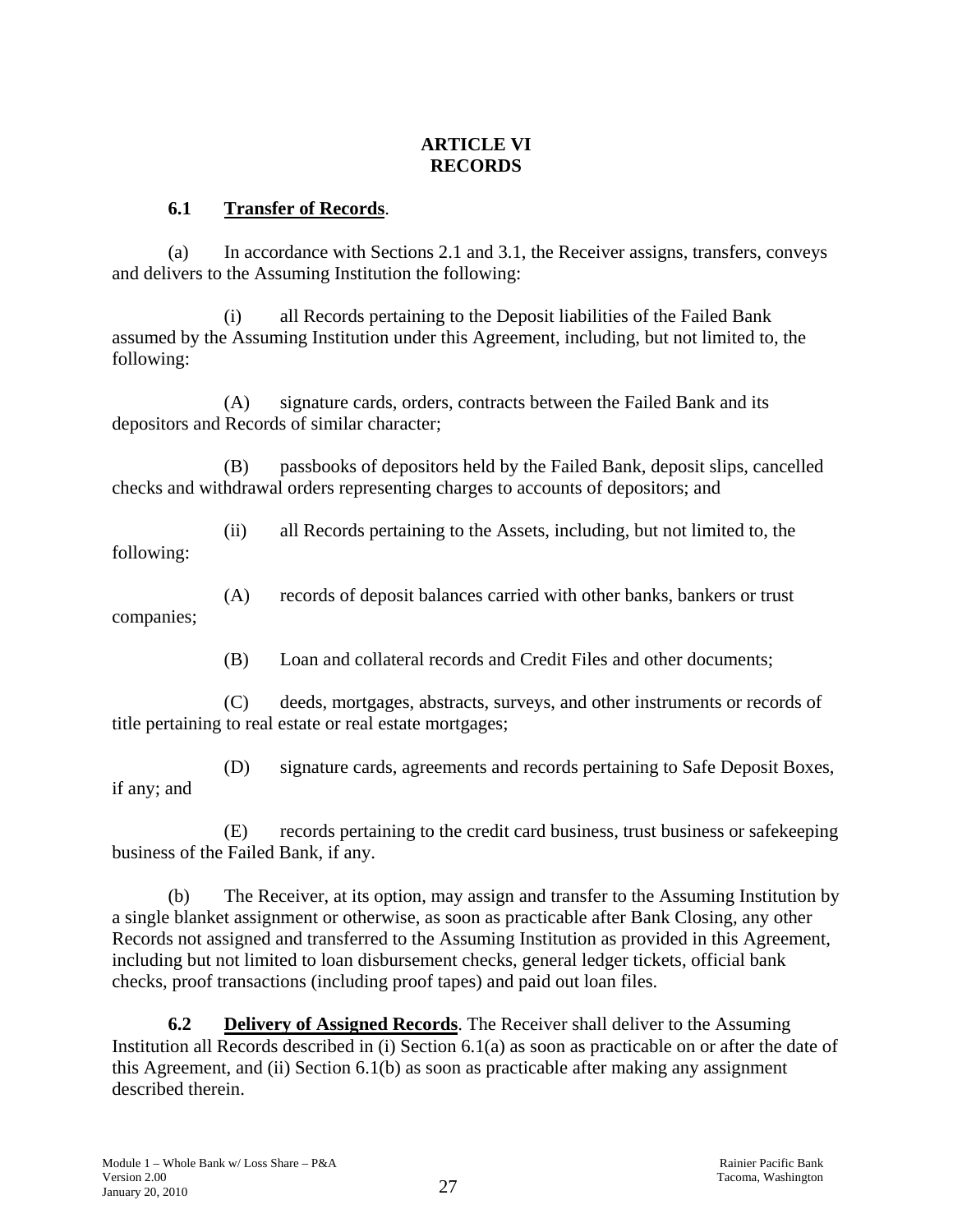<span id="page-31-0"></span>**6.3** Preservation of Records. The Assuming Institution agrees that it will preserve and maintain for the joint benefit of the Receiver, the Corporation and the Assuming Institution, all Records of which it has custody for such period as either the Receiver or the Corporation in its discretion may require, until directed otherwise, in writing, by the Receiver or Corporation. The Assuming Institution shall have the primary responsibility to respond to subpoenas, discovery requests, and other similar official inquiries and customer requests for lien releases with respect to the Records of which it has custody.

**6.4 Access to Records; Copies**. The Assuming Institution agrees to permit the Receiver and the Corporation access to all Records of which the Assuming Institution has custody, and to use, inspect, make extracts from or request copies of any such Records in the manner and to the extent requested, and to duplicate, in the discretion of the Receiver or the Corporation, any Record in the form of microfilm or microfiche pertaining to Deposit account relationships; provided, that in the event that the Failed Bank maintained one or more duplicate copies of such microfilm or microfiche Records, the Assuming Institution hereby assigns, transfers, and conveys to the Corporation one such duplicate copy of each such Record without cost to the Corporation, and agrees to deliver to the Corporation all Records assigned and transferred to the Corporation under this Article VI as soon as practicable on or after the date of this Agreement. The party requesting a copy of any Record shall bear the cost (based on standard accepted industry charges to the extent applicable, as determined by the Receiver) for providing such duplicate Records. A copy of each Record requested shall be provided as soon as practicable by the party having custody thereof.

#### **ARTICLE VII FIRST LOSS TRANCHE**

 The Assuming Institution has submitted to the Receiver an asset premium (discount) bid of (\$13,100,00.00) and a positive Deposit premium bid of 1.04%. The Deposit premium bid will be applied to the total of all Assumed Deposits except for brokered, CDARS, and any market place or similar subscription services Deposits. The First Loss Tranche shall be determined by adding (i) the asset premium (discount) bid, (ii) the Deposit premium bid, and (iii) the Equity Adjustment. If the First Loss Tranche is a positive number, then this is the Losses on Single Family Shared-Loss Loans and Net Charge-offs on Shared Loss Assets that the Assuming Institution will incur before loss-sharing commences under Exhibits 4.15A and 4.15B. If the First Loss Tranche is a negative number, the Corporation shall pay such amount by wire transfer to the Assuming Institution by the end of the first business day following Bank Closing, together with interest determined in accordance with Section 8.4, and loss sharing shall commence immediately.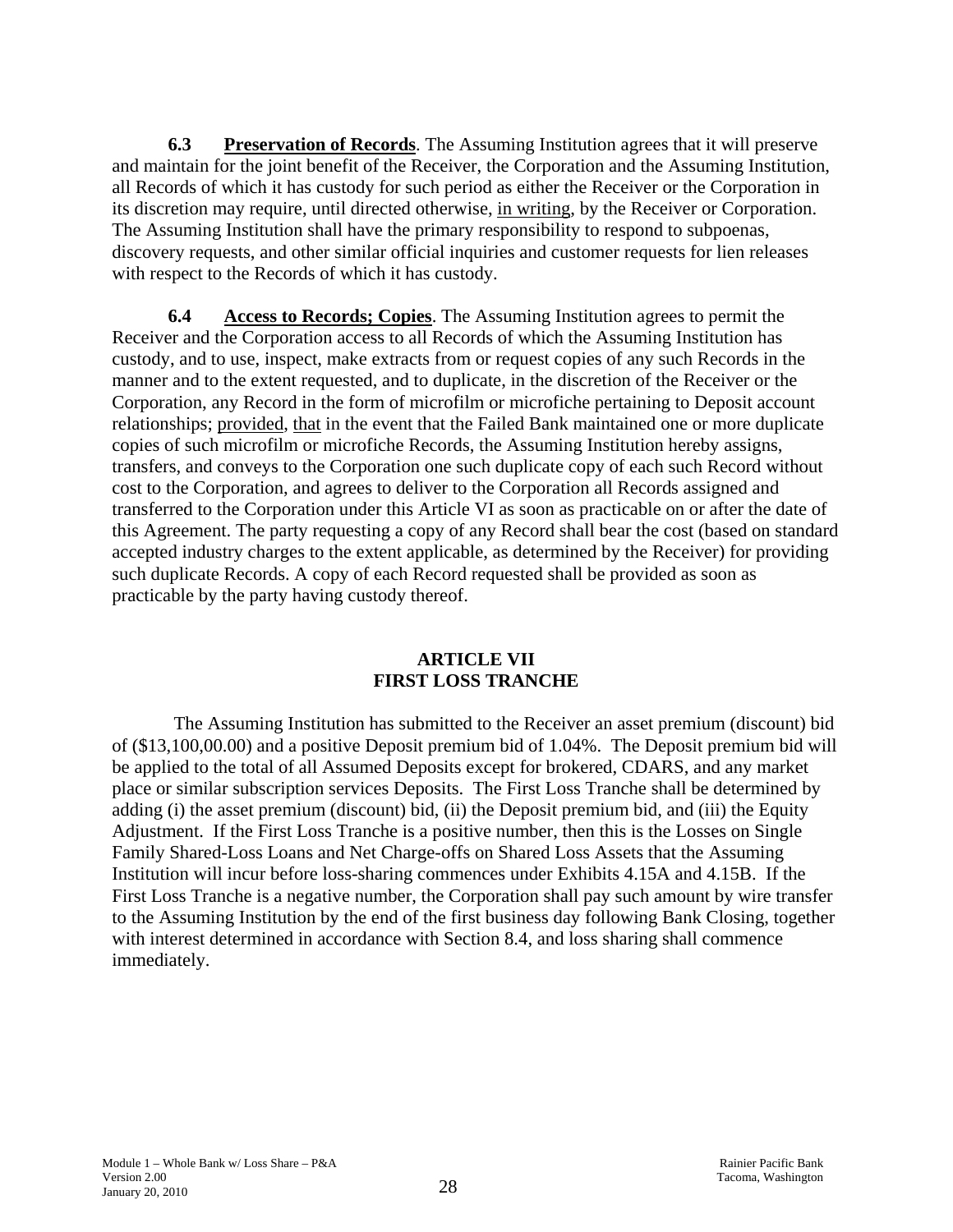## **ARTICLE VIII ADJUSTMENTS**

<span id="page-32-1"></span><span id="page-32-0"></span>**8.1 Pro Forma Statement**. The Receiver, as soon as practicable after Bank Closing, in accordance with the best information then available, shall provide to the Assuming Institution a pro forma statement reflecting any adjustments of such liabilities and assets as may be necessary. Such pro forma statement shall take into account, to the extent possible, (i) liabilities and assets of a nature similar to those contemplated by Section 2.1 or Section 3.1, respectively, which at Bank Closing were carried in the Failed Bank's suspense accounts, (ii) accruals as of Bank Closing for all income related to the assets and business of the Failed Bank acquired by the Assuming Institution hereunder, whether or not such accruals were reflected on the Accounting Records of the Failed Bank in the normal course of its operations, and (iii) adjustments to determine the Book Value of any investment in an Acquired Subsidiary and related accounts on the "bank only" (unconsolidated) balance sheet of the Failed Bank based on the equity method of accounting, whether or not the Failed Bank used the equity method of accounting for investments in subsidiaries, except that the resulting amount cannot be less than the Acquired Subsidiary's recorded equity as of Bank Closing as reflected on the Accounting Records of the Acquired Subsidiary. Any Loan purchased by the Assuming Institution pursuant to Section 3.1 which the Failed Bank charged off during the period beginning the day after the Bid Valuation Date to the date of Bank Closing shall be deemed not to be charged off for the purposes of the pro forma statement, and the purchase price shall be determined pursuant to Section 3.2.

## **8.2 Correction of Errors and Omissions; Other Liabilities**.

(a) In the event any bookkeeping omissions or errors are discovered in preparing any pro forma statement or in completing the transfers and assumptions contemplated hereby, the parties hereto agree to correct such errors and omissions, it being understood that, as far as practicable, all adjustments will be made consistent with the judgments, methods, policies or accounting principles utilized by the Failed Bank in preparing and maintaining Accounting Records, except that adjustments made pursuant to this Section 8.2(a) are not intended to bring the Accounting Records of the Failed Bank into accordance with generally accepted accounting principles.

(b) If the Receiver discovers at any time subsequent to the date of this Agreement that any claim exists against the Failed Bank which is of such a nature that it would have been included in the liabilities assumed under Article II had the existence of such claim or the facts giving rise thereto been known as of Bank Closing, the Receiver may, in its discretion, at any time, require that such claim be assumed by the Assuming Institution in a manner consistent with the intent of this Agreement. The Receiver will make appropriate adjustments to the pro forma statement provided by the Receiver to the Assuming Institution pursuant to Section 8.1 as may be necessary.

<span id="page-32-2"></span>**8.3 Payments**. The Receiver agrees to cause to be paid to the Assuming Institution, or the Assuming Institution agrees to pay to the Receiver, as the case may be, on the Settlement Date, a payment in an amount which reflects net adjustments (including any costs, expenses and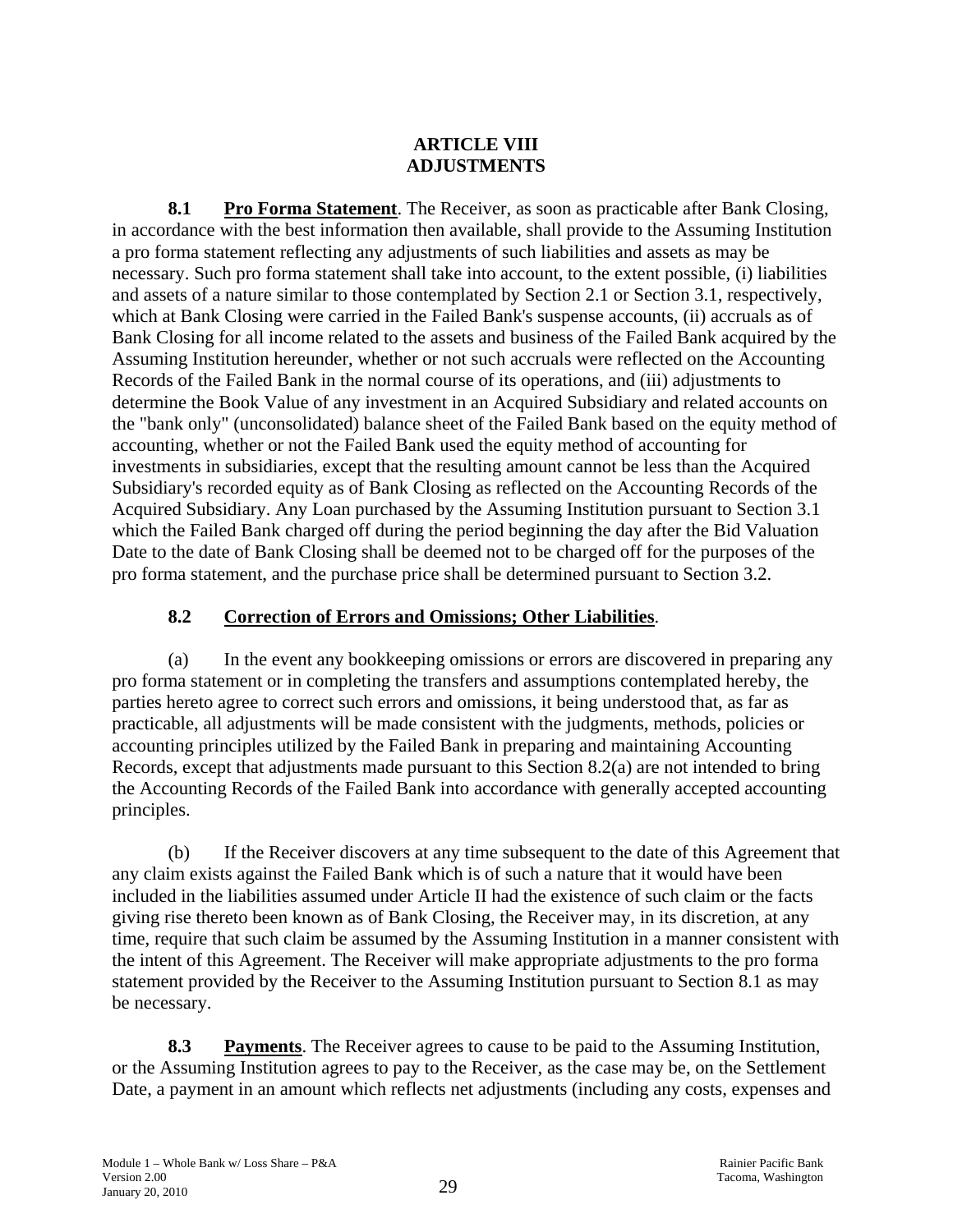fees associated with determinations of value as provided in this Agreement) made pursuant to Section 8.1 or Section 8.2, plus interest as provided in Section 8.4. The Receiver and the Assuming Institution agree to effect on the Settlement Date any further transfer of assets to or assumption of liabilities or claims by the Assuming Institution as may be necessary in accordance with Section 8.1 or Section 8.2.

<span id="page-33-0"></span>**8.4 Interest**. Any amounts paid under Section 8.3 or Section 8.5, shall bear interest for the period from and including the day following Bank Closing to and including the day preceding the payment at the Settlement Interest Rate.

<span id="page-33-1"></span>**8.5** Subsequent Adjustments. In the event that the Assuming Institution or the Receiver discovers any errors or omissions as contemplated by Section 8.2 or any error with respect to the payment made under Section 8.3 after the Settlement Date, the Assuming Institution and the Receiver agree to promptly correct any such errors or omissions, make any payments and effect any transfers or assumptions as may be necessary to reflect any such correction plus interest as provided in Section 8.4.

## **ARTICLE IX CONTINUING COOPERATION**

<span id="page-33-3"></span><span id="page-33-2"></span>**9.1** General Matters. The parties hereto agree that they will, in good faith and with their best efforts, cooperate with each other to carry out the transactions contemplated by this Agreement and to effect the purposes hereof.

<span id="page-33-4"></span>**9.2 Additional Title Documents**. The Receiver, the Corporation and the Assuming Institution each agree, at any time, and from time to time, upon the request of any party hereto, to execute and deliver such additional instruments and documents of conveyance as shall be reasonably necessary to vest in the appropriate party its full legal or equitable title in and to the property transferred pursuant to this Agreement or to be transferred in accordance herewith. The Assuming Institution shall prepare such instruments and documents of conveyance (in form and substance satisfactory to the Receiver) as shall be necessary to vest title to the Assets in the Assuming Institution. The Assuming Institution shall be responsible for recording such instruments and documents of conveyance at its own expense.

# **9.3 Claims and Suits**.

<span id="page-33-5"></span>(a) The Receiver shall have the right, in its discretion, to (i) defend or settle any claim or suit against the Assuming Institution with respect to which the Receiver has indemnified the Assuming Institution in the same manner and to the same extent as provided in Article XII, and (ii) defend or settle any claim or suit against the Assuming Institution with respect to any Liability Assumed, which claim or suit may result in a loss to the Receiver arising out of or related to this Agreement, or which existed against the Failed Bank on or before Bank Closing. The exercise by the Receiver of any rights under this Section 9.3(a) shall not release the Assuming Institution with respect to any of its obligations under this Agreement.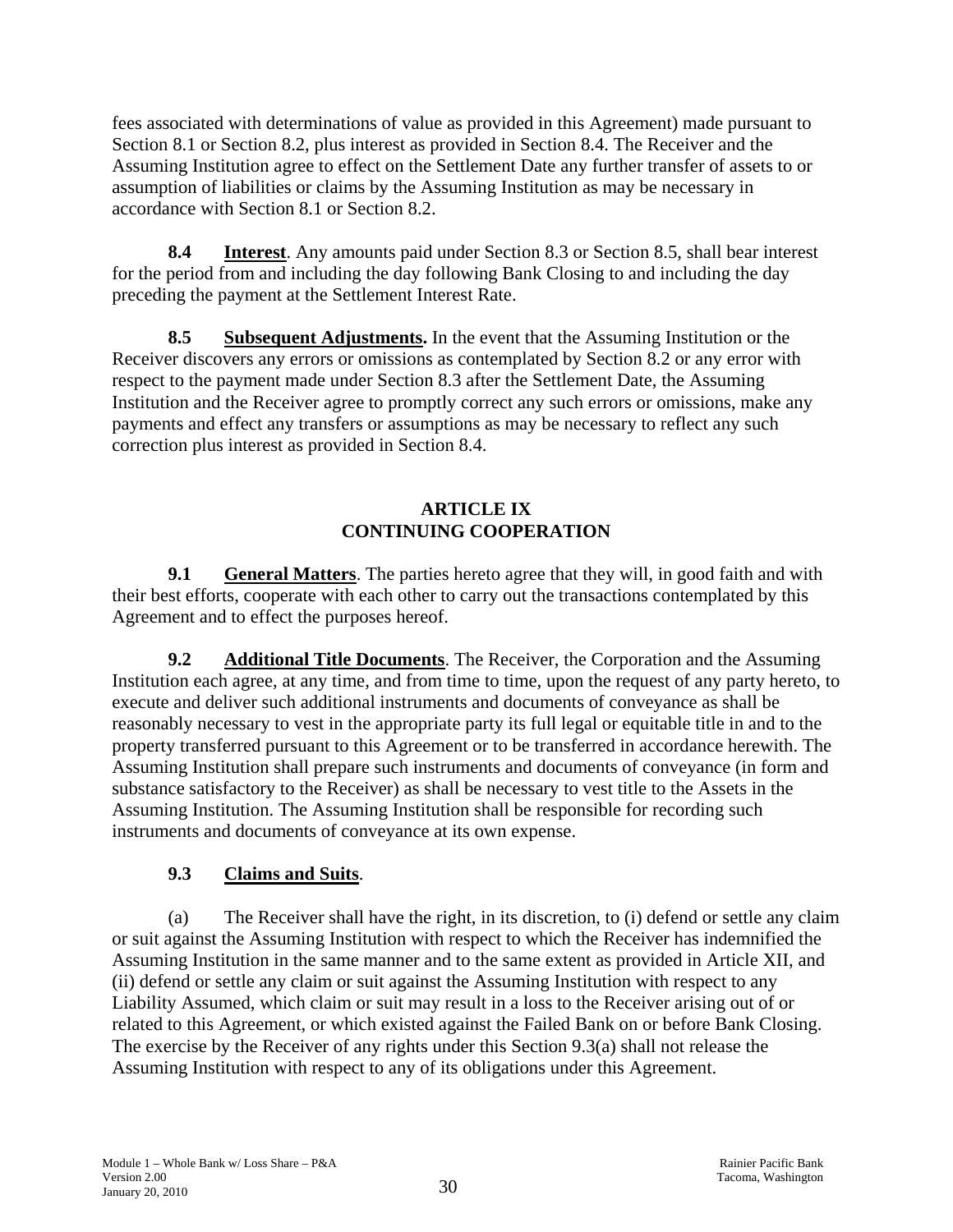(b) In the event any action at law or in equity shall be instituted by any Person against the Receiver and the Corporation as codefendants with respect to any asset of the Failed Bank retained or acquired pursuant to this Agreement by the Receiver, the Receiver agrees, at the request of the Corporation, to join with the Corporation in a petition to remove the action to the United States District Court for the proper district. The Receiver agrees to institute, with or without joinder of the Corporation as coplaintiff, any action with respect to any such retained or acquired asset or any matter connected therewith whenever notice requiring such action shall be given by the Corporation to the Receiver.

<span id="page-34-0"></span>**9.4 Payment of Deposits**. In the event any depositor does not accept the obligation of the Assuming Institution to pay any Deposit liability of the Failed Bank assumed by the Assuming Institution pursuant to this Agreement and asserts a claim against the Receiver for all or any portion of any such Deposit liability, the Assuming Institution agrees on demand to provide to the Receiver funds sufficient to pay such claim in an amount not in excess of the Deposit liability reflected on the books of the Assuming Institution at the time such claim is made. Upon payment by the Assuming Institution to the Receiver of such amount, the Assuming Institution shall be discharged from any further obligation under this Agreement to pay to any such depositor the amount of such Deposit liability paid to the Receiver.

<span id="page-34-1"></span>**9.5 Withheld Payments**. At any time, the Receiver or the Corporation may, in its discretion, determine that all or any portion of any deposit balance assumed by the Assuming Institution pursuant to this Agreement does not constitute a "Deposit" (or otherwise, in its discretion, determine that it is the best interest of the Receiver or Corporation to withhold all or any portion of any deposit), and may direct the Assuming Institution to withhold payment of all or any portion of any such deposit balance. Upon such direction, the Assuming Institution agrees to hold such deposit and not to make any payment of such deposit balance to or on behalf of the depositor, or to itself, whether by way of transfer, set-off, or otherwise. The Assuming Institution agrees to maintain the "withheld payment" status of any such deposit balance until directed in writing by the Receiver or the Corporation as to its disposition. At the direction of the Receiver or the Corporation, the Assuming Institution shall return all or any portion of such deposit balance to the Receiver or the Corporation, as appropriate, and thereupon the Assuming Institution shall be discharged from any further liability to such depositor with respect to such returned deposit balance. If such deposit balance has been paid to the depositor prior to a demand for return by the Corporation or the Receiver, and payment of such deposit balance had not been previously withheld pursuant to this Section, the Assuming Institution shall not be obligated to return such deposit balance to the Receiver or the Corporation. The Assuming Institution shall be obligated to reimburse the Corporation or the Receiver, as the case may be, for the amount of any deposit balance or portion thereof paid by the Assuming Institution in contravention of any previous direction to withhold payment of such deposit balance or return such deposit balance the payment of which was withheld pursuant to this Section.

## **9.6 Proceedings with Respect to Certain Assets and Liabilities**.

<span id="page-34-2"></span>(a) In connection with any investigation, proceeding or other matter with respect to any asset or liability of the Failed Bank retained by the Receiver, or any asset of the Failed Bank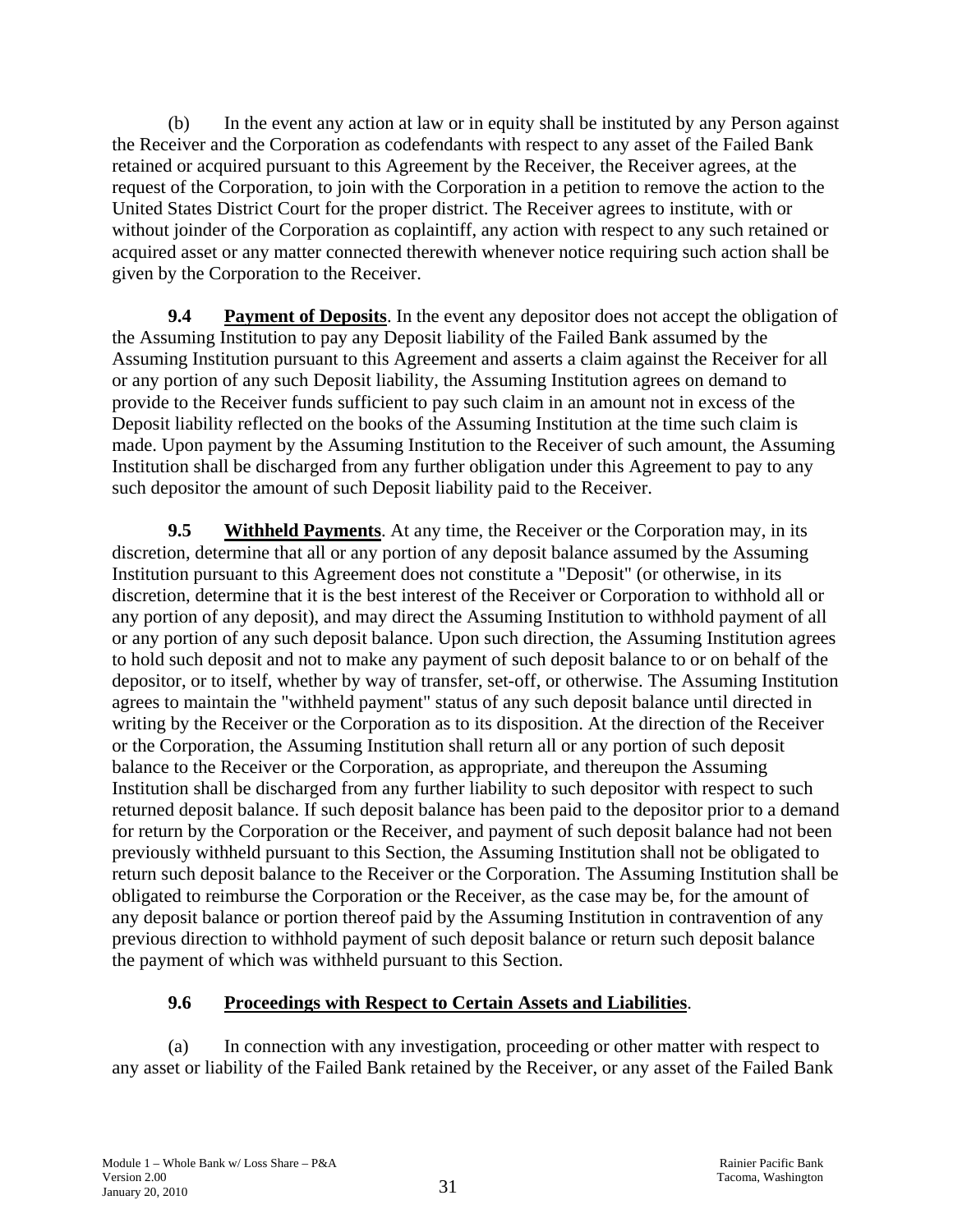acquired by the Receiver pursuant to this Agreement, the Assuming Institution shall cooperate to the extent reasonably required by the Receiver.

(b) In addition to its obligations under Section 6.4, the Assuming Institution shall provide representatives of the Receiver access at reasonable times and locations without other limitation or qualification to (i) its directors, officers, employees and agents and those of the Subsidiaries acquired by the Assuming Institution, and (ii) its books and records, the books and records of such Subsidiaries and all Credit Files, and copies thereof. Copies of books, records and Credit Files shall be provided by the Assuming Institution as requested by the Receiver and the costs of duplication thereof shall be borne by the Receiver.

(c) Not later than ten (10) days after the Put Notice pursuant to Section 3.4 or the date of the notice of transfer of any Loan by the Assuming Institution to the Receiver pursuant to Section 3.6, the Assuming Institution shall deliver to the Receiver such documents with respect to such Loan as the Receiver may request, including without limitation the following: (i) all related Credit Documents (other than certificates, notices and other ancillary documents), (ii) a certificate setting forth the principal amount on the date of the transfer and the amount of interest, fees and other charges then accrued and unpaid thereon, and any restrictions on transfer to which any such Loan is subject, and (iii) all Credit Files, and all documents, microfiche, microfilm and computer records (including but not limited to magnetic tape, disc storage, card forms and printed copy) maintained by, owned by, or in the possession of the Assuming Institution or any Affiliate of the Assuming Institution relating to the transferred Loan.

<span id="page-35-0"></span>**9.7** Information. The Assuming Institution promptly shall provide to the Corporation such other information, including financial statements and computations, relating to the performance of the provisions of this Agreement as the Corporation or the Receiver may request from time to time, and, at the request of the Receiver, make available employees of the Failed Bank employed or retained by the Assuming Institution to assist in preparation of the pro forma statement pursuant to Section 8.1.

#### **ARTICLE X CONDITION PRECEDENT**

<span id="page-35-1"></span>The obligations of the parties to this Agreement are subject to the Receiver and the Corporation having received at or before Bank Closing evidence reasonably satisfactory to each of any necessary approval, waiver, or other action by any governmental authority, the board of directors of the Assuming Institution, or other third party, with respect to this Agreement and the transactions contemplated hereby, the closing of the Failed Bank and the appointment of the Receiver, the chartering of the Assuming Institution, and any agreements, documents, matters or proceedings contemplated hereby or thereby.

### **ARTICLE XI REPRESENTATIONS AND WARRANTIES OF THE ASSUMING INSTITUTION**

<span id="page-35-2"></span>The Assuming Institution represents and warrants to the Corporation and the Receiver as follows: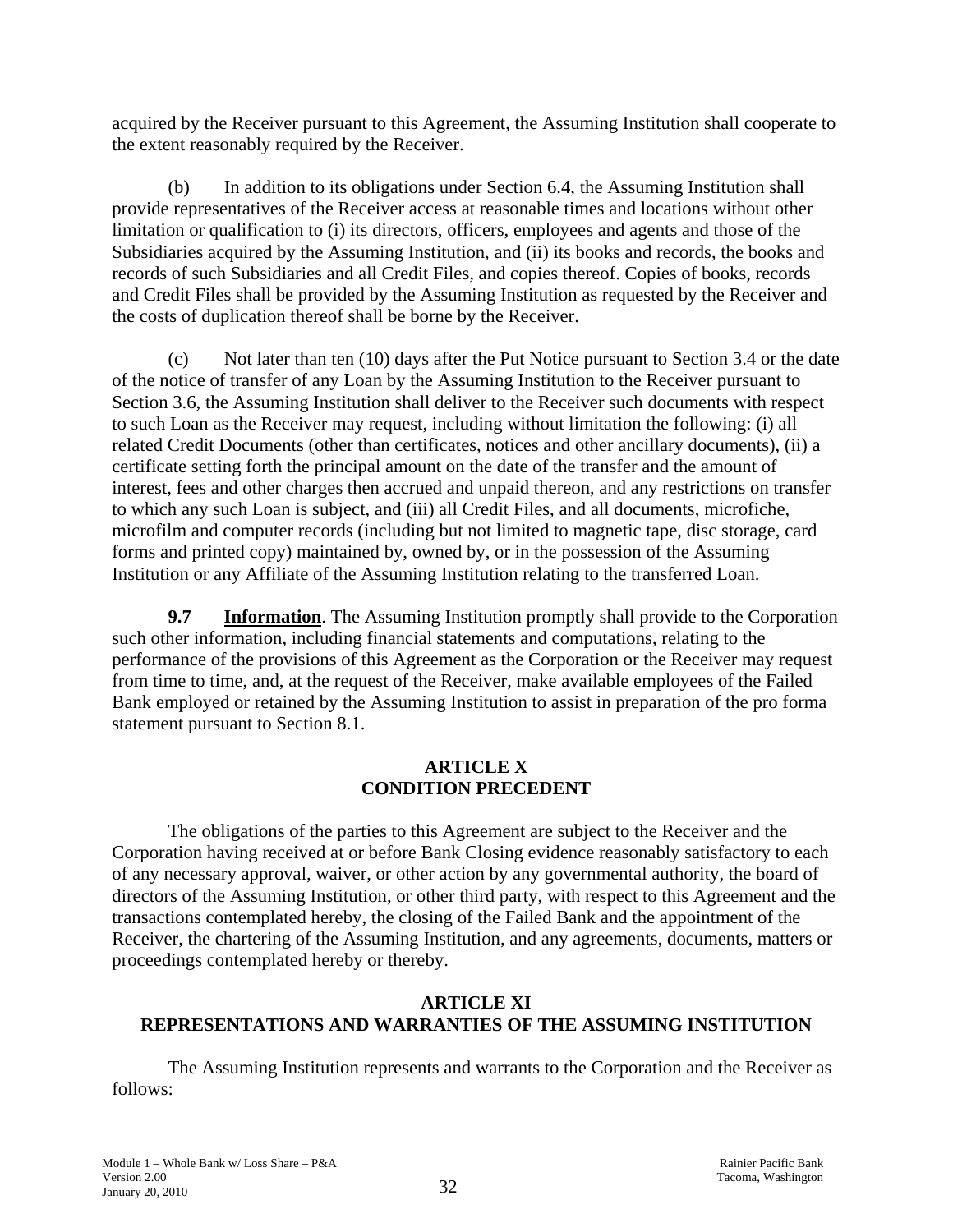(a) **Corporate Existence and Authority**. The Assuming Institution (i) is duly organized, validly existing and in good standing under the laws of its Chartering Authority and has full power and authority to own and operate its properties and to conduct its business as now conducted by it, and (ii) has full power and authority to execute and deliver this Agreement and to perform its obligations hereunder. The Assuming Institution has taken all necessary corporate action to authorize the execution, delivery and performance of this Agreement and the performance of the transactions contemplated hereby.

(b) **Third Party Consents**. No governmental authority or other third party consents (including but not limited to approvals, licenses, registrations or declarations) are required in connection with the execution, delivery or performance by the Assuming Institution of this Agreement, other than such consents as have been duly obtained and are in full force and effect.

(c) **Execution and Enforceability**. This Agreement has been duly executed and delivered by the Assuming Institution and when this Agreement has been duly authorized, executed and delivered by the Corporation and the Receiver, this Agreement will constitute the legal, valid and binding obligation of the Assuming Institution, enforceable in accordance with its terms.

## (d) **Compliance with Law**.

(i) Neither the Assuming Institution nor any of its Subsidiaries is in violation of any statute, regulation, order, decision, judgment or decree of, or any restriction imposed by, the United States of America, any State, municipality or other political subdivision or any agency of any of the foregoing, or any court or other tribunal having jurisdiction over the Assuming Institution or any of its Subsidiaries or any assets of any such Person, or any foreign government or agency thereof having such jurisdiction, with respect to the conduct of the business of the Assuming Institution or of any of its Subsidiaries, or the ownership of the properties of the Assuming Institution or any of its Subsidiaries, which, either individually or in the aggregate with all other such violations, would materially and adversely affect the business, operations or condition (financial or otherwise) of the Assuming Institution or the ability of the Assuming Institution to perform, satisfy or observe any obligation or condition under this Agreement.

(ii) Neither the execution and delivery nor the performance by the Assuming Institution of this Agreement will result in any violation by the Assuming Institution of, or be in conflict with, any provision of any applicable law or regulation, or any order, writ or decree of any court or governmental authority.

e) **Representations Remain True**. The Assuming Institution represents and warrants that it has executed and delivered to the Corporation a Purchaser Eligibility Certification and Confidentiality Agreement and that all information provided and representations made by or on behalf of the Assuming Institution in connection with this Agreement and the transactions contemplated hereby, including, but not limited to, the Purchaser Eligibility Certification and Confidentiality Agreement (which are affirmed and ratified hereby)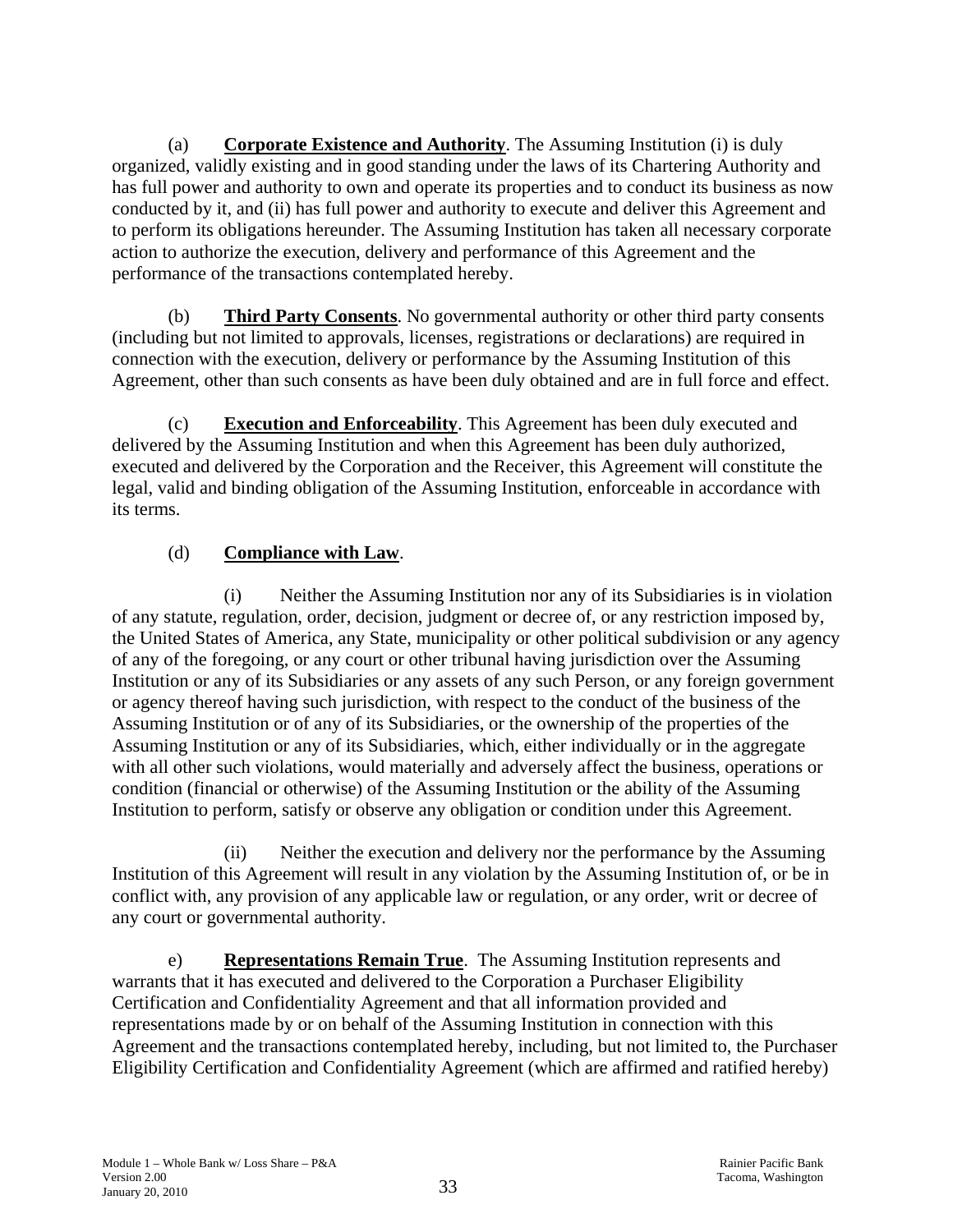are and remain true and correct in all material respects and do not fail to state any fact required to make the information contained therein not misleading.

## **ARTICLE XII INDEMNIFICATION**

**12.1 Indemnification of Indemnitees**. From and after Bank Closing and subject to the limitations set forth in this Section and Section 12.6 and compliance by the Indemnitees with Section 12.2, the Receiver agrees to indemnify and hold harmless the Indemnitees against any and all costs, losses, liabilities, expenses (including attorneys' fees) incurred prior to the assumption of defense by the Receiver pursuant to paragraph (d) of Section 12.2, judgments, fines and amounts paid in settlement actually and reasonably incurred in connection with claims against any Indemnitee based on liabilities of the Failed Bank that are not assumed by the Assuming Institution pursuant to this Agreement or subsequent to the execution hereof by the Assuming Institution or any Subsidiary or Affiliate of the Assuming Institution for which indemnification is provided hereunder in (a) of this Section 12.1, subject to certain exclusions as provided in (b) of this Section 12.1:

## (a)

(1) claims based on the rights of any shareholder or former shareholder as such of (x) the Failed Bank, or (y) any Subsidiary or Affiliate of the Failed Bank;

(2) claims based on the rights of any creditor as such of the Failed Bank, or any creditor as such of any director, officer, employee or agent of the Failed Bank, with respect to any indebtedness or other obligation of the Failed Bank arising prior to Bank Closing;

(3) claims based on the rights of any present or former director, officer, employee or agent as such of the Failed Bank or of any Subsidiary or Affiliate of the Failed Bank;

(4) claims based on any action or inaction prior to Bank Closing of the Failed Bank, its directors, officers, employees or agents as such, or any Subsidiary or Affiliate of the Failed Bank, or the directors, officers, employees or agents as such of such Subsidiary or Affiliate;

(5) claims based on any malfeasance, misfeasance or nonfeasance of the Failed Bank, its directors, officers, employees or agents with respect to the trust business of the Failed Bank, if any;

(6) claims based on any failure or alleged failure (not in violation of law) by the Assuming Institution to continue to perform any service or activity previously performed by the Failed Bank which the Assuming Institution is not required to perform pursuant to this Agreement or which arise under any contract to which the Failed Bank was a party which the Assuming Institution elected not to assume in accordance with this Agreement and which neither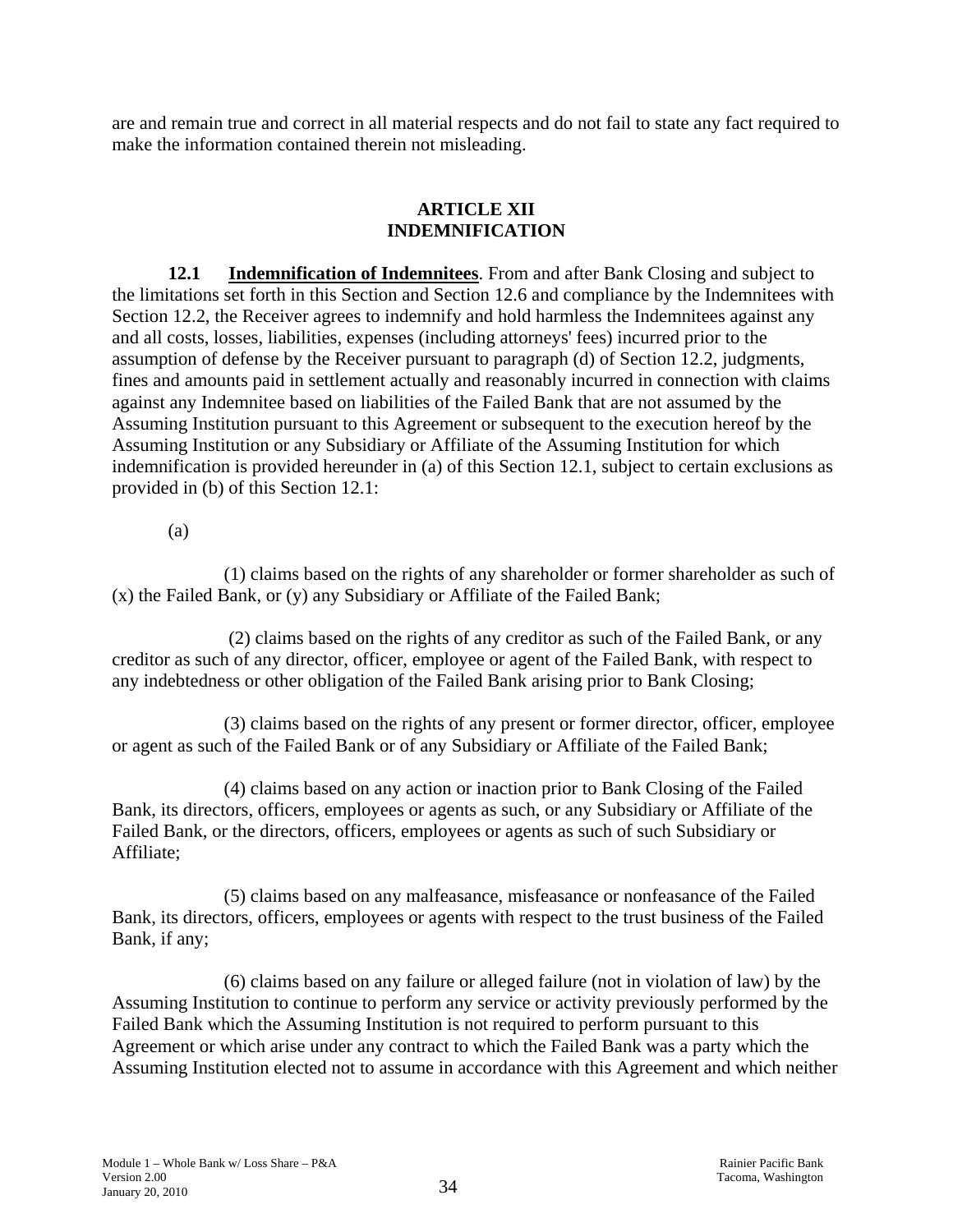the Assuming Institution nor any Subsidiary or Affiliate of the Assuming Institution has assumed subsequent to the execution hereof;

(7) claims arising from any action or inaction of any Indemnitee, including for purposes of this Section 12.1(a)(7) the former officers or employees of the Failed Bank or of any Subsidiary or Affiliate of the Failed Bank that is taken upon the specific written direction of the Corporation or the Receiver, other than any action or inaction taken in a manner constituting bad faith, gross negligence or willful misconduct; and

(8) claims based on the rights of any depositor of the Failed Bank whose deposit has been accorded "withheld payment" status and/or returned to the Receiver or Corporation in accordance with Section 9.5 and/or has become an "unclaimed deposit" or has been returned to the Corporation or the Receiver in accordance with Section 2.3;

(b) provided, that, with respect to this Agreement, except for paragraphs (7) and (8) of Section 12.1(a), no indemnification will be provided under this Agreement for any:

(1) judgment or fine against, or any amount paid in settlement (without the written approval of the Receiver) by, any Indemnitee in connection with any action that seeks damages against any Indemnitee (a "counterclaim") arising with respect to any Asset and based on any action or inaction of either the Failed Bank, its directors, officers, employees or agents as such prior to Bank Closing, unless any such judgment, fine or amount paid in settlement exceeds the greater of (i) the Repurchase Price of such Asset, or (ii) the monetary recovery sought on such Asset by the Assuming Institution in the cause of action from which the counterclaim arises; and in such event the Receiver will provide indemnification only in the amount of such excess; and no indemnification will be provided for any costs or expenses other than any costs or expenses (including attorneys' fees) which, in the determination of the Receiver, have been actually and reasonably incurred by such Indemnitee in connection with the defense of any such counterclaim; and it is expressly agreed that the Receiver reserves the right to intervene, in its discretion, on its behalf and/or on behalf of the Receiver, in the defense of any such counterclaim;

(2) claims with respect to any liability or obligation of the Failed Bank that is expressly assumed by the Assuming Institution pursuant to this Agreement or subsequent to the execution hereof by the Assuming Institution or any Subsidiary or Affiliate of the Assuming Institution;

(3) claims with respect to any liability of the Failed Bank to any present or former employee as such of the Failed Bank or of any Subsidiary or Affiliate of the Failed Bank, which liability is expressly assumed by the Assuming Institution pursuant to this Agreement or subsequent to the execution hereof by the Assuming Institution or any Subsidiary or Affiliate of the Assuming Institution;

(4) claims based on the failure of any Indemnitee to seek recovery of damages from the Receiver for any claims based upon any action or inaction of the Failed Bank, its directors, officers, employees or agents as fiduciary, agent or custodian prior to Bank Closing;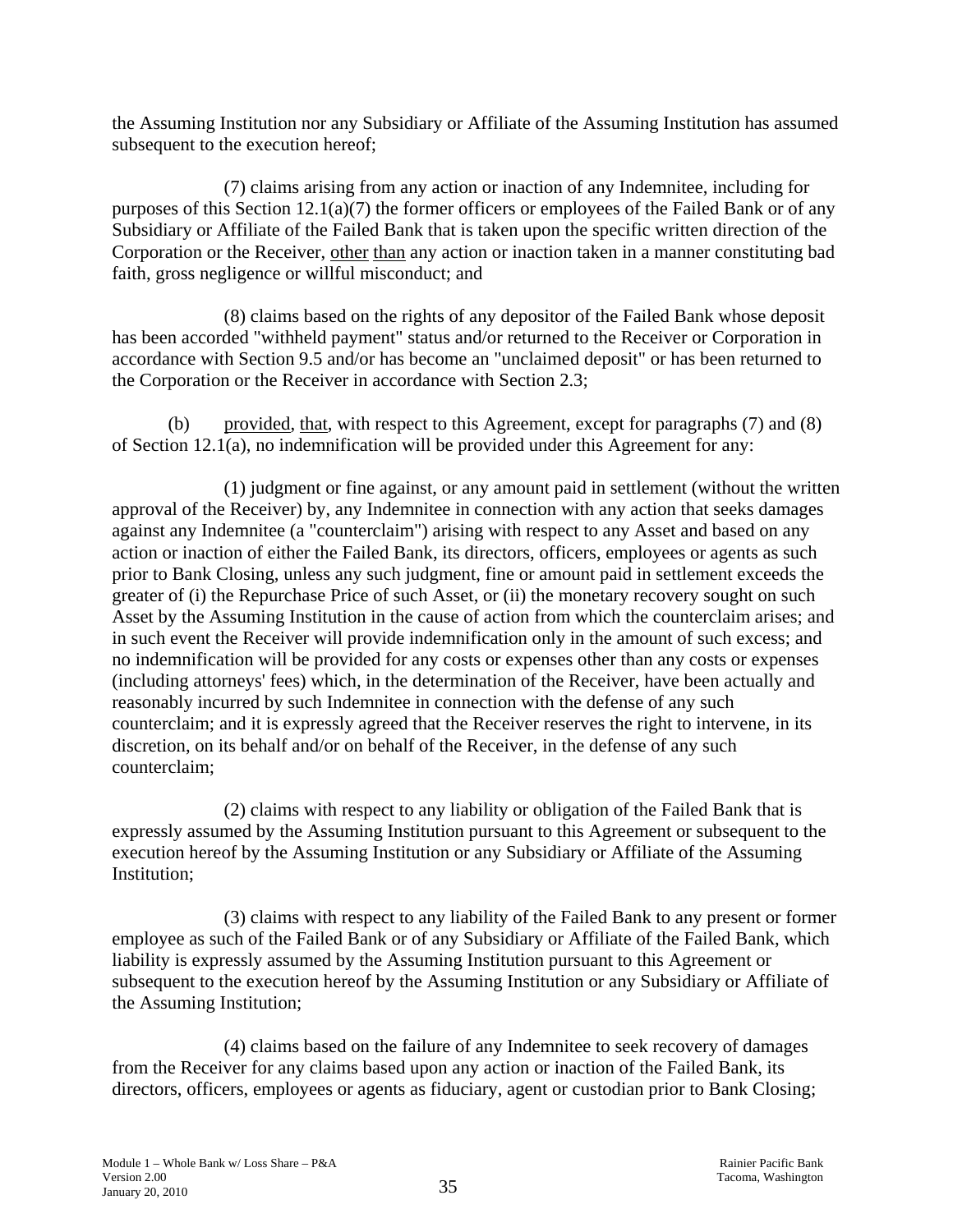(5) claims based on any violation or alleged violation by any Indemnitee of the antitrust, branching, banking or bank holding company or securities laws of the United States of America or any State thereof;

(6) claims based on the rights of any present or former creditor, customer, or supplier as such of the Assuming Institution or any Subsidiary or Affiliate of the Assuming Institution;

(7) claims based on the rights of any present or former shareholder as such of the Assuming Institution or any Subsidiary or Affiliate of the Assuming Institution regardless of whether any such present or former shareholder is also a present or former shareholder of the Failed Bank;

(8) claims, if the Receiver determines that the effect of providing such indemnification would be to (i) expand or alter the provisions of any warranty or disclaimer thereof provided in Section 3.3 or any other provision of this Agreement, or (ii) create any warranty not expressly provided under this Agreement;

(9) claims which could have been enforced against any Indemnitee had the Assuming Institution not entered into this Agreement;

(10) claims based on any liability for taxes or fees assessed with respect to the consummation of the transactions contemplated by this Agreement, including without limitation any subsequent transfer of any Assets or Liabilities Assumed to any Subsidiary or Affiliate of the Assuming Institution;

(11) except as expressly provided in this Article XII, claims based on any action or inaction of any Indemnitee, and nothing in this Agreement shall be construed to provide indemnification for (i) the Failed Bank, (ii) any Subsidiary or Affiliate of the Failed Bank, or (iii) any present or former director, officer, employee or agent of the Failed Bank or its Subsidiaries or Affiliates; provided, that the Receiver, in its discretion, may provide indemnification hereunder for any present or former director, officer, employee or agent of the Failed Bank or its Subsidiaries or Affiliates who is also or becomes a director, officer, employee or agent of the Assuming Institution or its Subsidiaries or Affiliates;

(12) claims or actions which constitute a breach by the Assuming Institution of the representations and warranties contained in Article XI;

(13) claims arising out of or relating to the condition of or generated by an Asset arising from or relating to the presence, storage or release of any hazardous or toxic substance, or any pollutant or contaminant, or condition of such Asset which violate any applicable Federal, State or local law or regulation concerning environmental protection; and

(14) claims based on, related to or arising from any asset, including a loan, acquired or liability assumed by the Assuming Institution, other than pursuant to this Agreement.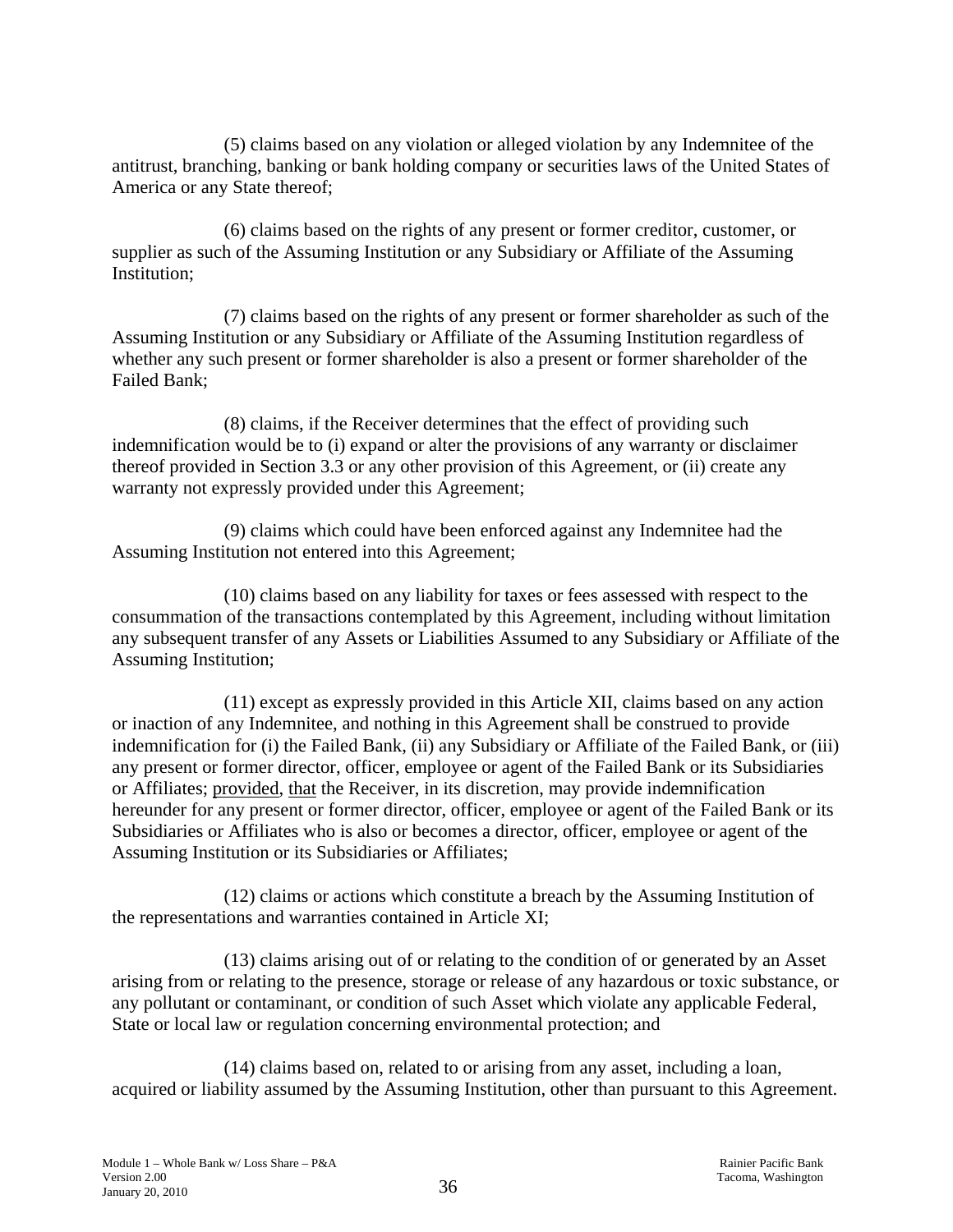**12.2** Conditions Precedent to Indemnification. It shall be a condition precedent to the obligation of the Receiver to indemnify any Person pursuant to this Article XII that such Person shall, with respect to any claim made or threatened against such Person for which such Person is or may be entitled to indemnification hereunder:

(a) give written notice to the Regional Counsel (Litigation Branch) of the Corporation in the manner and at the address provided in Section 13.7 of such claim as soon as practicable after such claim is made or threatened; provided, that notice must be given on or before the date which is six (6) years from the date of this Agreement;

(b) provide to the Receiver such information and cooperation with respect to such claim as the Receiver may reasonably require;

(c) cooperate and take all steps, as the Receiver may reasonably require, to preserve and protect any defense to such claim;

(d) in the event suit is brought with respect to such claim, upon reasonable prior notice, afford to the Receiver the right, which the Receiver may exercise in its sole discretion, to conduct the investigation, control the defense and effect settlement of such claim, including without limitation the right to designate counsel and to control all negotiations, litigation, arbitration, settlements, compromises and appeals of any such claim, all of which shall be at the expense of the Receiver; provided, that the Receiver shall have notified the Person claiming indemnification in writing that such claim is a claim with respect to which the Person claiming indemnification is entitled to indemnification under this Article XII;

(e) not incur any costs or expenses in connection with any response or suit with respect to such claim, unless such costs or expenses were incurred upon the written direction of the Receiver; provided, that the Receiver shall not be obligated to reimburse the amount of any such costs or expenses unless such costs or expenses were incurred upon the written direction of the Receiver;

(f) not release or settle such claim or make any payment or admission with respect thereto, unless the Receiver consents in writing thereto, which consent shall not be unreasonably withheld; provided, that the Receiver shall not be obligated to reimburse the amount of any such settlement or payment unless such settlement or payment was effected upon the written direction of the Receiver; and

(g) take reasonable action as the Receiver may request in writing as necessary to preserve, protect or enforce the rights of the indemnified Person against any Primary Indemnitor.

**12.3 No Additional Warranty**. Nothing in this Article XII shall be construed or deemed to (i) expand or otherwise alter any warranty or disclaimer thereof provided under Section 3.3 or any other provision of this Agreement with respect to, among other matters, the title, value, collectability, genuineness, enforceability or condition of any (x) Asset, or (y) asset of the Failed Bank purchased by the Assuming Institution subsequent to the execution of this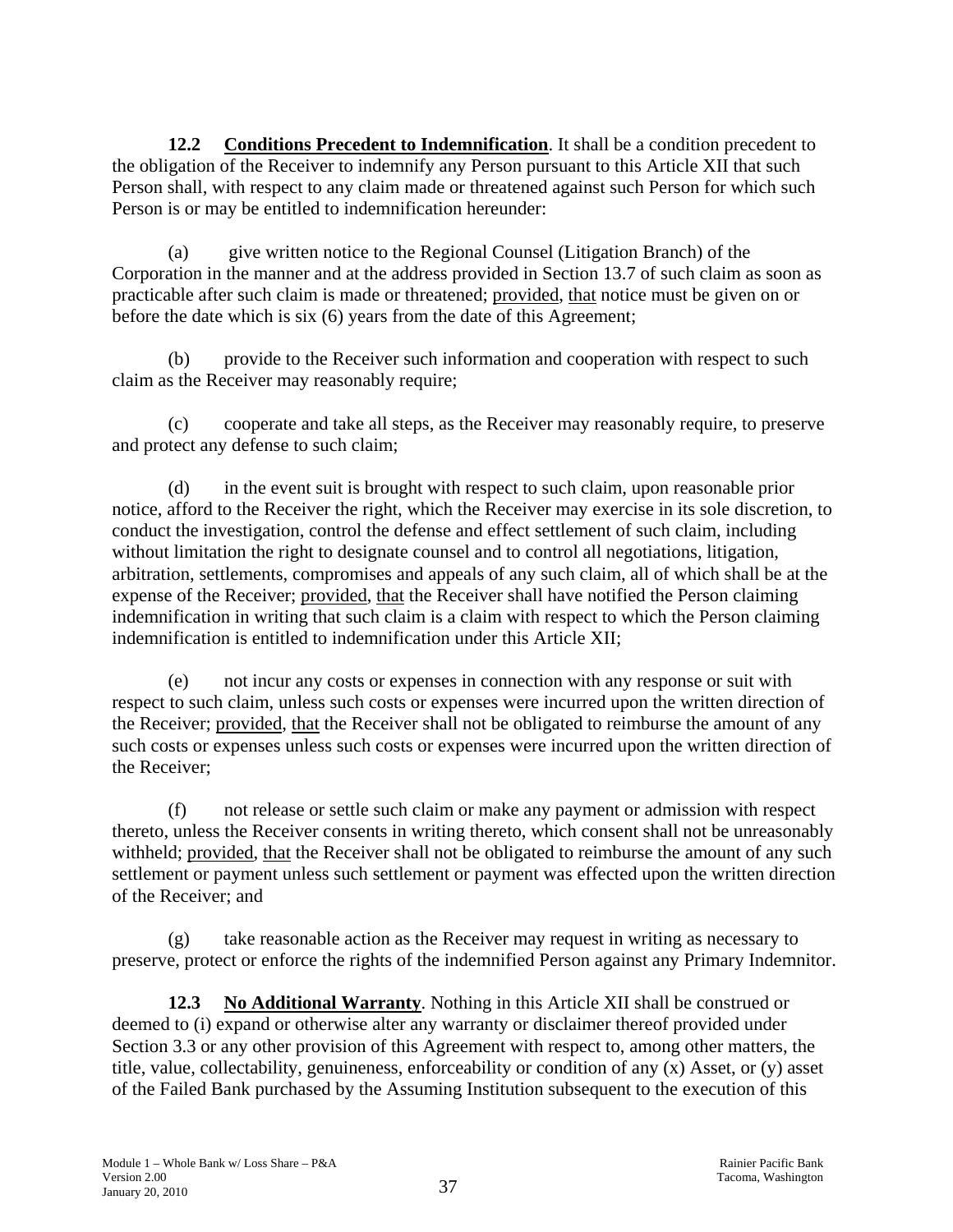Agreement by the Assuming Institution or any Subsidiary or Affiliate of the Assuming Institution, or (ii) create any warranty not expressly provided under this Agreement with respect thereto.

**12.4 Indemnification of Receiver and Corporation**. From and after Bank Closing, the Assuming Institution agrees to indemnify and hold harmless the Corporation and the Receiver and their respective directors, officers, employees and agents from and against any and all costs, losses, liabilities, expenses (including attorneys' fees), judgments, fines and amounts paid in settlement actually and reasonably incurred in connection with any of the following:

(a) claims based on any and all liabilities or obligations of the Failed Bank assumed by the Assuming Institution pursuant to this Agreement or subsequent to the execution hereof by the Assuming Institution or any Subsidiary or Affiliate of the Assuming Institution, whether or not any such liabilities subsequently are sold and/or transferred, other than any claim based upon any action or inaction of any Indemnitee as provided in paragraph (7) or (8) of Section 12.1(a); and

(b) claims based on any act or omission of any Indemnitee (including but not limited to claims of any Person claiming any right or title by or through the Assuming Institution with respect to Assets transferred to the Receiver pursuant to Section 3.4 or 3.6), other than any action or inaction of any Indemnitee as provided in paragraph (7) or (8) of Section 12.1(a).

**12.5 Obligations Supplemental**. The obligations of the Receiver, and the Corporation as guarantor in accordance with Section 12.7, to provide indemnification under this Article XII are to supplement any amount payable by any Primary Indemnitor to the Person indemnified under this Article XII. Consistent with that intent, the Receiver agrees only to make payments pursuant to such indemnification to the extent not payable by a Primary Indemnitor. If the aggregate amount of payments by the Receiver, or the Corporation as guarantor in accordance with Section 12.7, and all Primary Indemnitors with respect to any item of indemnification under this Article XII exceeds the amount payable with respect to such item, such Person being indemnified shall notify the Receiver thereof and, upon the request of the Receiver, shall promptly pay to the Receiver, or the Corporation as appropriate, the amount of the Receiver's (or Corporation's) payments to the extent of such excess.

**12.6 Criminal Claims**. Notwithstanding any provision of this Article XII to the contrary, in the event that any Person being indemnified under this Article XII shall become involved in any criminal action, suit or proceeding, whether judicial, administrative or investigative, the Receiver shall have no obligation hereunder to indemnify such Person for liability with respect to any criminal act or to the extent any costs or expenses are attributable to the defense against the allegation of any criminal act, unless (i) the Person is successful on the merits or otherwise in the defense against any such action, suit or proceeding, or (ii) such action, suit or proceeding is terminated without the imposition of liability on such Person.

**12.7** Limited Guaranty of the Corporation. The Corporation hereby guarantees performance of the Receiver's obligation to indemnify the Assuming Institution as set forth in this Article XII. It is a condition to the Corporation's obligation hereunder that the Assuming Institution shall comply in all respects with the applicable provisions of this Article XII. The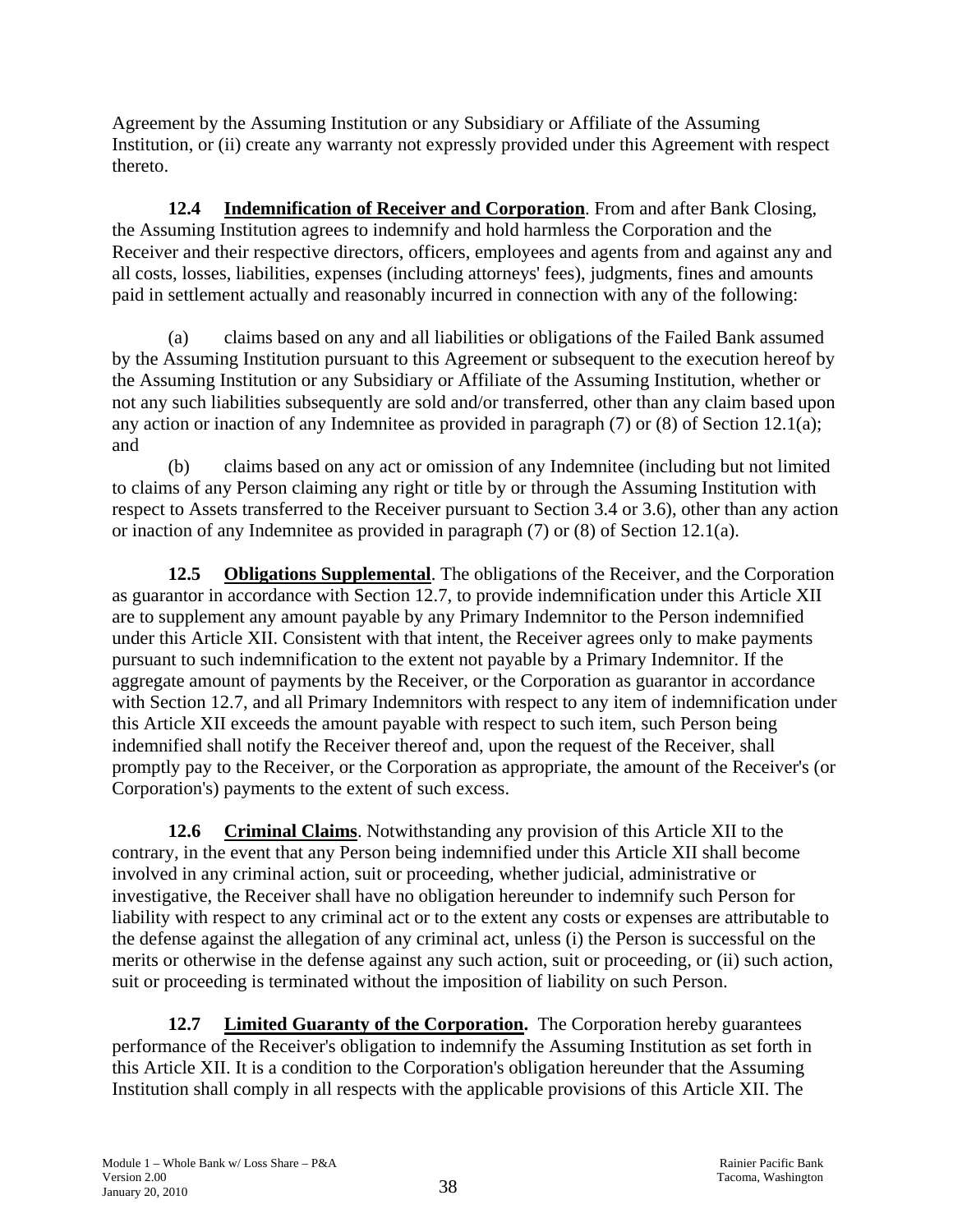Corporation shall be liable hereunder only for such amounts, if any, as the Receiver is obligated to pay under the terms of this Article XII but shall fail to pay. Except as otherwise provided above in this Section 12.7, nothing in this Article XII is intended or shall be construed to create any liability or obligation on the part of the Corporation, the United States of America or any department or agency thereof under or with respect to this Article XII, or any provision hereof, it being the intention of the parties hereto that the obligations undertaken by the Receiver under this Article XII are the sole and exclusive responsibility of the Receiver and no other Person or entity.

**12.8 Subrogation.** Upon payment by the Receiver, or the Corporation as guarantor in accordance with Section 12.7, to any Indemnitee for any claims indemnified by the Receiver under this Article XII, the Receiver, or the Corporation as appropriate, shall become subrogated to all rights of the Indemnitee against any other Person to the extent of such payment.

## **ARTICLE XIII MISCELLANEOUS**

**13.1 Entire Agreement**. This Agreement embodies the entire agreement of the parties hereto in relation to the subject matter herein and supersedes all prior understandings or agreements, oral or written, between the parties.

**13.2 Headings**. The headings and subheadings of the Table of Contents, Articles and Sections contained in this Agreement, except the terms identified for definition in Article I and elsewhere in this Agreement, are inserted for convenience only and shall not affect the meaning or interpretation of this Agreement or any provision hereof.

**13.3 Counterparts**. This Agreement may be executed in any number of counterparts and by the duly authorized representative of a different party hereto on separate counterparts, each of which when so executed shall be deemed to be an original and all of which when taken together shall constitute one and the same Agreement.

**13.4 GOVERNING LAW**. THIS AGREEMENT AND THE RIGHTS AND OBLIGATIONS HEREUNDER SHALL BE GOVERNED BY AND CONSTRUED IN ACCORDANCE WITH THE FEDERAL LAW OF THE UNITED STATES OF AMERICA, AND IN THE ABSENCE OF CONTROLLING FEDERAL LAW, IN ACCORDANCE WITH THE LAWS OF THE STATE IN WHICH THE MAIN OFFICE OF THE FAILED BANK IS LOCATED.

 **13.5 Successors**. All terms and conditions of this Agreement shall be binding on the successors and assigns of the Receiver, the Corporation and the Assuming Institution. Except as otherwise specifically provided in this Agreement, nothing expressed or referred to in this Agreement is intended or shall be construed to give any Person other than the Receiver, the Corporation and the Assuming Institution any legal or equitable right, remedy or claim under or with respect to this Agreement or any provisions contained herein, it being the intention of the parties hereto that this Agreement, the obligations and statements of responsibilities hereunder,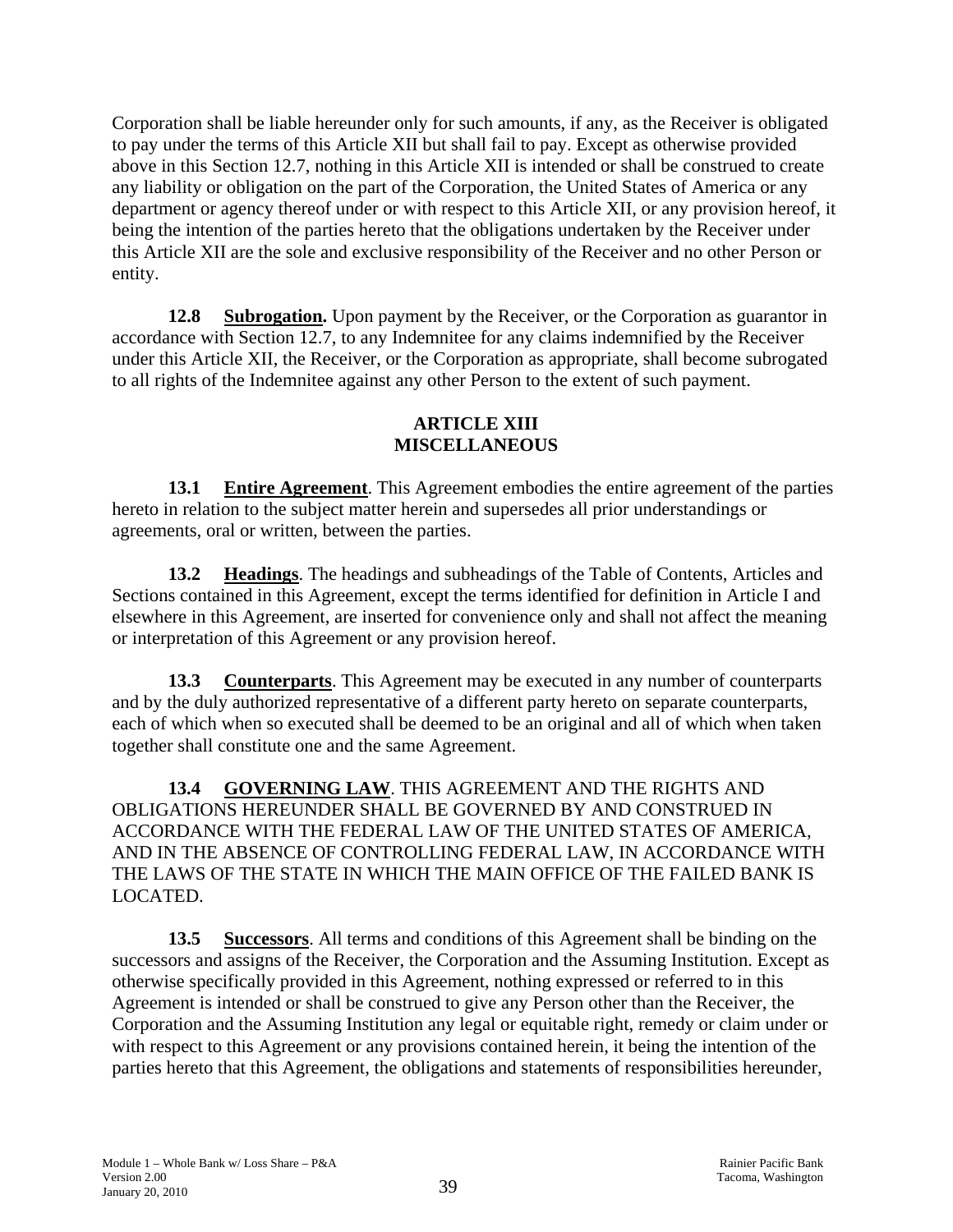and all other conditions and provisions hereof are for the sole and exclusive benefit of the Receiver, the Corporation and the Assuming Institution and for the benefit of no other Person.

**13.6 Modification; Assignment**. No amendment or other modification, rescission, release, or assignment of any part of this Agreement shall be effective except pursuant to a written agreement subscribed by the duly authorized representatives of the parties hereto.

**13.7** Notice. Any notice, request, demand, consent, approval or other communication to any party hereto shall be effective when received and shall be given in writing, and delivered in person against receipt therefore, or sent by certified mail, postage prepaid, courier service, telex, facsimile transmission or email to such party (with copies as indicated below) at its address set forth below or at such other address as it shall hereafter furnish in writing to the other parties. All such notices and other communications shall be deemed given on the date received by the addressee.

## **Assuming Institution**

Umpqua Bank One SW Columbia, Suite 1200 Portland, OR 97258

Attention: Ron Farnsworth, EVP/Chief Financial Officer

with a copy to:

Umpqua Bank 675 Oak Street, Suite 200 Eugene, OR 97401

Attention: Steve Philpott, Executive Vice President/General Counsel

## **Receiver and Corporation**

Federal Deposit Insurance Corporation, Receiver of Rainier Pacific Bank 1601 Bryan Street, Suite 1700 Dallas, Texas 75201 Attention: Settlement Manager

## **and with respect to notice under Article XII:**

Federal Deposit Insurance Corporation Receiver of Rainier Pacific Bank 40 Pacifica Irvine, CA 92618 Attention: Managing Counsel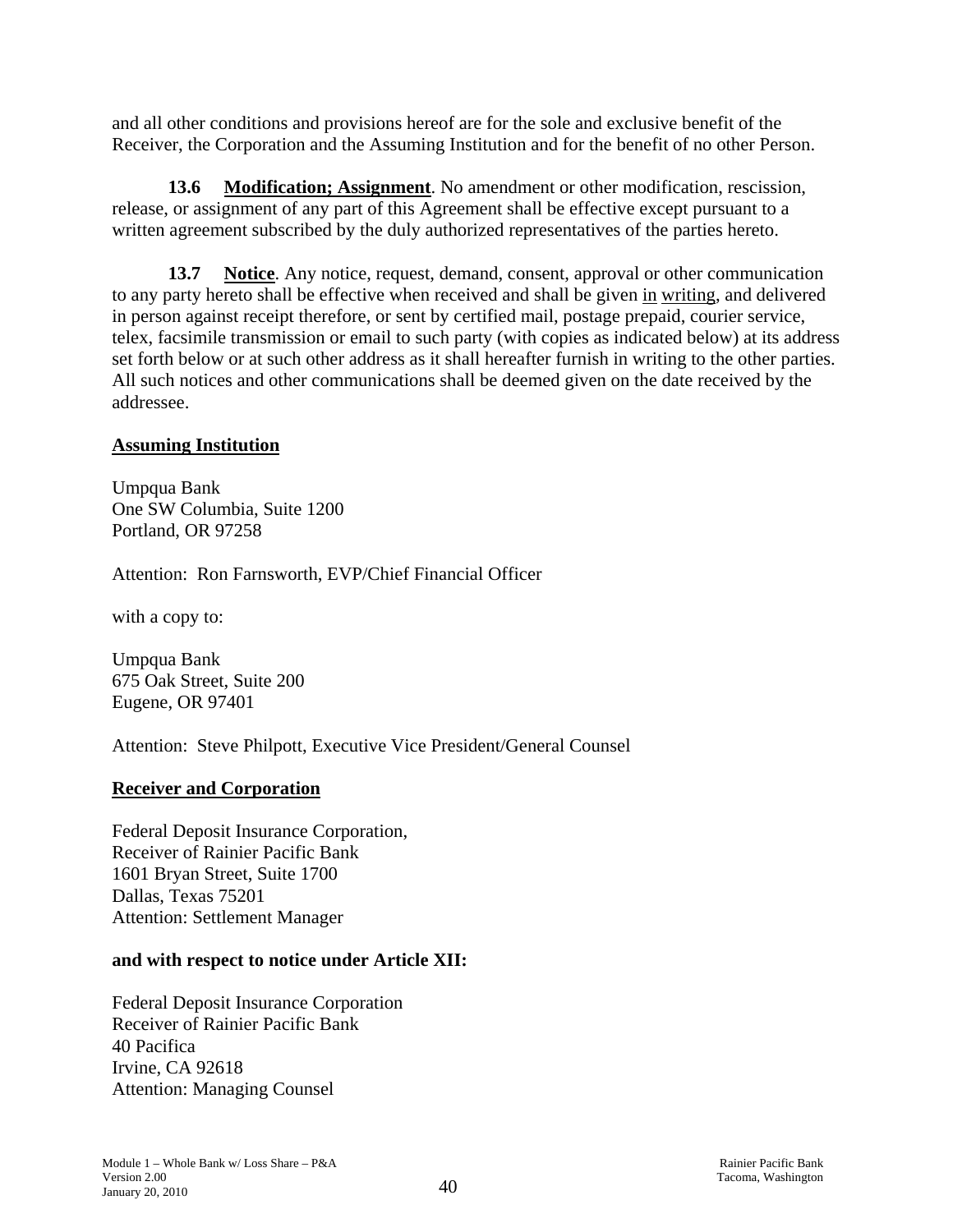**13.8 Manner of Payment**. All payments due under this Agreement shall be in lawful money of the United States of America in immediately available funds as each party hereto may specify to the other parties; provided, that in the event the Receiver or the Corporation is obligated to make any payment hereunder in the amount of \$25,000.00 or less, such payment may be made by check.

**13.9 Costs, Fees and Expenses**. Except as otherwise specifically provided herein, each party hereto agrees to pay all costs, fees and expenses which it has incurred in connection with or incidental to the matters contained in this Agreement, including without limitation any fees and disbursements to its accountants and counsel; provided, that the Assuming Institution shall pay all fees, costs and expenses (other than attorneys' fees incurred by the Receiver) incurred in connection with the transfer to it of any Assets or Liabilities Assumed hereunder or in accordance herewith.

**13.10 Waiver**. Each of the Receiver, the Corporation and the Assuming Institution may waive its respective rights, powers or privileges under this Agreement; provided, that such waiver shall be in writing; and further provided, that no failure or delay on the part of the Receiver, the Corporation or the Assuming Institution to exercise any right, power or privilege under this Agreement shall operate as a waiver thereof, nor will any single or partial exercise of any right, power or privilege under this Agreement preclude any other or further exercise thereof or the exercise of any other right, power or privilege by the Receiver, the Corporation, or the Assuming Institution under this Agreement, nor will any such waiver operate or be construed as a future waiver of such right, power or privilege under this Agreement.

**13.11 Severability**. If any provision of this Agreement is declared invalid or unenforceable, then, to the extent possible, all of the remaining provisions of this Agreement shall remain in full force and effect and shall be binding upon the parties hereto.

**13.12 Term of Agreement**. This Agreement shall continue in full force and effect until the tenth (10th) anniversary of Bank Closing; provided, that the provisions of Section 6.3 and 6.4 shall survive the expiration of the term of this Agreement. Provided, however, the receivership of the Failed Bank may be terminated prior to the expiration of the term of this Agreement; in such event, the guaranty of the Corporation, as provided in and in accordance with the provisions of Section 12.7 shall be in effect for the remainder of the term. Expiration of the term of this Agreement shall not affect any claim or liability of any party with respect to any (i) amount which is owing at the time of such expiration, regardless of when such amount becomes payable, and (ii) breach of this Agreement occurring prior to such expiration, regardless of when such breach is discovered.

**13.13 Survival of Covenants, Etc.** The covenants, representations, and warranties in this Agreement shall survive the execution of this Agreement and the consummation of the transactions contemplated hereunder.

## **[Signature Page Follows]**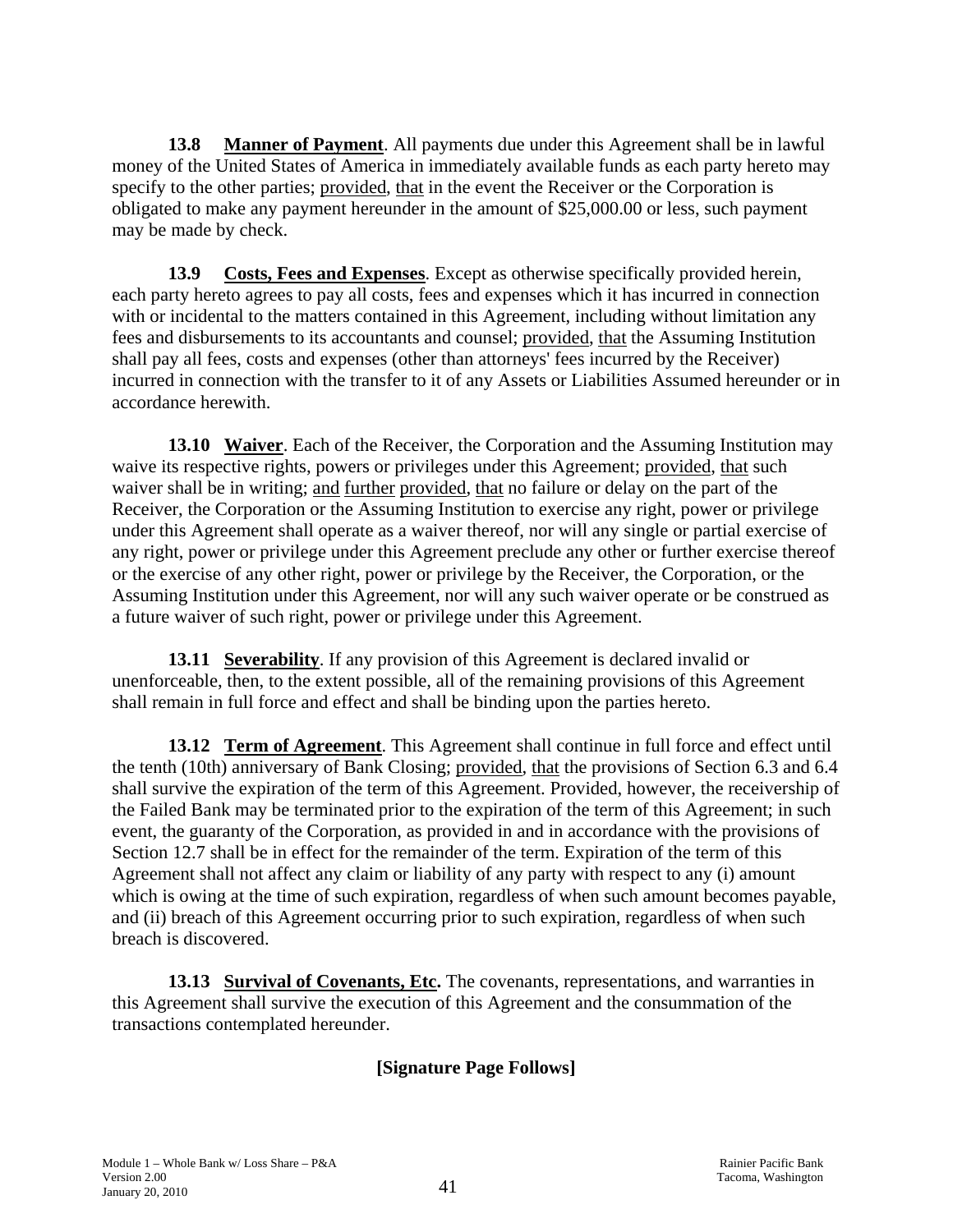**IN WITNESS WHEREOF,** the parties hereto have caused this Agreement to be executed by their duly authorized representatives as of the date first above written.

## **FEDERAL DEPOSIT INSURANCE CORPORATION, RECEIVER OF RAINIER PACIFIC BANK, TACOMA, WASHINGTON**

*Redacted*  $BY:$ NAME: Richard A. Herrin

TITLE: **Receiver-in-Charge** 

# **FEDERAL DEPOSIT INSURANCE CORPORATION**

*Redacted*

BY: Redacted<br> **Redacted**<br> **NAME: Richard A. Herrin** TITLE: **Attorney-in-Fact** 

Attest:

Attest:

*Redacted*

*Redacted*

#### UMPQUA BANK

*Redacted*



NAME: Neal McLaughlin TITLE: **Treasurer** 

*Redacted*

Module 1 - Whole Bank *wi* Loss Share - P&A Version 2.00 January 20, 2010

Rainier Pacific Bank Tacoma, Washington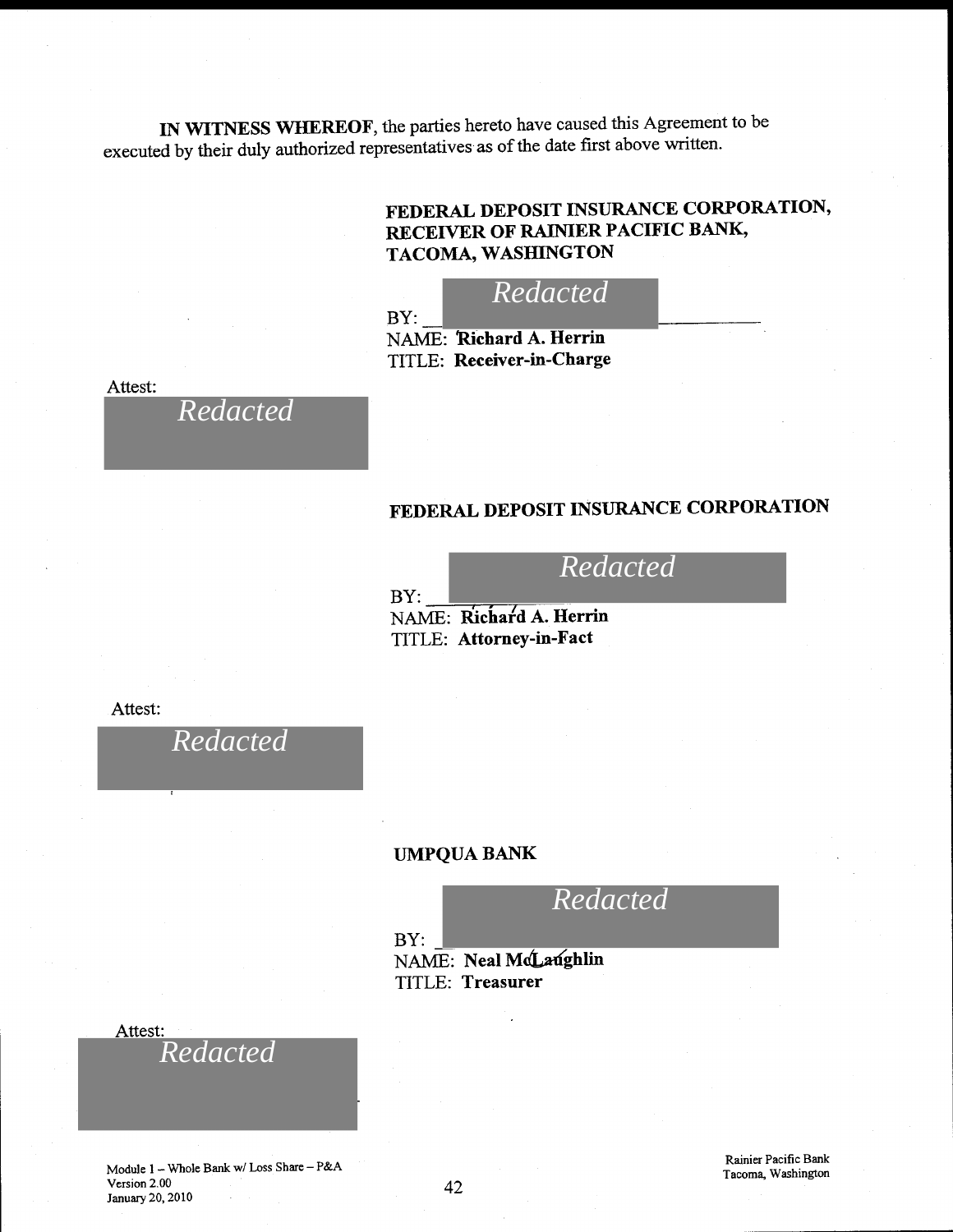# **SCHEDULE 2.1 - Certain Liabilities Assumed by the Assuming Institution**

## **INFORMATION TO BE PROVIDED POST BANK CLOSING**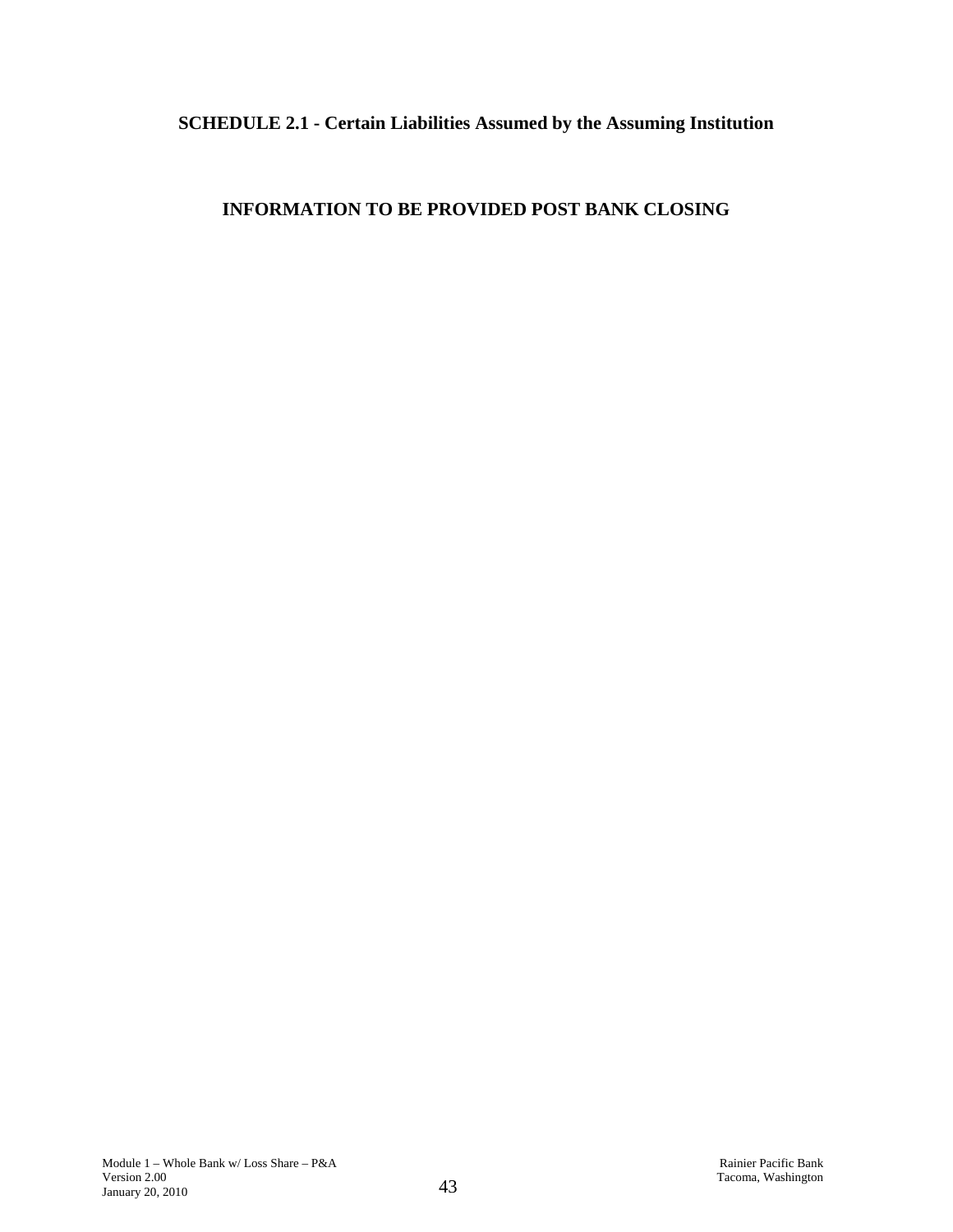#### SCHEDULE 2.1(a) - Excluded Deposit Liability Accounts

#### As of Decem ber 2, 2009

Rainier Pacific Bank has three deposits in the amount of \$19,020,620 associated with the Depository Organization (DO) Cede & Co as Nominee for DTC. The DO accounts do not pass to the Assuming Bank and are excluded from the transaction as described in section 2.1 of the P&A Agreement. The attached Schedule 2.1.a DO Detail Report identifies the DO accounts as of December 2, 2009. This schedule will be updated post closing with data as of Bank Closing date.

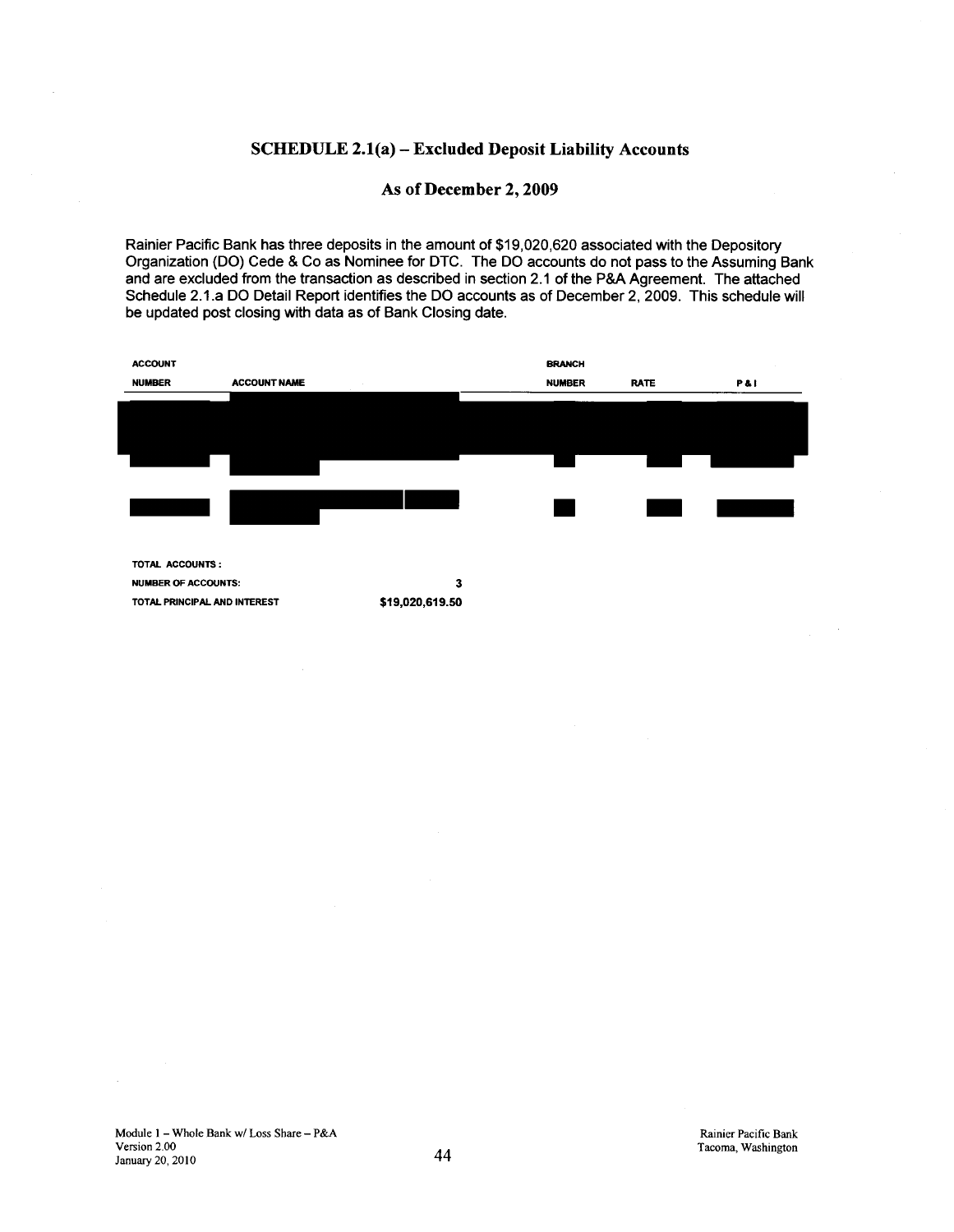#### **SCHEDULE 3.1 - Certain Assets Purchased**

#### **SEE ATTACHED LIST**

THE LIST(S) ATTACHED TO THIS SCHEDULE (OR SUBSCHEDULE(S)) AND THE **INFORMATION THEREIN, IS AS OF THE DATE OF THE MOST RECENT PERTINENT DATA MADE AVAILABLE TO THE ASSUMING INSTITUTION AS PART OF THE INFORMATION PACKAGE. IT WILL BE ADJUSTED TO REFLECT THE COMPOSITION AND BOOK VALUE OF THE LOANS AND ASSETS AS OF THE DATE OF BANK CLOSING. THE LIST(S) MAY NOT INCLUDE ALL LOANS AND ASSETS (E.G., CHARGED OFF LOANS). THE LIST(S) MAY BE REPLACED WITH A MORE ACCURATE LIST POST CLOSING.** 

## **INFORMATION TO BE PROVIDED POST BANK CLOSING**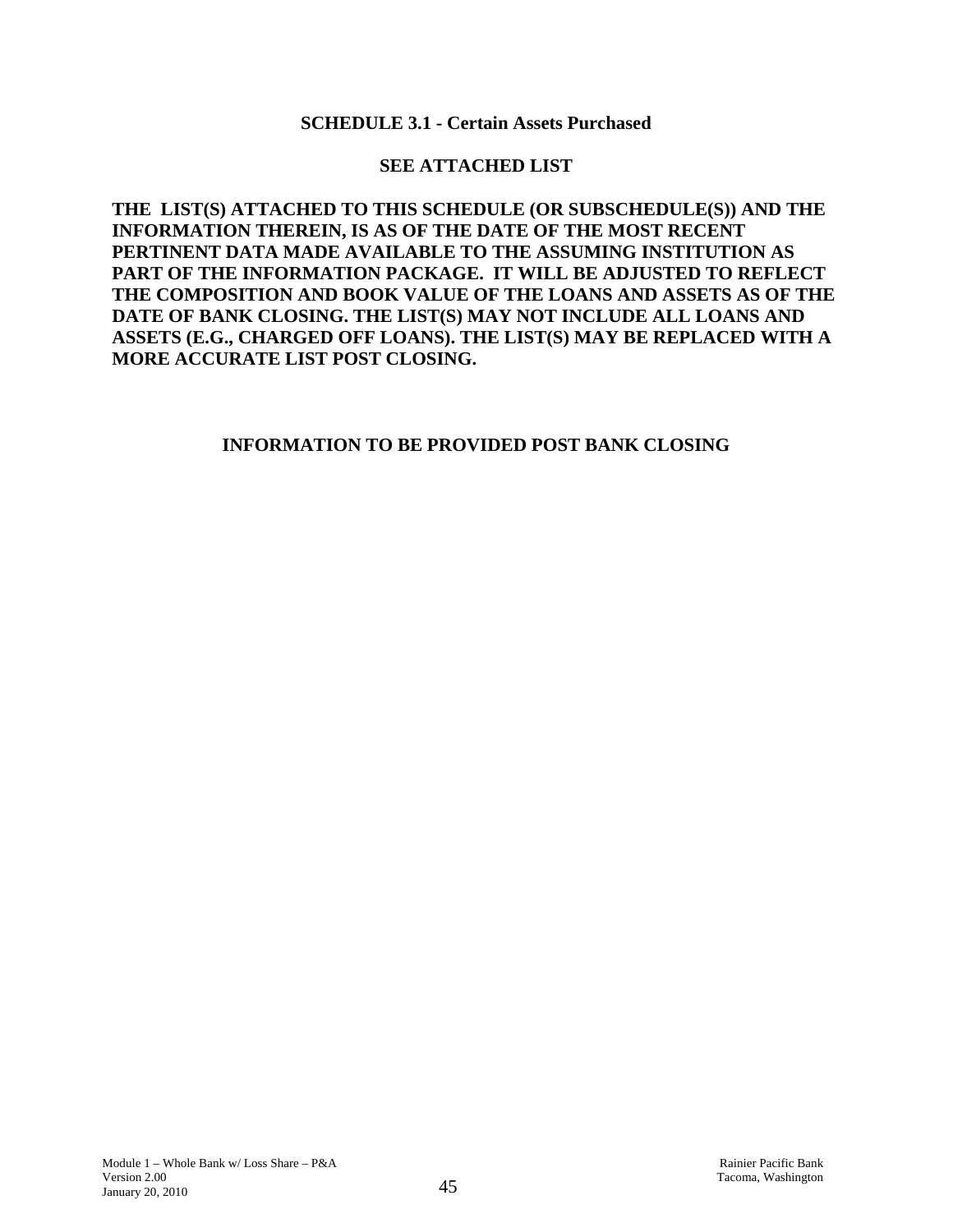## **SCHEDULE 3.2 - Purchase Price of Assets or assets**

| (a) | cash and receivables from depository<br>institutions, including cash items in the<br>process of collection, plus<br>interest thereon:                                                           | <b>Book Value</b>               |
|-----|-------------------------------------------------------------------------------------------------------------------------------------------------------------------------------------------------|---------------------------------|
| (b) | securities (exclusive of the capital stock of<br>Acquired Subsidiaries and FRB and FHLB<br>stock), plus interest thereon:                                                                       | As provided in Section $3.2(b)$ |
| (c) | federal funds sold and repurchase<br>agreements, if any, including interest<br>thereon:                                                                                                         | <b>Book Value</b>               |
| (d) | Loans:                                                                                                                                                                                          | <b>Book Value</b>               |
| (e) | credit card business, if any, including all<br>outstanding extensions of credit and<br>offensive litigation, but excluding any class<br>action lawsuits related to the credit card<br>business: | <b>Book Value</b>               |
| (f) | Safe Deposit Boxes and related business,<br>safekeeping business and trust business, if<br>any:                                                                                                 | <b>Book Value</b>               |
| (g) | Records and other documents:                                                                                                                                                                    | <b>Book Value</b>               |
| (h) | <b>Other Real Estate</b>                                                                                                                                                                        | <b>Book Value</b>               |
| (i) | boats, motor vehicles, aircraft, trailers, fire<br>arms, repossessed collateral                                                                                                                 | <b>Book Value</b>               |
| (j) | capital stock of any Acquired Subsidiaries<br>and FRB and FHLB stock:                                                                                                                           | <b>Book Value</b>               |
| (k) | amounts owed to the Failed Bank by any                                                                                                                                                          | <b>Book Value</b>               |
| (1) | <b>Acquired Subsidiary:</b><br>assets securing Deposits of public money,<br>to the extent not otherwise purchased<br>hereunder:                                                                 | <b>Book Value</b>               |
| (m) | Overdrafts of customers:                                                                                                                                                                        | <b>Book Value</b>               |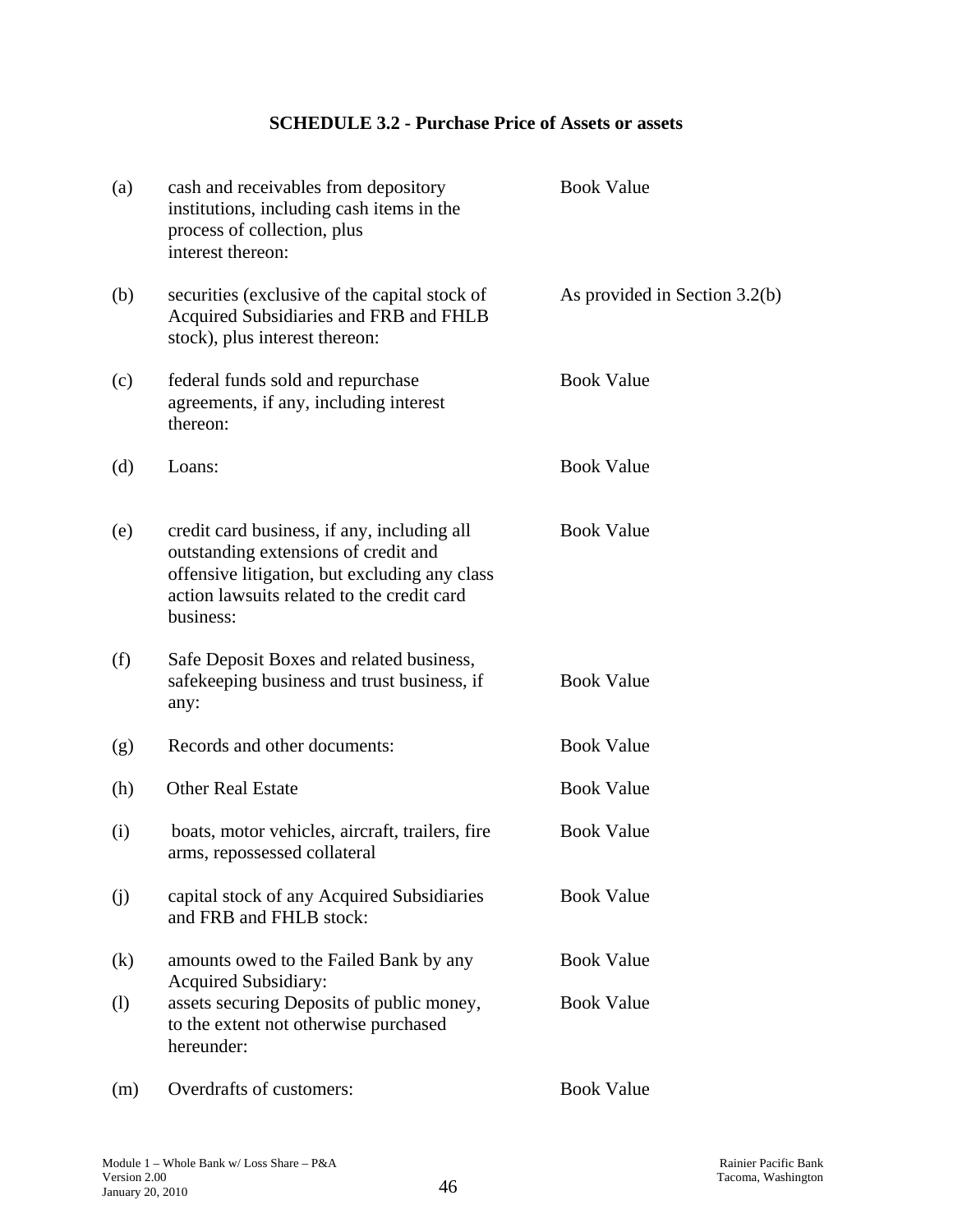(n) rights, if any, with respect to Qualified  $\qquad \qquad$  As provided in Section 3.2(c) Financial Contracts.

(o) rights of the Failed Bank to provide Book Value mortgage servicing for others and to have mortgage servicing provided to the Failed Bank by others and related contracts.

## **assets subject to an option to purchase:**

| (a) | <b>Bank Premises:</b>    | Fair Market Value |
|-----|--------------------------|-------------------|
| (b) | Furniture and Equipment: | Fair Market Value |
| (c) | Fixtures:                | Fair Market Value |
| (d) | Other Equipment:         | Fair Market Value |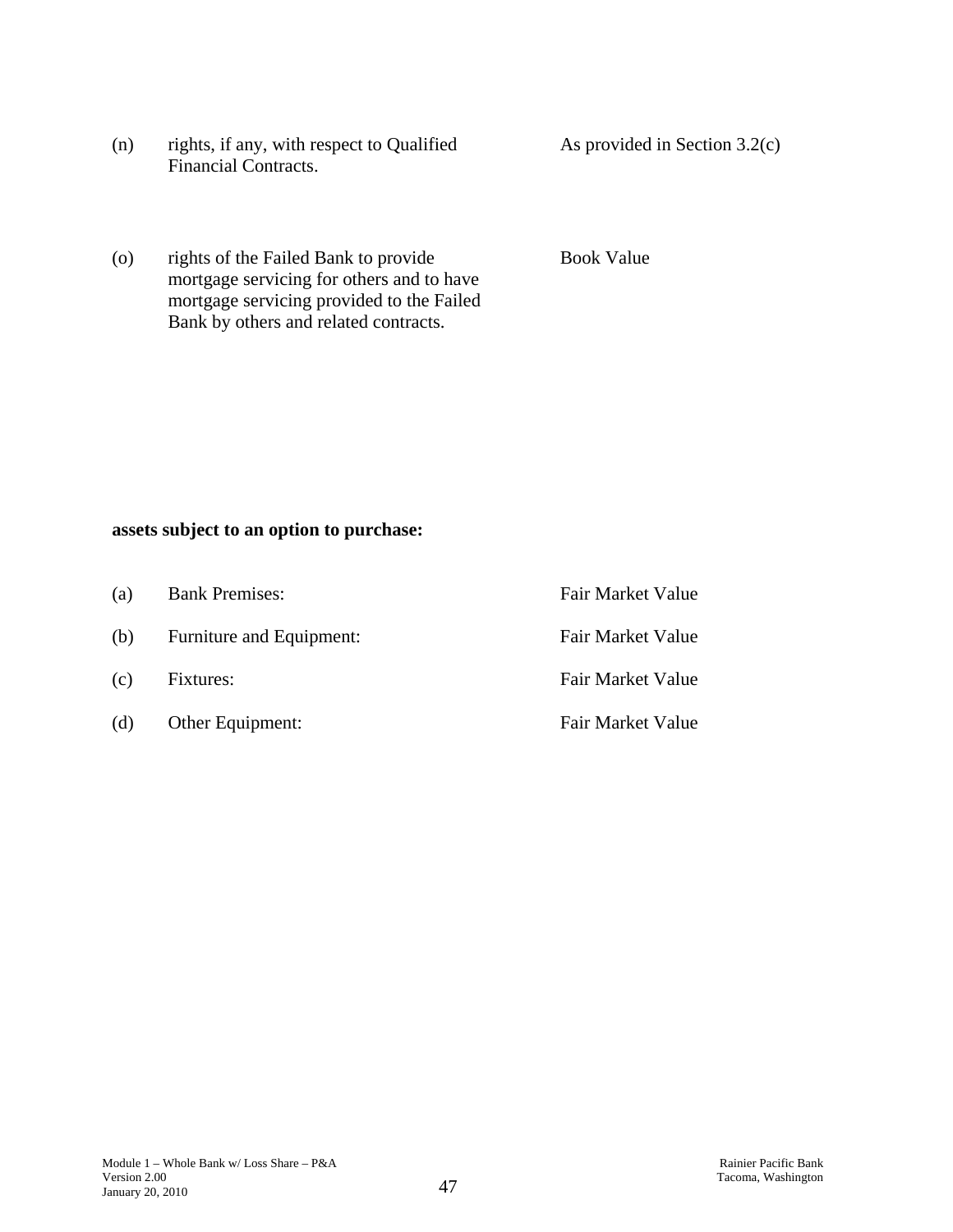

#### SCHEDULE 3.5(1) - Excluded Securities

#### INFORMATION MAY BE SUPPLEMENTED POST BANK CLOSING

Module 1 - Whole Bank w/ Loss Share - P&A Rainier Pacific Bank Version 2.00 Tacoma, Washington January 20, 2010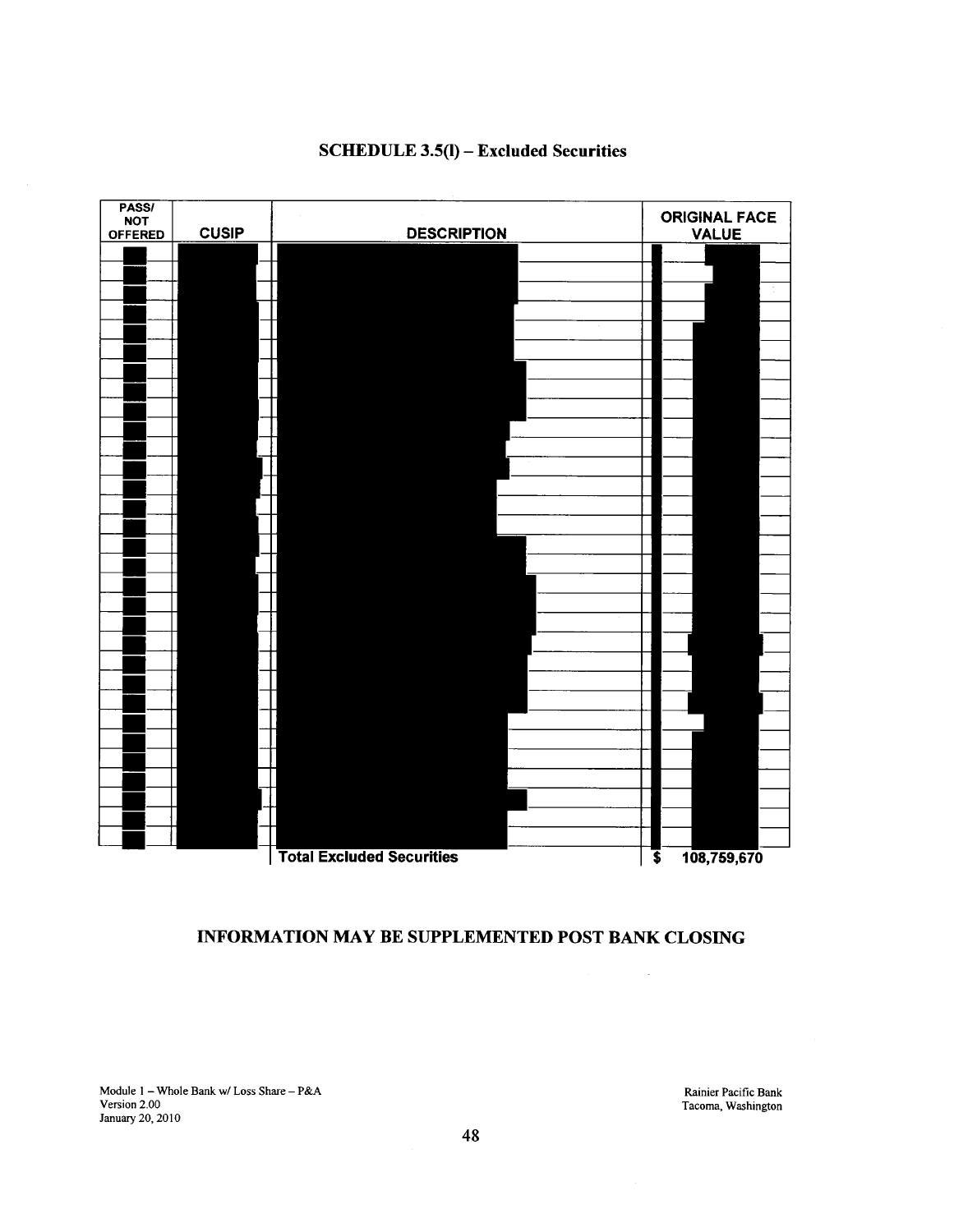## **SCHEDULE 4.15A**

#### **LOANS SUBJECT TO LOSS SHARING UNDER THE SINGLE FAMILY SHARED-LOSS AGREEMENT**

## **INFORMATION TO BE PROVIDED POST BANK CLOSING**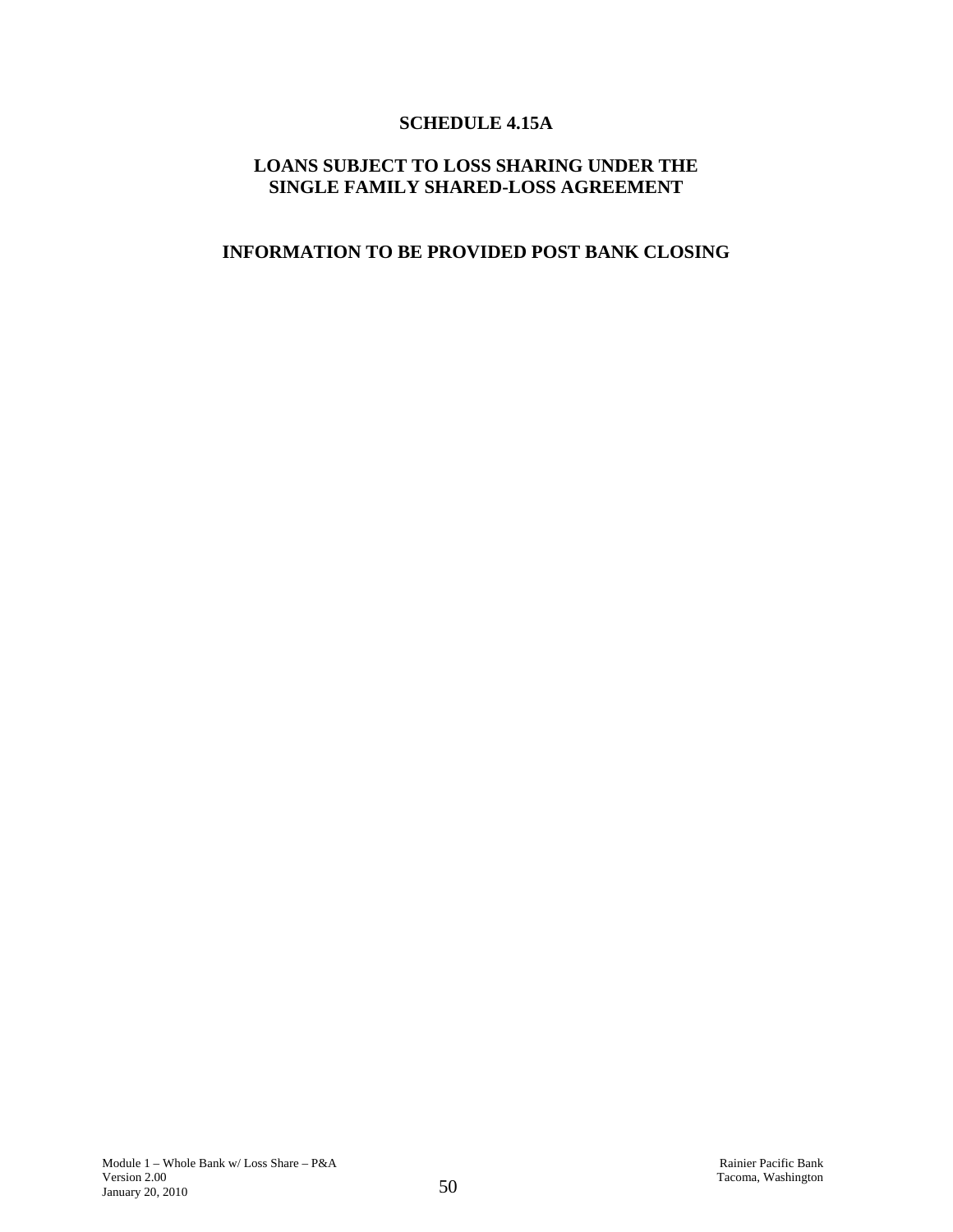## **SCHEDULE 4.15B**

#### **LOANS SUBJECT TO LOSS SHARING UNDER THE NON-SINGLE FAMILY SHARED-LOSS AGREEMENT**

## **INFORMATION TO BE PROVIDED POST BANK CLOSING**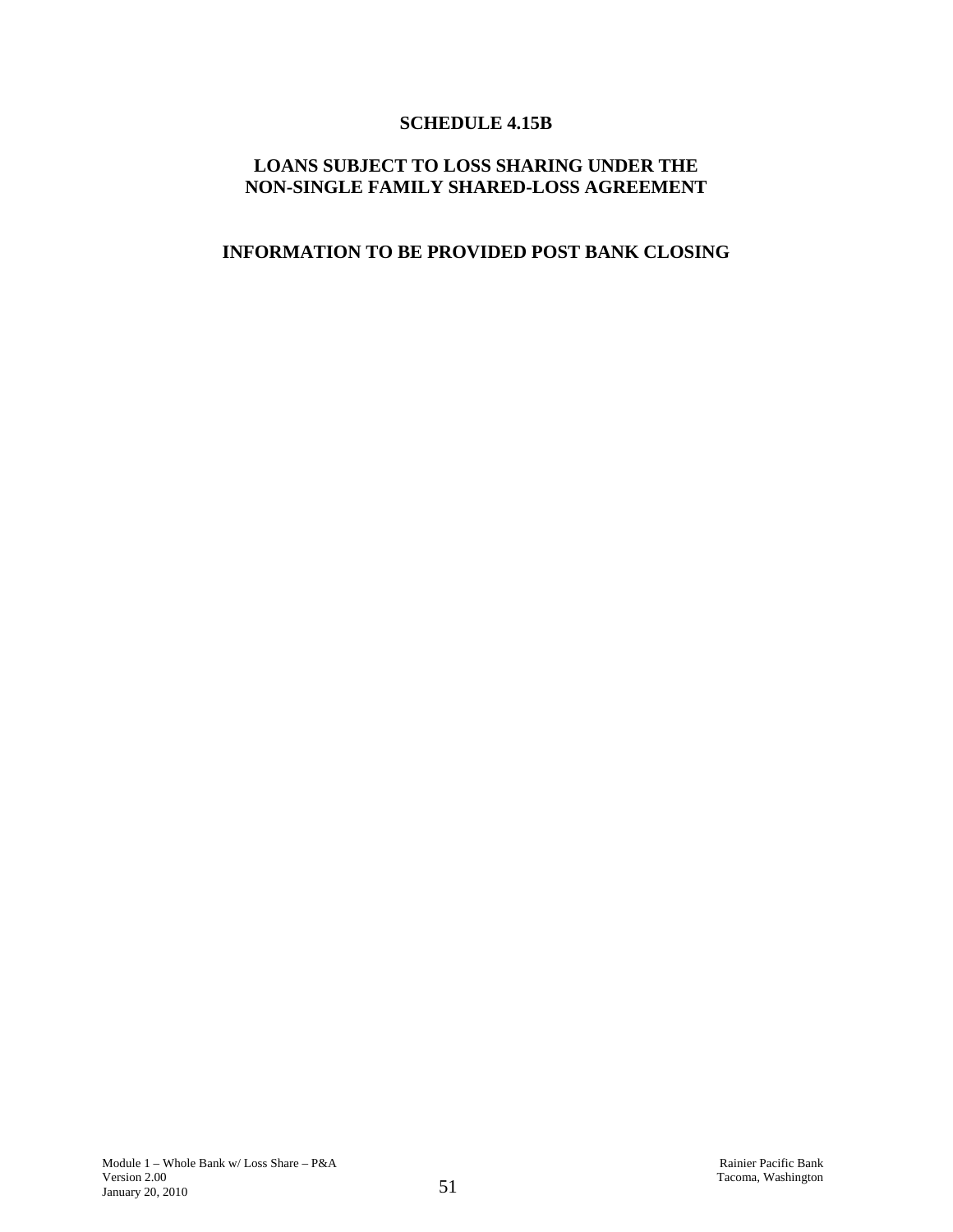## **SCHEDULE 7 - Accounts Excluded from Calculation of Deposit Franchise Bid Premium**

#### **As of December 2, 2009**

The accounts identified below will pass to the Assuming Institution (unless otherwise noted). When calculating the premium to be paid on Assumed Deposits in a P&A transaction, the FDIC will exclude the following categories of deposit accounts:

| <b>Category</b>                                            | <b>Description</b>              |     | <b>Amount</b>   |
|------------------------------------------------------------|---------------------------------|-----|-----------------|
|                                                            | <b>Non-DO Brokered Deposits</b> | 27  | \$2,840,522     |
|                                                            | <b>CDARS</b>                    |     | <b>NONE</b>     |
|                                                            | Money Desk Deposits (12-31-09)  | 198 | \$31,550,731.31 |
| <b>Total deposits excluded from calculation of premium</b> | \$34,391,253                    |     |                 |
|                                                            |                                 |     |                 |

## **Category Description**

#### **I Brokered Deposits**

Brokered deposit accounts are accounts for which the "depositor of record" is an agent, nominee, or custodian who deposits funds for a principal or principals to whom "pass-through" deposit insurance coverage may be extended. The FDIC separates brokered deposit accounts into 2 categories: 1) Depository Organization (DO) Brokered Deposits and 2) Non-Depository Organization (Non-DO) Brokered Deposits. This distinction is made by the FDIC to facilitate our role as Receiver and Insurer. These terms will not appear on other "brokered deposit" reports generated by the institution.

 of these accounts. This list will be updated post closing with balances as of Bank Closing date. Non-DO Brokered Deposits pass to the Assuming Institution, but are excluded from Assumed Deposits when the deposit premium is calculated. Please see the attached "Schedule 7 Non-DO Broker Deposit Detail Report" for a listing

DO Brokered Deposits (Cede & Co as Nominee for DTC), are typically excluded from Assumed Deposits in the P&A transaction. A list of these accounts is provided on "Schedule 2.1 DO Brokered Deposit Detail Report". If, however, the terms of a particular transaction are altered and the DO Brokered Deposits pass to the Assuming Institution, they will not be included in Assumed Deposits for purposes of calculating the deposit premium.

#### **II CDARS**

CDARS deposits pass to the Assuming Institution, but are excluded from Assumed Deposits when the deposit premium is calculated. Rainier Pacific Bank does not participate in the CDARS program as of December 2, 2009. If CDARS deposits are taken between the date of the deposit download and the Bank Closing Date, they will be identified post closing and made part of Schedule 7 to the P&A Agreement.

#### **III Market Place Deposits**

"Market Place Deposits" is a description given to deposits that may have been solicited via a money desk, internet subscription service (for example, Qwickrate), or similar programs. The bank has money desk deposits. This list will be updated post closing with balances as of Bank Closing date.

This schedule provides a snapshot of account categories and balances as of {insert date of deposit download], which is the date of the deposit download. The deposit franchise bid premium will be calculated using account categories and balances as of Bank Closing Date that are reflected in the general ledger or subsystem as described above. The final numbers for Schedule 7 will be provided post closing.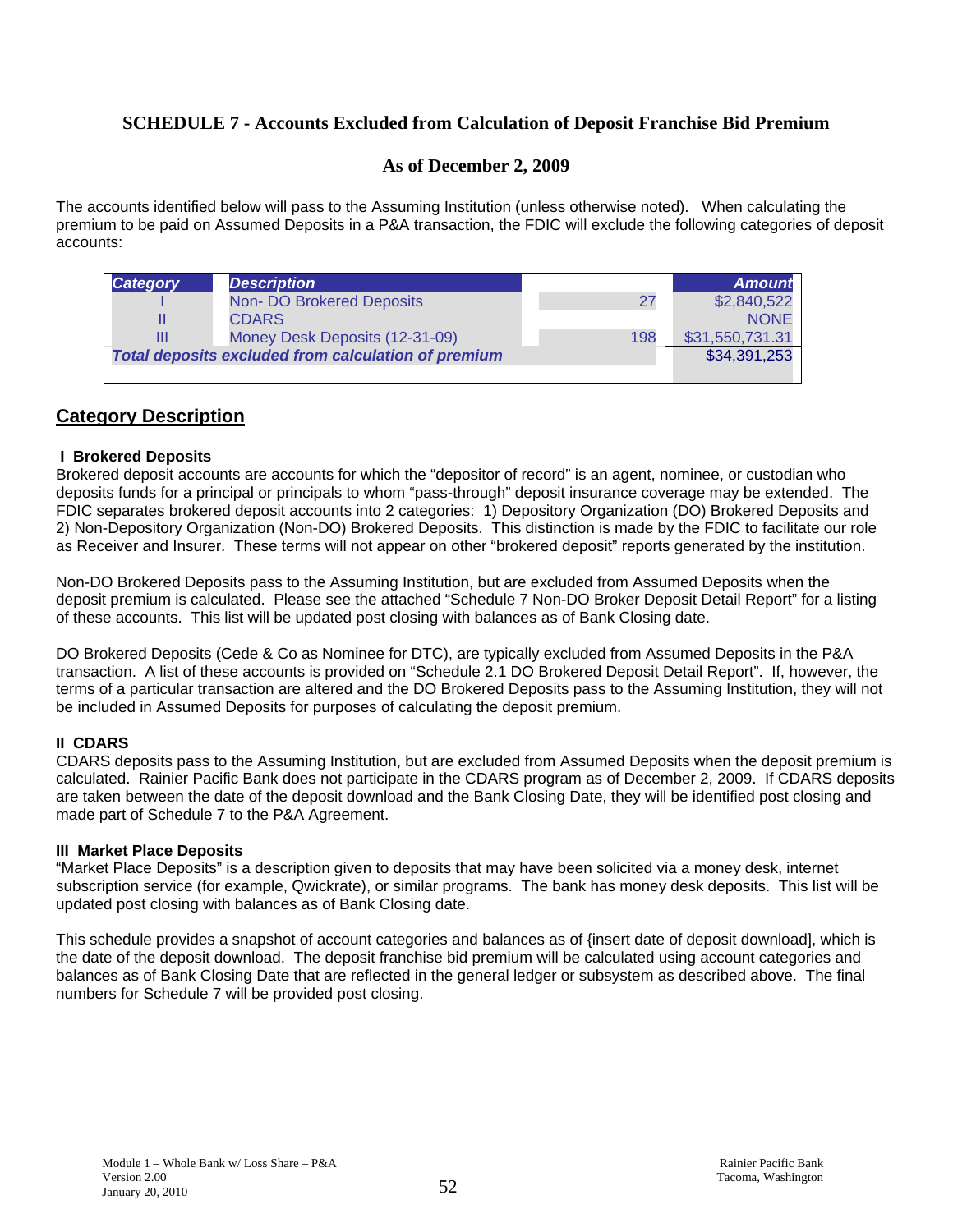

#### Non Depository Organization Brokered Deposits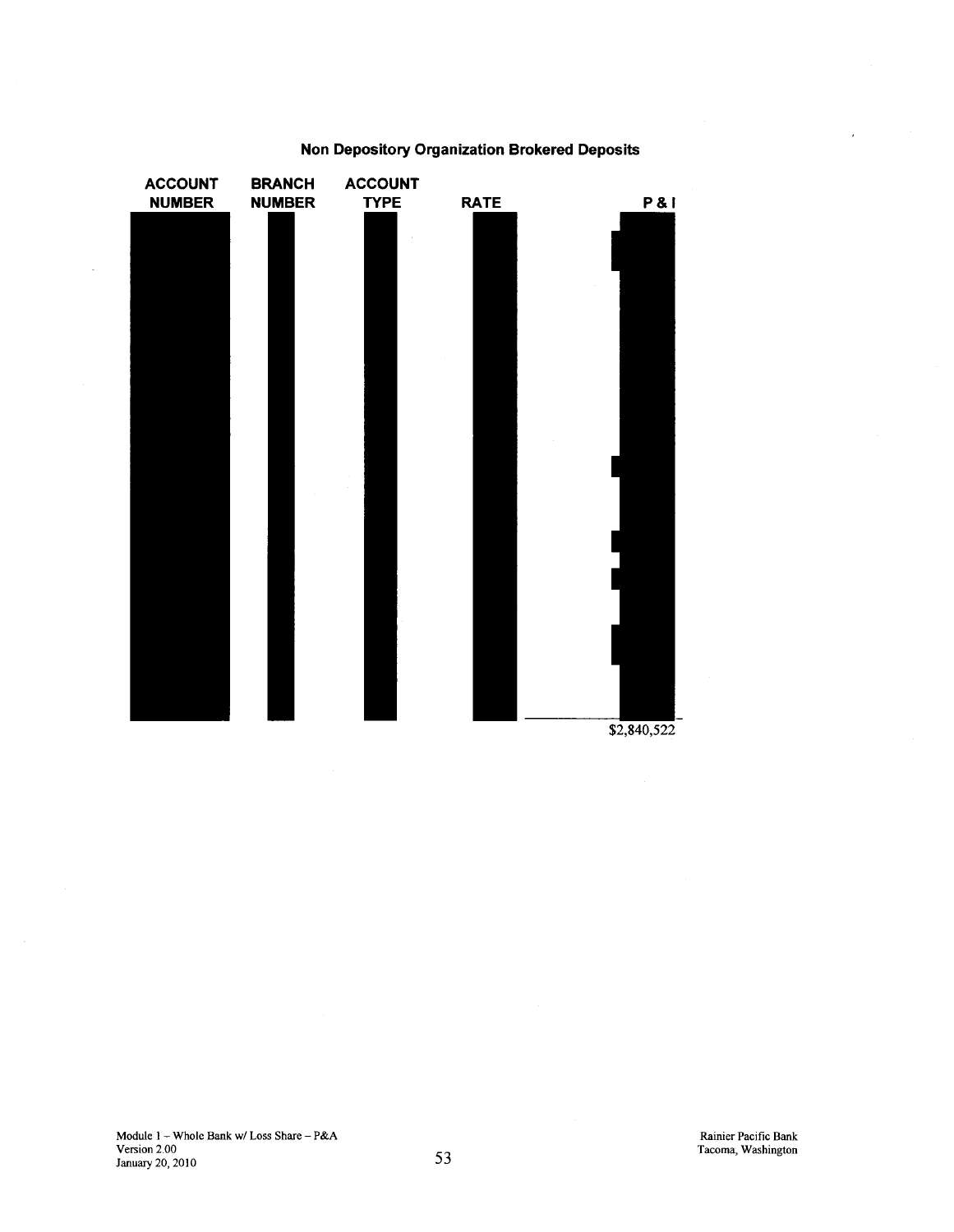#### Money Desk Deposits

| Cust       | <b>Account Number</b> | Product | <b>Current</b> |
|------------|-----------------------|---------|----------------|
| <b>Num</b> |                       |         | <b>Balance</b> |
|            |                       |         |                |
|            |                       |         |                |
|            |                       |         |                |
|            |                       |         |                |
|            |                       |         |                |
|            |                       |         |                |
|            |                       |         |                |
|            |                       |         |                |
|            |                       |         |                |
|            |                       |         |                |
|            |                       |         |                |
|            |                       |         |                |
|            |                       |         |                |
|            |                       |         |                |
|            |                       |         |                |
|            |                       |         |                |
|            |                       |         |                |
|            |                       |         |                |
|            |                       |         |                |
|            |                       |         |                |
|            |                       |         |                |
|            |                       |         |                |
|            |                       |         |                |
|            |                       |         |                |
|            |                       |         |                |
|            |                       |         |                |
|            |                       |         |                |
|            |                       |         |                |
|            |                       |         |                |
|            |                       |         |                |
|            |                       |         |                |
|            |                       |         |                |
|            |                       |         |                |
|            |                       |         |                |
|            |                       |         |                |
|            |                       |         |                |
|            |                       |         |                |
|            |                       |         |                |
|            |                       |         |                |
|            |                       |         |                |
|            |                       |         |                |
|            |                       |         |                |
|            |                       |         |                |
|            |                       |         |                |
|            |                       |         |                |
|            |                       |         |                |
|            |                       |         |                |
|            |                       |         |                |
|            |                       |         |                |
|            |                       |         |                |
|            |                       |         |                |
|            |                       |         |                |
|            |                       |         |                |

Module 1 – Whole Bank w/ Loss Share – P&A Rainier Pacific Bank Rainier Pacific Bank Version 2.00 Tacoma, Washington January 20, 2010 54

 $\bar{\alpha}$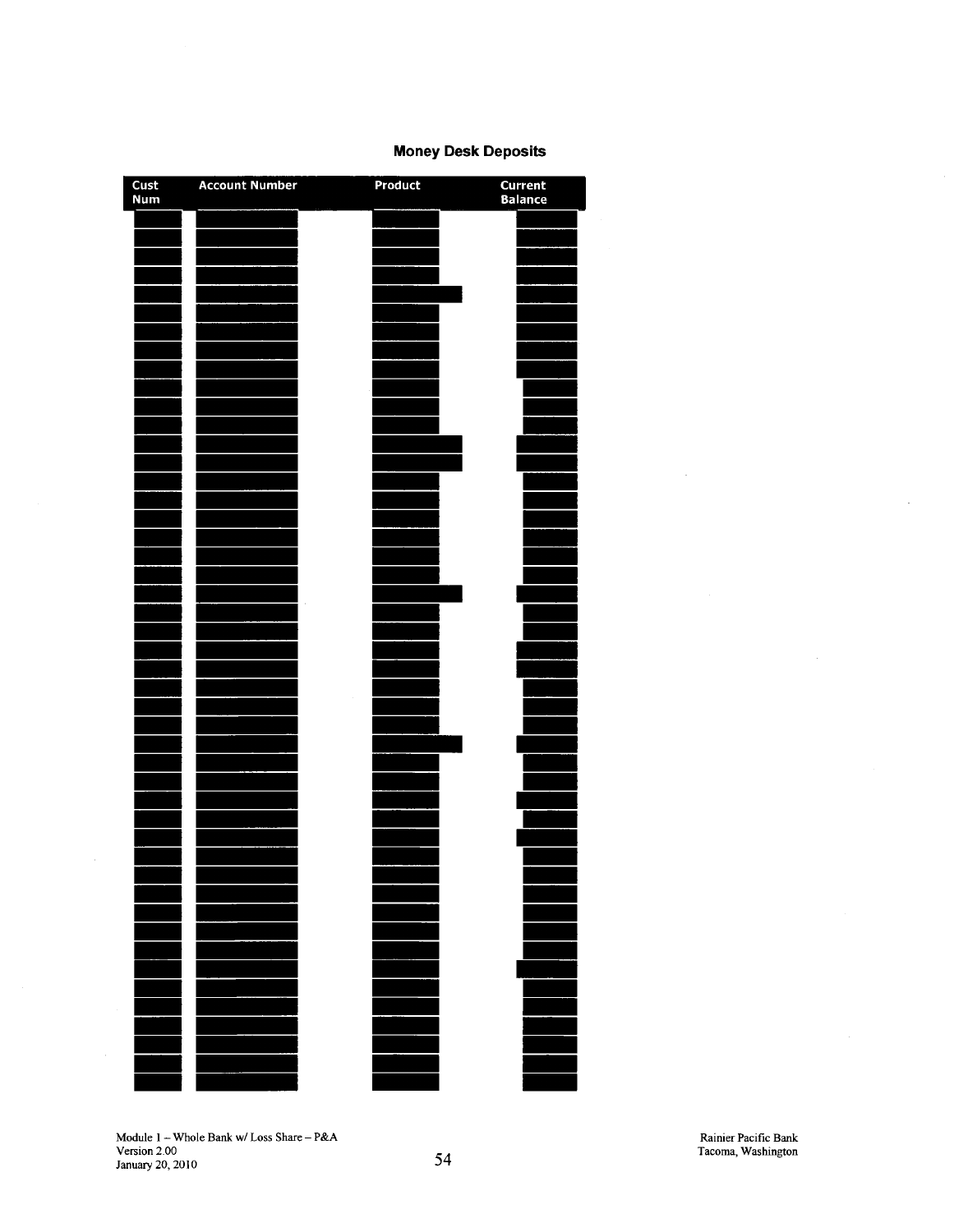Module 1 – Whole Bank w/ Loss Share – P&A Rainier Pacific Bank Version 2.00 Tacoma, Washington 2.00 Tacoma, Washington 55 January 20, 2010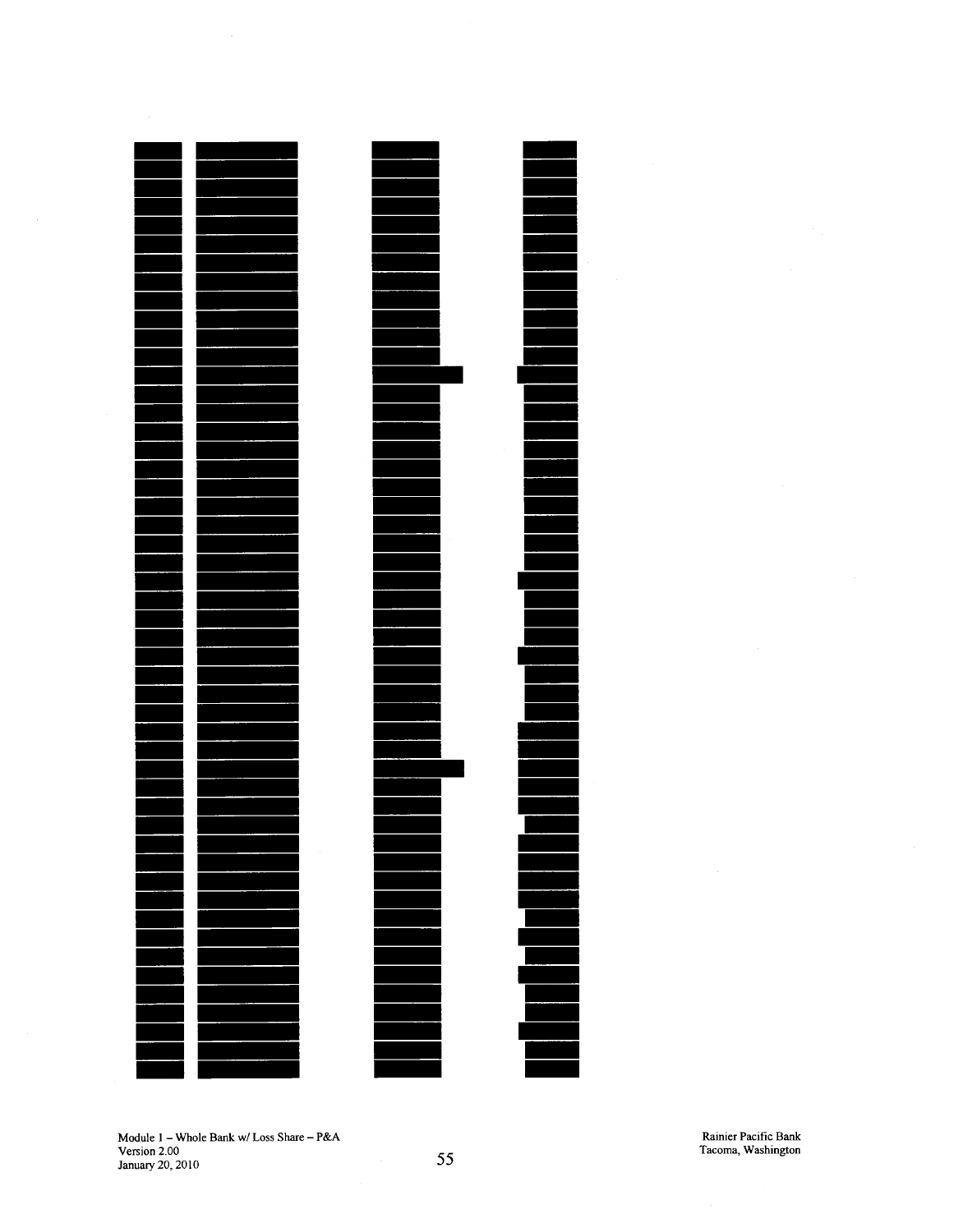

 $\hat{\mathcal{A}}$ 

Module 1 - Whole Bank w/ Loss Share - P&A Rainier Pacific Bank Rainier Pacific Bank Version 2.00 Tacoma, Washington January 20, 2010 56

 $\sim$ 

i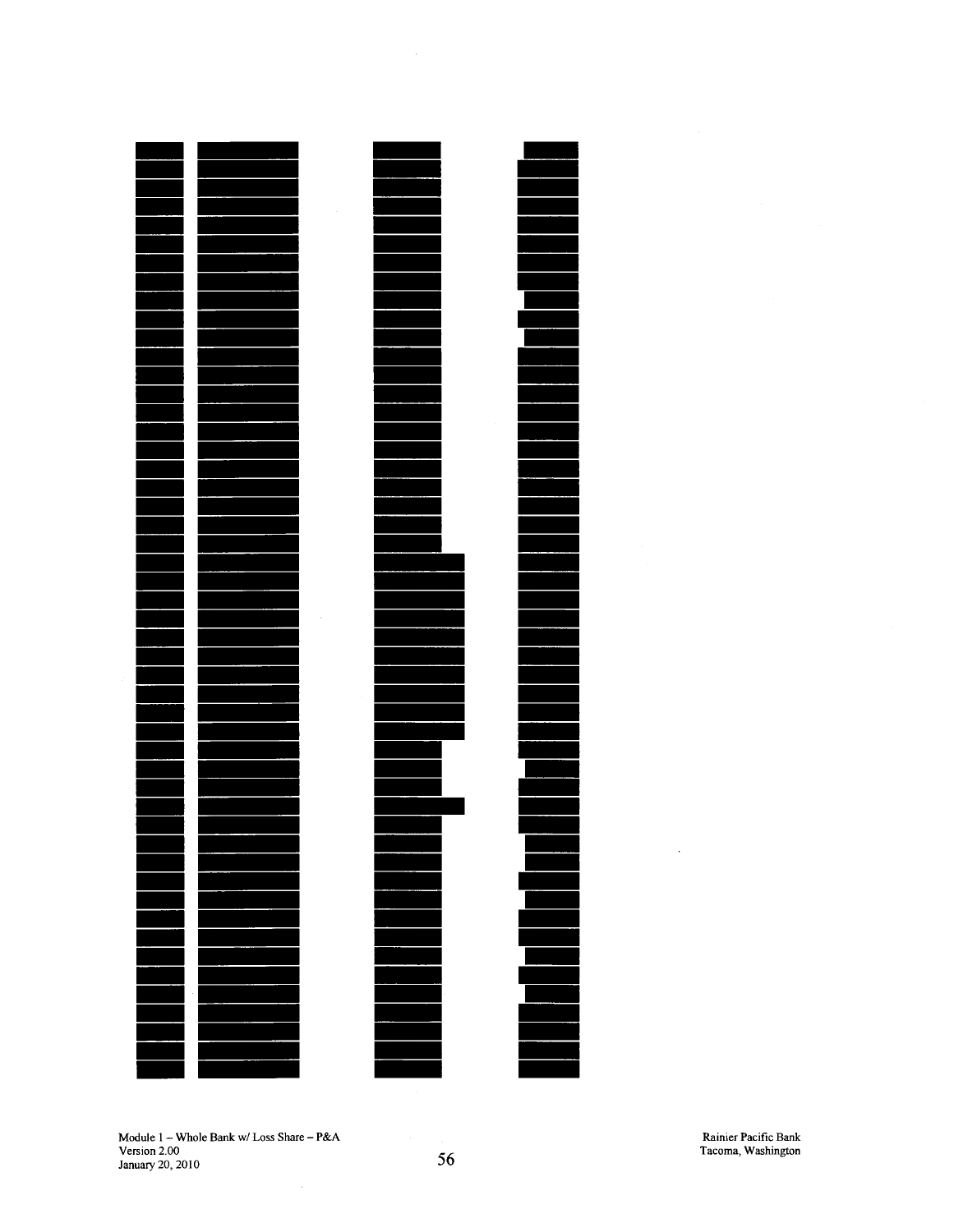

Module 1 - Whole Bank w/ Loss Share - P&A Rainier Pacific Bank Version 2.00 Tacoma, Washington Contract the Contract of the Contract of Tacoma, Washington Tacoma, Washington  $J_{\text{January 20, 2010}} \sim 57$ 

 $\bar{z}$ 

 $\hat{\beta}$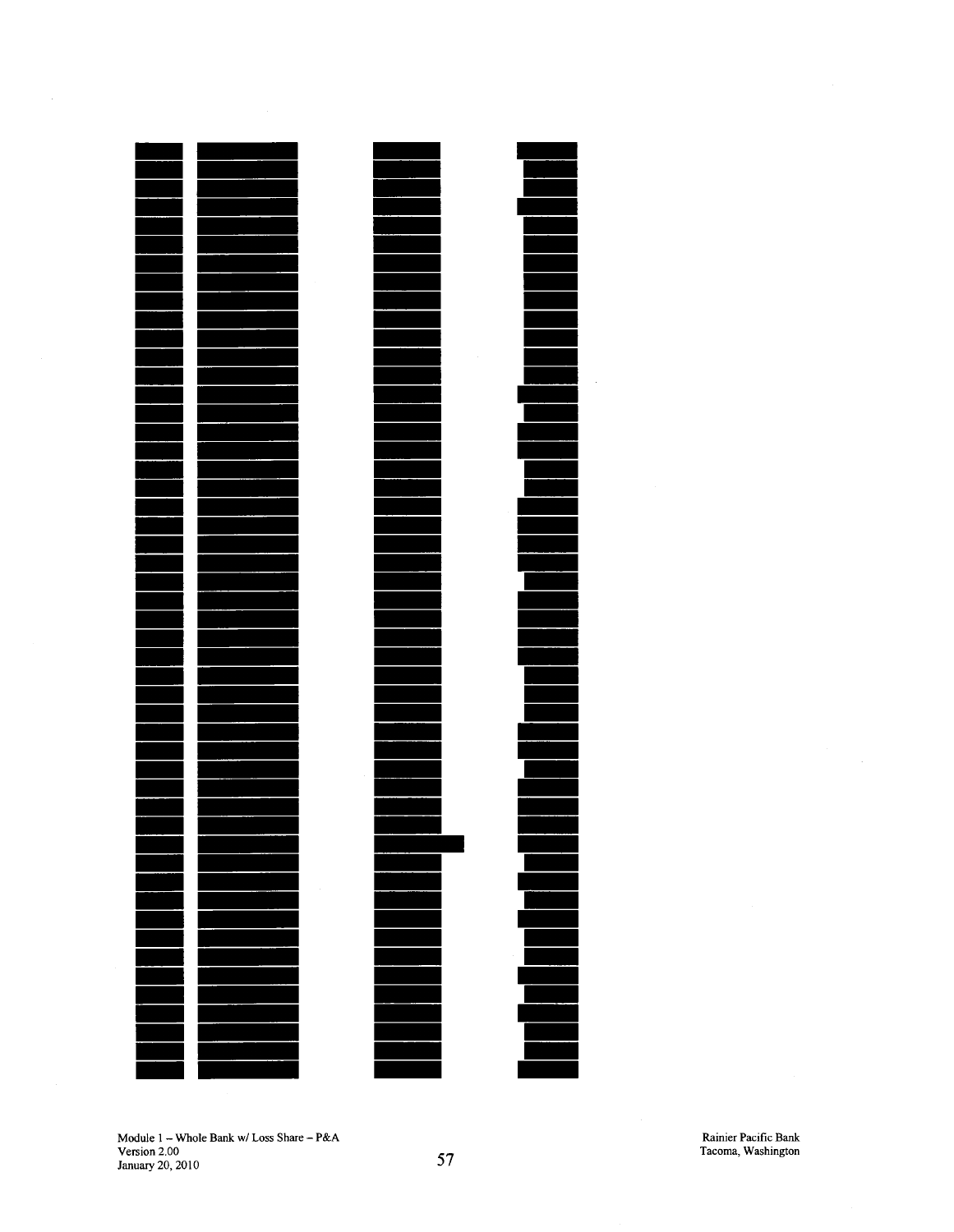| Module 1 – Whole Bank w/ Loss Share – P&A | Rainier Pacific Bank |                    |
|-------------------------------------------|----------------------|--------------------|
| Version 2.00                              |                      | Tacoma, Washington |
| January 20, 2010                          |                      |                    |

-

31,550,731.31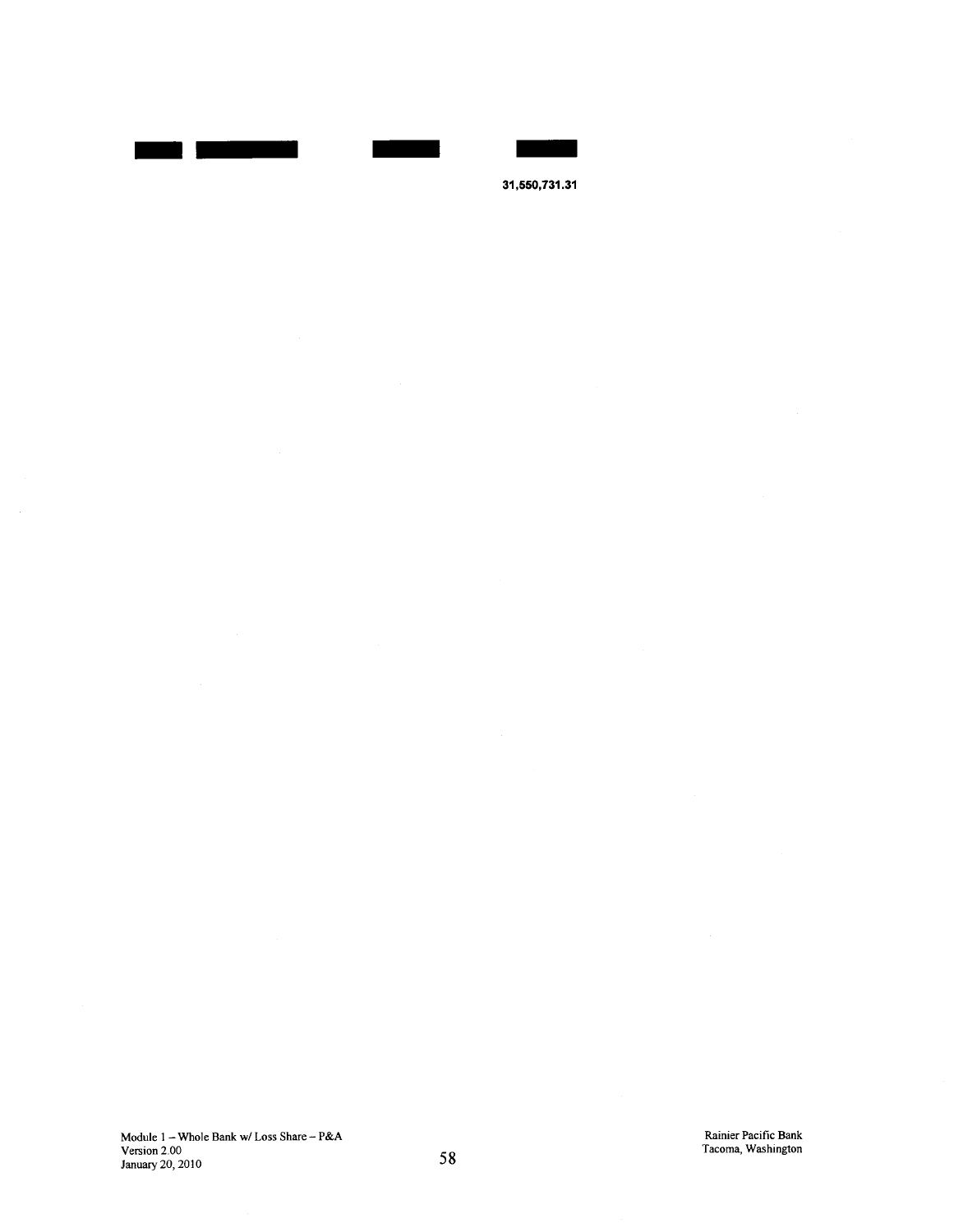#### **EXHIBIT 2.3A FINAL NOTICE LETTER**

#### **FINAL LEGAL NOTICE**

Claiming Requirements for Deposits Under 12 U.S.C. 1822(e)

**[Date]** 

**[Name of Unclaimed Depositor] [Address of Unclaimed Depositor] [Anytown, USA]** 

Subject: **[XXXXX – Name of Bank City, State]** – In Receivership

Dear **[Sir/Madam]:** 

As you may know, on **[Date: Closing Date]**, the **[Name of Bank ("The Bank")]** was closed and the Federal Deposit Insurance Corporation ("FDIC") transferred **[The Bank's]** accounts to **[Name of Acquiring Institution].** 

According to federal law under 12 U.S.C., 1822(e), on **[Date: eighteen months from the Closing Date]**, **[Name of Acquiring Institution]** must transfer the funds in your account(s) back to the FDIC if you have not claimed your account(s) with **[Name of Acquiring Institution].** Based on the records recently supplied to us by **[Name of Acquiring Institution]**, your account(s) currently fall into this category.

This letter is your formal Legal Notice that you have until **[Date: eighteen months from the Closing Date]**, to claim or arrange to continue your account(s) with **[Name of Acquiring Institution].** There are several ways that you can claim your account(s) at **[Name of Acquiring Institution]**. It is only necessary for you to take any one of the following actions in order for your account(s) at **[Name of Acquiring Institution]** to be deemed claimed. In addition, if you have more than one account, your claim to one account will automatically claim all accounts:

1. Write to **[Name of Acquiring Institution**] and notify them that you wish to keep your account(s) active with them. Please be sure to include the name of the account(s), the account number(s), the signature of an authorized signer on the account(s), name, and address. **[Name of Acquiring Institution]** address is:

#### **[123 Main Street**

## **Anytown, USA]**

- 2. Execute a new signature card on your account(s), enter into a new deposit agreement with **[Name of Acquiring Institution],** change the ownership on your account(s), or renegotiate the terms of your certificate of deposit account(s) (if any).
- 3. Provide **[Name of Acquiring Institution]** with a change of address form.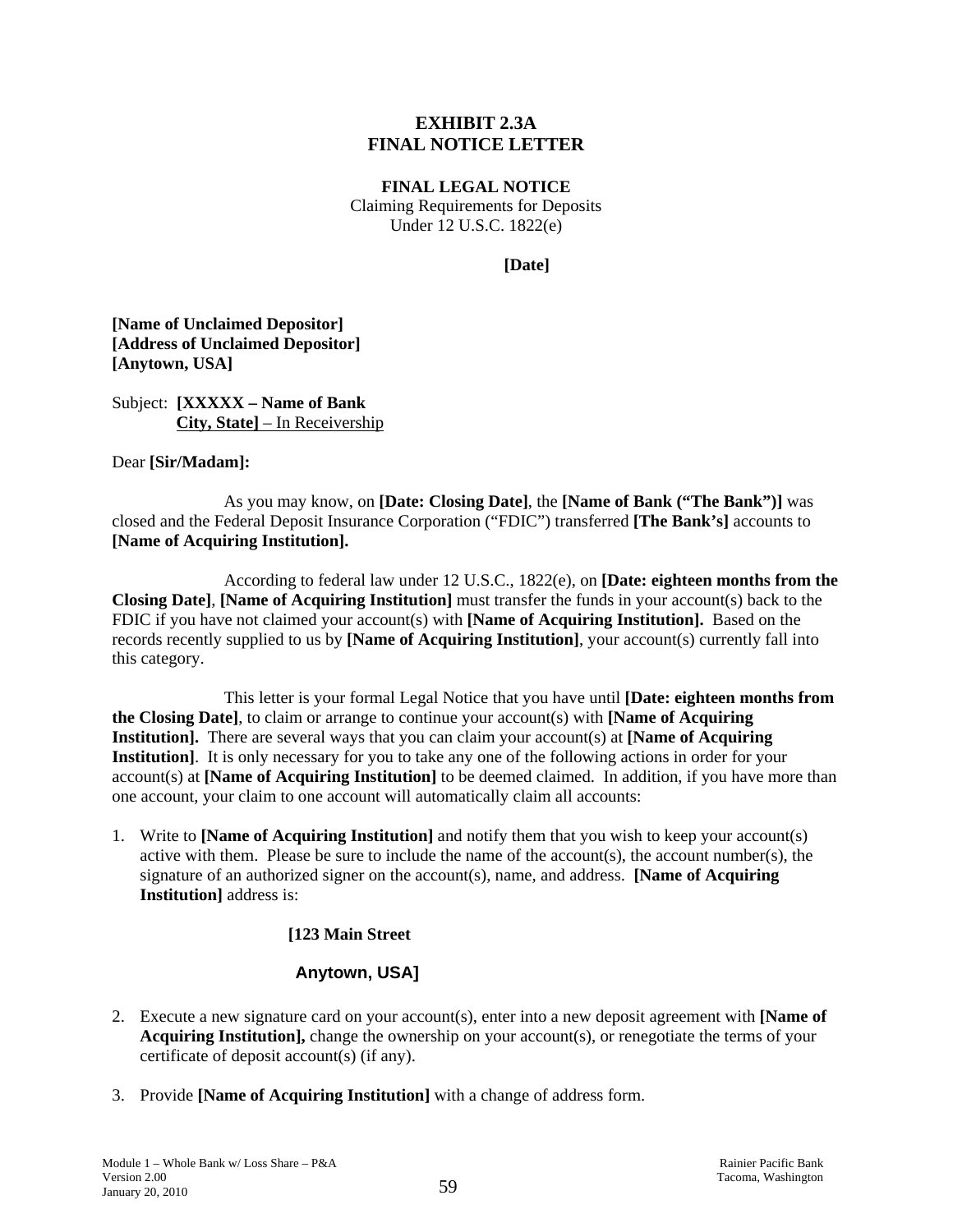4. Make a deposit to or withdrawal from your account(s). This includes writing a check on any account or having an automatic direct deposit credited to or an automatic withdrawal debited from an account.

If you do not want to continue your account(s) with **[Name of Acquiring Institution]** for any reason, you can withdraw your funds and close your account(s). Withdrawing funds from one or more of your account(s) satisfies the federal law claiming requirement. If you have time deposits, such as certificates of deposit, **[Name of Acquiring Institution]** can advise you how to withdraw them without being charged an interest penalty for early withdrawal.

If you do not claim ownership of your account(s) at **[Name of Acquiring Institution by Date: eighteen months from the Closing Date]** federal law requires **[Name of Acquiring Institution]**  to return your deposits to the FDIC, which will deliver them as unclaimed property to the State indicated in your address in the Failed Institution's records. If your address is outside of the United States, the FDIC will deliver the deposits to the State in which the Failed Institution had its main office. 12 U.S.C. § 1822(e). If the State accepts custody of your deposits, you will have 10 years from the date of delivery to claim your deposits from the State. After 10 years you will be permanently barred from claiming your deposits. However, if the State refuses to take custody of your deposits, you will be able to claim them from the FDIC until the receivership is terminated. If you have not claimed your insured deposits before the receivership is terminated, and a receivership may be terminated at any time, all of your rights in those deposits will be barred.

If you have any questions or concerns about these items, please contact **[Bank Employee]** at **[Name of Acquiring Institution]** by phone at **[(XXX) XXX-XXXX].** 

Sincerely,

**[Name of Claims Specialist] [Title]**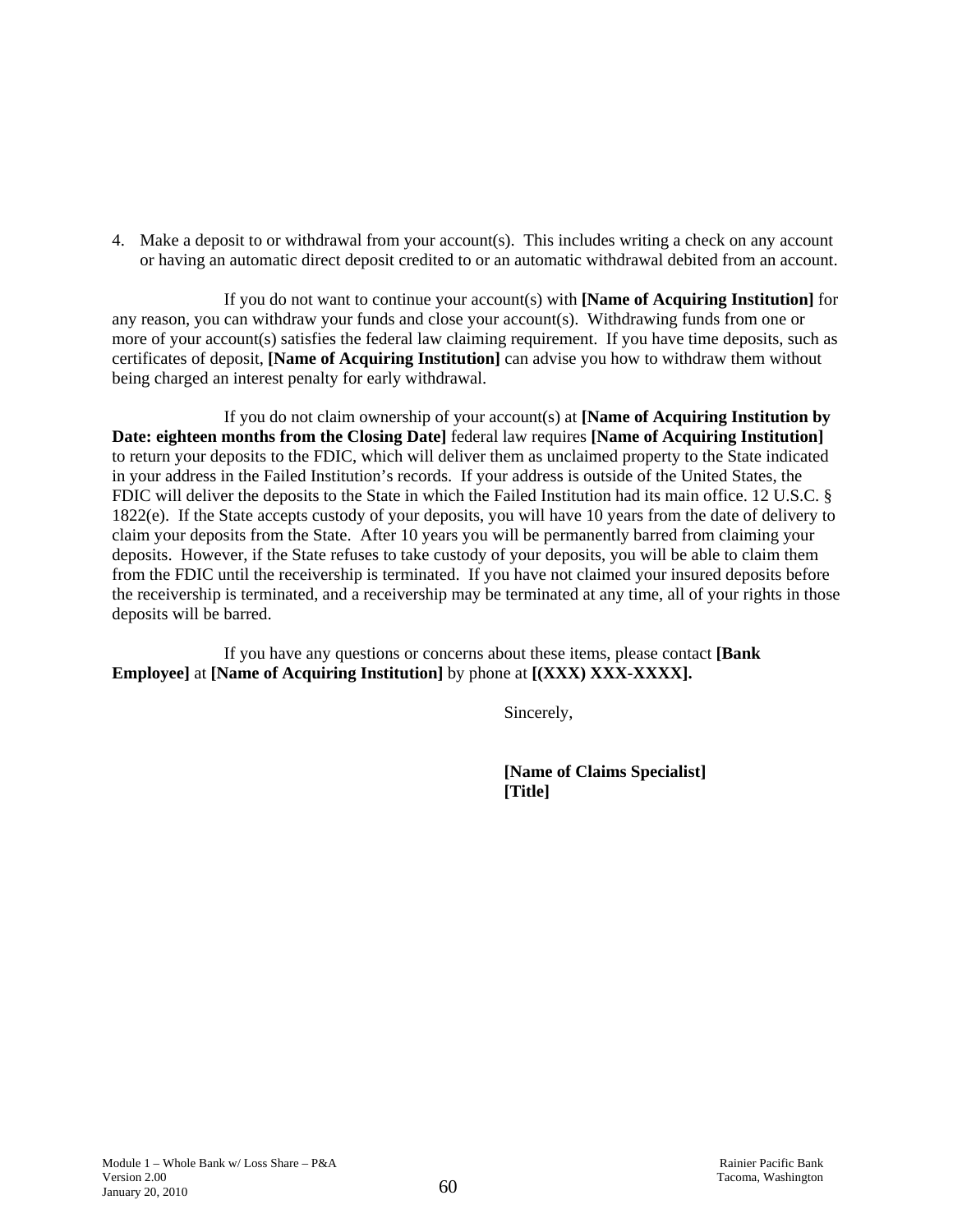## **EXHIBIT 2.3B AFFIDAVIT OF MAILING**

## **AFFIDAVIT OF MAILING**

*State of* 

*COUNTY OF* 

I am employed as a **[Title of Office]** by the **[Name of Acquiring Institution]**.

This will attest that on **[Date of mailing]**, I caused a true and correct copy of the Final Legal Notice, attached hereto, to owners of unclaimed deposits of **[Name of Failed Bank]**, City, State, to be prepared for deposit in the mail of the United States of America on behalf of the Federal Deposit Insurance Corporation. A list of depositors to whom the notice was mailed is attached. This notice was mailed to the depositor's last address as reflected on the books and records of the **[Name of Failed Bank]** as of the date of failure.

 $\overline{\phantom{a}}$  , and the contract of the contract of the contract of the contract of the contract of the contract of the contract of the contract of the contract of the contract of the contract of the contract of the contrac **[Name] [Title of Office] [Name of Acquiring Institution]** 

**Subscribed and sworn to before me this \_\_\_\_\_\_\_day of [Month, Year].** 

**My commission expires:** 

**\_\_\_\_\_\_\_\_\_\_\_\_\_\_\_\_\_\_\_\_\_\_ \_\_\_\_\_\_\_\_\_\_\_\_\_\_\_\_\_\_\_\_\_\_\_\_\_\_\_\_\_\_\_\_ [Name], Notary Public**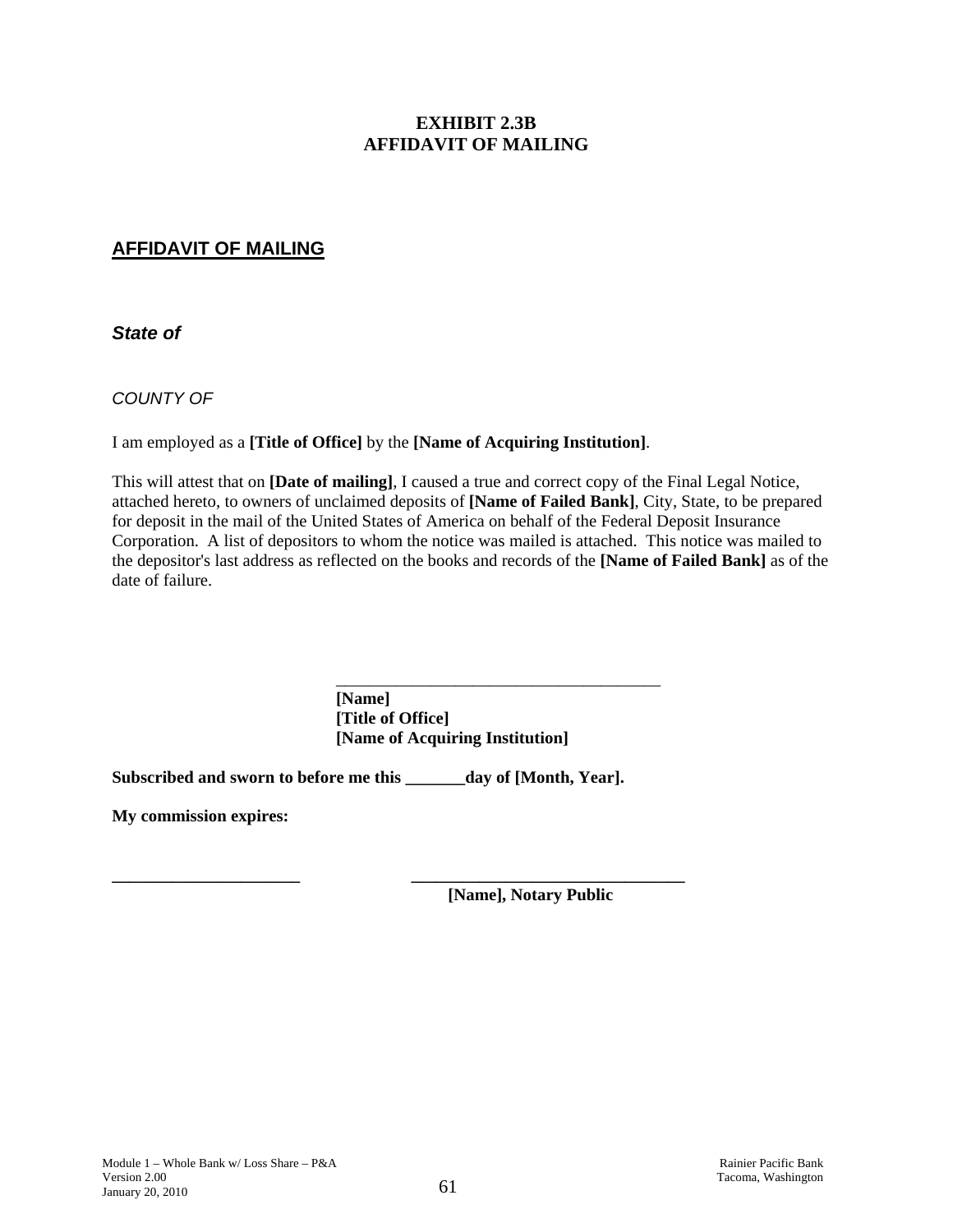## **EXHIBIT 3.2(c) -- VALUATION OF CERTAIN QUALIFIED FINANCIAL CONTRACTS**

#### A. Scope

Interest Rate Contracts - All interest rate swaps, forward rate agreements, interest rate futures, caps, collars and floors, whether purchased or written.

Option Contracts - All put and call option contracts, whether purchased or written, on marketable securities, financial futures, foreign currencies, foreign exchange or foreign exchange futures contracts.

Foreign Exchange Contracts - All contracts for future purchase or sale of foreign currencies, foreign currency or cross currency swap contracts, or foreign exchange futures contracts.

#### B. Exclusions

All financial contracts used to hedge assets and liabilities that are acquired by the Assuming Institution but are not subject to adjustment from Book Value.

#### C. Adjustment

The difference between the Book Value and market value as of Bank Closing.

#### D. Methodology

- 1. The price at which the Assuming Institution sells or disposes of Qualified Financial Contracts will be deemed to be the fair market value of such contracts, if such sale or disposition occurs at prevailing market rates within a predefined timetable as agreed upon by the Assuming Institution and the Receiver.
- 2. In valuing all other Qualified Financial Contracts, the following principles will apply:
	- (i) All known cash flows under swaps or forward exchange contracts shall be present valued to the swap zero coupon interest rate curve.
	- (ii) All valuations shall employ prices and interest rates based on the actual frequency of rate reset or payment.
	- (iii) Each tranche of amortizing contracts shall be separately valued. The total value of such amortizing contract shall be the sum of the values of its component tranches.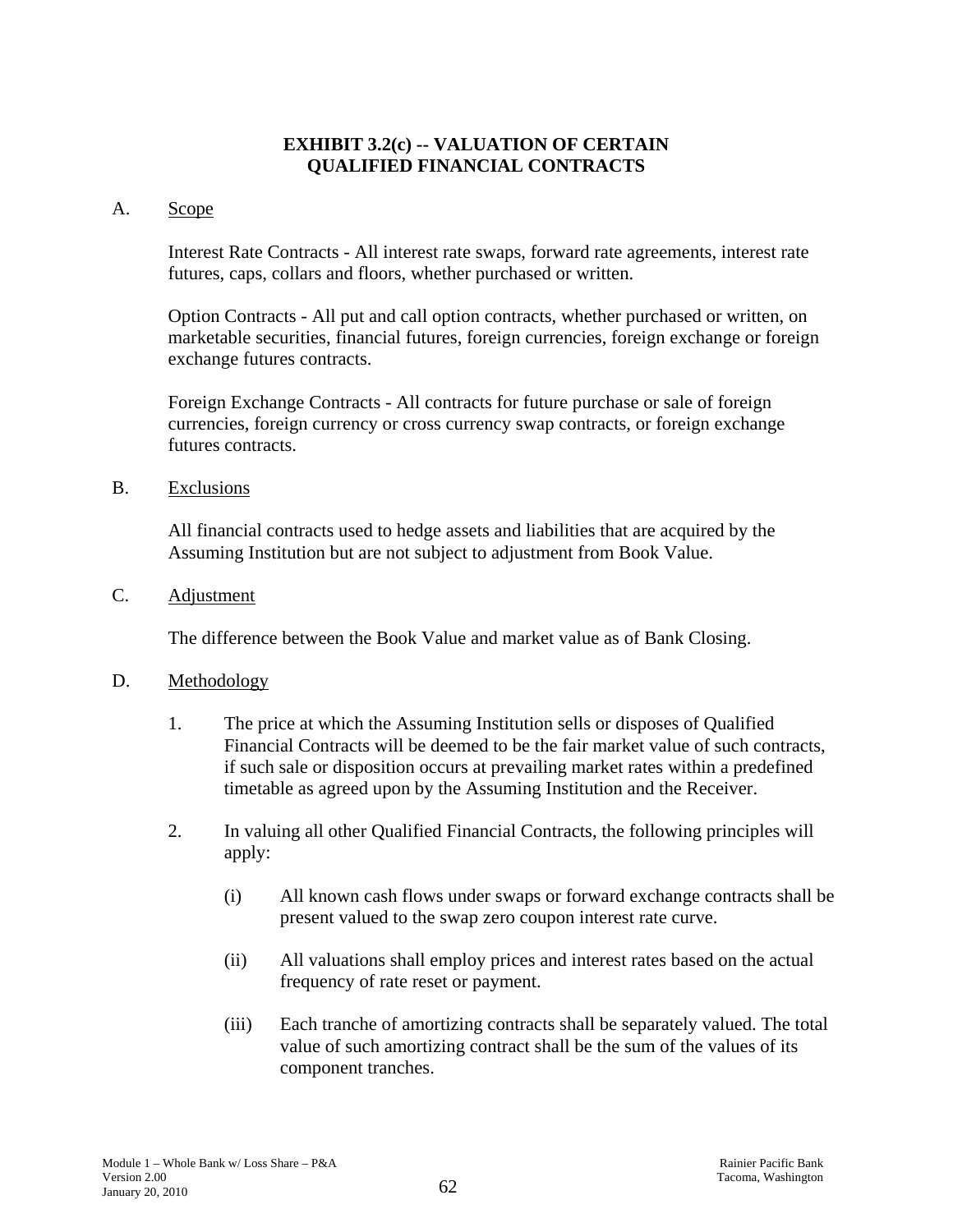- (iv) For regularly traded contracts, valuations shall be at the midpoint of the bid and ask prices quoted by customary sources (e.g., The Wall Street Journal, Telerate, Reuters or other similar source) or regularly traded exchanges.
- (v) For all other Qualified Financial Contracts where published market quotes are unavailable, the adjusted price shall be the average of the bid and ask price quotes from three (3) securities dealers acceptable to the Receiver and Assuming Institution as of Bank Closing. If quotes from securities dealers cannot be obtained, an appraiser acceptable to the Receiver and the Assuming Institution will perform a valuation based on modeling, correlation analysis, interpolation or other techniques, as appropriate.]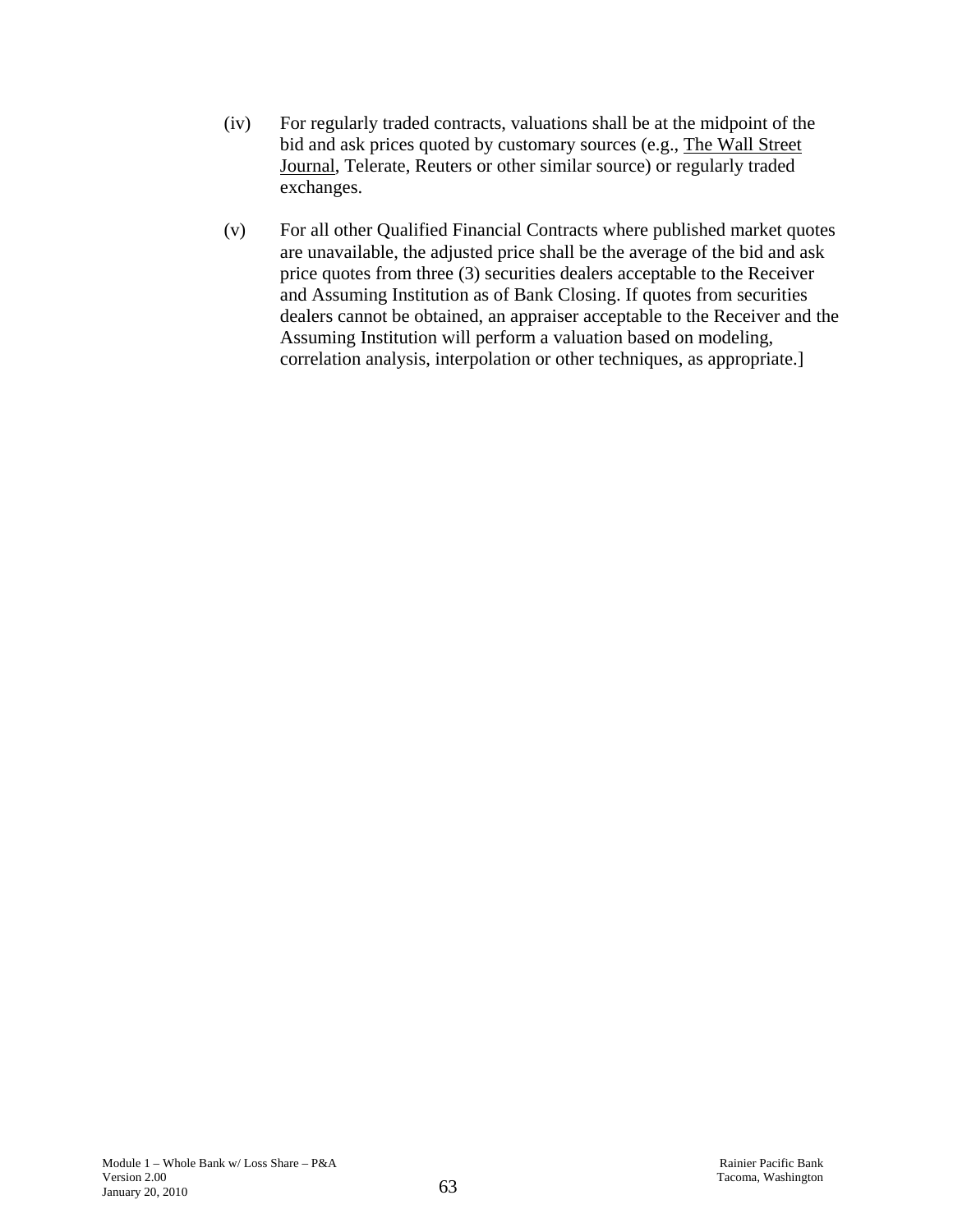#### **EXHIBIT 4.13 INTERIM ASSET SERVICING ARRANGEMENT**

(a) With respect to each asset (or liability) designated from time to time by the Receiver to be serviced by the Assuming Institution pursuant to this Arrangement, including any Assets sold by the Receiver but with respect to which the Receiver has an obligation to service or provide servicing support (such being designated as "Pool Assets"), during the term of this Arrangement, the Assuming Institution shall:

(i) Promptly apply payments received with respect to any Pool Assets;

(ii) Reverse and return insufficient funds checks;

(iii) Pay (A) participation payments to participants in Loans, as and when received; and (B) tax and insurance bills on Pool Assets as they come due, out of escrow funds maintained for purposes;

(iv) Maintain accurate records reflecting (A) the payment history of Pool Assets, with updated information received concerning changes in the address or identity of the obligors and (B) usage of data processing equipment and employee services with respect to servicing duties;

 (v) Send billing statements to obligors on Pool Assets to the extent that such statements were sent by the Failed Bank;

(vi) Send notices to obligors who are in default on Loans (in the same manner as the Failed Bank);

(vii) Send to the Receiver, Attn: Managing Liquidator, at the address provided in Section 13.7 of the Agreement, via overnight delivery: (A) on a weekly basis, weekly reports for the Pool Assets, including, without limitation, reports reflecting collections and the trial balances, transaction journals and loan histories for Pool Assets having activity, together with copies of (1) checks received, (2) insufficient funds checks returned, (3) checks for payment to participants or for taxes and insurance, (4) pay-off requests, (5) notices to defaulted obligors, and (6) data processing and employee logs and (B) any other reports, copies or information as may be periodically or from time to time requested;

(viii) Remit on a weekly basis to the Receiver, Attn: Division of Finance, Cashier Unit, Operations, at the address in (vii), via wire transfer to the account designated by the Receiver, all payments received on Pool Assets managed by the Assuming Institution or at such time and place and in such manner as may be directed by the Receiver;

(ix) prepare and timely file all information reports with appropriate tax authorities, and, if required by the Receiver, prepare and file tax returns and pay taxes due on or before the due date, relating to the Pool Assets; and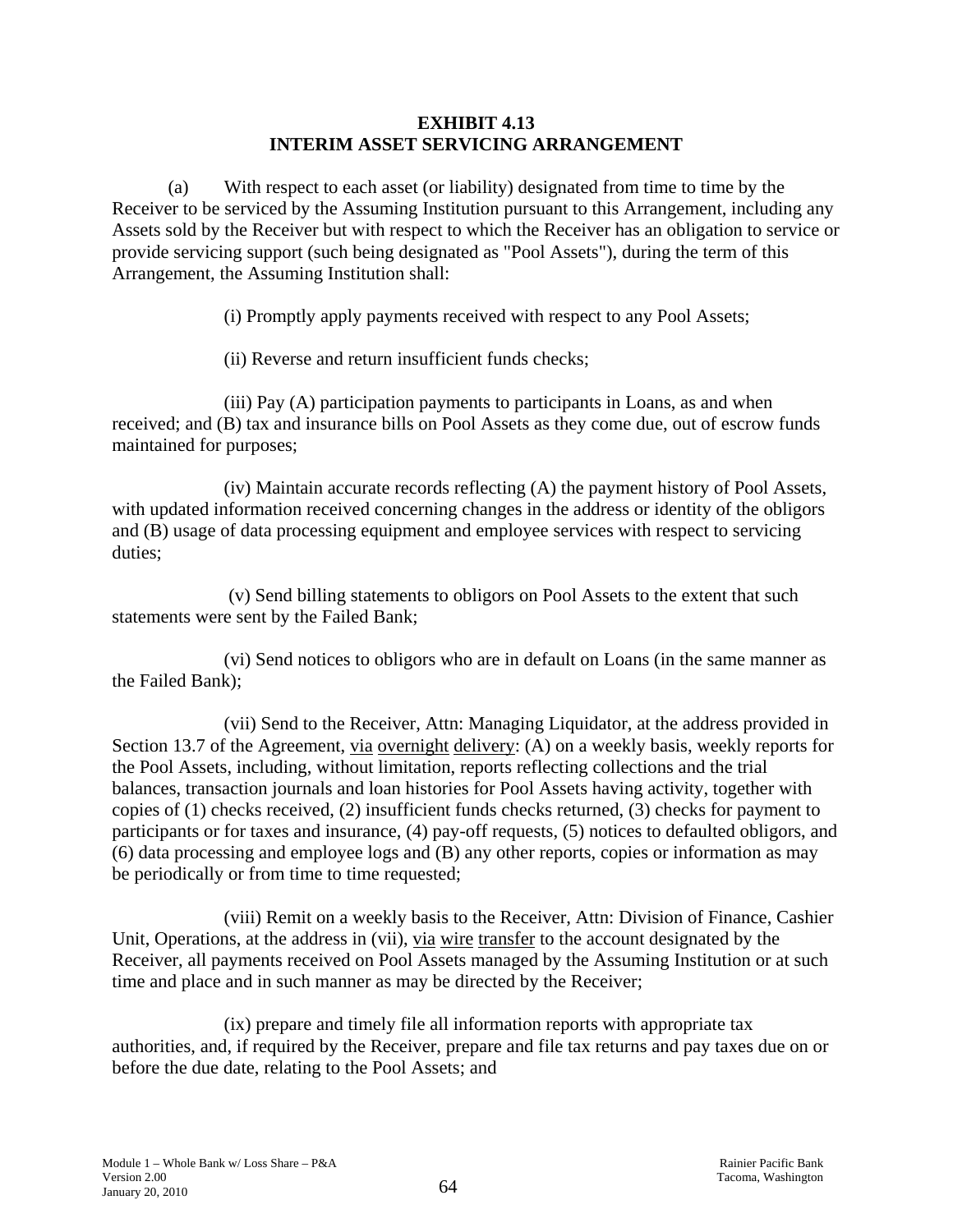(x) provide and furnish such other services, operations or functions as may be required with regard to Pool Assets, including, without limitation, as may be required with regard to any business, enterprise or agreement which is a Pool Asset, all as may be required by the Receiver.

Notwithstanding anything to the contrary in this Section, the Assuming Institution shall not be required to initiate litigation or other collection proceedings against any obligor or any collateral with respect to any defaulted Loan. The Assuming Institution shall promptly notify the Receiver, at the address provided above in subparagraph (a)(vii), of any claims or legal actions regarding any Pool Asset.

(b) The Receiver agrees to reimburse the Assuming Institution for actual, reasonable and necessary expenses incurred in connection with the performance of duties pursuant to this Arrangement, including expenses of photocopying, postage and express mail, and data processing and employee services (based upon the number of hours spent performing servicing duties).

(c) The Assuming Bank shall provide the services described herein for a period of up to three hundred sixty-five (365) days after Bank Closing.

(d) At any time during the term of this Arrangement, the Receiver may, upon written notice to the Assuming Institution, remove one or more Pool Assets from the Pool, at which time the Assuming Institution's responsibility with respect thereto shall terminate.

(e) At the expiration of this Agreement or upon the termination of the Assuming Institution's responsibility with respect to any Pool Asset pursuant to paragraph (d) hereof, the Assuming Institution shall:

(i) deliver to the Receiver (or its designee) all of the Credit Documents and Pool Records relating to the Pool Assets; and

(ii) cooperate with the Receiver to facilitate the orderly transition of managing the Pool Assets to the Receiver (or its designee).

(f) At the request of the Receiver, the Assuming Institution shall perform such transitional services with regard to the Pool Assets as the Receiver may request. Transitional services may include, without limitation, assisting in any due diligence process deemed necessary by the Receiver and providing to the Receiver or its designee(s) (x) information and data regarding the Pool Assets, including, without limitation, system reports and data downloads sufficient to transfer the Pool Assets to another system or systems, and (y) access to employees of the Assuming Institution involved in the management of, or otherwise familiar with, the Pool Assets.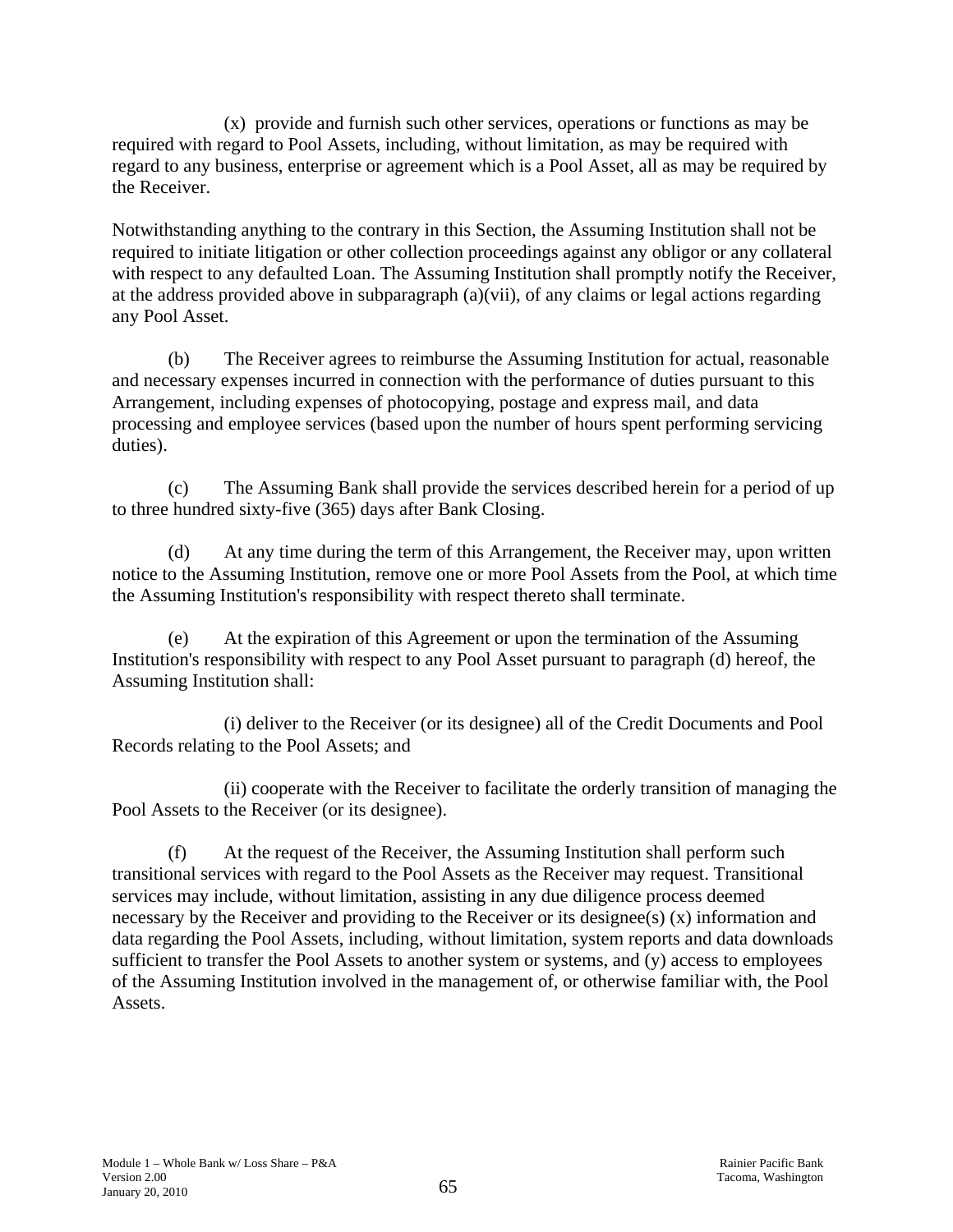#### **EXHIBIT 4.15A**

#### **SINGLE FAMILY SHARED-LOSS AGREEMENT**

This agreement for the reimbursement of loss sharing on certain single family residential mortgage loans (the "Single Family Shared-Loss Agreement") shall apply when the Assuming Institution purchases Single Family Shared-Loss Loans as that term is defined herein. The terms hereof shall modify and supplement, as necessary, the terms of the Purchase and Assumption Agreement to which this Single Family Shared-Loss Agreement is attached as Exhibit 4.15A and incorporated therein. To the extent any inconsistencies may arise between the terms of the Purchase and Assumption Agreement and this Single Family Shared-Loss Agreement with respect to the subject matter of this Single Family Shared-Loss Agreement, the terms of this Single Family Shared-Loss Agreement shall control. References in this Single Family Shared-Loss Agreement to a particular Section shall be deemed to refer to a Section in this Single Family Shared-Loss Agreement, unless the context indicates that it is intended to be a reference to a Section of the Purchase and Assumption Agreement.

#### **ARTICLE I -- DEFINITIONS**

The capitalized terms used in this Single Family Shared-Loss Agreement that are not defined in this Single Family Shared-Loss Agreement are defined in the Purchase and Assumption Agreement. In addition to the terms defined above, defined below are certain additional terms relating to loss-sharing, as used in this Single Family Shared-Loss Agreement.

"**Accounting Records**" means the subsidiary system of record on which the loan history and balance of each Single Family Shared-Loss Loan is maintained; individual loan files containing either an original or copies of documents that are customary and reasonable with respect to loan servicing, including management and disposition of Other Real Estate; the records documenting alternatives considered with respect to loans in default or for which a default is reasonably foreseeable; records of loss calculations and supporting documentation with respect to line items on the loss calculations; and, monthly delinquency reports and other performance reports customarily utilized by the Assuming Institution in management of loan portfolios.

"**Accrued Interest**" means, with respect to Single Family Shared-Loss Loans, the amount of earned and unpaid interest at the note rate specified in the applicable loan documents, limited to 90 days.

**"Affiliate"** shall have the meaning set forth in the Purchase and Assumption Agreement; provided, that, for purposes of this Single Family Shared-Loss Agreement, no Third Party Servicer shall be deemed to be an Affiliate of the Assuming Institution.

"**Commencement Date**" means the first calendar day following the Bank

Closing.

**"Commercial Shared-Loss Agreement**" means the Commercial and Other Assets Shared-Loss Agreement attached to the Purchase and Assumption Agreement as Exhibit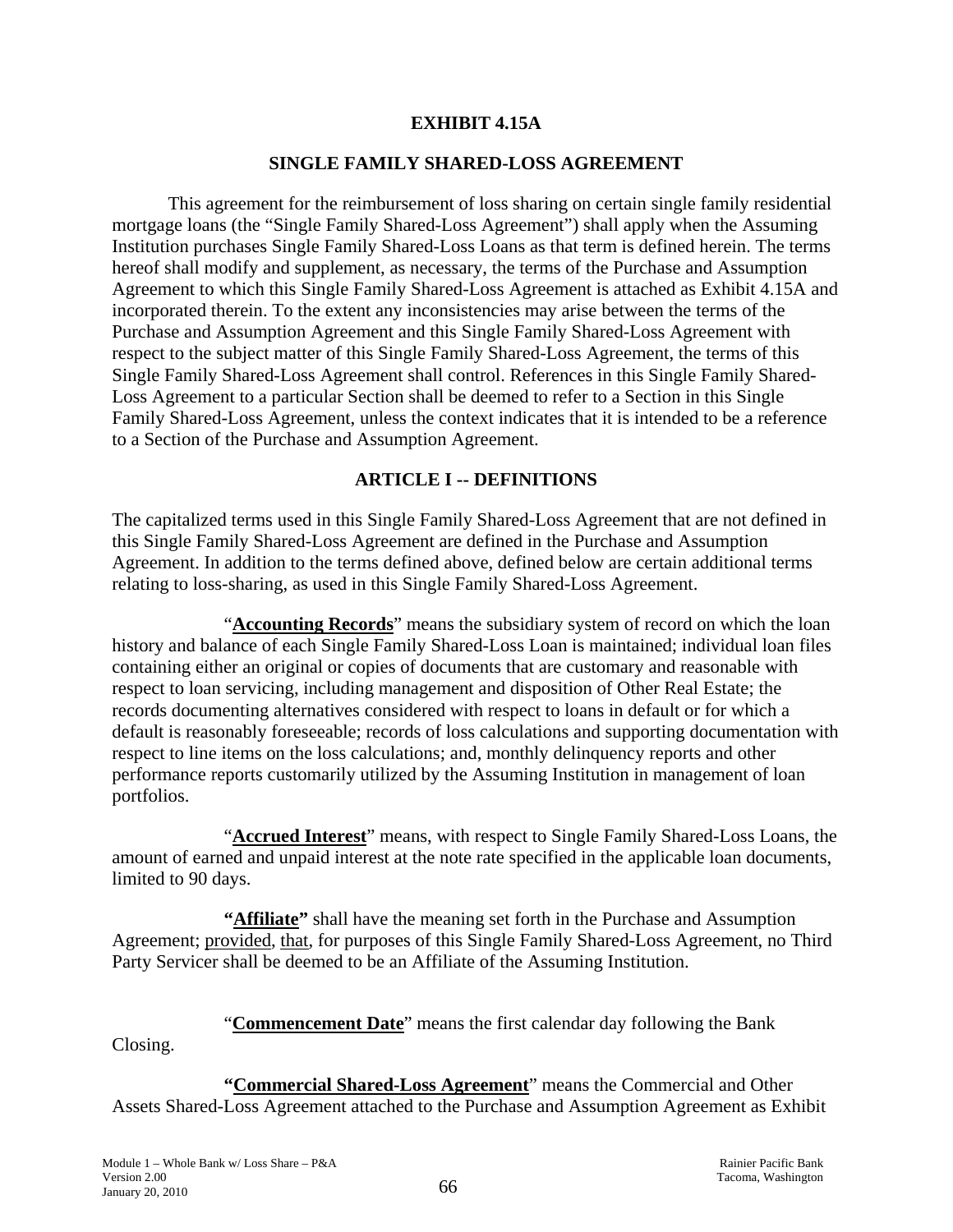4.15B.

"**Cumulative Loss Amount**" means the sum of the Monthly Loss Amounts less the sum of all Recovery Amounts.

"**Cumulative Servicing Amount**" means the sum of the Period Servicing Amounts for every consecutive twelve-month period prior to and ending on the True-Up Measurement Date in respect of each of the Shared-Loss Agreements during which the losssharing provisions of the applicable Shared-Loss Agreement is in effect.

"**Cumulative Shared-Loss Amount**" means the excess, if any, of the Cumulative Loss Amount over the First Loss Tranche.

"**Cumulative Shared-Loss Payments**" means (i) the aggregate of all of the payments made or payable to the Assuming Institution under the Shared-Loss Agreements minus (ii) the aggregate of all of the payments made or payable to the Receiver under the Shared-Loss Agreements.

"**Customary Servicing Procedures**" means procedures (including collection procedures) that the Assuming Institution (or, to the extent a Third Party Servicer is engaged, the Third Party Servicer) customarily employs and exercises in servicing and administering mortgage loans for its own accounts and the servicing procedures established by FNMA or FHLMC (as in effect from time to time), which are in accordance with accepted mortgage servicing practices of prudent lending institutions.

"**Deficient Valuation"** means the determination by a court in a bankruptcy proceeding that the value of the collateral is less than the amount of the loan in which case the loss will be the difference between the then unpaid principal balance (or the NPV of a modified loan that defaults) and the value of the collateral so established.

**"Examination Criteria"** means the loan classification criteria employed by, or any applicable regulations of, the Assuming Institution's Chartering Authority at the time such action is taken, as such criteria may be amended from time to time.

"**Home Equity Loans**" means loans or funded portions of lines of credit secured by mortgages on one-to four-family residences or stock of cooperative housing associations, where the Failed Bank did not have a first lien on the same property as collateral.

"**Final Shared-Loss Month**" means the calendar month in which the tenth anniversary of the Commencement Date occurs.

"**Final Shared-Loss Recovery Month**" means the calendar month in which the tenth anniversary of the Commencement Date occurs.

"**Foreclosure Loss**" means the loss realized when the Assuming Institution has completed the foreclosure on a Single Family Shared-Loss Loan and realized final recovery on the collateral through liquidation and recovery of all insurance proceeds. Each Foreclosure Loss shall be calculated in accordance with the form and methodology specified in Exhibit 2a or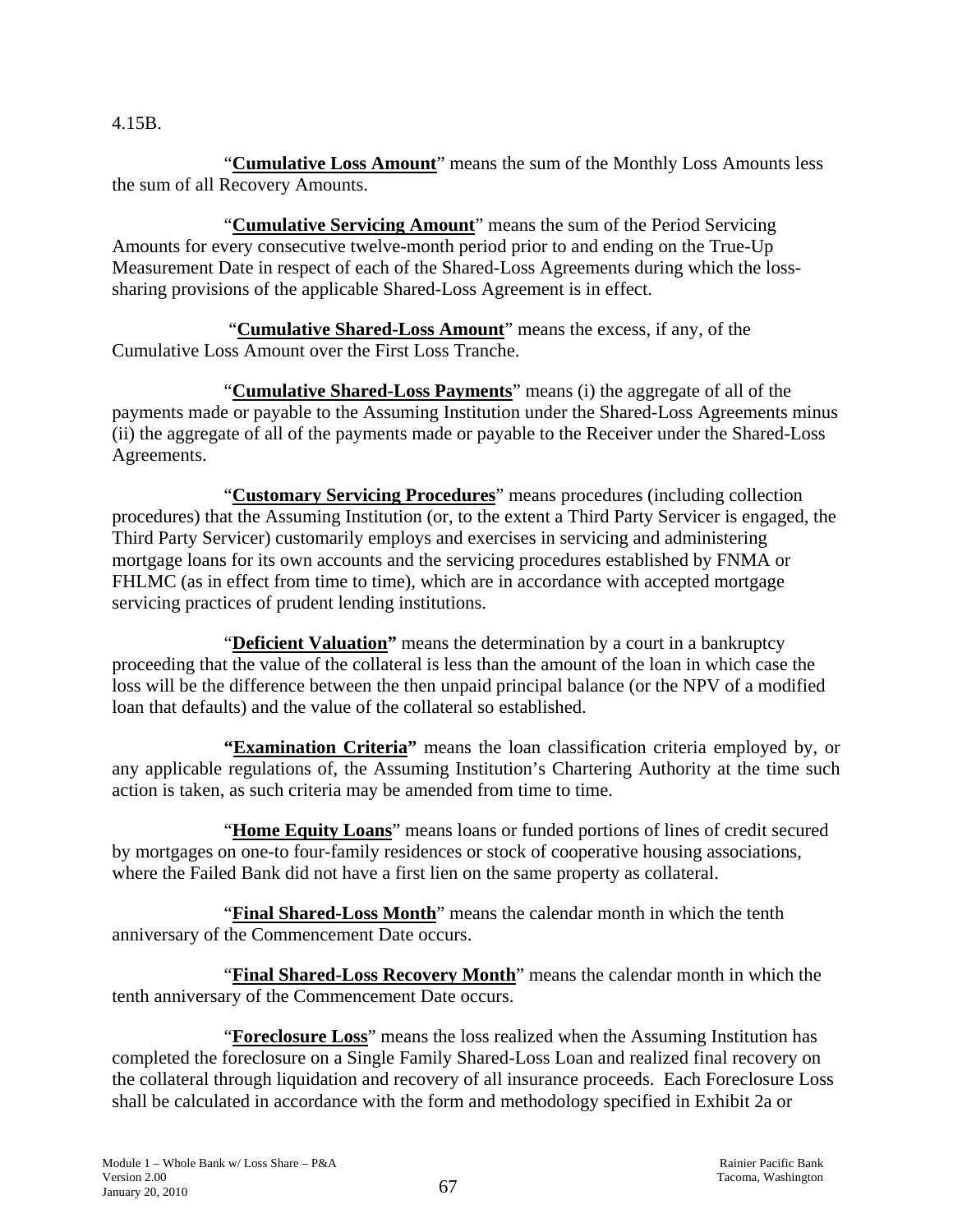Exhibit 2a(1).

"**Investor-Owned Residential Loans**" means Loans, excluding advances made pursuant to Home Equity Loans, that are secured by mortgages on one- to four family residences or stock of cooperative housing associations that are not owner-occupied. These loans can be treated as Restructured Loans on a commercially reasonable basis and can be a restructured under terms separate from the Exhibit 5 standards. Please refer to Exhibit 2b for guidance in Calculation of Loss for Restructured Loans.

"**Loss**" means a Foreclosure Loss, Restructuring Loss, Short Sale Loss, Portfolio Loss, Modification Default Loss or Deficient Valuation.

"**Loss Amount**" means the dollar amount of loss incurred and reported on the Monthly Certificate for a Single Family Shared-Loss Loan.

"**Modification Default Loss**" means the loss calculated in Exhibits 2a(1) and 2c(1) for single family loans modified under this part of the agreement that default and result in a foreclosure or short sale.

"**Modification Guidelines"** has the meaning provided in Section 2.1(a) of this Single Family Shared-Loss Agreement.

"**Monthly Certificate**" has the meaning provided in Section 2.1(b) of this Single Family Shared-Loss Agreement.

"**Monthly Loss Amount**" means the sum of all Foreclosure Losses, Restructuring Losses, Short Sale Losses, Portfolio Losses, Modification Default Losses and losses in connection with Deficient Valuations realized by the Assuming Institution for any Shared Loss Month.

"**Monthly Shared-Loss Amount**" means the change in the Cumulative Shared-Loss Amount from the beginning of each month to the end of each month.

"**Neutral Member**" has the meaning provided in Section 2. 1(f)(ii) of this Single Family Shared-Loss Agreement.

"**Period Servicing Amount**" means, for any twelve month period with respect to each of the Shared-Loss Agreements during which the loss-sharing provisions of the applicable Shared-Loss Agreement are in effect, the product of (i) the simple average of the principal amount of Shared-Loss Loans and Shared-Loss Assets (other than the Shared-Loss Securities) (in each case as defined in the Shared-Loss Agreements), as the case may be, at the beginning of such period and at the end of such period times (ii) one percent (1%).

"**Portfolio Loss**" means the loss realized on either (i) a portfolio sale of Single Family Shared-Loss Loans in accordance with the terms of Article IV or (ii) the sale of a loan with the consent of the Receiver as provided in Section 2.7.

"**Recovery Amount**" means, with respect to any period prior to the Termination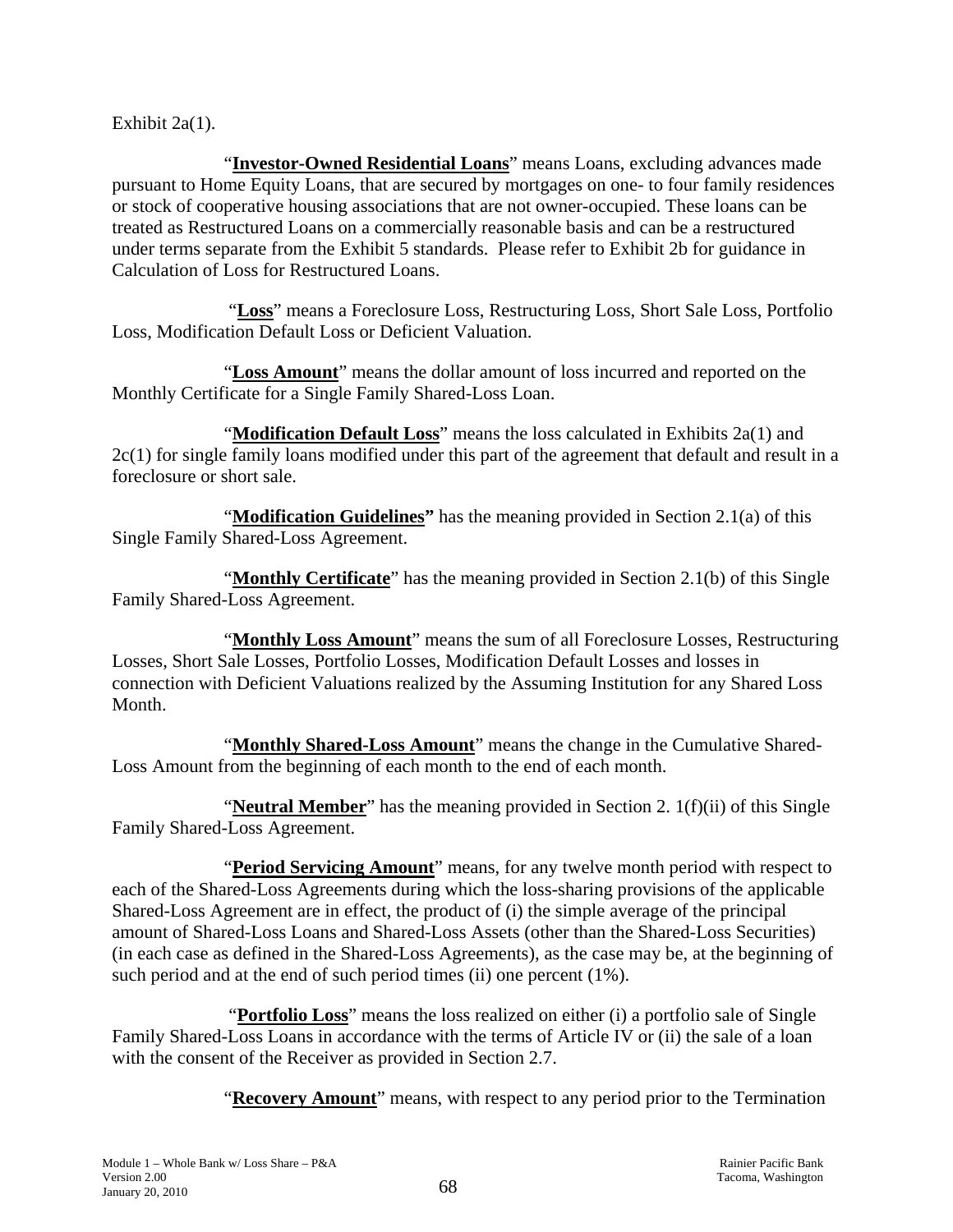Date, the amount of collected funds received by the Assuming Institution that (i) are applicable against a Foreclosure Loss which has previously been paid to the Assuming Institution by the Receiver or (ii) gains realized from a Section 4.1 sale of Single Family Shared-Loss Loans for which the Assuming Institution has previously received a Restructuring Loss payment from the Receiver (iii) or any incentive payments from national programs paid to an investor or borrower on loans that have been modified or otherwise treated (short sale or foreclosure) in accordance with Exhibit 5.

"**Restructuring Loss**" means the loss on a modified or restructured loan measured by the difference between (a) the principal, Accrued Interest, tax and insurance advances, third party or other fees due on a loan prior to the modification or restructuring, and (b) the net present value of estimated cash flows on the modified or restructured loan, discounted at the Then-Current Interest Rate. Each Restructuring Loss shall be calculated in accordance with the form and methodology attached as Exhibit 2b, as applicable.

"**Restructured Loan**" means a Single Family Shared-Loss Loan for which the Assuming Institution has received a Restructuring Loss payment from the Receiver. This applies to owner occupied and investor owned residences.

"**Servicing Officer**" has the meaning provided in Section 2.1(b) of this Single Family Shared-Loss Agreement.

"**Shared Loss Payment Trigger**" means when the sum of the Cumulative Loss Amount under this Single Family Shared-Loss Agreement and the Shared-Loss Amount under the Commercial and Other Assets Shared-Loss Agreement, exceeds the First Loss Tranche. If the First Loss Tranche is zero or a negative number, the Shared Loss Payment Trigger shall be deemed to have been reached upon Bank Closing.

"**Shared-Loss Month**" means each calendar month between the Commencement Date and the last day of the month in which the tenth anniversary of the Commencement Date occurs, provided that, the first Shared-Loss Month shall begin on the Commencement Date and end on the last day of that month.

"**Short-Sale Loss**" means the loss resulting from the Assuming Institution's agreement with the mortgagor to accept a payoff in an amount less than the balance due on the loan (including the costs of any cash incentives to borrower to agree to such sale or to maintain the property pending such sale), further provided, that each Short-Sale Loss shall be calculated in accordance with the form and methodology specified in Exhibit 2c or Exhibit  $2c(1)$ .

"**Single Family Shared-Loss Loans**" means the single family one-to-four residential mortgage loans (whether owned by the Assuming Institution or any Subsidiary) identified on Schedule 4.15A of the Purchase and Assumption Agreement.

"**Stated Threshold**" means total losses under the shared loss agreements in the amount of \$95,000,000.00.

"**Termination Date**" means the last day of the Final Shared-Loss Recovery Month.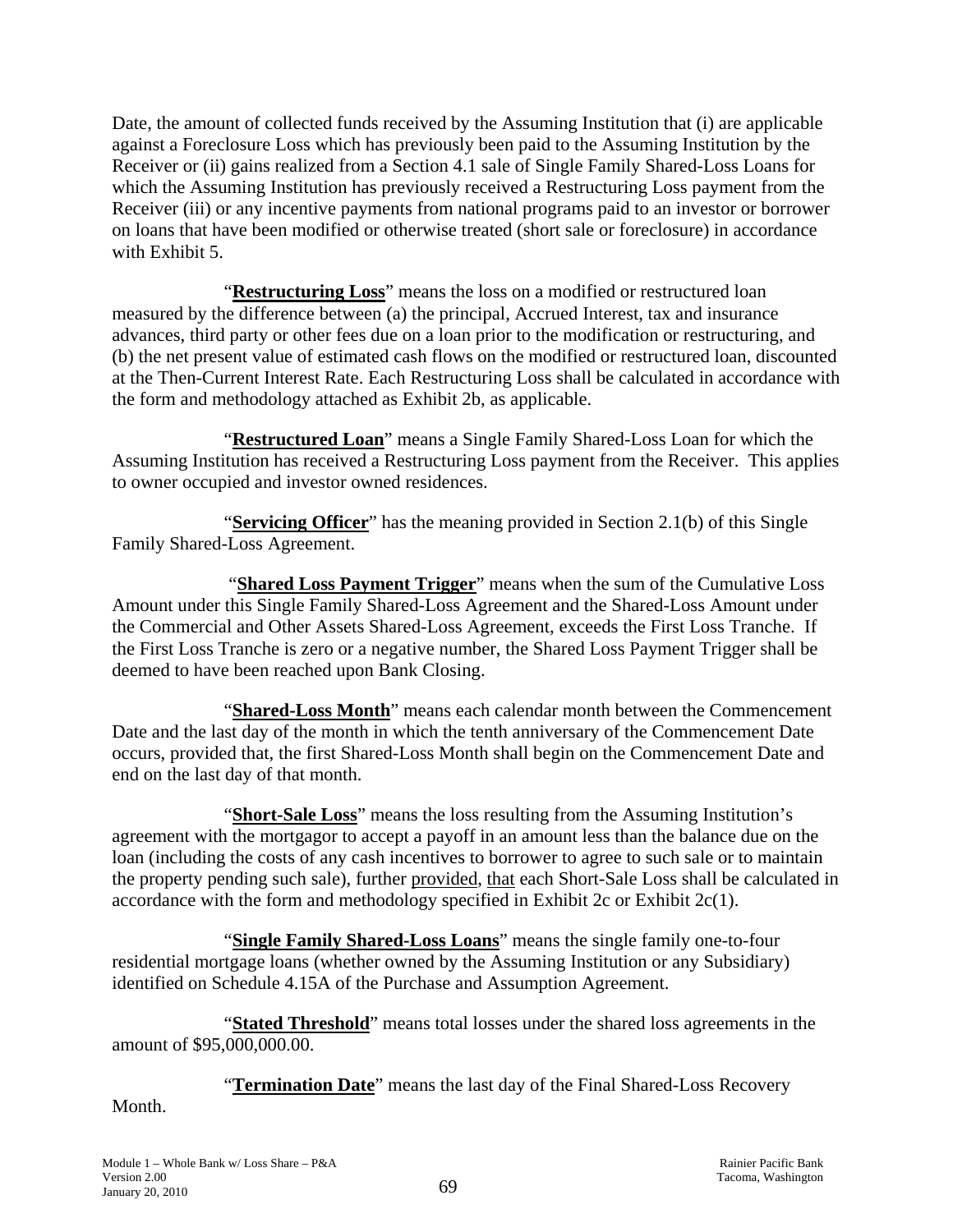"**Then-Current Interest Rate**" means the most recently published Freddie Mac survey rate for 30-year fixed-rate loans.

"**Third Party Servicer**" means any servicer appointed from time to time by the Assuming Institution or any Affiliate of the Assuming Institution to service the Shared-Loss Loans on behalf of the Assuming Institution, the identity of which shall be given to the Receiver prior to or concurrent with the appointment thereof.

# **ARTICLE II -- SHARED-LOSS ARRANGEMENT**

# **2.1 Shared-Loss Arrangement.**

place at the Failed Bank.<br>(b) **Monthly Certificates**. (a) **Loss Mitigation and Consideration of Alternatives**. For each Single Family Shared-Loss Loan in default or for which a default is reasonably foreseeable, the Assuming Institution shall undertake reasonable and customary loss mitigation efforts, in accordance with any of the following programs selected by Assuming Institution in its sole discretion, Exhibit 5 (FDIC Mortgage Loan Modification Program), the United States Treasury's Home Affordable Modification Program Guidelines or any other modification program approved by the United States Treasury Department, the Corporation, the Board of Governors of the Federal Reserve System or any other governmental agency (it being understood that the Assuming Institution can select different programs for the various Single Family Shared-Loss Loans) (such program chosen, the "Modification Guidelines"). After selecting the applicable Modification Guideline for any such Single Family Shared-Loss Loan, the Assuming Institution shall document its consideration of foreclosure, loan restructuring under such Modification Guideline chosen, and short-sale (if short-sale is a viable option) alternatives and shall select the alternative the Assuming Institution believes, based on its estimated calculations, will result in the least Loss. Losses on Home Equity Loans shall be shared under the charge-off policies of the Assuming Institution's Examination Criteria as if they were Single Family Shared-Loss Loans with respect to the calculation of the Stated Threshold. Assuming Institution shall retain its calculations of the estimated loss under each alternative, such calculations to be provided to the Receiver upon request. For the avoidance of doubt and notwithstanding anything herein to the contrary, (i) the Assuming Institution is not required to modify or restructure any Single Family Shared-Loss Loan on more than one occasion and (ii) the Assuming Institution is not required to consider any alternatives with respect to any Shared-Loss Loan in the process of foreclosure as of the Bank Closing and shall be entitled to continue such foreclosure measures and recover the Foreclosure Loss as provided herein, and (iii) the Assuming Institution shall have a transition period of up to 90 days after Bank Closing to implement the Modification Guidelines, during which time, the Assuming Institution may submit claims under such guidelines as may be in

Not later than fifteen (15) days after the end of each Shared-Loss Month, beginning with the month in which the Commencement Date occurs and ending in the month in which the tenth anniversary of the Commencement Date occurs, the Assuming Institution shall deliver to the Receiver a certificate, signed by an officer of the Assuming Institution involved in, or responsible for, the administration and servicing of the Single Family Shared-Loss Loans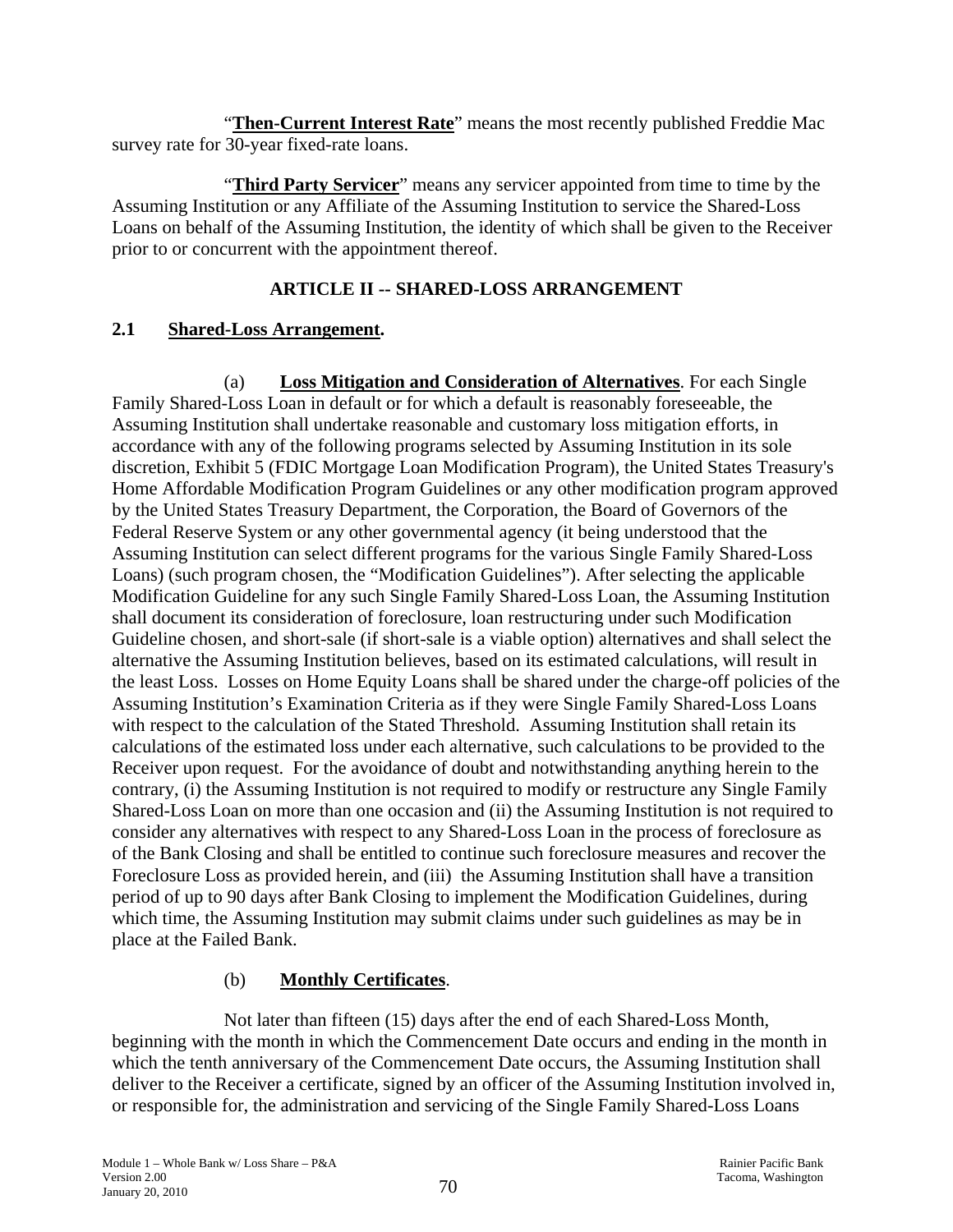whose name appears on a list of servicing officers furnished by the Assuming Institution to the Receiver, (a "Servicing Officer") setting forth in such form and detail as the Receiver may reasonably specify (a "Monthly Certificate"):

 $(i)$  (A) a schedule substantially in the form of Exhibit 1 listing:

(i) each Single Family Shared-Loss Loan for which a Loss Amount (calculated in accordance with the applicable Exhibit) is being claimed, the related Loss Amount for each Single Family Shared-Loss Loan, and the total Monthly Loss Amount for all Single Family Shared-Loss Loans;

(ii) each Single Family Shared-Loss Loan for which a Recovery Amount was received, the Recovery Amount for each Single Family Shared-Loss Loan, and the total Recovery Amount for all Single Family Shared-Loss Loans;

(iii) the total Monthly Loss Amount for all Single Family Shared-Loss Loans minus the total monthly Recovery Amount for all Single Family Shared-Loss Loans;

(iv) the Cumulative Shared-Loss Amount as of the beginning and end of the month;

(v) the Monthly Shared Loss Amount;

(vi) the result obtained in (v) times 80%, or times 95% if the Stated Threshold has been reached, which in either case is the amount to be paid under Section 2.1(d) of this Single Family Shared-Loss Agreement by the Receiver to the Assuming Institution if the amount is a positive number, or by the Assuming Institution to the Receiver if the amount is a negative number;

- (ii) (B) for each of the Single Family Shared-Loss Loans for which a Loss is claimed for that Shared-Loss Month, a schedule showing the calculation of the Loss Amount using the form and methodology shown in Exhibit 2a, Exhibit 2b, or Exhibit 2c, as applicable.
- (iii)  $(C)$  For each of the Restructured Loans where a gain or loss is realized in a sale under Section 4.1 or 4.2, a schedule showing the calculation using the form and methodology shown in Exhibit 2d.
- (iv) (D) a portfolio performance and summary schedule substantially in the form shown in Exhibit 3.

(c) **Monthly Data Download**. Not later than fifteen (15) days after the end of each month, beginning with the month in which the Commencement Date occurs and ending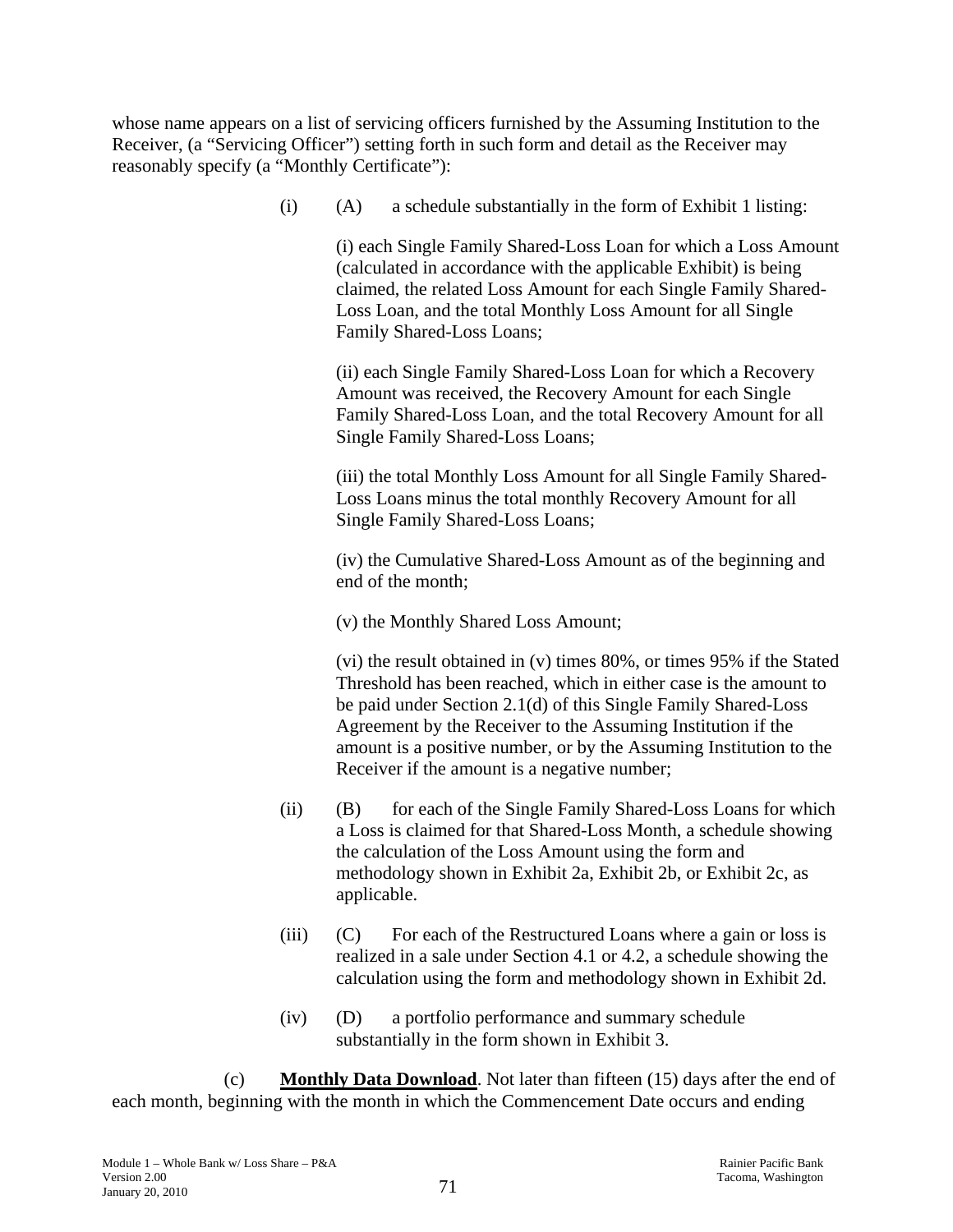with the Final Shared-Loss Recovery Month, Assuming Institution shall provide Receiver:

- $(v)$  (i) the servicing file in machine-readable format including but not limited to the following fields for each outstanding Single Family Shared-Loss Loan, as applicable:
	- (A) Loan number
	- (B) FICO score
	- (C) Origination date
	- (D) Original principal amount
	- (E) Maturity date
	- (F) Paid-to date
	- (G) Last payment date
	- (H) Loan status (bankruptcy, in foreclosure, etc.)
	- (I) Delinquency counters
	- (J) Current principal balance
	- (K) Current escrow account balance
	- (L) Current Appraisal/BPO value
	- (M) Current Appraisal/BPO date
	- (N) Interest rate
	- (O) Monthly principal and interest payment amount
	- (P) Monthly escrow payment for taxes and insurance
	- (Q) Interest rate type (fixed or adjustable)
	- (R) If adjustable: index, margin, next interest rate reset date
	- (S) Payment/Interest rate cap and/or floor
	- (T) Underwriting type (Full doc, Alt Doc, No Doc)
	- (U) Lien type  $(1<sup>st</sup>, 2<sup>nd</sup>)$
	- (V) Amortization type (amortizing or I/O)
	- (W) Property address, including city, state, zip code
	- (X) A code indicating whether the Mortgaged Property is owner occupied
	- (Y) Property type (single-family detached, condominium, duplex, etc.)
- (vi) (ii) An Excel file for ORE held as a result of foreclosure on a Single Family Shared-Loss Loan listing:
	- (A) Foreclosure date
	- (B) Unpaid loan principal balance
	- (C) Appraised value or BPO value, as applicable
	- (D) Projected liquidation date

Notwithstanding the foregoing, the Assuming Institution shall not be required to provide any of the foregoing information to the extent it is unable to do so as a result of the Failed Bank's or Receiver's failure to provide information required to produce the information set forth in this Section 2.1(c); provided, that the Assuming Institution shall, consistent with Customary Servicing Procedures seek to produce any such missing information or improve any inaccurate information previously provided to it.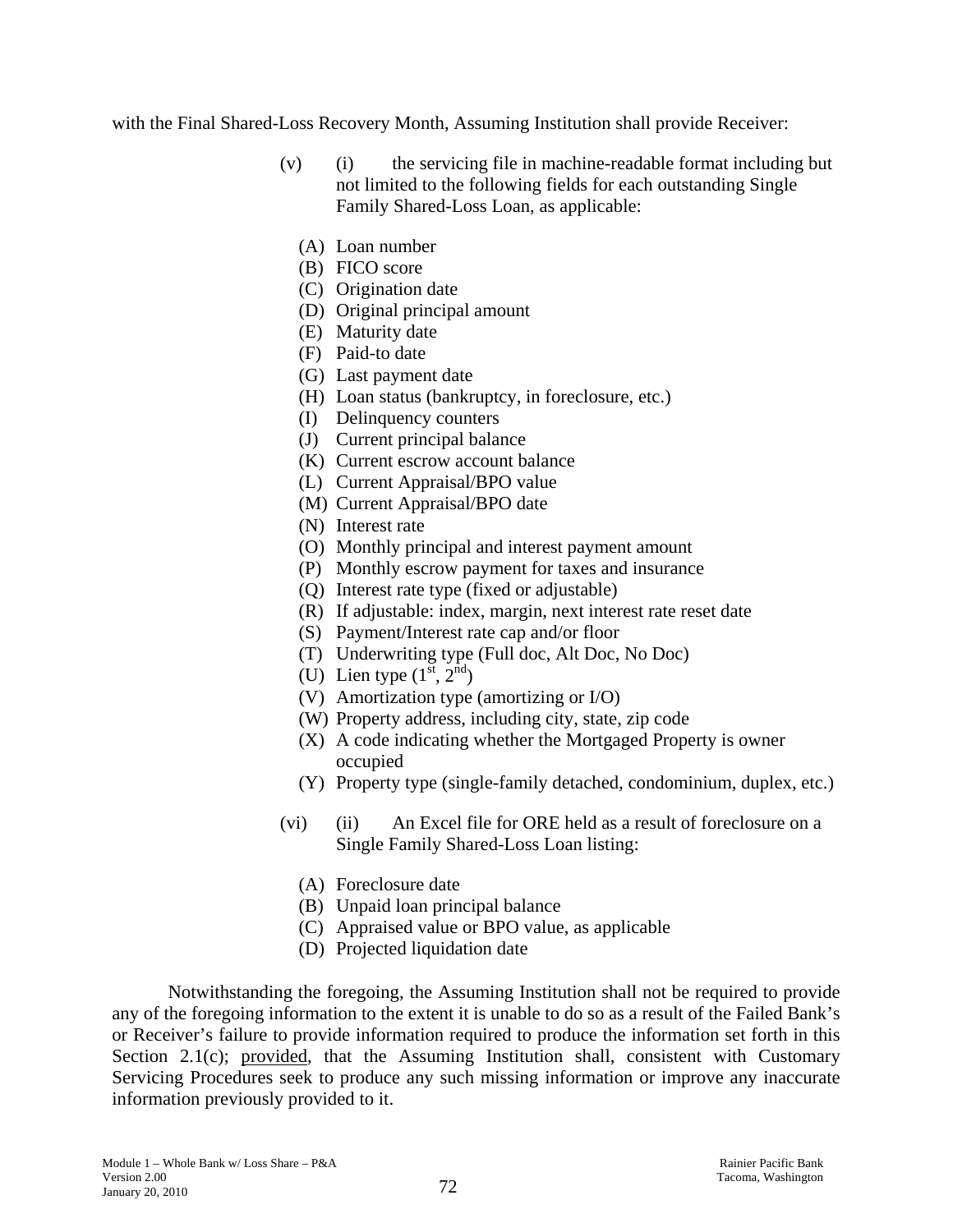# (d) **Payments With Respect to Shared-Loss Assets**.

(i) **Losses Under the Stated Threshold**. After the Shared Loss Payment Trigger is reached, not later than fifteen (15) days after the date on which the Receiver receives the Monthly Certificate, the Receiver shall pay to the Assuming Institution, in immediately available funds, an amount equal to eighty percent (80%) of the Monthly Shared-Loss Amount reported on the Monthly Certificate. If the total Monthly Shared-Loss Amount reported on the Monthly Certificate is a negative number, the Assuming Institution shall pay to the Receiver in immediately available funds eighty percent (80%) of that amount.

(ii) **Losses in Excess of the Stated Threshold**. In the event that the sum of the Cumulative Loss Amount under this Single Family Shared-Loss Agreement and the Stated Loss Amount under the Commercial Shared-Loss Agreement meets or exceeds the Stated Threshold, the loss/recovery sharing percentages set forth herein shall change from 80/20 to 95/5 and thereafter the Receiver shall pay to the Assuming Institution, in immediately available funds, an amount equal to ninety-five percent (95%) of the Monthly Shared-Loss Amount reported on the Monthly Certificate. If the Monthly Shared-Loss Amount reported on the Monthly Certificate is a negative number, the Assuming Institution shall pay to the Receiver in immediately available funds ninety-five percent (95%) of that amount.

(e) **Limitations on Shared-Loss Payment**. The Receiver shall not be required to make any payments pursuant to Section 2.1(d) with respect to any Foreclosure Loss, Restructuring Loss, Short Sale Loss or Portfolio Loss that the Receiver determines, based upon the criteria set forth in this Single Family Shared-Loss Agreement (including the analysis and documentation requirements of Section 2.1(a)) or Customary Servicing Procedures, should not have been effected by the Assuming Institution; provided, however, (x) the Receiver must provide notice to the Assuming Institution detailing the grounds for not making such payment, (y) the Receiver must provide the Assuming Institution with a reasonable opportunity to cure any such deficiency and  $(z)$  (1) to the extent curable, if cured, the Receiver shall make payment with respect to the properly effected Loss, and (2) to the extent not curable, notwithstanding the foregoing, the Receiver shall make a payment as to all Losses (or portion of Losses) that were effected which would have been payable as a Loss if the Assuming Institution had properly effected such Loss. In the event that the Receiver does not make any payment with respect to Losses claimed pursuant to Section 2.1(d), the Receiver and Assuming Institution shall, upon final resolution, make the necessary adjustments to the Monthly Shared-Loss Amount for that Monthly Certificate and the payment pursuant to Section 2.1(d) above shall be adjusted accordingly.

(f) **Payments by Wire-Transfer**. All payments under this Single Family Shared-Loss Agreement shall be made by wire-transfer in accordance with the wire-transfer instructions on Exhibit 4.

 (g) **Payment in the Event Losses Fail to Reach Expected Level**. On the date that is 45 days following the last day (such day, the "True-Up Measurement Date") of the calendar month in which the tenth anniversary of the calendar day following the Bank Closing occurs, the Assuming Institution shall pay to the Receiver fifty percent (50%) of the excess, if any, of (i) twenty percent (20%) of the Stated Threshold less (ii) the sum of (A) twenty-five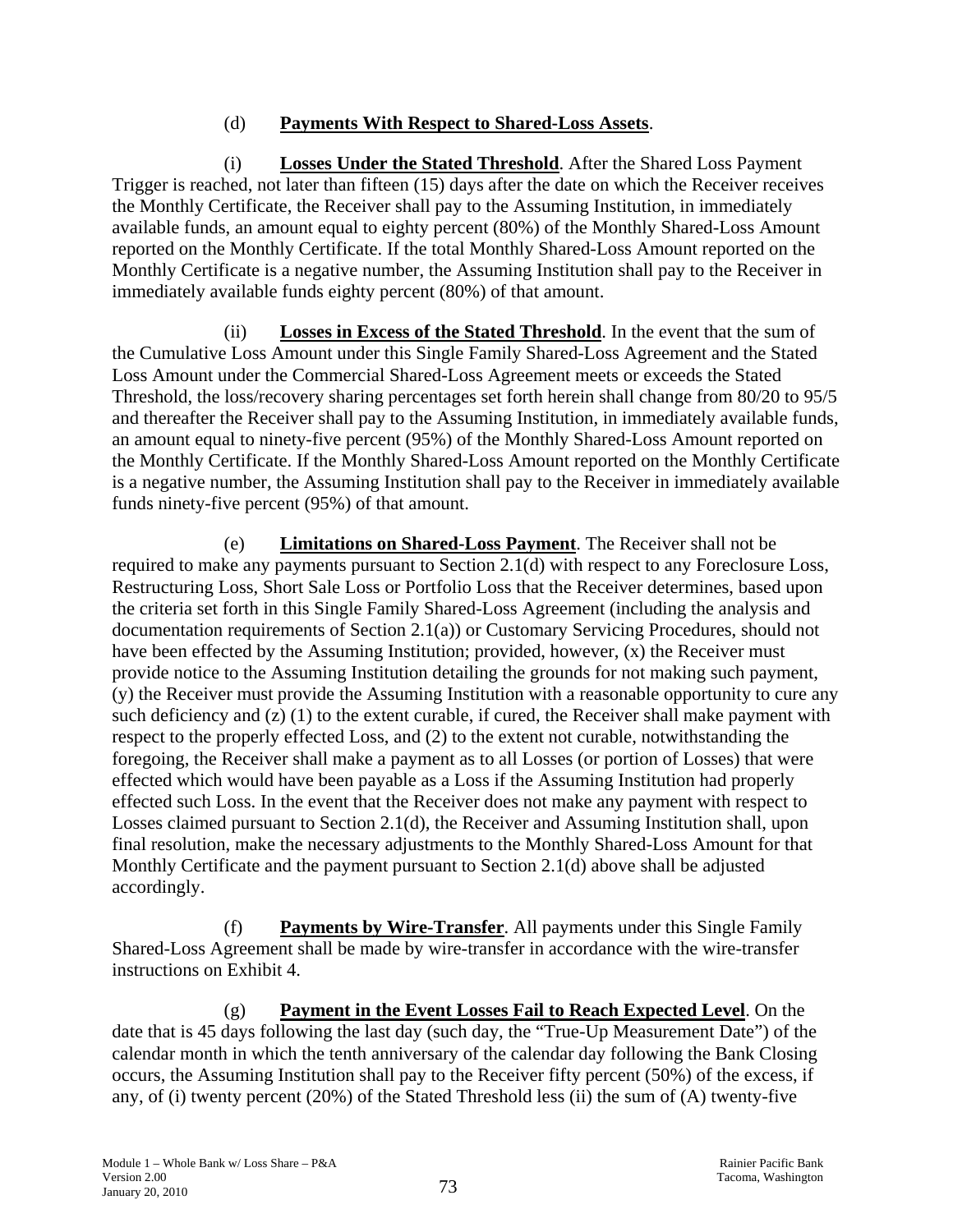percent (25%) of the asset premium (discount) plus (B) twenty-five percent (25%) of the Cumulative Shared-Loss Payments plus (C) the Cumulative Servicing Amount. The Assuming Institution shall deliver to the Receiver not later than 30 days following the True-Up Measurement Date, a schedule, signed by an officer of the Assuming Institution, setting forth in reasonable detail the calculation of the Cumulative Shared-Loss Payments and the Cumulative Servicing Amount.

# **2.2 Auditor Report; Right to Audit.**

(a) Within ninety (90) days after the end of each fiscal year during which the Receiver makes any payment to the Assuming Institution under this Single Family Shared-Loss Agreement, the Assuming Institution shall deliver to the Corporation and to the Receiver a report signed by its independent public accountants stating that they have reviewed the terms of this Single Family Shared-Loss Agreement and that, in the course of their annual audit of the Assuming Institution's books and records, nothing has come to their attention suggesting that any computations required to be made by the Assuming Institution during such year pursuant to this Article II were not made by the Assuming Institution in accordance herewith. In the event that the Assuming Institution cannot comply with the preceding sentence, it shall promptly submit to the Receiver corrected computations together with a report signed by its independent public accountants stating that, after giving effect to such corrected computations, nothing has come to their attention suggesting that any computations required to be made by the Assuming Institution during such year pursuant to this Article II were not made by the Assuming Institution in accordance herewith. In such event, the Assuming Institution and the Receiver shall make all such accounting adjustments and payments as may be necessary to give effect to each correction reflected in such corrected computations, retroactive to the date on which the corresponding incorrect computation was made. It is the intention of this provision to align the timing of the audit required under this Single-Family Shared-Loss Agreement with the examination audit required pursuant to 12 CFR Section 363.

(b) The Receiver or the FDIC in its corporate capacity ("Corporation") may perform an audit or audits to determine the Assuming Institution's compliance with the provisions of this Single Family Shared-Loss Agreement, including this Article II, by providing not less than ten (10) Business Days' prior written notice. Assuming Institution shall provide access to pertinent records and proximate working space in Assuming Institution's facilities. The scope and duration of any such audit shall be within the reasonable discretion of the Receiver or the Corporation, but shall in no event be administered in a manner that unreasonably interferes with the operation of the Assuming Institution's business. The Receiver or the Corporation, as the case may be, shall bear the expense of any such audit. In the event that any corrections are necessary as a result of such an audit or audits, the Assuming Institution and the Receiver shall make such accounting adjustments and payments as may be necessary to give retroactive effect to such corrections.

**2.3 Withholdings**. Notwithstanding any other provision in this Article II, the Receiver, upon the direction of the Director (or designee) of the Federal Deposit Insurance Corporation's Division of Resolutions and Receiverships, may withhold payment for any amounts included in a Monthly Certificate delivered pursuant to Section 2.1, if in its good faith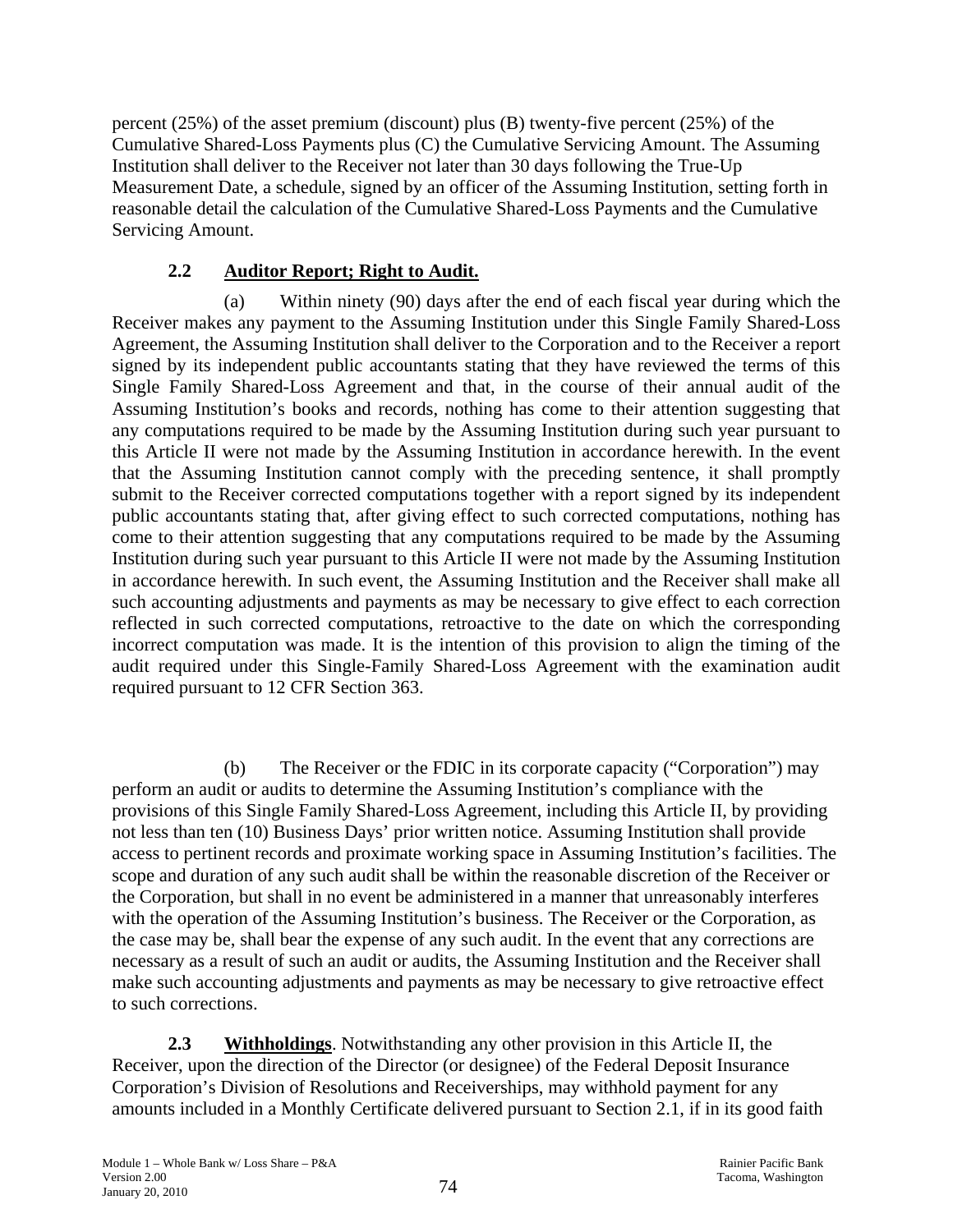and reasonable judgment there is a reasonable basis under the requirements of this Single Family Shared-Loss Agreement for denying the eligibility of an item for which reimbursement or payment is sought under such Section. In such event, the Receiver shall provide a written notice to the Assuming Institution detailing the grounds for withholding such payment. At such time as the Assuming Institution demonstrates to the satisfaction of the Receiver, in its reasonable judgment, that the grounds for such withholding of payment, or portion of payment, no longer exist or have been cured, then the Receiver shall pay the Assuming Institution the amount withheld which the Receiver determines is eligible for payment, within fifteen (15) Business Days.

**2.4 Books and Records**. The Assuming Institution shall at all times during the term of this Single Family Shared-Loss Agreement keep books and records sufficient to ensure and document compliance with the terms of this Single Family Shared-Loss Agreement, including but not limited to (a) documentation of alternatives considered with respect to defaulted loans or loans for which default is reasonably foreseeable, (b) documentation showing the calculation of loss for claims submitted to the Receiver, (c) retention of documents that support each line item on the loss claim forms, and (d) documentation with respect to the Recovery Amount on loans for which the Receiver has made a loss-share payment

**2.5 Information**. The Assuming Institution shall promptly provide to the Receiver such other information, including but not limited to, financial statements, computations, and bank policies and procedures, relating to the performance of the provisions of this Single Family Shared-Loss Agreement, as the Receiver may reasonably request from time to time.

**2.6 Tax Ruling**. The Assuming Institution shall not at any time, without the Receiver's prior written consent, seek a private letter ruling or other determination from the Internal Revenue Service or otherwise seek to qualify for any special tax treatment or benefits associated with any payments made by the Receiver pursuant to this Single Family Shared-Loss Agreement.

**2.7 Sale of Single Family Shared-Loss Loans**. The Receiver shall be relieved of its obligations with respect to a Single Family Shared-Loss Loan upon payment of a Foreclosure Loss amount or a Short Sale Loss amount with respect to such Single Family Shared-Loss Loan or upon the sale of a Single Family Shared-Loss Loan by Assuming Institution to a person or entity that is not an Affiliate; provided, however, that if the Receiver consents to the sale of any such Single Family Shared-Loss Loan, any loss on such sale shall be a Portfolio Loss. The Assuming Institution shall provide the Receiver with timely notice of any such sale. Notwithstanding the foregoing, a sale of the Single Family Shared-Loss Loan, for purposes of this Section 2.7, shall not be deemed to have occurred as the result of (i) any change in the ownership or control of Assuming Institution or the transfer of any or all of the Single Family Shared-Loss Loan(s) to any Affiliate of Assuming Institution, (ii) a merger by Assuming Institution with or into any other entity, or (iii) a sale by Assuming Institution of all or substantially all of its assets.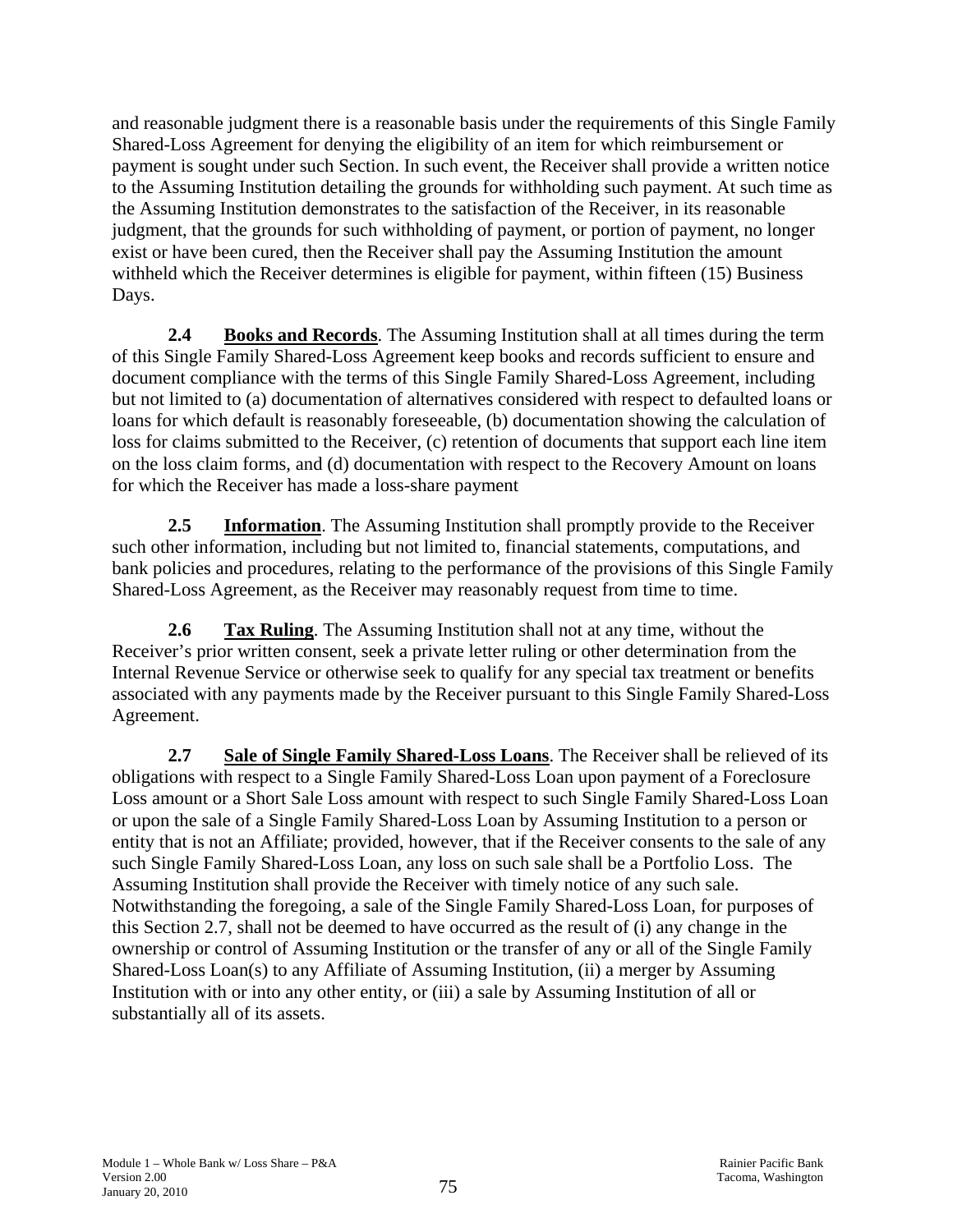# **ARTICLE III - RULES REGARDING THE ADMINISTRATION OF SINGLE FAMILY SHARED-LOSS LOANS**

**3.1 Agreement with Respect to Administration**. The Assuming Institution shall (and shall cause any of its Affiliates to which the Assuming Institution transfers any Single Family Shared-Loss Loans to) manage, administer, and collect the Single Family Shared-Loss Loans while owned by the Assuming Institution or any Affiliate thereof during the term of this Single Family Shared-Loss Agreement in accordance with the rules set forth in this Article III. The Assuming Institution shall be responsible to the Receiver in the performance of its duties hereunder and shall provide to the Receiver such reports as the Receiver reasonably deems advisable, including but not limited to the reports required by Sections 2.1, 2.2 and 3.3 hereof, and shall permit the Receiver to monitor the Assuming Institution's performance of its duties hereunder.

**3.2** Duties of the Assuming Institution. (a) In performance of its duties under this Article III, the Assuming Institution shall:

(i) manage and administer each Single Family Shared-Loss Loan in accordance with Assuming Institution's usual and prudent business and banking practices and Customary Servicing Procedures;

(ii) exercise its best business judgment in managing, administering and collecting amounts owed on the Single Family Shared-Loss Loans;

(iii) use commercially reasonable efforts to maximize Recoveries with respect to Losses on Single Family Shared-Loss Loans without regard to the effect of maximizing collections on assets held by the Assuming Institution or any of its Affiliates that are not Single Family Shared-Loss Loans;

(iv) retain sufficient staff (in Assuming Institution's discretion) to perform its duties hereunder; and

(v) other than as provided in Section 2.1(a), comply with the terms of the Modification Guidelines for any Single Family Shared-Loss Loans meeting the requirements set forth therein. For the avoidance of doubt, the Assuming Institution may propose exceptions to Exhibit 5 (the FDIC Loan Modification Program) for a group of Loans with similar characteristics, with the objectives of (1) minimizing the loss to the Assuming Institution and the FDIC and (2) maximizing the opportunity for qualified homeowners to remain in their homes with affordable mortgage payments.

(b) Any transaction with or between any Affiliate of the Assuming Institution with respect to any Single Family Shared-Loss Loan including, without limitation, the execution of any contract pursuant to which any Affiliate of the Assuming Institution will manage, administer or collect any of the Single Family Shared-Loss Loans will be provided to FDIC for informational purposes and if such transaction is not entered into on an arm's length basis on commercially reasonable terms such transaction shall be subject to the prior written approval of the Receiver.

**3.3 Shared-Loss Asset Records and Reports**. The Assuming Institution shall establish and maintain such records as may be appropriate to account for the Single Family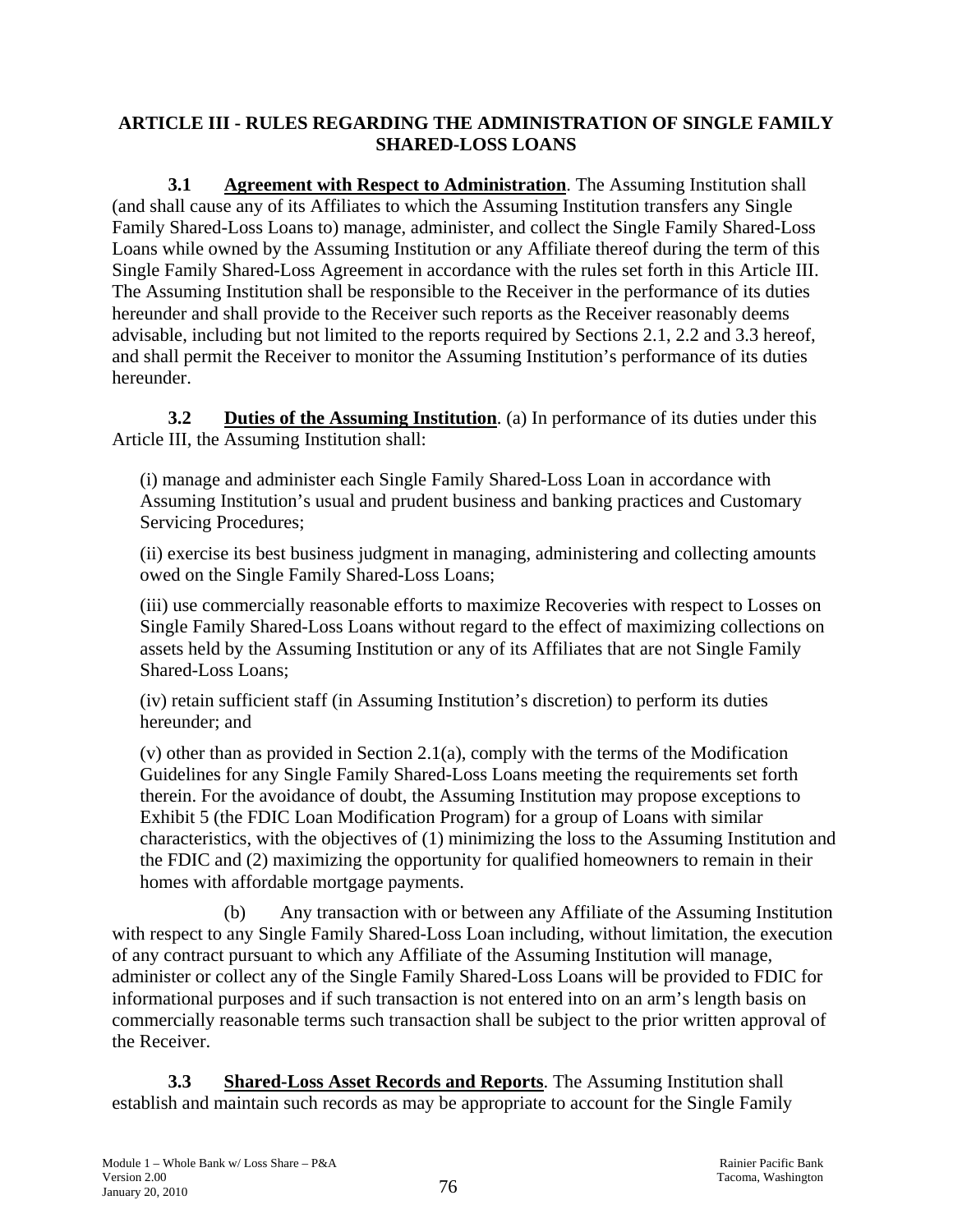Shared-Loss Loans in such form and detail as the Receiver may reasonably require, and to enable the Assuming Institution to prepare and deliver to the Receiver such reports as the Receiver may from time to time request regarding the Single Family Shared-Loss Loans and the Monthly Certificates required by Section 2.1 of this Single Family Shared-Loss Agreement.

# **3.4 Related Loans**.

(a) Assuming Institution shall use its best efforts to determine which loans are "Related Loans", as hereinafter defined. The Assuming Institution shall not manage, administer or collect any "Related Loan" in any manner that would have the effect of increasing the amount of any collections with respect to the Related Loan to the detriment of the Single Family Shared-Loss Loan to which such loan is related. A "Related Loan" means any loan or extension of credit held by the Assuming Institution at any time on or prior to the end of the Final Shared-Loss Month that is made to an Obligor of a Single Family Shared-Loss Loan.

(b) The Assuming Institution shall prepare and deliver to the Receiver with the Monthly Certificates for the calendar months ending June 30 and December 31, a schedule of all Related Loans on the Accounting Records of the Assuming Institution as of the end of each such semi-annual period.

**3.5 Legal Action; Utilization of Special Receivership Powers**. The Assuming Institution shall notify the Receiver in writing (such notice to be given in accordance with Article V below and to include all relevant details) prior to utilizing in any legal action any special legal power or right which the Assuming Institution derives as a result of having acquired an asset from the Receiver, and the Assuming Institution shall not utilize any such power unless the Receiver shall have consented in writing to the proposed usage. The Receiver shall have the right to direct such proposed usage by the Assuming Institution and the Assuming Institution shall comply in all respects with such direction. Upon request of the Receiver, the Assuming Institution will advise the Receiver as to the status of any such legal action. The Assuming Institution shall immediately notify the Receiver of any judgment in litigation involving any of the aforesaid special powers or rights.

**3.6 Third Party Servicer**. The Assuming Institution may perform any of its obligations and/or exercise any of its rights under this Single Family Shared-Loss Agreement through or by one or more Third Party Servicers, who may take actions and make expenditures as if any such Third Party Servicer was the Assuming Institution hereunder (and, for the avoidance of doubt, such expenses incurred by any such Third Party Servicer on behalf of the Assuming Institution shall be included in calculating Losses to the extent such expenses would be included in such calculation if the expenses were incurred by Assuming Institution); provided, however, that the use thereof by the Assuming Institution shall not release the Assuming Institution of any obligation or liability hereunder.

# **ARTICLE IV – PORTFOLIO SALE**

# **4.1 Assuming Institution Portfolio Sales of Remaining Single Family Shared-**

**Loss Loans**. The Assuming Institution shall have the right with the concurrence of the Receiver to liquidate for cash consideration, from time to time in one or more transactions, all or a portion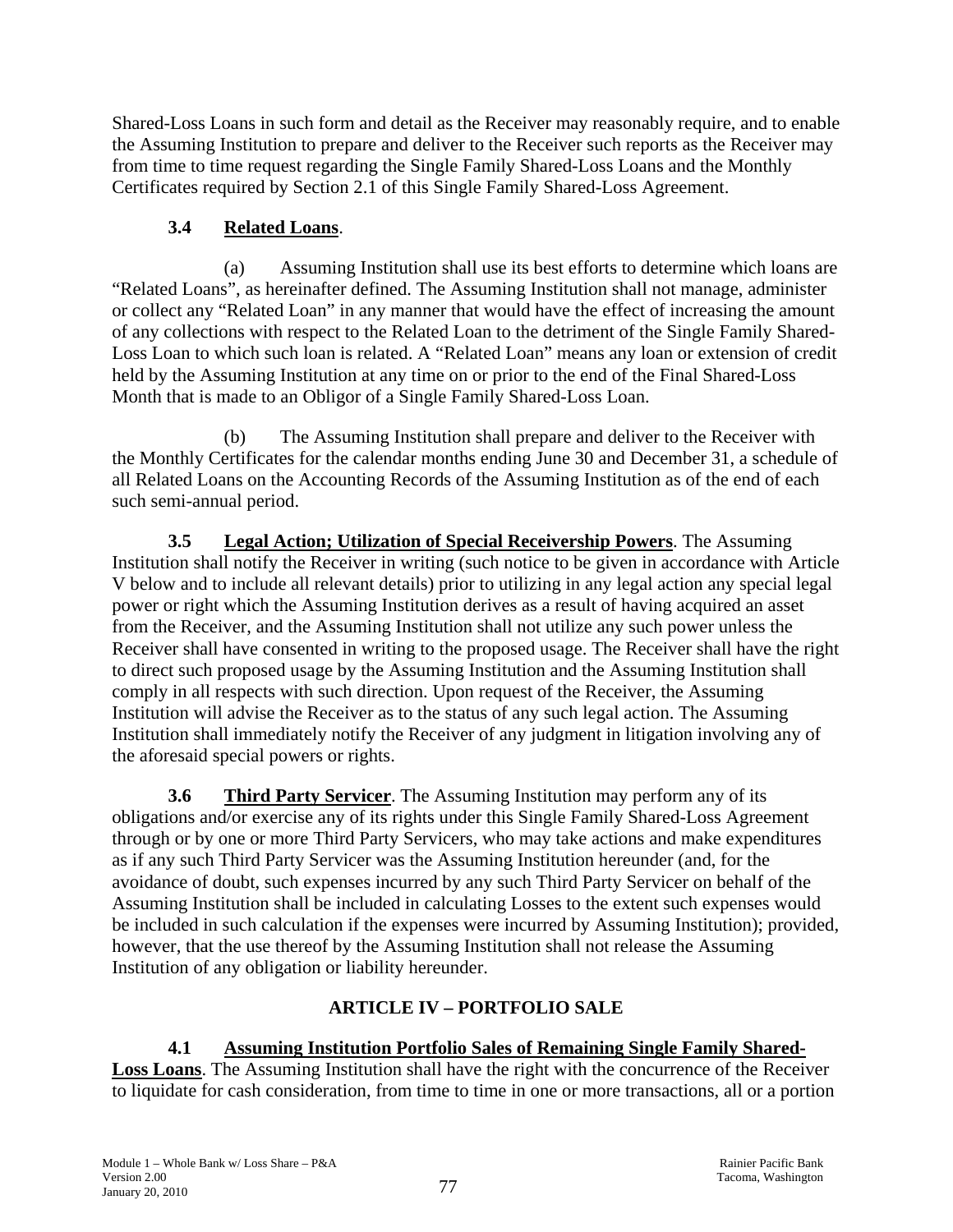of Single Family Shared-Loss Loans held by the Assuming Institution at any time prior to the Termination Date ("Portfolio Sales"). If the Assuming Institution exercises its option under this Section 4.1, it must give thirty (30) days notice in writing to the Receiver setting forth the details and schedule for the Portfolio Sale which shall be conducted by means of sealed bid sales to third parties, not including any of the Assuming Institution's affiliates, contractors, or any affiliates of the Assuming Institution's contractors. Sales of Restructured Loans shall be sold in a separate pool from Single Family Shared-Loss Loans not restructured. The Receiver's review of the Assuming Institution's proposed Portfolio Sale will be considered in a timely fashion and approval will not be unreasonably withheld, delayed or conditioned.

**4.2 Assuming Institution's Liquidation of Remaining Single Family Shared-Loss Loans**. In the event that the Assuming Institution does not conduct a Portfolio Sale pursuant to Section 4.1, the Receiver shall have the right, exercisable in its sole and absolute discretion, to require the Assuming Institution to liquidate for cash consideration, any Single Family Shared-Loss Loans held by the Assuming Institution at any time after the date that is six months prior to the Termination Date. If the Receiver exercises its option under this Section 4.2, it must give notice in writing to the Assuming Institution, setting forth the time period within which the Assuming Institution shall be required to liquidate the Single Family Shared-Loss Loans. The Assuming Institution will comply with the Receiver's notice and must liquidate the Single Family Shared-Loss Loans as soon as reasonably practicable by means of sealed bid sales to third parties, not including any of the Assuming Institution's affiliates, contractors, or any affiliates of the Assuming Institution's contractors. The selection of any financial advisor or other third party broker or sales agent retained for the liquidation of the remaining Single Family Shared-Loss Loans pursuant to this Section shall be subject to the prior approval of the Receiver, such approval not to be unreasonably withheld, delayed or conditioned.

**4.3 Calculation of Sale Gain or Loss**. For Single Family Shared-Loss Loans that are not Restructured Loans gain or loss on the sales under Section 4.1 or Section 4.2 will be calculated as the sale price received by the Assuming Institution less the unpaid principal balance of the remaining Single Family Shared-Loss Loans. For any Restructured Loan included in the sale gain or loss on sale will be calculated as (a) the sale price received by the Assuming Institution less (b) the net present value of estimated cash flows on the Restructured Loan that was used in the calculation of the related Restructuring Loss plus (c) Loan principal payments collected by the Assuming Institution from the date the Loan was restructured to the date of sale. (See Exhibit 2d for example calculation).

# **ARTICLE V -- LOSS-SHARING NOTICES GIVEN TO RECEIVER AND PURCHASER**

All notices, demands and other communications hereunder shall be in writing and shall be delivered by hand, or overnight courier, receipt requested, addressed to the parties as follows:

If to Receiver, to: Federal Deposit Insurance Corporation as Receiver for Rainier Pacific Bank Division of Resolutions and Receiverships 550 17th Street, N.W.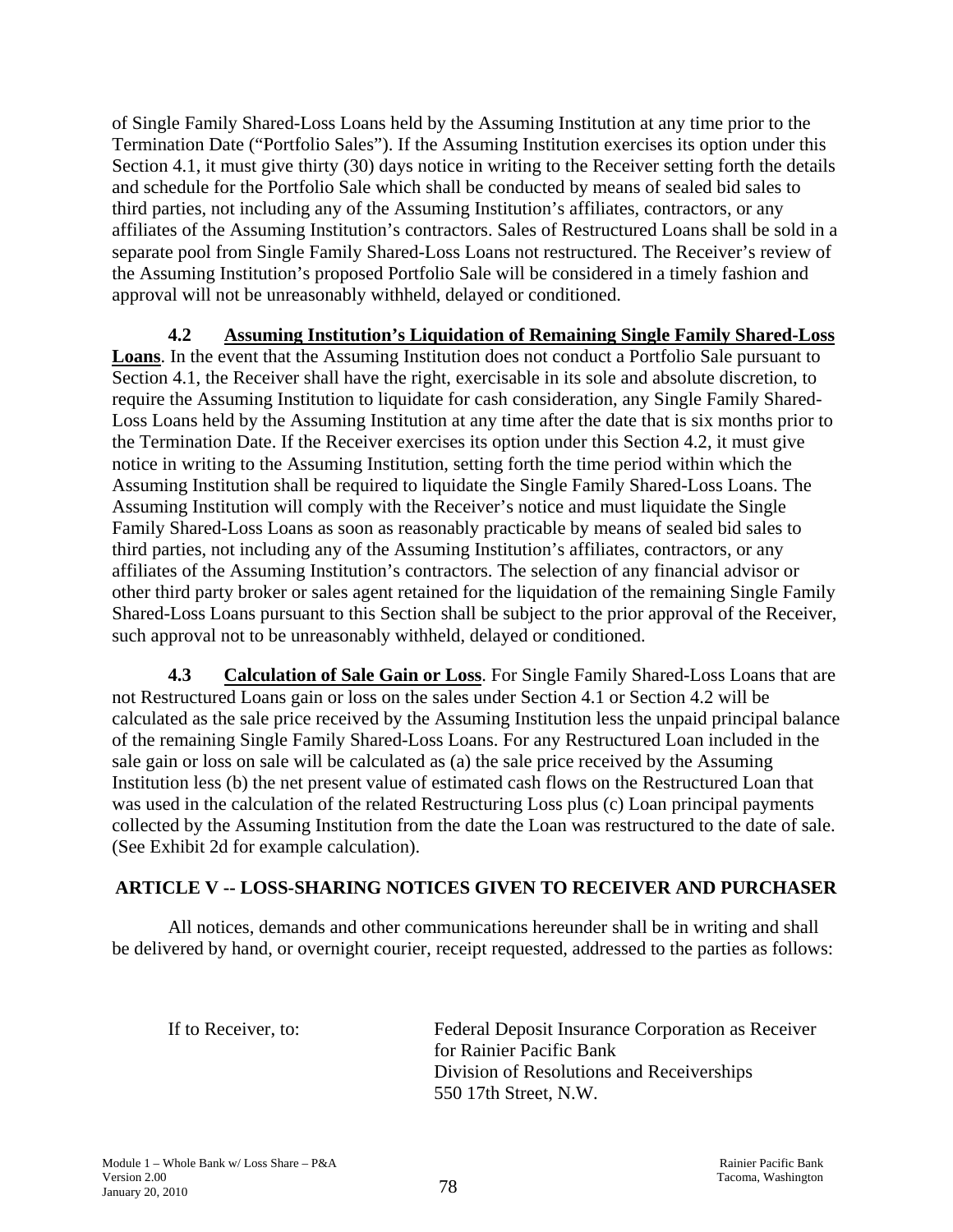Washington, D.C. 20429 Attention: Ralph Malami, Manager, Capital Markets

with a copy to: Federal Deposit Insurance Corporation as Receiver for Rainier Pacific Bank Room E7056 3501 Fairfax Drive, Arlington, VA 22226 Attn: Special Issues Unit

With respect to a notice under Section 3.5 of this Single Family Shared-Loss Agreement, copies of such notice shall be sent to:

> Federal Deposit Insurance Corporation Legal Division, 40 Pacifica Irvine, CA 92618 Attention: Managing Counsel

If to Assuming Institution, to:

 Umpqua Bank One SW Columbia, Suite 1200 Portland, OR 97258

Attention: Ron Farnsworth, EVP/Chief Financial Officer

with a copy to:

 Umpqua Bank 675 Oak Street, Suite 200 Eugene, OR 97401

Attention: Steve Philpott, Executive Vice President/General Counsel

Such Persons and addresses may be changed from time to time by notice given pursuant to the provisions of this Article V. Any notice, demand or other communication delivered pursuant to the provisions of this Article V shall be deemed to have been given on the date actually received.

#### **ARTICLE VI -- MISCELLANEOUS**

**6.1.** Expenses. Except as otherwise expressly provided herein, all costs and expenses incurred by or on behalf of a party hereto in connection with this Single Family Shared-Loss Agreement shall be borne by such party whether or not the transactions contemplated herein shall be consummated.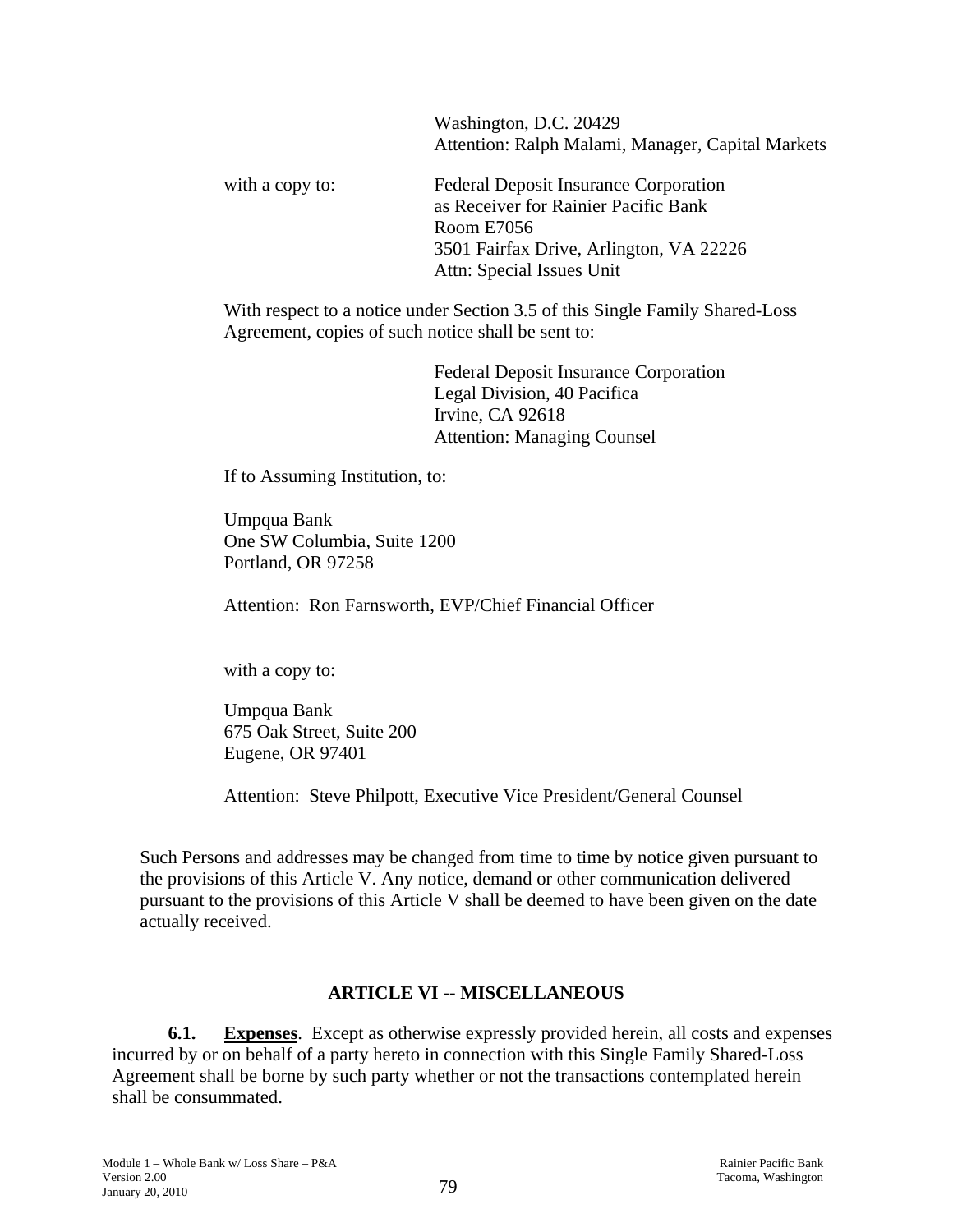**6.2 Successors and Assigns; Specific Performance.** All terms and provisions of this Single Family Shared-Loss Agreement shall be binding upon and shall inure to the benefit of the parties hereto only; provided, however, that, Receiver may assign or otherwise transfer this Single Family Shared-Loss Agreement (in whole or in part) to the Federal Deposit Insurance Corporation in its corporate capacity without the consent of Assuming Institution. Notwithstanding anything to the contrary contained in this Single Family Shared-Loss Agreement, except as is expressly permitted in this Section 6.2, Assuming Institution may not assign or otherwise transfer this Single Family Shared-Loss Agreement (in whole or in part) without the prior written consent of the Receiver, which consent may be granted or withheld by the Receiver in its sole discretion, and any attempted assignment or transfer in violation of this provision shall be void *ab initio.* For the avoidance of doubt, a merger or consolidation of the Assuming Institution with and into another financial institution, the sale of all or substantially all of the assets of the Assuming Institution to another financial institution constitutes the transfer of this Single Family Shared-Loss Agreement which requires the consent of the Receiver; and for a period of thirty-six (36) months after Bank Closing, a merger or consolidation shall also include the sale by any individual shareholder, or shareholders acting in concert, of more than 9% of the outstanding shares of the Assuming Institution, or of its holding company, or of any subsidiary holding Shared-Loss Assets, or the sale of shares by the Assuming Institution or its holding company or any subsidiary holding Shared-Loss Assets, in a public or private offering, that increases the number of shares outstanding by more than 9%, constitutes the transfer of this Single Family Shared-Loss Agreement which requires the consent of the Receiver. However, no Loss shall be recognized as a result of any accounting adjustments that are made due to any such merger, consolidation or sale consented to by the FDIC. The FDIC's consent shall not be required if the aggregate outstanding principal balance of Shared-Loss Assets is less than twenty percent (20%) of the initial aggregate balance of Shared-Loss Assets.

**6.3 Governing Law**. This Single Family Shared-Loss Agreement shall be construed in accordance with federal law, or, if there is no applicable federal law, the laws of the State of New York, without regard to any rule of conflict of law that would result in the application of the substantive law of any jurisdiction other than the State of New York.

**6.4 WAIVER OF JURY TRIAL**. EACH PARTY HERETO HEREBY IRREVOCABLY AND UNCONDITIONALLY WAIVES ALL RIGHT TO TRIAL BY JURY IN OR TO HAVE A JURY PARTICIPATE IN RESOLVING ANY DISPUTE, ACTION, PROCEEDING OR COUNTERCLAIM, WHETHER SOUNDING IN CONTRACT, TORT OR OTHERWISE, ARISING OUT OF OR RELATING TO OR IN CONNECTION WITH THIS SINGLE FAMILY SHARED-LOSS AGREEMENT OR ANY OF THE TRANSACTIONS CONTEMPLATED HEREBY.

**6.5 Captions**. All captions and headings contained in this Single Family Shared-Loss Agreement are for convenience of reference only and do not form a part of, and shall not affect the meaning or interpretation of, this Single Family Shared-Loss Agreement.

**6.6 Entire Agreement; Amendments**. This Single Family Shared-Loss Agreement, along with the Commercial Shared-Loss Agreement and the Purchase and Assumption Agreement, including the Exhibits and any other documents delivered pursuant hereto or thereto, embody the entire agreement of the parties with respect to the subject matter hereof, and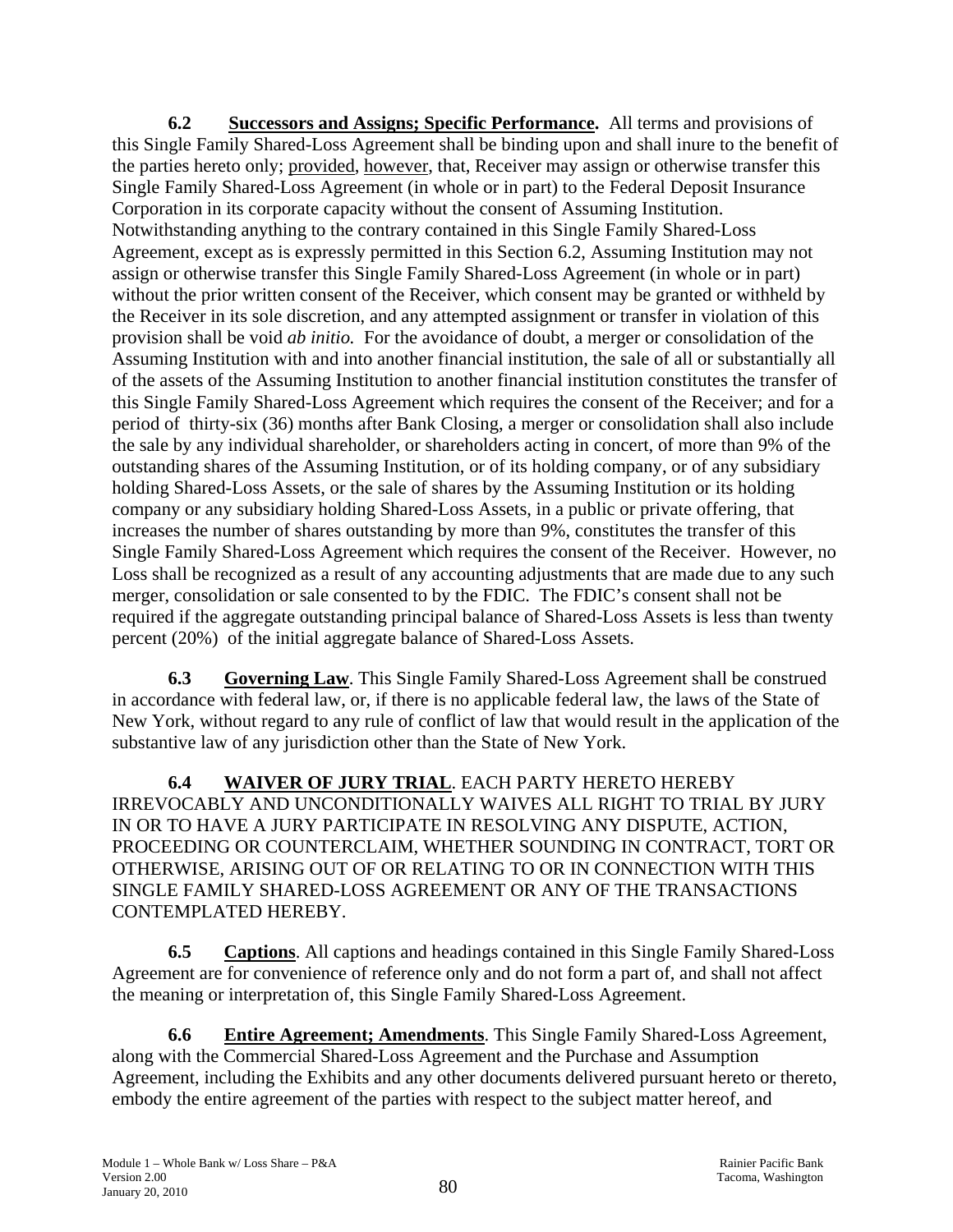supersede all prior representations, warranties, offers, acceptances, agreements and understandings, written or oral, relating to the subject matter herein. This Single Family Shared-Loss Agreement may be amended or modified or any provision thereof waived only by a written instrument signed by both parties or their respective duly authorized agents.

**6.7 Severability**. Whenever possible, each provision of this Single Family Shared-Loss Agreement shall be interpreted in such manner as to be effective and valid under applicable law, but if any provision of this Single Family Shared-Loss Agreement is held to be prohibited by or invalid, illegal or unenforceable under applicable law, such provision shall be construed and enforced as if it had been more narrowly drawn so as not to be prohibited, invalid, illegal or unenforceable, and the validity, legality and enforceability of the remainder of such provision and the remaining provisions of this Single Family Shared-Loss Agreement shall not in any way be affected or impaired thereby.

**6.8 No Third Party Beneficiary.** This Single Family Shared-Loss Agreement and the Exhibits hereto are for the sole and exclusive benefit of the parties hereto and their respective permitted successors and permitted assigns and there shall be no other third party beneficiaries, and nothing in this Single Family Shared-Loss Agreement or the Exhibits shall be construed to grant to any other Person any right, remedy or Claim under or in respect of this Single Family Shared-Loss Agreement or any provision hereof.

**6.9 Counterparts**. This Single Family Shared-Loss Agreement may be executed separately by Receiver and Assuming Institution in any number of counterparts, each of which when executed and delivered shall be an original, but such counterparts shall together constitute one and the same instrument.

**6.10** Consent. Except as otherwise provided herein, when the consent of a party is required herein, such consent shall not be unreasonably withheld or delayed.

**6.11 Rights Cumulative**. Except as otherwise expressly provided herein, the rights of each of the parties under this Single Family Shared-Loss Agreement are cumulative, may be exercised as often as any party considers appropriate and are in addition to each such party's rights under the Purchase and Sale Agreement and any of the related agreements or under law. Except as otherwise expressly provided herein, any failure to exercise or any delay in exercising any of such rights, or any partial or defective exercise of such rights, shall not operate as a waiver or variation of that or any other such right.

# **ARTICLE VII DISPUTE RESOLUTION**

# **7.1 Dispute Resolution Procedures.**

(a) In the event a dispute arises about the interpretation, application, calculation of Loss, or calculation of payments or otherwise with respect to this Single Family Shared-Loss Agreement ("SF Shared-Loss Dispute Item"), then the Receiver and the Assuming Institution shall make every attempt in good faith to resolve such items within sixty (60) days following the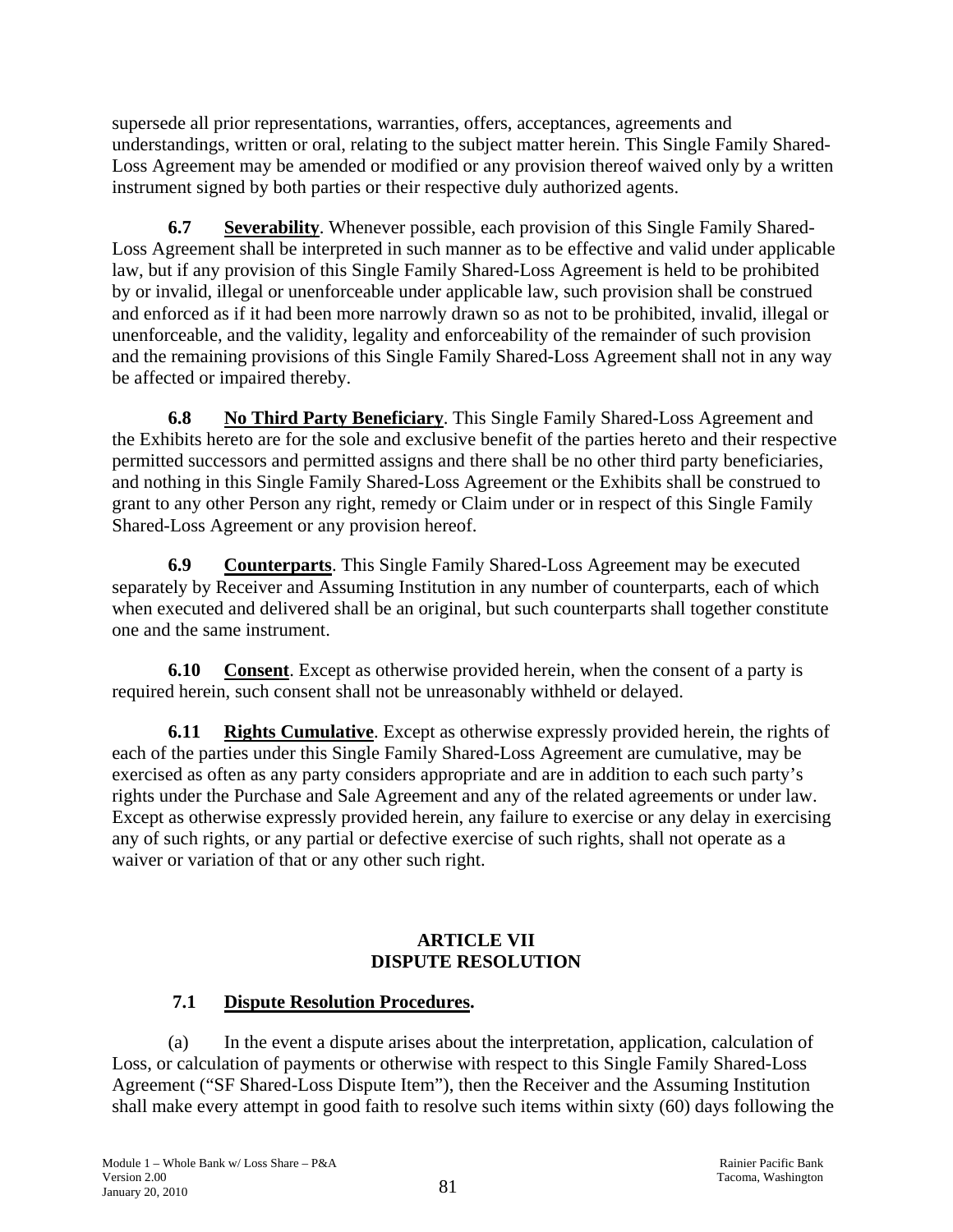receipt of a written description of the SF Shared-Loss Dispute Item, with notification of the possibility of taking the matter to arbitration (the date on which such 60-day period expires, or any extension of such period as the parties hereto may mutually agree to in writing, herein called the "Resolution Deadline Date"). If the Receiver and the Assuming Institution resolve all such items to their mutual satisfaction by the Resolution Deadline Date, then within thirty (30) days following such resolution, any payment arising out such resolution shall be made arising from the settlement of the SF Shared-Loss Dispute.

(b) If the Receiver and the Assuming Institution fail to resolve any outstanding SF Shared-Loss Dispute Items by the Resolution Deadline Date, then either party may notify the other of its intent to submit the SF Shared-Loss Dispute Item to arbitration pursuant to the provisions of this Article VII. Failure of either party to notify the other of its intent to submit any unresolved SF Shared-Loss Dispute Item to arbitration within thirty (30) days following the Resolution Deadline Date (the date on which such thirty (30) day period expires is herein called the "Arbitration Deadline Date") shall be deemed an acceptance of such SF Shared-Loss Dispute not submitted to arbitration, as well as a waiver of the submitting party's right to dispute such non-submitted SF Shared-Loss Dispute Item but not a waiver of any similar claim which may arise in the future.

(c) If a SF Shared-Loss Dispute Item is submitted to arbitration, it shall be governed by the rules of the American Arbitration Association (the "AAA"), except as otherwise provided herein. Either party may submit a matter for arbitration by delivering a notice, prior to the Arbitration Deadline Date, to the other party in writing setting forth:

> (i) A brief description of each SF Shared-Loss Dispute Item submitted for arbitration;

(ii) A statement of the moving party's position with respect to each SF Shared-Loss Dispute Item submitted for arbitration;

(iii) The value sought by the moving party, or other relief requested regarding each SF Shared-Loss Dispute Item submitted for arbitration, to the extent reasonably calculable; and

(iv) The name and address of the arbiter selected by the moving party (the "Moving Arbiter"), who shall be a neutral, as determined by the AAA.

Failure to adequately include any information above shall not be deemed to be a waiver of the parties right to arbitrate so long as after notification of such failure the moving party cures such failure as promptly as reasonably practicable.

(d) The non-moving party shall, within thirty (30) days following receipt of a notice of arbitration pursuant to this Section 7.1, deliver a notice to the moving party setting forth:

> (i) The name and address of the arbiter selected by the non-moving party (the "Respondent Arbiter"), who shall be a neutral, as determined by the AAA;

> (ii) A statement of the position of the respondent with respect to each Dispute Item; and

> (iii) The ultimate resolution sought by the respondent or other relief, if any, the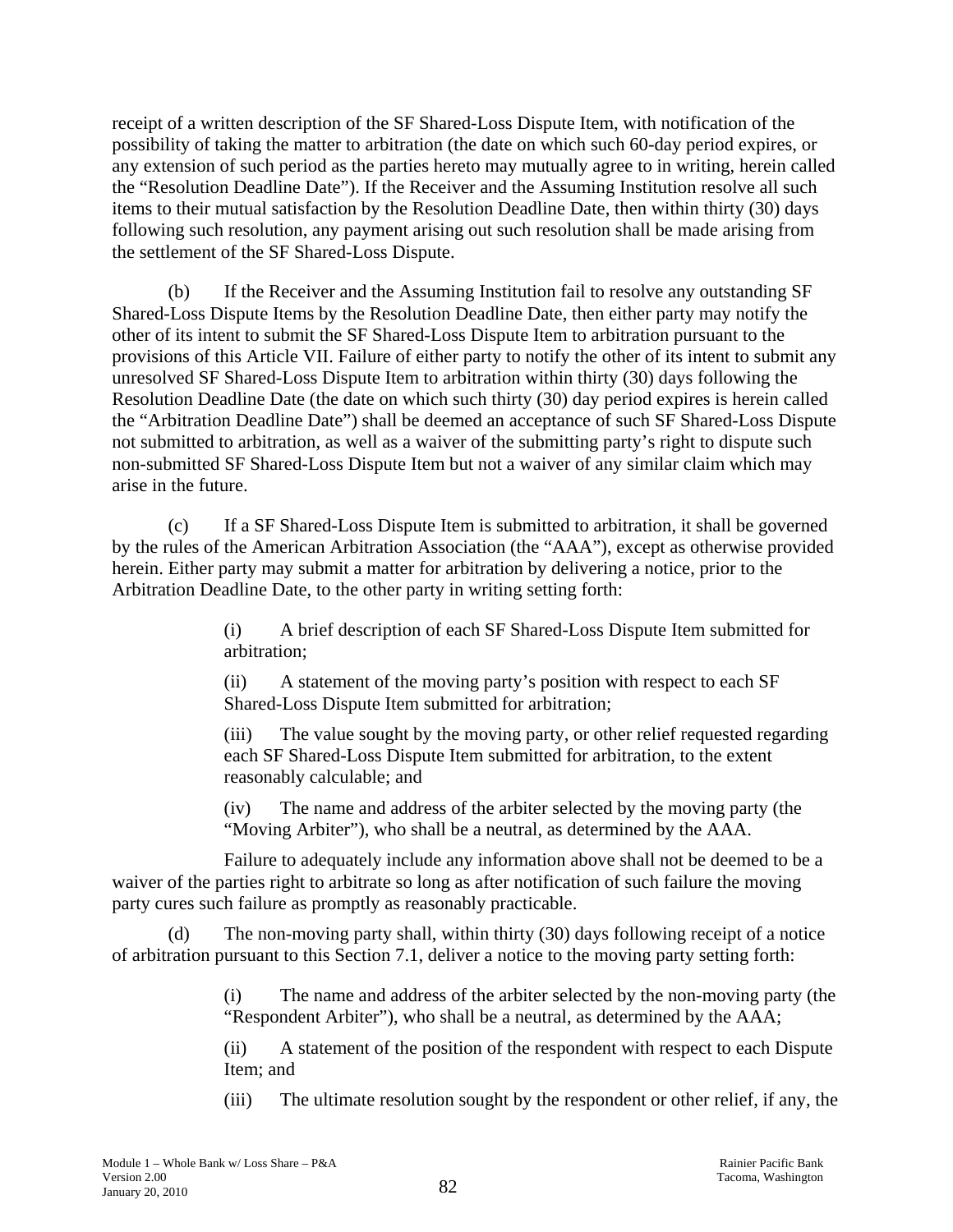respondent deems is due the moving party with respect to each SF Shared-Loss Dispute Item.

Failure to adequately include any information above shall not be deemed to be a waiver of the non-moving party's right to defend such arbitration so long as after notification of such failure the non-moving party cures such failure as promptly as reasonably practicable

(e) The Moving Arbiter and Respondent Arbiter shall select a third arbiter from a list furnished by the AAA. In accordance with the rules of the AAA, the three (3) arbiters shall constitute the arbitration panel for resolution of each SF Loss-Share Dispute Item. The concurrence of any two (2) arbiters shall be deemed to be the decision of the arbiters for all purposes hereunder. The arbitration shall proceed on such time schedule and in accordance with the Rules of Commercial Arbitration of the AAA then in effect, as modified by this Section 7.1. The arbitration proceedings shall take place at such location as the parties thereto may mutually agree, but if they cannot agree, then they will take place at the offices of the Corporation in Washington, DC, or Arlington, Virginia.

(f) The Receiver and Assuming Institution shall facilitate the resolution of each outstanding SF Shared-Loss Dispute Item by making available in a prompt and timely manner to one another and to the arbiters for examination and copying, as appropriate, all documents, books, and records under their respective control and that would be discoverable under the Federal Rules of Civil Procedure.

 $(g)$  The arbiters designated pursuant to subsections  $(c)$ ,  $(d)$  and  $(e)$  hereof shall select, with respect to each Dispute Item submitted to arbitration pursuant to this Section 7.1, either (i) the position and relief submitted by the Assuming Institution with respect to each SF Shared-Loss Dispute Item, or (ii) the position and relief submitted by the Receiver with respect to each SF Shared-Loss Dispute Item, in either case as set forth in its respective notice of arbitration. The arbiters shall have no authority to select a value for each Dispute Item other than the determination set forth in Section 7.1(c) and Section 7.1(d). The arbitration shall be final, binding and conclusive on the parties.

(h) Any amounts ultimately determined to be payable pursuant to such award shall bear interest at the Settlement Interest Rate from and including the date specified for the arbiters decisions specified in this Section 7.1, without regard to any extension of the finality of such award, to but not including the date paid. All payments required to be made under this Section 7.1 shall be made by wire transfer.

(i) For the avoidance of doubt, to the extent any notice of a SF Shared-Loss Dispute Item(s) is provided prior to the Termination Date, the terms of this Single Family Shared-Loss Agreement shall remain in effect with respect to the Single Family Shared-Loss Loans that are the subject of such SF Shared-Loss Dispute Item(s) until such time as any such dispute is finally resolved.

**7.2 Fees and Expenses of Arbiters.** The aggregate fees and expenses of the arbiters shall be borne equally by the parties. The parties shall pay the aggregate fees and expenses within thirty (30) days after receipt of the written decision of the arbiters (unless the arbiters agree in writing on some other payment schedule).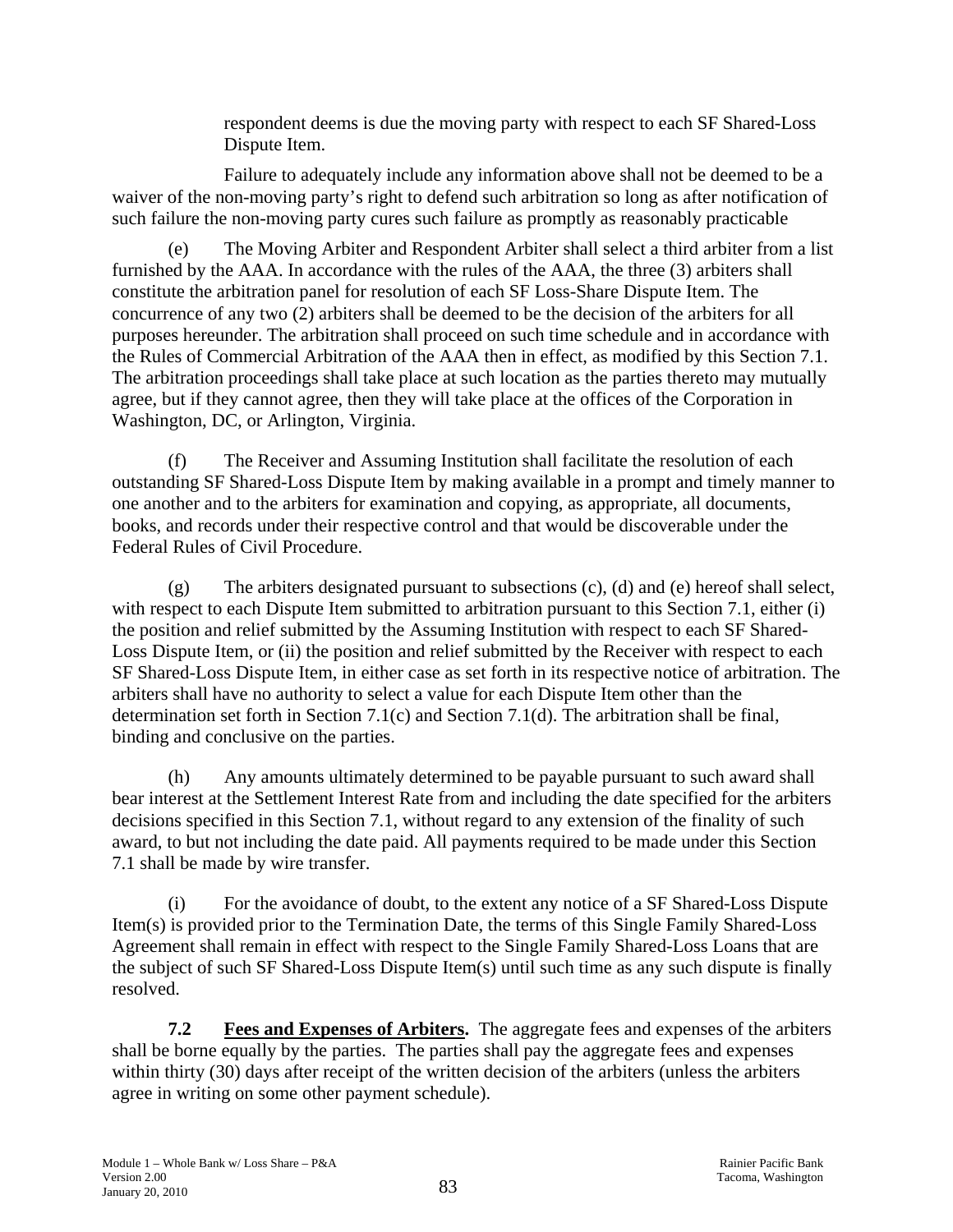Exhibit 1

# **Monthly Certificate**

# **SEE FOLLOWING PAGE**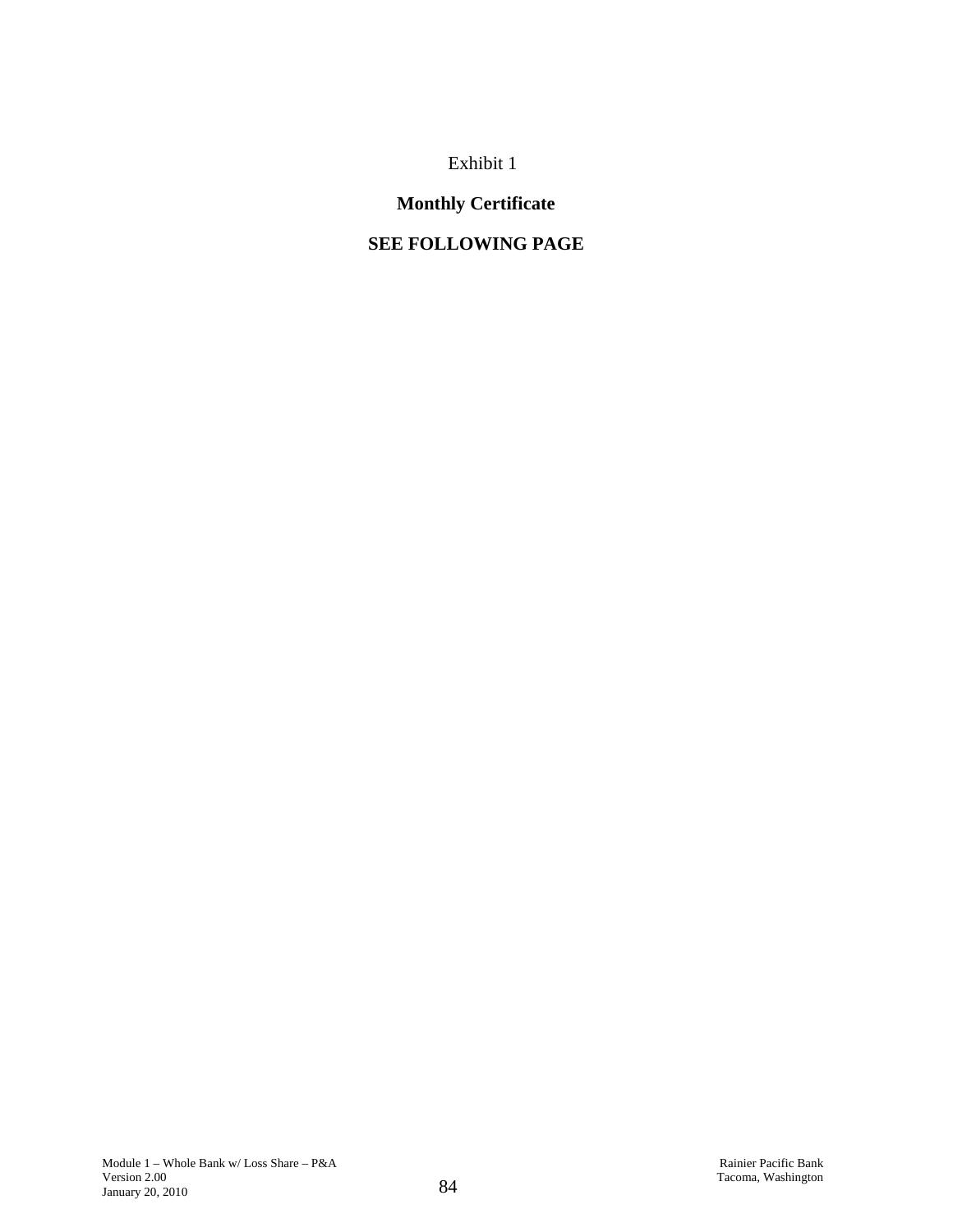| <b>PART 1 - CURRENT MONTH NET LOSS</b> |                      |            |                                   |                         |                             |
|----------------------------------------|----------------------|------------|-----------------------------------|-------------------------|-----------------------------|
|                                        |                      |            |                                   |                         |                             |
|                                        |                      |            | Specify loss type                 |                         |                             |
| <b>MONTH ENDED:</b>                    | [input report month] |            | as Foreclosure,<br>or Short-Sale. |                         |                             |
| <b>Losses</b>                          |                      |            |                                   |                         |                             |
|                                        |                      | Loss       |                                   |                         |                             |
| Loan No.                               | Loss Type            | Amount     |                                   |                         |                             |
|                                        |                      |            |                                   |                         |                             |
|                                        |                      |            |                                   |                         |                             |
|                                        |                      |            |                                   |                         |                             |
|                                        |                      |            |                                   | <b>Loss Amount</b>      | <b>Loss Month is</b>        |
|                                        |                      |            |                                   | is the amount           | the reporting               |
| <b>TOTAL</b>                           |                      | XX         | A                                 | of Loss<br>incurred and | month in<br>which the       |
|                                        |                      |            |                                   | reported on             | Loss was                    |
|                                        |                      |            |                                   | the loan in a           | reported.                   |
| <b>Recoveries</b>                      |                      |            |                                   | ×                       |                             |
|                                        |                      | Recovery   | $Loss \nightharpoonup$            | Loss                    |                             |
| Loan No.                               |                      | Amount     | Amount                            | Month                   |                             |
|                                        |                      |            |                                   |                         |                             |
|                                        |                      |            |                                   |                         |                             |
|                                        |                      |            |                                   |                         |                             |
|                                        |                      |            |                                   |                         |                             |
|                                        |                      |            |                                   |                         |                             |
|                                        |                      |            |                                   |                         |                             |
| <b>TOTAL</b>                           |                      | XX         | $\mathsf B$                       |                         |                             |
|                                        |                      |            |                                   |                         |                             |
| <b>Net Losses</b>                      |                      | XX         | $C = A - B$                       |                         |                             |
| (Recoveries)                           |                      |            |                                   |                         |                             |
|                                        |                      |            |                                   |                         |                             |
|                                        |                      |            |                                   |                         | If Col. D minus Col. E is   |
|                                        |                      |            |                                   |                         | less than zero, enter zero. |
| <b>PART 2 - FIRST LOSS TEST</b>        |                      |            |                                   |                         |                             |
|                                        |                      |            |                                   | Col. D - Col.           |                             |
|                                        |                      | Col. D     | Col. E                            | Е                       |                             |
|                                        |                      | Cumulative |                                   | Cumulative              |                             |
|                                        |                      | Loss       | First Loss                        | Shared-Loss             |                             |
|                                        |                      | Amount     | Tranche                           | Amount                  |                             |
| Balance, beginning of month            |                      | XX         | XX                                | XX                      | $\mathsf F$                 |
| Current month Net Losses (from Part 1) |                      | XX         |                                   |                         |                             |
|                                        |                      |            |                                   |                         |                             |
| Balance, end of month                  |                      | XX         | XX                                | XX                      | G                           |
|                                        |                      |            |                                   |                         |                             |
|                                        |                      |            |                                   |                         |                             |
| Shared Loss Amount                     |                      |            |                                   | XX                      | $G - F$                     |
| Times Loss Share percentage            |                      |            |                                   | 80%                     |                             |
|                                        |                      |            |                                   |                         |                             |
| Amount due from (to) FDIC as Receiver  |                      |            |                                   | <u>XX</u>               |                             |
|                                        |                      |            |                                   |                         |                             |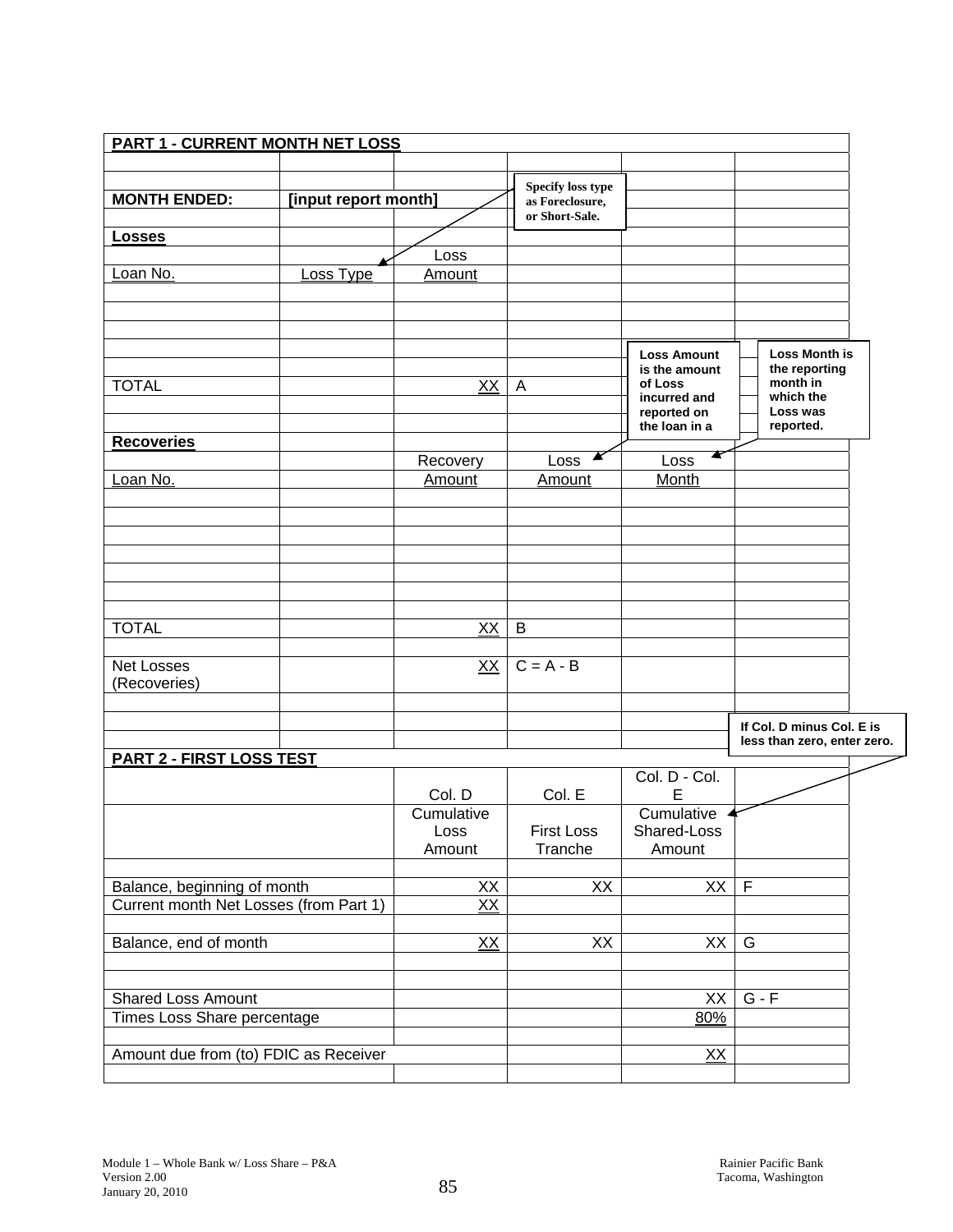| Pursuant to Section 2.1 of the Single Family Shared-Loss Agreement, the undersigned hereby certifies |  |  |  |
|------------------------------------------------------------------------------------------------------|--|--|--|
| the information on this Certificate is true, complete and correct.                                   |  |  |  |
| <b>OFFICER SIGNATURE</b>                                                                             |  |  |  |
| <b>TITLE</b><br><b>OFFICER NAME:</b>                                                                 |  |  |  |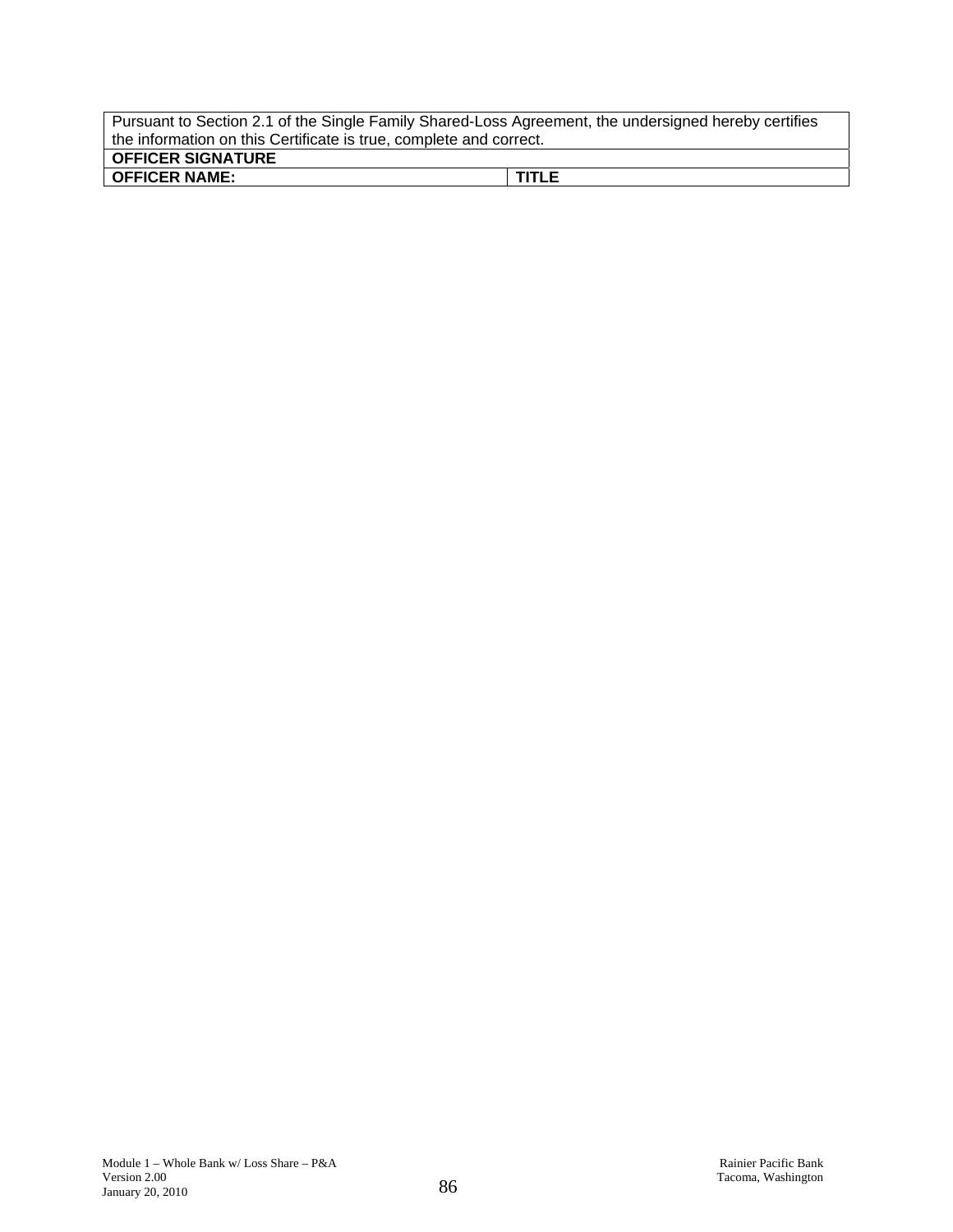### **Exhibit 2a**

This exhibit contains three versions of the loss share calculation for foreclosure, plus explanatory notes.

#### **Exhibit 2a(1) CALCULATION OF FORECLOSURE LOSS Foreclosure Occurred Prior to Loss Share Agreement**

|    | 1 Shared-Loss Month<br>2 Loan no:<br>3 REO #                                               | May-09<br>364574<br>621 |
|----|--------------------------------------------------------------------------------------------|-------------------------|
|    | 4 Foreclosure date                                                                         | 12/18/08                |
|    | 5 Liquidation date                                                                         | 4/12/09                 |
|    | 6 Note Interest rate                                                                       | 8.100%                  |
|    | 7 Most recent BPO                                                                          | 228,000                 |
|    | 8 Most recent BPO date                                                                     | 1/21/09                 |
|    | <b>Foreclosure Loss calculation</b>                                                        |                         |
|    | 9 Book value at date of Loss Share agreement                                               | 244,900                 |
|    | Accrued interest, limited to 90 days or days from failure<br>10 to sale, whichever is less | 3,306                   |
|    | 11 Costs incurred after Loss Share agreement in place:                                     |                         |
| 12 | Attorney's fees                                                                            | 0                       |
|    | Foreclosure costs, including title search, filing fees,                                    |                         |
|    | 13 advertising, etc.                                                                       | 0                       |
| 14 | Property protection costs, maint. and repairs                                              | 6,500                   |
| 15 | Tax and insurance advances                                                                 | 0                       |
|    | <b>Other Advances</b>                                                                      |                         |
| 16 | Appraisal/Broker's Price Opinion fees                                                      | 0                       |
| 17 | Inspections                                                                                | 0                       |
| 18 | Other                                                                                      | 0                       |
|    | 19 Gross balance recoverable by Purchaser                                                  | 254,706                 |
|    | <b>Cash Recoveries:</b>                                                                    |                         |
|    | 20 Net liquidation proceeds (from HUD-1 settl stmt)                                        | 219,400                 |
|    | 21 Hazard Insurance proceeds                                                               | 0                       |
|    | 22 Mortgage Insurance proceeds                                                             | 0                       |
|    | 23 T & I escrow account balances, if positive                                              | 0                       |
|    | 24 Other credits, if any (itemize)                                                         | 0                       |
| 25 | <b>Total Cash Recovery</b>                                                                 | 219,400                 |
|    | <b>26 Loss Amount</b>                                                                      | 35,306                  |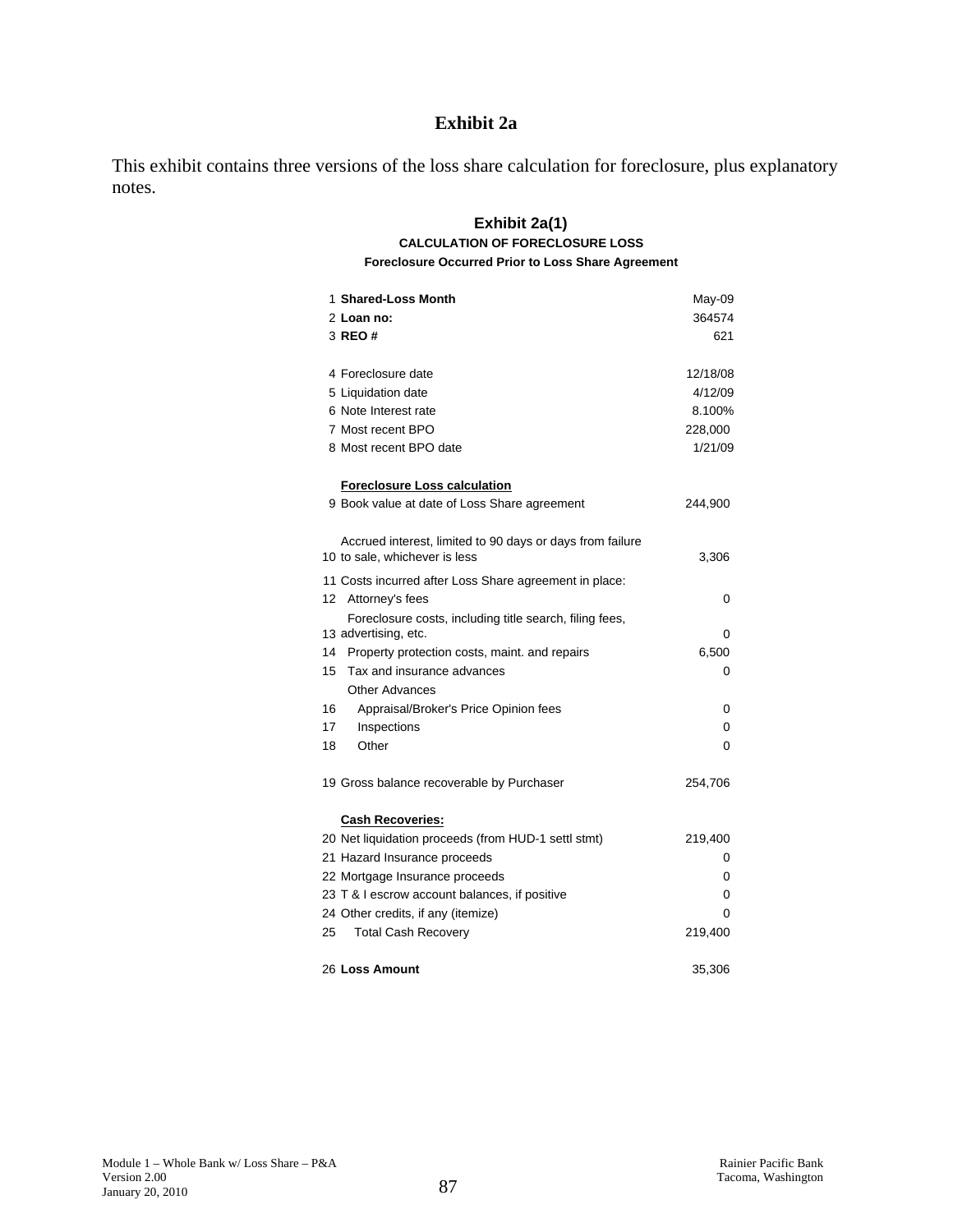#### **Exhibit 2a(2)**

#### **CALCULATION OF FORECLOSURE LOSS**

#### **No Preceeding Loan Mod under Loss Share**

| 1 Shared-Loss Month                                                             | May-09  |
|---------------------------------------------------------------------------------|---------|
| 2 Loan no:                                                                      | 292334  |
| 3 REO #                                                                         | 477     |
| 4 Interest paid-to-date                                                         | 4/30/08 |
| 5 Foreclosure date                                                              | 1/15/09 |
| 6 Liquidation date                                                              | 4/12/09 |
| 7 Note Interest rate                                                            | 8.000%  |
| 8 Owner occupied?                                                               | Yes     |
| 9 If owner-occupied:                                                            |         |
| 10<br>Borrower current gross annual income                                      | 42,000  |
| 11<br>Estimated NPV of loan mod                                                 | 195,000 |
| 12 Most recent BPO                                                              | 235,000 |
| 13 Most recent BPO date                                                         | 1/21/09 |
| <b>Foreclosure Loss calculation</b>                                             |         |
| 16 Loan Principal balance after last paid installment                           | 300,000 |
| 17 Accrued interest, limited to 90 days                                         | 6,000   |
| 18 Attorney's fees                                                              | 0       |
| Foreclosure costs, including title search, filing fees,<br>19 advertising, etc. | 4,000   |
| 20 Property protection costs, maint. and repairs                                | 5,500   |
| 21 Tax and insurance advances                                                   | 1,500   |
| <b>Other Advances</b>                                                           |         |
| 22<br>Appraisal/Broker's Price Opinion fees                                     | 0       |
| 23<br>Inspections                                                               | 50      |
| 24<br>Other                                                                     | 0       |
| 25 Gross balance recoverable by Purchaser                                       | 317,050 |
| <b>Cash Recoveries:</b>                                                         |         |
| 26 Net liquidation proceeds (from HUD-1 settl stmt)                             | 205,000 |
| 27 Hazard Insurance proceeds                                                    | 0       |
| 28 Mortgage Insurance proceeds                                                  | 0       |
| 29 T & I escrow account balances, if positive                                   | 0       |
| 30 Other credits, if any (itemize)                                              | 0       |
| 31<br><b>Total Cash Recovery</b>                                                | 205,000 |
| 32 Loss Amount                                                                  | 112,050 |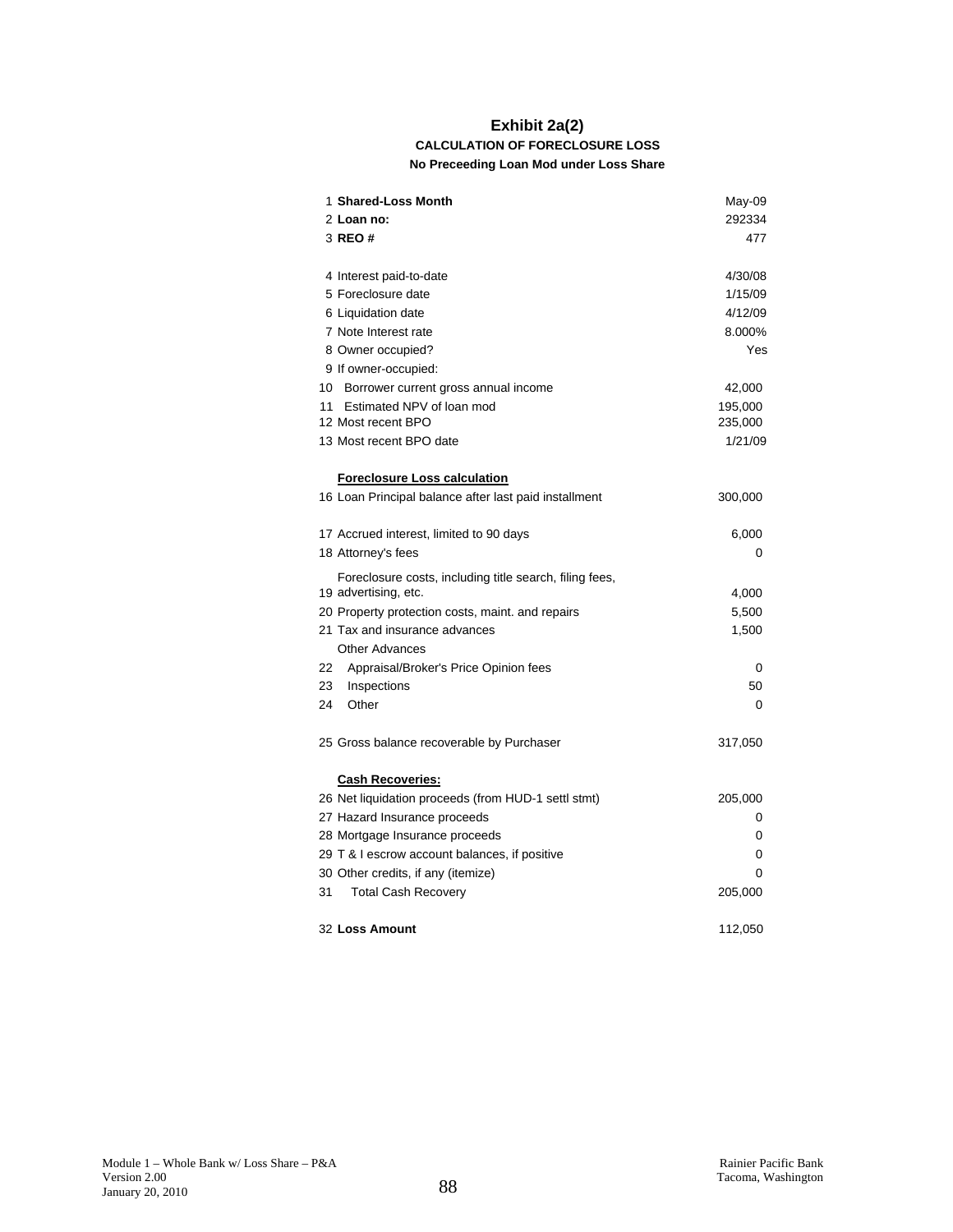# **Exhibit 2a(3)**

#### **CALCULATION OF FORECLOSURE LOSS Foreclosure after a Covered Loan Mod**

|    | 1 Shared-Loss Month                                                  | May-09  |
|----|----------------------------------------------------------------------|---------|
|    | 2 Loan no:                                                           | 138554  |
|    | 3 REO #                                                              | 843     |
|    |                                                                      |         |
|    | 4 Loan mod date                                                      | 1/17/08 |
|    | 5 Interest paid-to-date                                              | 4/30/08 |
|    | 6 Foreclosure date                                                   | 1/15/09 |
|    | 7 Liquidation date                                                   | 4/12/09 |
|    | 8 Note Interest rate                                                 | 4.000%  |
|    | 9 Most recent BPO                                                    | 210,000 |
|    | 10 Most recent BPO date                                              | 1/20/09 |
|    |                                                                      |         |
|    | <b>Foreclosure Loss calculation</b>                                  |         |
|    | 11 NPV of projected cash flows at loan mod                           | 285,000 |
|    | 12 Less: Principal payments between loan mod and deliquency          | 2,500   |
|    | 13 Plus:                                                             |         |
| 14 | Attorney's fees                                                      | 0       |
|    | Foreclosure costs, including title search, filing fees, advertising, |         |
|    | 15 etc.                                                              | 4,000   |
| 16 | Property protection costs, maint. and repairs                        | 7,000   |
| 17 | Tax and insurance advances                                           | 2,000   |
| 18 | <b>Other Advances</b>                                                |         |
| 19 | Appraisal/Broker's Price Opinion fees                                | 0       |
| 20 | Inspections                                                          | 0       |
| 21 | Other                                                                | 0       |
|    |                                                                      |         |
|    | 22 Gross balance recoverable by Purchaser                            | 295,500 |
|    |                                                                      |         |
|    | <b>Cash Recoveries:</b>                                              |         |
|    | 23 Net liquidation proceeds (from HUD-1 settl stmt)                  | 201,000 |
|    | 24 Hazard Insurance proceeds                                         | 0       |
|    | 25 Mortgage Insurance proceeds                                       | 0       |
|    | 26 T & I escrow account balances, if positive                        | 0       |
|    | 27 Other credits, if any (itemize)                                   | 0       |
| 28 | <b>Total Cash Recovery</b>                                           | 201,000 |
|    |                                                                      |         |
|    | 29 Loss Amount                                                       | 94,500  |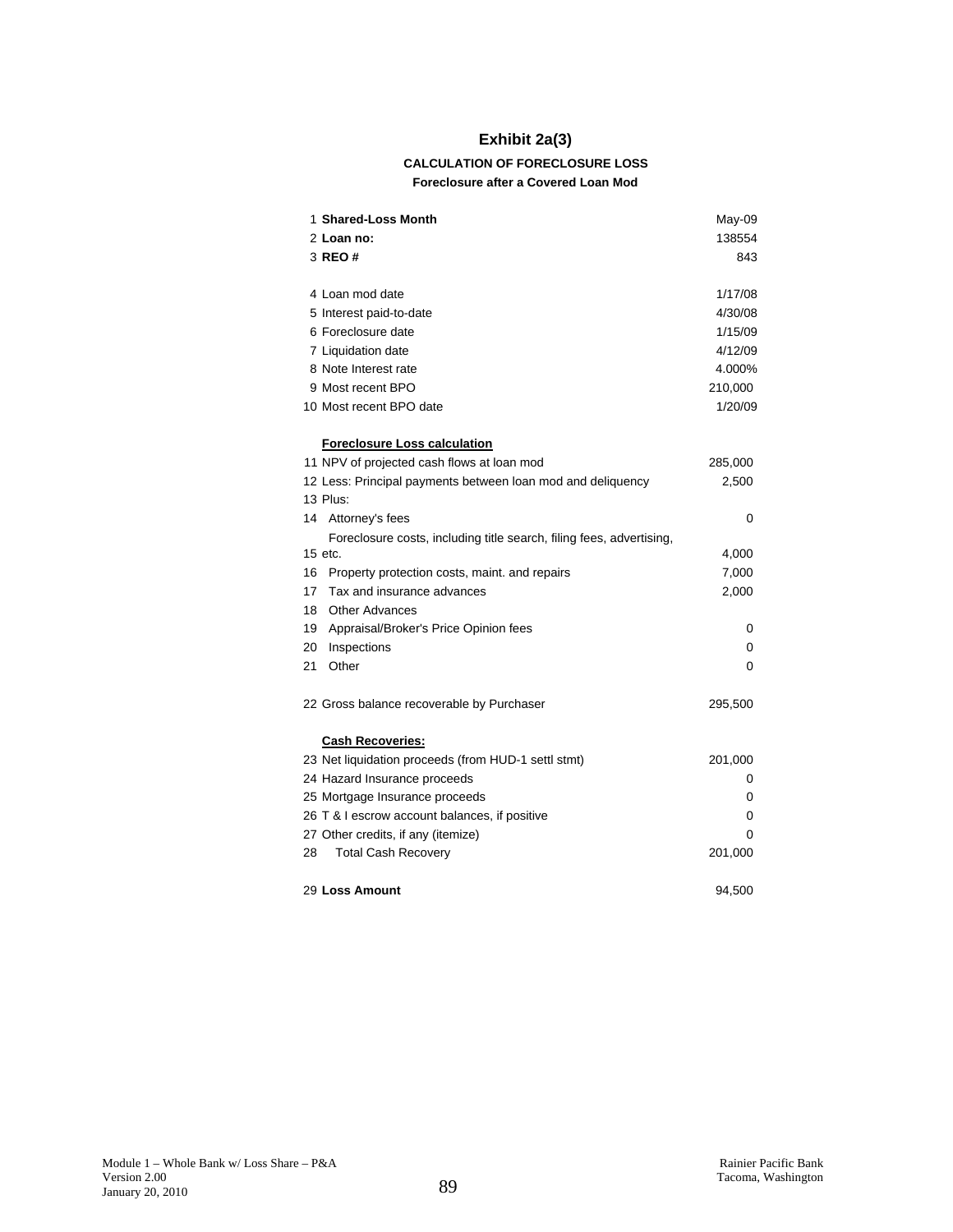## **Notes to Exhibit 2a (foreclosure)**

- 1. The data shown are for illustrative purpose. The figures will vary for actual restructurings.
- 2. The covered loss is the difference between the gross balance recoverable by Purchaser and the total cash recovery. There are three methods of calculation for covered losses from foreclosures, depending upon the circumstances. They are shown below:
	- a. If foreclosure occurred prior to the beginning of the Loss Share agreement, use Exhibit 2a(1). This version uses the book value of the REO as the starting point for the covered loss.
	- b. If foreclosure occurred after the Loss Share agreement was in place, and if the loan was not restructured when the Loss Share agreement was in place, use Exhibit 2a(2). This version uses the unpaid balance of the loan as of the last payment as the starting point for the covered loss.
	- c. If the loan was restructured when the Loss Share agreement was in place, and then foreclosure occurred, use Exhibit 2a(3). This version uses the Net Present Value (NPV) of the modified loan as the starting point for the covered loss.
- 3. For Exhibit  $2a(1)$ , the gross balance recoverable by the purchaser is calculated as the sum of lines  $9 - 18$ ; it is shown in line 19. For Exhibit 2a(2), the gross balance recoverable by the purchaser is calculated as the sum of lines  $16 - 24$ ; it is shown in line 25. For Exhibit 2a(3), the gross balance recoverable by the purchaser is calculated as line 11 minus line 12 plus lines  $13 - 21$ ; it is shown in line 22.
- 4. For Exhibit 2a(1), the total cash recovery is calculated as the sum of lines  $20 24$ ; it is shown in line 25. For Exhibit 2a(2), the total cash recovery is calculated as the sum of lines  $26 - 30$ ; it is shown in line 31. For Exhibit 2a(3), the total cash recovery is calculated as the sum of lines  $23 - 27$ ; it is shown in line 28.
- 5. Reasonable and customary third party attorney's fees and expenses incurred by or on behalf of Assuming Institution in connection with any enforcement procedures, or otherwise with respect to such loan, are reported under Attorney's fees.
- 6. Assuming Institution's (or Third Party Servicer's) reasonable and customary out-ofpocket costs paid to either a third party or an affiliate (if affiliate is pre-approved by the FDIC) for foreclosure, property protection and maintenance costs, repairs, assessments, taxes, insurance and similar items are treated as part of the gross recoverable balance, to the extent they are not paid from funds in the borrower's escrow account. Allowable costs are limited to amounts per Freddie Mac and Fannie Mae guidelines (as in effect from time to time), where applicable, provided that this limitation shall not apply to costs or expenses relating to environmental conditions.
- 7. Do not include late fees, prepayment penalties, or any similar lender fees or charges by the Failed Bank or Assuming Institution to the loan account, any allocation of Assuming Institution's servicing costs, or any allocations of Assuming Institution's general and administrative (G&A) or other operating costs.
- 8. If Exhibit  $2a(3)$  is used, then no accrued interest may be included as a covered loss. Otherwise, the amount of accrued interest that may be included as a covered loss is limited to the minimum of:
	- a. 90 days
	- b. The number of days that the loan is delinguent when the property was sold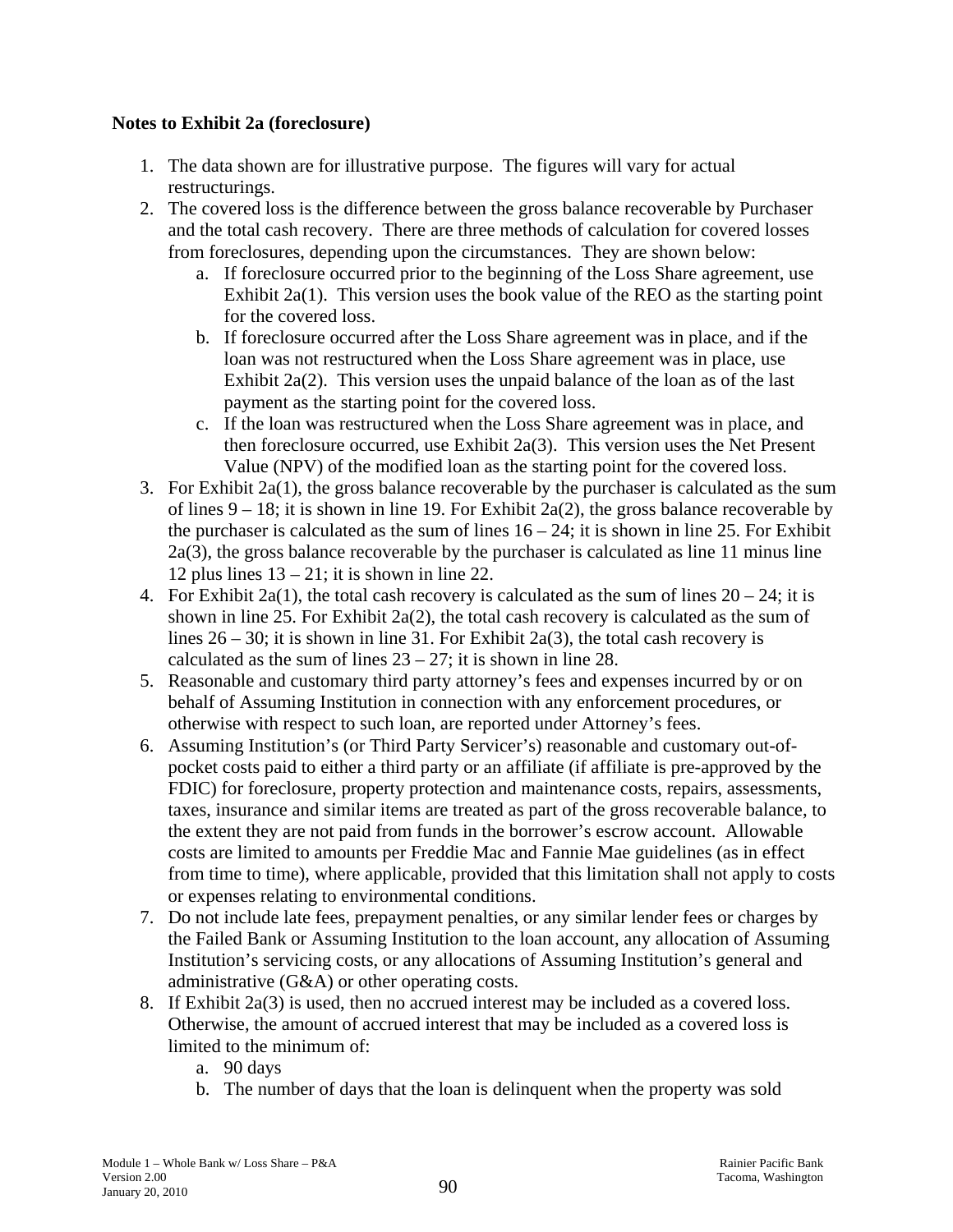c. The number of days between the resolution date and the date when the property was sold

To calculate accrued interest, apply the note interest rate that would have been in effect if the loan were performing to the principal balance after application of the last payment made by the borrower.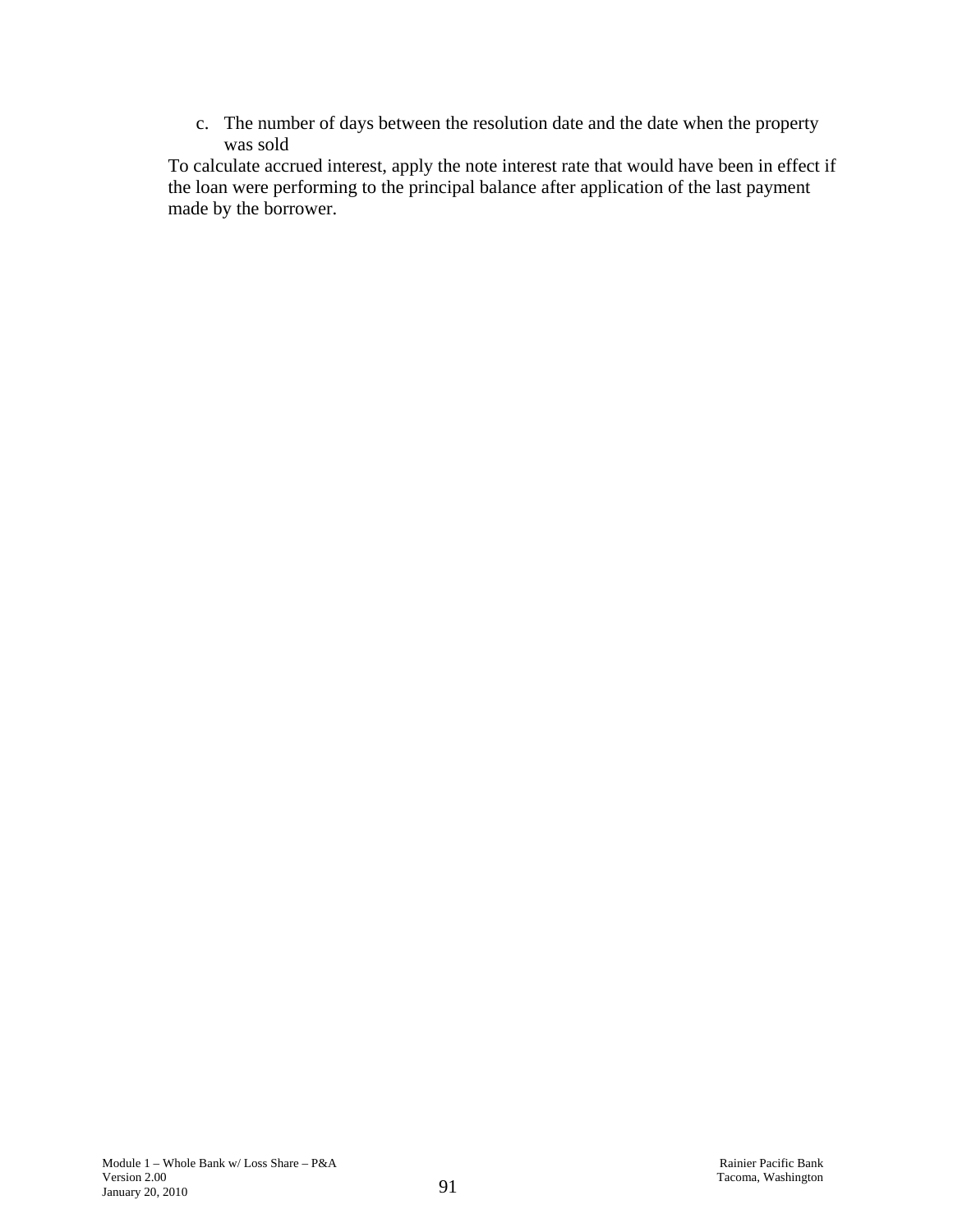# **Exhibit 2b**

This exhibit contains the loss share calculation for restructuring (loan mod), plus explanatory notes.

#### **Exhibit 2b CALCULATION OF RESTRUCTURING LOSS**

|       | 1 Shared-Loss Month                                   | May-09                                     |  |
|-------|-------------------------------------------------------|--------------------------------------------|--|
|       | 2 Loan no:                                            | 123456                                     |  |
|       | <b>Loan before Restructuring</b>                      |                                            |  |
|       | 3 Original loan amount                                | 500,000                                    |  |
|       | 4 Current unpaid principal balance                    | 450,000                                    |  |
|       | 5 Remaining term                                      | 298                                        |  |
|       | 6 Interest rate                                       | 7.500%                                     |  |
|       | 7 Interest Paid-To-Date                               | 2/29/08                                    |  |
|       | 8 Monthly payment - P&I                               | 3,333                                      |  |
|       | 9 Monthly payment - T&I                               | 1,000                                      |  |
|       | 10 Total monthly payment                              | 4,333                                      |  |
|       | 11 Loan type (fixed-rate, ARM, I/O, Option ARM, etc.) | <b>Option ARM</b>                          |  |
|       | 12 Borrower current annual income                     | 82,000                                     |  |
|       |                                                       |                                            |  |
|       | <u>Terms of Modified/Restructured Loan</u>            |                                            |  |
|       | 13 Closing date on modified/restructured loan         | 4/19/09                                    |  |
|       | 14 New Principal balance                              | 461,438                                    |  |
|       | 15 Remaining term                                     | 313                                        |  |
|       | 16 Interest rate                                      | 3.500%                                     |  |
|       | 17 Monthly payment - P&I                              | 1,346                                      |  |
|       | 18 Monthly payment - T&I                              | 800                                        |  |
|       | 19 Total monthly payment                              | 2,146                                      |  |
|       | 20 Loan type (fixed-rate, ARM, I/O, Option ARM, etc.) | IO Hybrid                                  |  |
|       | 21 Lien type (1st, 2nd)                               | 1st                                        |  |
|       | If adjustable:                                        |                                            |  |
| 22    | Initial interest rate                                 | 3.500%                                     |  |
| 23    | Term - initial interest rate                          | 60 Months                                  |  |
|       | 24 Initial payment amount                             | 2,146                                      |  |
|       | 25 Term-initial payment amount                        | 60 Months                                  |  |
|       | 26 Negative amortization?                             | No                                         |  |
|       | 27 Rate reset frequency after first adjustment        | 6 Months                                   |  |
|       | 28 Next reset date                                    | 5/1/14                                     |  |
|       | 29 Index                                              | <b>LIBOR</b>                               |  |
|       | 30 Margin                                             | 2.750%                                     |  |
|       | 31 Cap per adjustment                                 | 2.000%                                     |  |
|       | 32 Lifetime Cap                                       | 9.500%                                     |  |
|       | 33 Floor                                              | 2.750%                                     |  |
|       | 34 Front end DTI                                      | 31%                                        |  |
|       | 35 Back end DTI                                       | 45%                                        |  |
|       | <b>Restructuring Loss Calculation</b>                 |                                            |  |
|       | 36 Loan Principal balance before restructuring        | 450,000                                    |  |
|       | 37 Accrued interest, limited to 90 days               | 8,438                                      |  |
|       | 38 Tax and insurance advances                         | 3,000                                      |  |
|       | 39 3rd party fees due                                 |                                            |  |
|       | 40 Total loan balance due before restructuring        | 461,438                                    |  |
|       |                                                       |                                            |  |
|       | Assumptions for NPV Calculation, Restructured Loan:   |                                            |  |
|       | 41 Discount rate for projected cash flows             | 5.530%                                     |  |
|       | 42 Loan prepayment in full                            | 120 Months                                 |  |
|       | 43 NPV of projected cash flows                        | 403,000                                    |  |
|       | <b>44 Loss Amount</b>                                 | 58,438                                     |  |
| – P&A | ∩∩                                                    | Rainier Pacific Bank<br>Tacoma, Washington |  |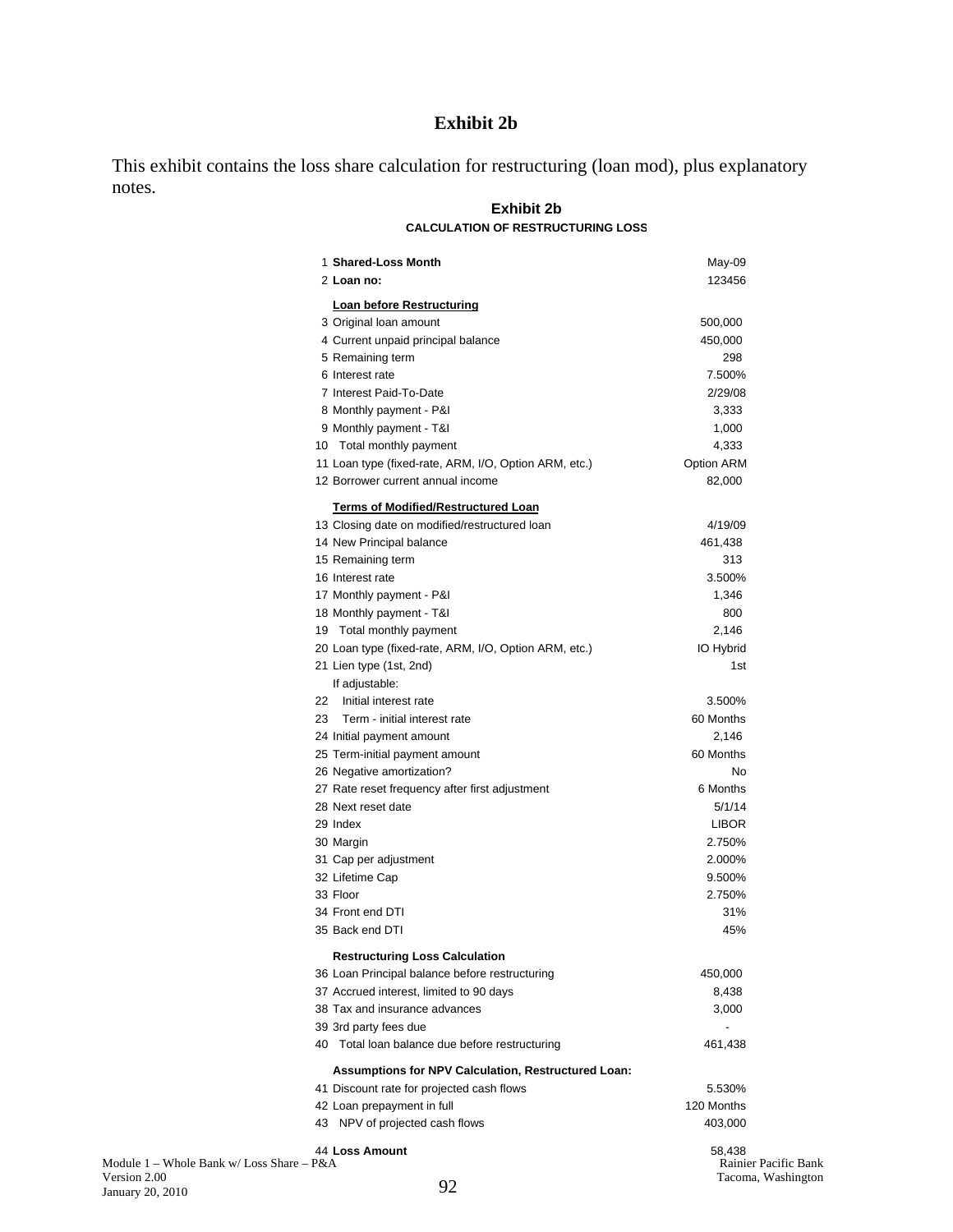## **Notes to Exhibit 2b (restructuring)**

- 1. The data shown are for illustrative purpose. The figures will vary for actual restructurings.
- 2. For purposes of loss sharing, losses on restructured loans are calculated as the difference between:
	- a. The principal, accrued interest, advances due on the loan, and allowable  $3<sup>rd</sup>$  party fees prior to restructuring (lines 36-39), and
	- b. The Net Present Value (NPV) of the estimated cash flows (line 43). The cash flows should assume no default or prepayment for 10 years, followed by prepayment in full at the end of 10 years (120 months).
- 3. For owner-occupied residential loans, the NPV is calculated using the most recently published Freddie Mac survey rate on 30-year fixed rate loans as of the restructure date.
- 4. For investor owned or non-owner occupied residential loans, the NPV is calculated using commercially reasonable rate on 30-year fixed rate loans as of the restructure date.
- 5. If the new loan is an adjustable-rate loan, interest rate resets and related cash flows should be projected based on the index rate in effect at the date of the loan restructuring. If the restructured loan otherwise provides for specific charges in monthly P&I payments over the term of the loan, those changes should be reflected in the projected cash flows. Assuming Institution must retain supporting schedule of projected cash flows as required by Section 2.1 of the Single Family Shared-Loss Agreement and provide it to the FDIC if requested for a sample audit.
- 6. Do not include late fees, prepayment penalties, or any similar lender fees or charges by the Failed Bank or Assuming Institution to the loan account, any allocation of Assuming Institution's servicing costs, or any allocations of Assuming Institution's general and administrative (G&A) or other operating costs.
- 7. The amount of accrued interest that may be added to the balance of the loan is limited to the minimum of:
	- a. 90 days
	- b. The number of days that the loan is delinquent at the time of restructuring

c. The number of days between the resolution date and the restructuring To calculate accrued interest, apply the note interest rate that would have been in effect if the loan were performing to the principal balance after application of the last payment made by the borrower.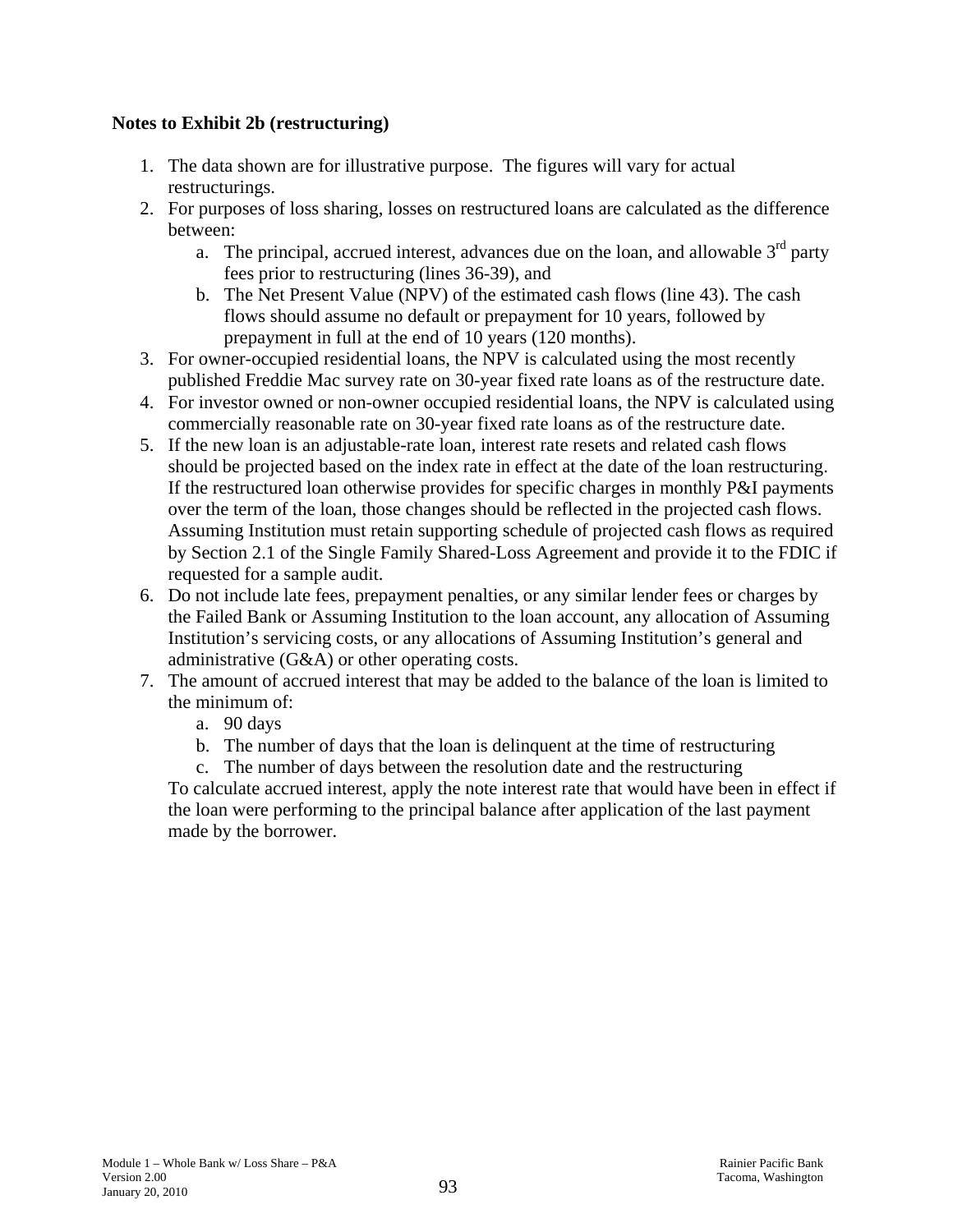## **Exhibit 2c**

This exhibit contains two versions of the loss share calculation for short sales, plus explanatory notes.

#### **Exhibit 2c(1) CALCULATION OF LOSS FOR SHORT SALE LOANS No Preceeding Loan Mod under Loss Share**

| 1 Shared-Loss Month:<br>2 Loan #<br>3 RO #                      | May-09<br>58776<br>542 |
|-----------------------------------------------------------------|------------------------|
| 4 Interest paid-to-date<br>5 Short Payoff Date                  | 7/31/08<br>4/17/09     |
| 6 Note Interest rate                                            | 7.750%                 |
| 7 Owner occupied?                                               | Yes                    |
| If so:                                                          |                        |
| Borrower current gross annual income<br>8                       | 38,500                 |
| Estimated NPV of loan mod<br>9                                  | 200,000                |
| 10 Most recent BPO                                              | 380,000                |
| 11 Most recent BPO date                                         | 1/31/06                |
| <b>Short-Sale Loss calculation</b><br>12 Loan Principal balance | 375,000                |
| 13 Accrued interest, limited to 90 days                         | 7,266                  |
| 14 Attorney's fees                                              | 0                      |
| 15 Tax and insurance advances                                   | 0                      |
| 16 3rd party fees due                                           | 2,800                  |
| 17 Incentive to borrower                                        | 2,000                  |
| 18 Gross balance recoverable by Purchaser                       | 387,066                |
|                                                                 |                        |
| 19 Amount accepted in Short-Sale                                | 255,000                |
| 20 Hazard Insurance                                             | 0                      |
| 21 Mortgage Insurance                                           | 0                      |
| 22 Total Cash Recovery                                          | 255,000                |
| 23 Loss Amount                                                  | 132,066                |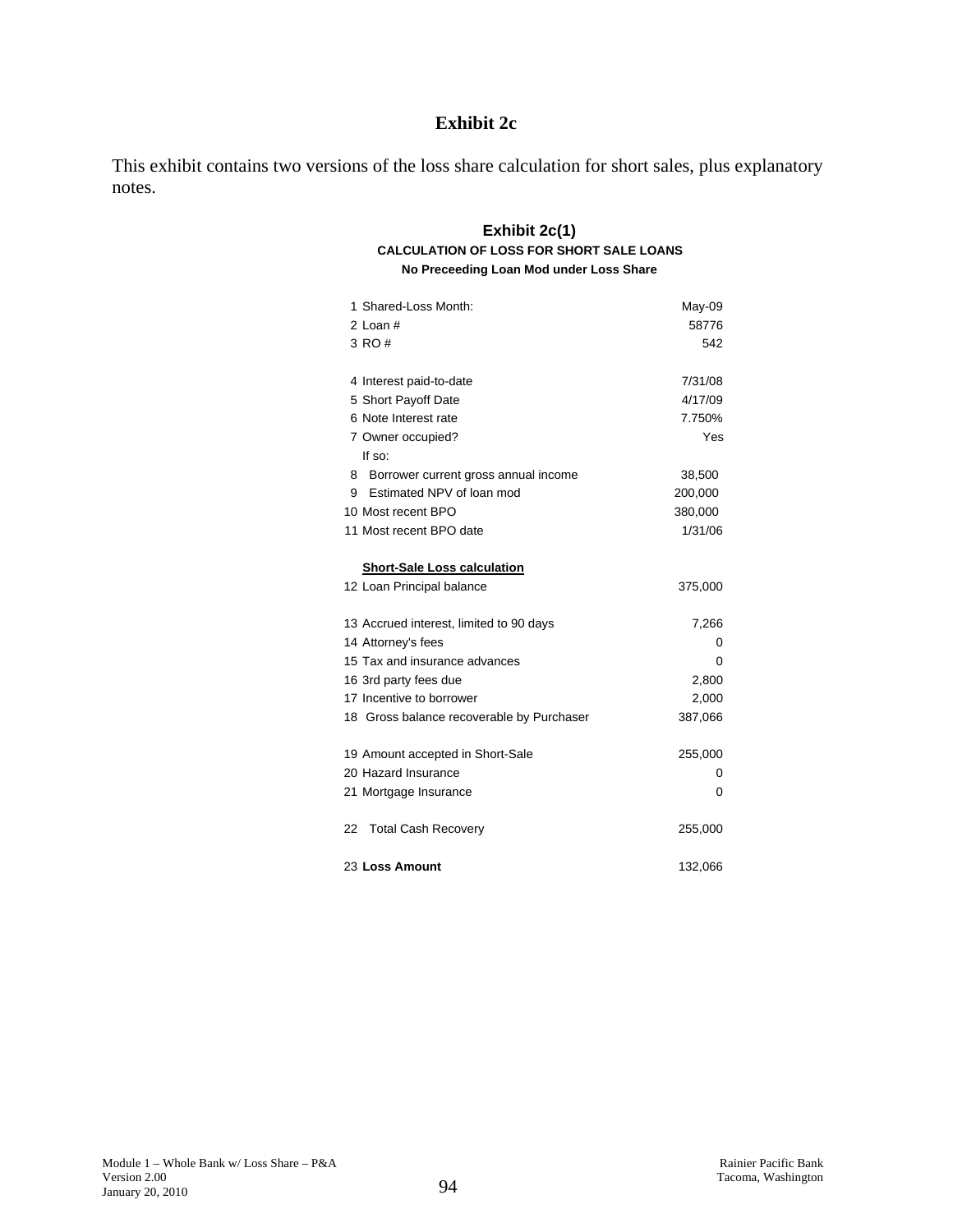#### **Exhibit 2c(2) CALCULATION OF LOSS FOR SHORT SALE LOANS Short Sale after a Covered Loan Mod**

| 1 Shared-Loss Month:                                        | May-09  |
|-------------------------------------------------------------|---------|
| 2 Loan $#$                                                  | 20076   |
| 3 REO #                                                     | 345     |
|                                                             |         |
| 4 Loan mod date                                             | 5/12/08 |
| 5 Interest paid-to-date                                     | 9/30/08 |
| 6 Short Payoff Date                                         | 4/2/09  |
| 7 Note Interest rate                                        | 7.500%  |
| 8 Most recent BPO                                           | 230,000 |
| 9 Most recent BPO date                                      | 1/21/09 |
|                                                             |         |
| <b>Short-Sale Loss calculation</b>                          |         |
| 11 NPV of projected cash flows at loan mod                  | 311,000 |
| 12 Less: Principal payments between loan mod and deliquency | 1,000   |
| Plus:                                                       |         |
| 13<br>Attorney's fees                                       | 0       |
| Tax and insurance advances<br>14                            | 1,500   |
| 15<br>3rd party fees due                                    | 2,600   |
| Incentive to borrower<br>16                                 | 3,500   |
| 17 Gross balance recoverable by Purchaser                   | 317,600 |
|                                                             |         |
| 18 Amount accepted in Short-Sale                            | 234,000 |
| 19 Hazard Insurance                                         | 0       |
| 20 Mortgage Insurance                                       | 0       |
|                                                             |         |
| <b>Total Cash Recovery</b><br>21                            | 234,000 |
|                                                             |         |
| 22 Loss Amount                                              | 83,600  |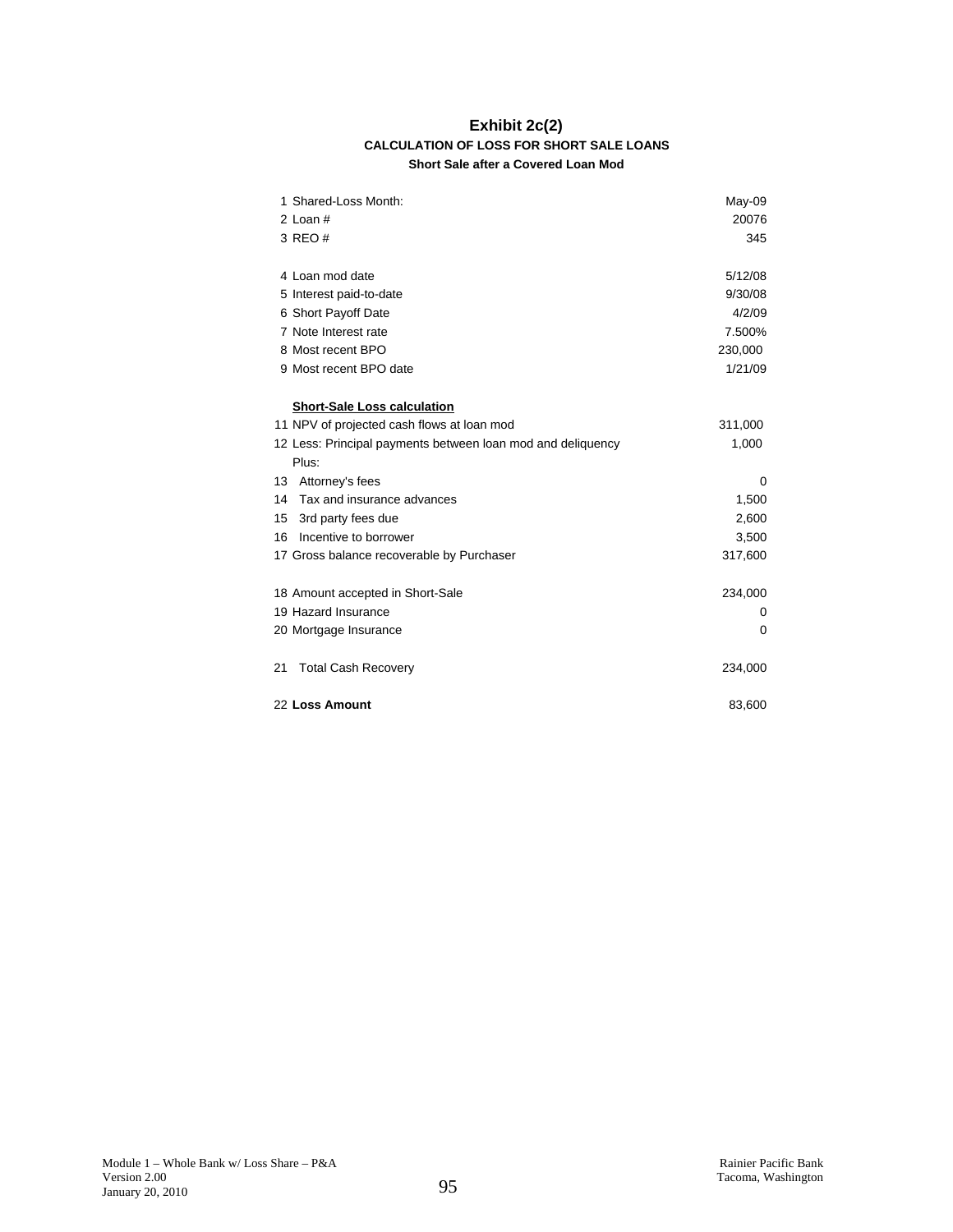## **Notes to Exhibit 2c (short sale)**

- 1. The data shown are for illustrative purpose. The figures will vary for actual short sales.
- 2. The covered loss is the difference between the gross balance recoverable by Purchaser and the total cash recovery. There are two methods of calculation for covered losses from short sales, depending upon the circumstances. They are shown below:
	- a. If the loan was restructured when the Loss Share agreement was in place, and then the short sale occurred, use Exhibit  $2c(2)$ . This version uses the Net Present Value (NPV) of the modified loan as the starting point for the covered loss.
	- b. Otherwise, use Exhibit  $2c(1)$ . This version uses the unpaid balance of the loan as of the last payment as the starting point for the covered loss.
- 3. For Exhibit  $2c(1)$ , the gross balance recoverable by the purchaser is calculated as the sum of lines  $12 - 17$ ; it is shown in line 18. For Exhibit 2a(2), the gross balance recoverable by the purchaser is calculated as line 11 minus line 12 plus lines 13 – 16; it is shown in line 17.
- 4. For Exhibit 2c(1), the total cash recovery is calculated as the sum of lines  $19 21$ ; it is shown in line 22. For Exhibit  $2c(2)$ , the total cash recovery is calculated as the sum of lines  $18 - 20$ ; it is shown in line 21.
- 5. Reasonable and customary third party attorney's fees and expenses incurred by or on behalf of Assuming Institution in connection with any enforcement procedures, or otherwise with respect to such loan, are reported under Attorney's fees.
- 6. Do not include late fees, prepayment penalties, or any similar lender fees or charges by the Failed Bank or Assuming Institution to the loan account, any allocation of Assuming Institution's servicing costs, or any allocations of Assuming Institution's general and administrative (G&A) or other operating costs.
- 7. If Exhibit  $2c(2)$  is used, then no accrued interest may be included as a covered loss. Otherwise, the amount of accrued interest that may be included as a covered loss is limited to the minimum of:
	- d. 90 days
	- e. The number of days that the loan is delinquent when the property was sold
	- f. The number of days between the resolution date and the date when the property was sold

To calculate accrued interest, apply the note interest rate that would have been in effect if the loan were performing to the principal balance after application of the last payment made by the borrower.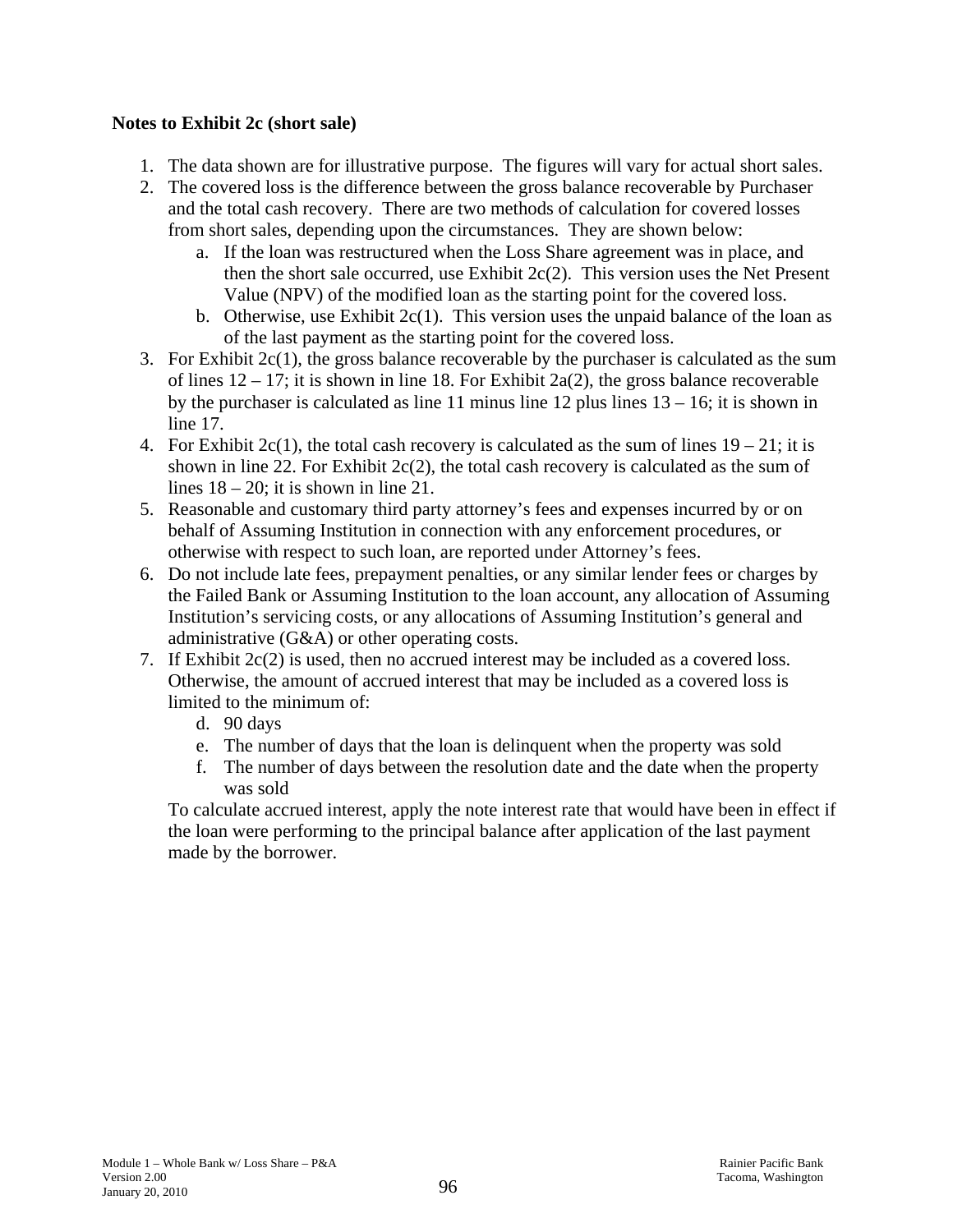# **Exhibit 2d**

| <b>Shared-Loss Month:</b>                                                                                                                                                                                 |     |                    |         |
|-----------------------------------------------------------------------------------------------------------------------------------------------------------------------------------------------------------|-----|--------------------|---------|
| Loan no.:                                                                                                                                                                                                 |     | [input loan no.)   |         |
|                                                                                                                                                                                                           |     |                    |         |
|                                                                                                                                                                                                           |     |                    |         |
| <b>NOTE</b>                                                                                                                                                                                               |     |                    |         |
| The calculation of recovery on a loan for which a Restructuring Loss has been paid will only apply if the                                                                                                 |     |                    |         |
| loan is sold.                                                                                                                                                                                             |     |                    |         |
|                                                                                                                                                                                                           |     |                    |         |
| <b>EXAMPLE CALCULATION</b>                                                                                                                                                                                |     |                    |         |
|                                                                                                                                                                                                           |     |                    |         |
| <b>Restructuring Loss Information</b>                                                                                                                                                                     |     |                    |         |
| Loan principal balance before restructuring                                                                                                                                                               |     | \$200,000          | A       |
| NPV, restructured loan                                                                                                                                                                                    |     | 165,000            | B       |
| Loss on restructured loan                                                                                                                                                                                 |     | \$35,000           | $A - B$ |
| Times FDIC applicable loss share % (80% or 95%)                                                                                                                                                           |     | 80%                |         |
| Loss share payment to purchaser                                                                                                                                                                           |     | \$28,000           | C       |
|                                                                                                                                                                                                           |     |                    |         |
| Calculation - Recovery amount due to Receiver                                                                                                                                                             |     |                    |         |
| Loan sales price                                                                                                                                                                                          |     | \$190,000          |         |
| NPV of restructured loan at mod date                                                                                                                                                                      |     | 165,000            |         |
| Gain - step 1                                                                                                                                                                                             |     | 25,000             | D       |
| <b>PLUS</b>                                                                                                                                                                                               |     |                    |         |
| Loan UPB after restructuring<br>Loan UPB at liquidation date                                                                                                                                              | (1) | 200,000<br>192,000 |         |
| Gain - step 2 (principal collections after restructuring)                                                                                                                                                 |     | 8,000              | Е       |
| Recovery amount                                                                                                                                                                                           |     | 33,000             | $D + E$ |
| Times FDIC loss share %                                                                                                                                                                                   |     | 80%                |         |
| <b>Recovery due to FDIC</b>                                                                                                                                                                               |     | \$26,400           | F       |
|                                                                                                                                                                                                           |     |                    |         |
| Net loss share paid to purchaser $(C - F)$                                                                                                                                                                |     | \$<br>1,600        |         |
|                                                                                                                                                                                                           |     |                    |         |
| <b>Proof Calculation</b>                                                                                                                                                                                  | (2) |                    |         |
| Loan principal balance                                                                                                                                                                                    |     | \$200,000          | G       |
|                                                                                                                                                                                                           |     |                    |         |
| Principal collections on loan                                                                                                                                                                             |     | 8,000              |         |
| Sales price for loan                                                                                                                                                                                      |     | 190,000            |         |
| Total collections on loan                                                                                                                                                                                 |     | 198,000            | H       |
| Net loss on loan                                                                                                                                                                                          |     | \$<br>2,000        | G – H   |
| Times FDIC applicable loss share % (80% or 95%)                                                                                                                                                           |     | 80%                |         |
| Loss share payment to purchaser                                                                                                                                                                           |     | 1,600<br>\$        |         |
|                                                                                                                                                                                                           |     |                    |         |
|                                                                                                                                                                                                           |     |                    |         |
| (1) This example assumes that the FDIC loan modification program as shown in Exhibit 5 is applied and<br>the loan restructuring does not result in a reduction in the loan principal balance due from the |     |                    |         |
| borrower.                                                                                                                                                                                                 |     |                    |         |
| (2) This proof calculation is provided to illustrate the concept and the Assuming Institution is not required                                                                                             |     |                    |         |
| to provide this with its Recovery calculations.                                                                                                                                                           |     |                    |         |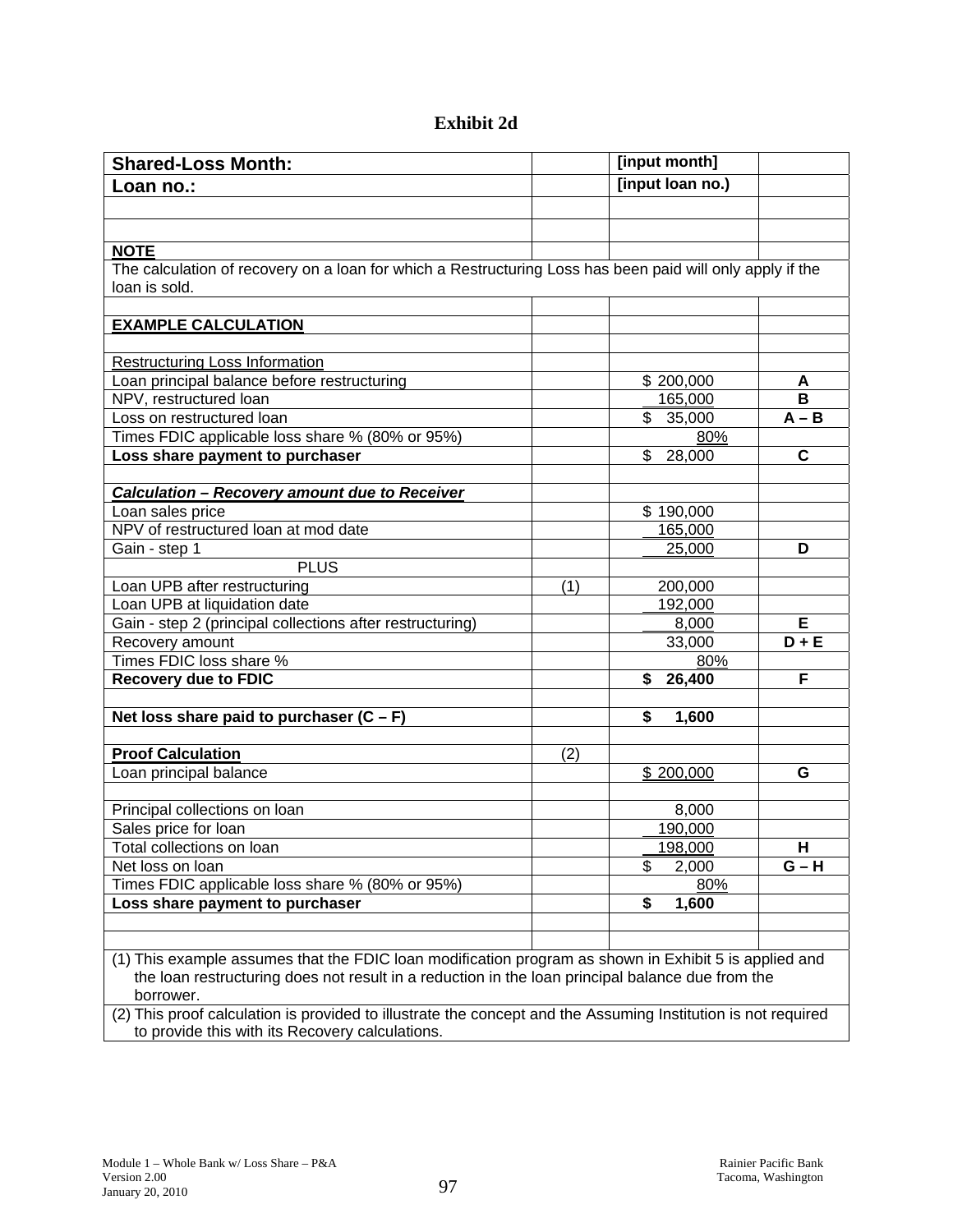| <b>SHARED-LOSS LOANS</b><br>PORTFOLIO PERFORMANCE AND SUMMARY SCHEDULE |                      |    |                         |
|------------------------------------------------------------------------|----------------------|----|-------------------------|
| <b>MONTH ENDED:</b>                                                    | [input report month] |    |                         |
|                                                                        |                      |    |                         |
|                                                                        |                      |    |                         |
| <b>POOL SUMMARY</b>                                                    |                      |    |                         |
|                                                                        | $\#$                 | \$ |                         |
| Loans at Sale Date                                                     | XX                   | XX |                         |
|                                                                        |                      |    |                         |
| Loans as of this month-end                                             | XX                   | XX |                         |
|                                                                        |                      |    |                         |
| <b>STATED THRESHOLD TRACKING</b>                                       | $\#$                 | \$ |                         |
| <b>Stated Threshold amount</b>                                         |                      |    | A                       |
|                                                                        |                      |    |                         |
| Cumulative loss payments, prior month                                  |                      |    |                         |
| Loss payment for current month                                         |                      |    |                         |
| Cumulative loss payment, this month                                    |                      |    |                         |
| Cumulative Commercial & Other Loans Net Charge-Offs                    |                      |    |                         |
|                                                                        |                      |    | B                       |
| Remaining to Stated Threshold                                          |                      |    | $A - B$                 |
|                                                                        |                      |    |                         |
|                                                                        |                      |    | <b>Percent of Total</b> |
| <b>PORTFOLIO PERFORMANCE STATUS</b>                                    | $\#$                 | \$ | $\#$                    |
| Current                                                                |                      |    |                         |
| $30 - 59$ days past due                                                |                      |    |                         |
| $60 - 89$ days past due                                                |                      |    |                         |
| $90 - 119$ days past due                                               |                      |    |                         |
| 120 and over days past due                                             |                      |    |                         |
| In foreclosure                                                         |                      |    |                         |
| <b>ORE</b>                                                             |                      |    |                         |
| Total                                                                  |                      |    |                         |
|                                                                        |                      |    |                         |
| Memo Item:                                                             |                      |    |                         |
| Loans in process of restructuring - total                              |                      |    |                         |
| Loans in bankruptcy                                                    |                      |    |                         |
|                                                                        |                      |    |                         |
| Loans in process of restructuring by delinquency status                |                      |    |                         |
| Current                                                                |                      |    |                         |
| 30 - 59 days past due                                                  |                      |    |                         |
| 60 - 89 days past due                                                  |                      |    |                         |
| 90 - 119 days past due                                                 |                      |    |                         |
| 120 and over days past due In foreclosure<br>Total                     |                      |    |                         |
|                                                                        |                      |    |                         |

# **Exhibit 3 Portfolio Performance and Summary Schedule**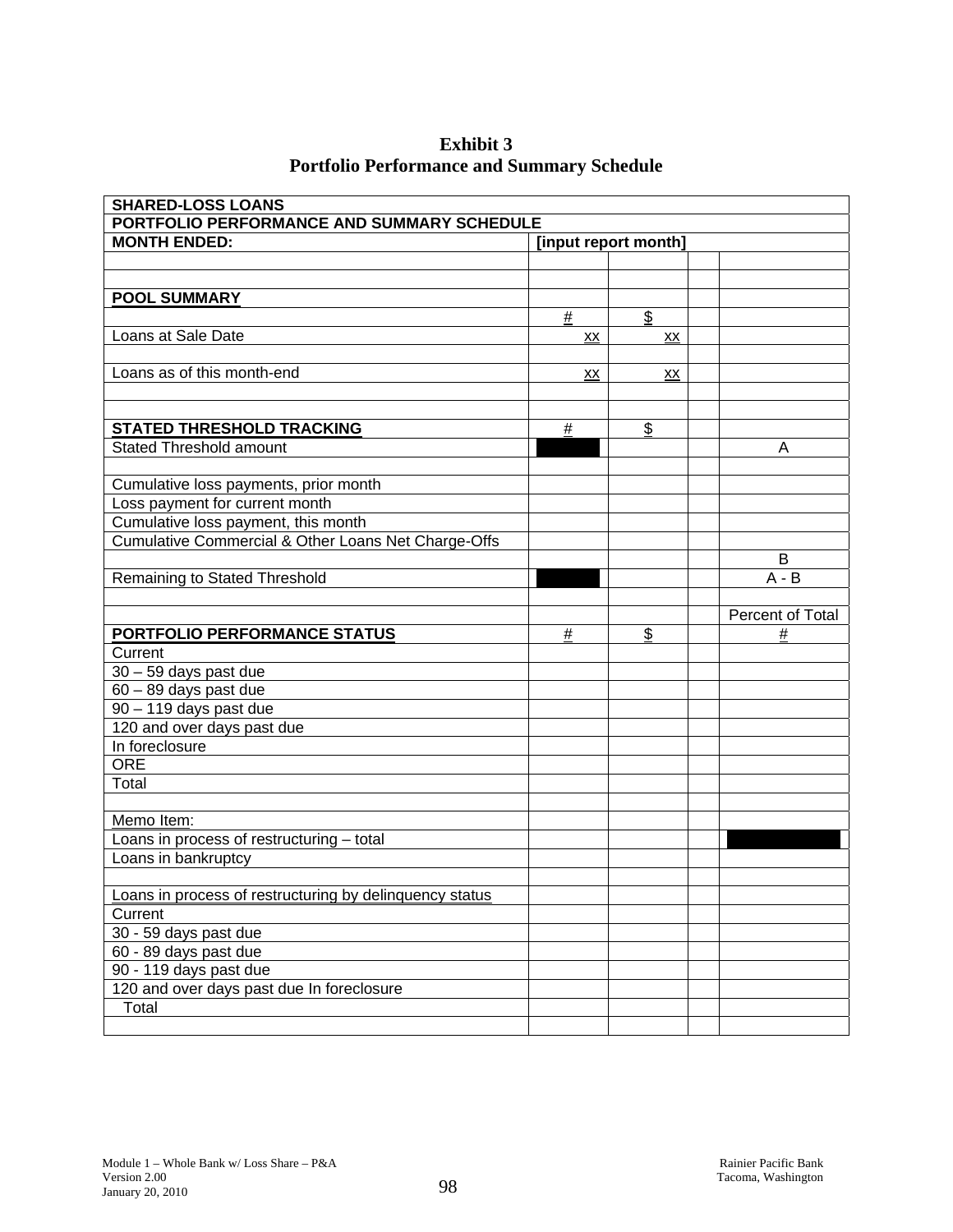| List of Loans Paid Off During Month    |                      |  |  |
|----------------------------------------|----------------------|--|--|
|                                        | Principal            |  |  |
| Loan #                                 | Balance              |  |  |
|                                        |                      |  |  |
| <b>List of Loans Sold During Month</b> |                      |  |  |
|                                        |                      |  |  |
|                                        | Principal<br>Balance |  |  |
| Loan #                                 |                      |  |  |
|                                        |                      |  |  |
|                                        |                      |  |  |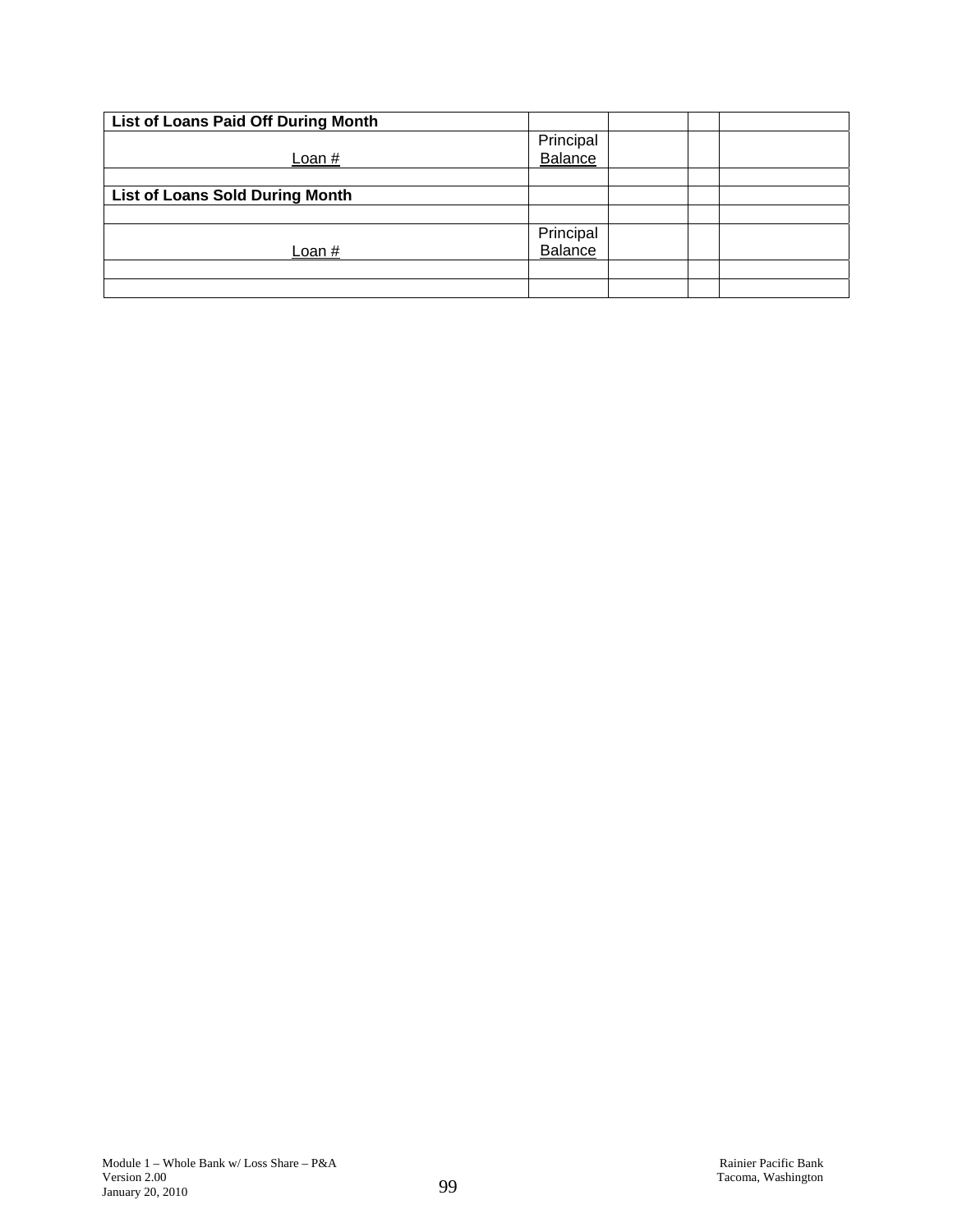## **Exhibit 4 Wire Transfer Instructions**

# **PURCHASER WIRING INSTRUCTIONS**

| <b>BANK RECEIVING WIRE</b>            |  |
|---------------------------------------|--|
|                                       |  |
| <b>9 DIGIT ABA ROUTING NUMBER</b>     |  |
|                                       |  |
| <b>ACCOUNT NUMBER</b>                 |  |
|                                       |  |
| <b>NAME OF ACCOUNT</b>                |  |
|                                       |  |
| <b>ATTENTION TO WHOM</b>              |  |
| <b>PURPOSE OF WIRE</b>                |  |
|                                       |  |
| FDIC RECEIVER WIRING INSTRUCTIONS     |  |
|                                       |  |
| <b>BANK RECEIVING WIRE</b>            |  |
|                                       |  |
| <b>SHORT NAME</b>                     |  |
|                                       |  |
| <b>ADDRESS OF BANK RECEIVING WIRE</b> |  |
|                                       |  |
| <b>9 DIGIT ABA ROUTING NUMBER</b>     |  |
|                                       |  |
| <b>ACCOUNT NUMBER</b>                 |  |
|                                       |  |
| <b>NAME OF ACCOUNT</b>                |  |
| <b>ATTENTION TO WHOM</b>              |  |
|                                       |  |
| <b>PURPOSE OF WIRE</b>                |  |
|                                       |  |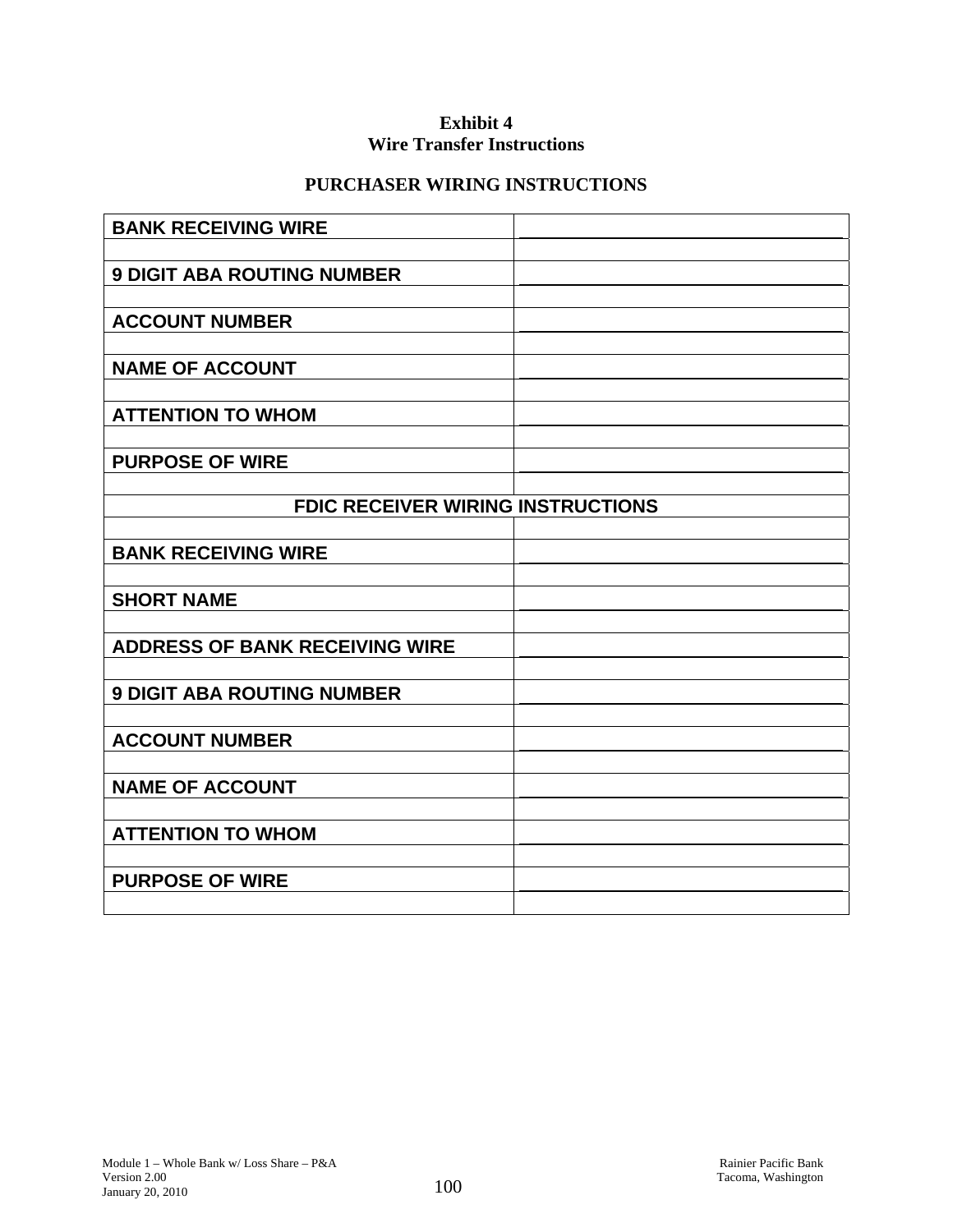# **EXHIBIT 5**

# **FDIC MORTGAGE LOAN MODIFICATION PROGRAM**

# **Objective**

The objective of this FDIC Mortgage Loan Modification Program ("Program") is to modify the terms of certain residential mortgage loans so as to improve affordability, increase the probability of performance, allow borrowers to remain in their homes and increase the value of the loans to the FDIC and assignees. The Program provides for the modification of Qualifying Loans (as defined below) by reducing the borrower's monthly housing debt to income ratio ("DTI Ratio") to no more than 31% at the time of the modification and eliminating adjustable interest rate and negative amortization features.

# Qualifying Mortgage Loans

In order for a mortgage loan to be a Qualifying Loan it must meet all of the following criteria, which must be confirmed by the lender:

- The collateral securing the mortgage loan is owner-occupied and the owner's primary residence; and
- The mortgagor has a first priority lien on the collateral; and
- Either the borrower is at least 60 days delinquent or a default is reasonably foreseeable.

## Modification Process

The lender shall undertake a review of its mortgage loan portfolio to identify Qualifying Loans. For each Qualifying Loan, the lender shall determine the net present value of the modified loan and, if it will exceed the net present value of the foreclosed collateral upon disposition, then the Qualifying Loan shall be modified so as to reduce the borrower's monthly DTI Ratio to no more than 31% at the time of the modification. To achieve this, the lender shall use a combination of interest rate reduction, term extension and principal forbearance, as necessary.

The borrower's monthly DTI Ratio shall be a percentage calculated by dividing the borrower's monthly income by the borrower's monthly housing payment (including principal, interest, taxes and insurance). For these purposes, (1) the borrower's monthly income shall be the amount of the borrower's (along with any co-borrowers') documented and verified gross monthly income, and (2) the borrower's monthly housing payment shall be the amount required to pay monthly principal and interest plus one-twelfth of the then current annual amount required to pay real property taxes and homeowner's insurance with respect to the collateral.

In order to calculate the monthly principal payment, the lender shall capitalize to the outstanding principal balance of the Qualifying Loan the amount of all delinquent interest, delinquent taxes, past due insurance premiums, third party fees and (without duplication) escrow advances (such amount, the "Capitalized Balance").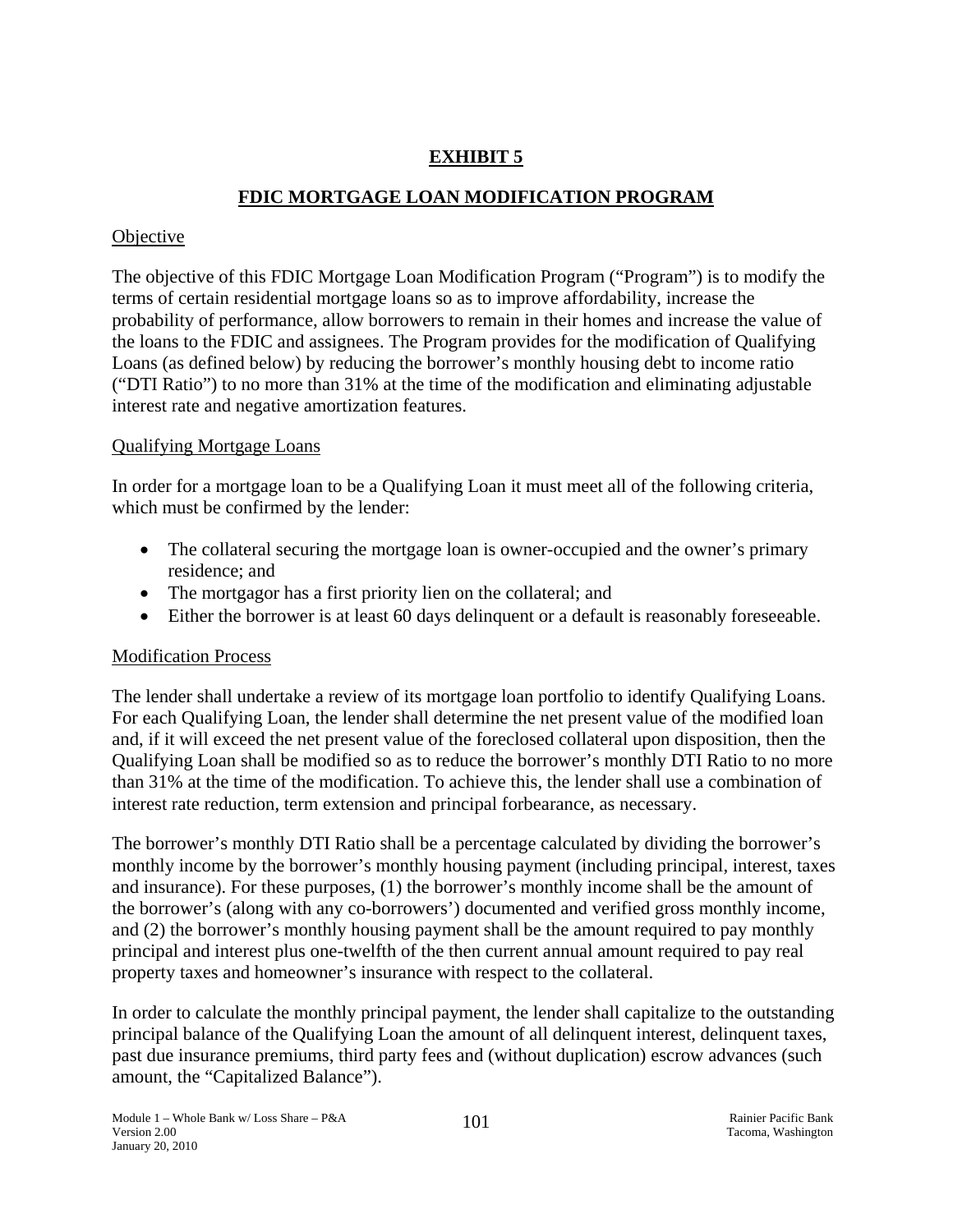In order to achieve the goal of reducing the DTI Ratio to 31%, the lender shall take the following steps in the following order of priority with respect to each Qualifying Loan:

- 1. Reduce the interest rate to the then current Freddie Mac Survey Rate for 30-year fixed rate mortgage loans, and adjust the term to 30 years.
- 2. If the DTI Ratio is still in excess of 31%, reduce the interest rate further, but no lower than 3%, until the DTI ratio of 31% is achieved.
- 3. If the DTI Ratio is still in excess of 31% after adjusting the interest rate to 3%, extend the remaining term of the loan by 10 years.
- 4. If the DTI Ratio is still in excess of 31%, calculate a new monthly payment (the "Adjusted Payment Amount") that will result in the borrower's monthly DTI Ratio not exceeding 31%. After calculating the Adjusted Payment Amount, the lender shall bifurcate the Capitalized Balance into two portions – the amortizing portion and the non-amortizing portion. The amortizing portion of the Capitalized Balance shall be the mortgage amount that will fully amortize over a 40-year term at an annual interest rate of 3% and monthly payments equal to the Adjusted Payment Amount. The nonamortizing portion of the Capitalized Balance shall be the difference between the Capitalized Balance and the amortizing portion of the Capitalized Balance. If the amortizing portion of the Capitalized Balance is less than 75% of the current estimated value of the collateral, then the lender may choose not to restructure the loan. If the lender chooses to restructure the loan, then the lender shall forbear on collecting the non-amortizing portion of the Capitalized Balance, and such amount shall be due and payable only upon the earlier of (i) maturity of the modified loan, (ii) a sale of the property or (iii) a pay-off or refinancing of the loan. No interest shall be charged on the non-amortizing portion of the Capitalized Balance, but repayment shall be secured by a first lien on the collateral.

## Special Note:

The net present value calculation used to determine whether a loan should be modified based on the modification process above is distinct and different from the net present value calculation used to determine the covered loss if the loan is modified. Please refer only to the net present value calculation described in this exhibit for the modification process, with its separate assumptions, when determining whether to provide a modification to a borrower. Separate assumptions may include, without limitation, Assuming Institution's determination of a probability of default without modification, a probability of default with modification, home price forecasts, prepayment speeds, and event timing. These assumptions are applied to different projected cash flows over the term of the loan, such as the projected cash flow of the loan performing or defaulting without modification and the projected cash flow of the loan performing or defaulting with modification.

change, the net present value calculation for determining the covered loss remains constant.<br>
Module 1 – Whole Bank w/ Loss Share – P&A 102 Rainier Pacific Bank Tacoma, Washington By contrast, the net present value for determining the covered loss is based on a 10 year period. While the assumptions in the net present value calculation used in the modification process may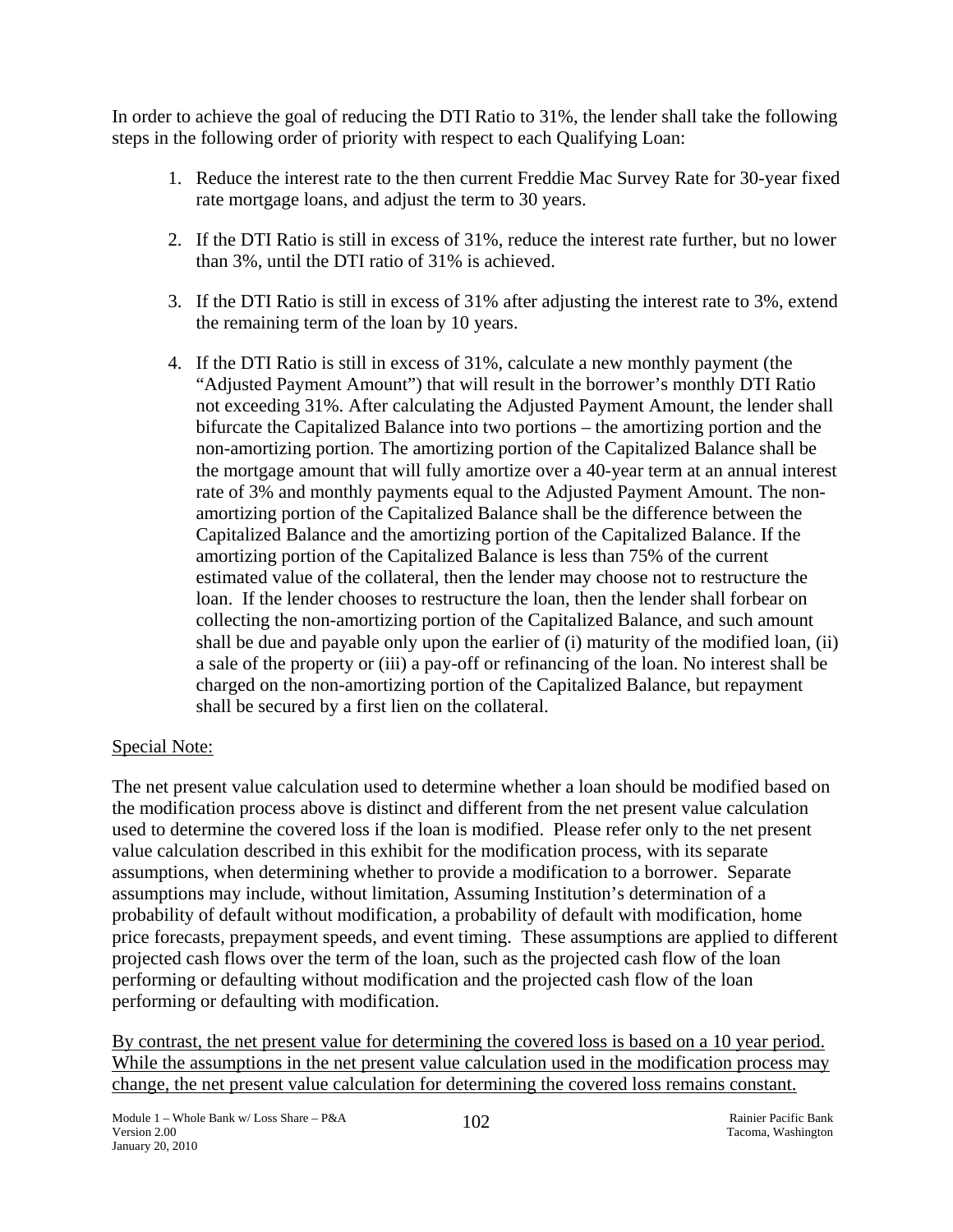## **EXHIBIT 4.15B**

## **COMMERCIAL AND OTHER ASSETS SHARED-LOSS AGREEMENT**

This agreement for reimbursement of loss sharing expenses on certain loans and other assets (the "Commercial Shared-Loss Agreement") shall apply when the Assuming Institution purchases Shared-Loss Assets as that term is defined herein. The terms hereof shall modify and supplement, as necessary, the terms of the Purchase and Assumption Agreement to which this Commercial Shared-Loss Agreement is attached as Exhibit 4.15B and incorporated therein. To the extent any inconsistencies may arise between the terms of the Purchase and Assumption Agreement and this Commercial Shared-Loss Agreement with respect to the subject matter of this Commercial Shared-Loss Agreement, the terms of this Commercial Shared-Loss Agreement shall control. References in this Commercial Shared-Loss Agreement to a particular Section shall be deemed to refer to a Section in this Commercial Shared-Loss Agreement unless the context indicates that a Section of the Purchase and Assumption Agreement is intended.

## **ARTICLE I -- DEFINITIONS**

Capitalized terms used in this Commercial Shared-Loss Agreement that are not defined in this Commercial Shared-Loss Agreement are defined in the Purchase and Assumption Agreement In addition to the terms defined above, defined below are certain additional terms relating to loss-sharing, as used in this Commercial Shared-Loss Agreement.

**"AAA"** means the American Arbitration Association as provided in Section 2.1(f)(iii) of this Commercial Shared-Loss Agreement.

**"Accrued Interest"** means, with respect to any Shared-Loss Loan, Permitted Advance or Shared-Loss Loan Commitment Advance at any time, the amount of earned and unpaid interest, taxes, credit life and/or disability insurance premiums (if any) payable by the Obligor accrued on or with respect to such Shared-Loss Loan, Permitted Advance or Shared-Loss Loan Commitment Advance, all as reflected on the Accounting Records of the Failed Bank or the Assuming Institution (as applicable); provided, that Accrued Interest shall not include any amount that accrues on or with respect to any Shared-Loss Loan, Permitted Advance or Shared-Loss Loan Commitment Advance after that Asset has been placed on non-accrual or nonperforming status by either the Failed Bank or the Assuming Institution (as applicable).

"**Additional ORE**" means Shared-Loss Loans that become Other Real Estate after Bank Closing Date.

"**Affiliate**" shall have the meaning set forth in the Purchase and Assumption Agreement; provided, that, for purposes of this Commercial Shared-Loss Agreement, no Third Party Servicer shall be deemed to be an Affiliate of the Assuming Institution.

**Examplicable Anniversary of the Commencement Date**" means the fifth (5th) anniversary of the Commencement Date.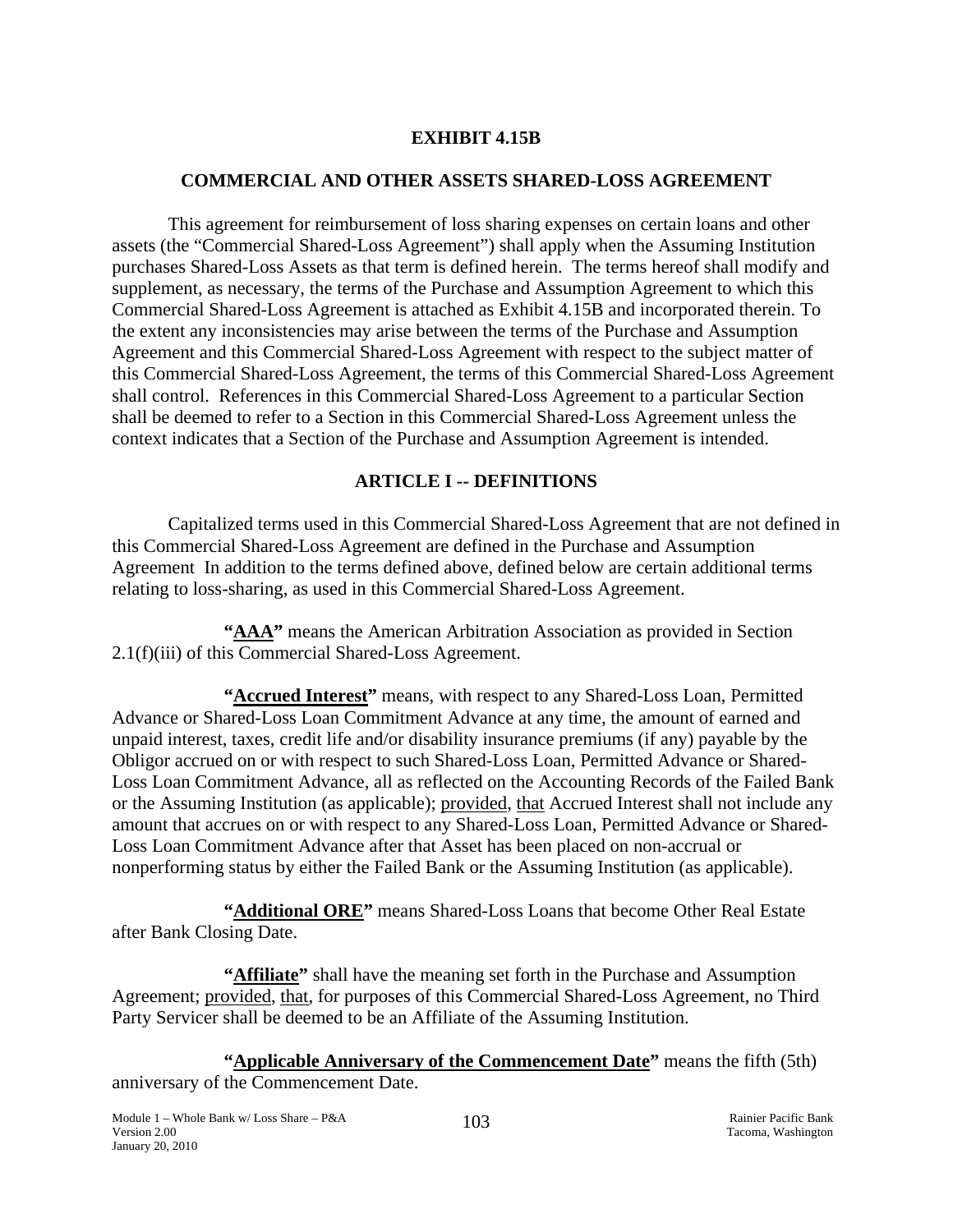**"Calendar Quarter"** means a quarterly period (a) for the first such period, beginning on the Commencement Date and ending on the last calendar day of either March, June, September or December, whichever is the first to occur after the Commencement Date, and (b) for quarterly periods thereafter, beginning on the first calendar day of the calendar month immediately after the month that ended the prior period and ending on the last calendar day of each successive three-calendar-month period thereafter (i.e., each March, June, September and December, starting in the applicable order depending on the ending date of first such period) of any year.

**"Capitalized Expenditures"** means those expenditures that (i) would be capitalized under generally accepted accounting principles, and (ii) are incurred with respect to Shared-Loss Loans, Other Real Estate, Additional ORE or Subsidiary ORE. Capitalized Expenditures shall not include expenses related to environmental conditions including, but not limited to, remediation, storage or disposal of any hazardous or toxic substances or any pollutant or contaminant.

**"Charge-Offs"** means, with respect to any Shared-Loss Assets for any period, an amount equal to the aggregate amount of loans or portions of loans classified as "Loss" under the Examination Criteria, including (a) charge-offs of (i) the principal amount of such assets net of unearned interest (including write-downs associated with Other Real Estate, Additional ORE, Subsidiary ORE or loan modification(s)) (ii) Accrued Interest, and (iii) Capitalized Expenditures plus (b) Pre-Charge-Off Expenses incurred on the respective Shared-Loss Loans, all as effected by the Assuming Institution during such period and reflected on the Accounting Records of the Assuming Institution; provided, that: (i) the aggregate amount of Accrued Interest (including any reversals thereof) for the period after Bank Closing that shall be included in determining the amount of Charge-Offs for any Shared-Loss Loan shall not exceed ninety (90) days' Accrued Interest; (ii) no Charge-Off shall be taken with respect to any anticipated expenditure by the Assuming Institution until such expenditure is actually incurred; (iii) any financial statement adjustments made in connection with the purchase of any Assets pursuant to this Purchase and Assumption Agreement or any future purchase, merger, consolidation or other acquisition of the Assuming Institution shall not constitute "Charge-Offs"; and (iv) except for Portfolio Sales or any other sales or dispositions consented to by the Receiver, losses incurred on the sale or other disposition of Shared-Loss Assets to any Person (other than the sale or other disposition of Other Real Estate, Additional ORE or Subsidiary ORE to a Person other than an Affiliate of the Assuming Institution which is conducted in a commercially reasonable and prudent manner) shall not constitute Charge-Offs.

**"Commencement Date"** means the first calendar day following Bank Closing.

**"Consumer Loans"** means Loans to individuals for household, family and other personal expenditures (including United States and/or State-guaranteed student loans and extensions of credit pursuant to a credit card plan or debit card plan).

**"Cumulative Servicing Amount"** means the sum of the Period Servicing Amounts for every consecutive twelve-month period prior to and ending on the True-Up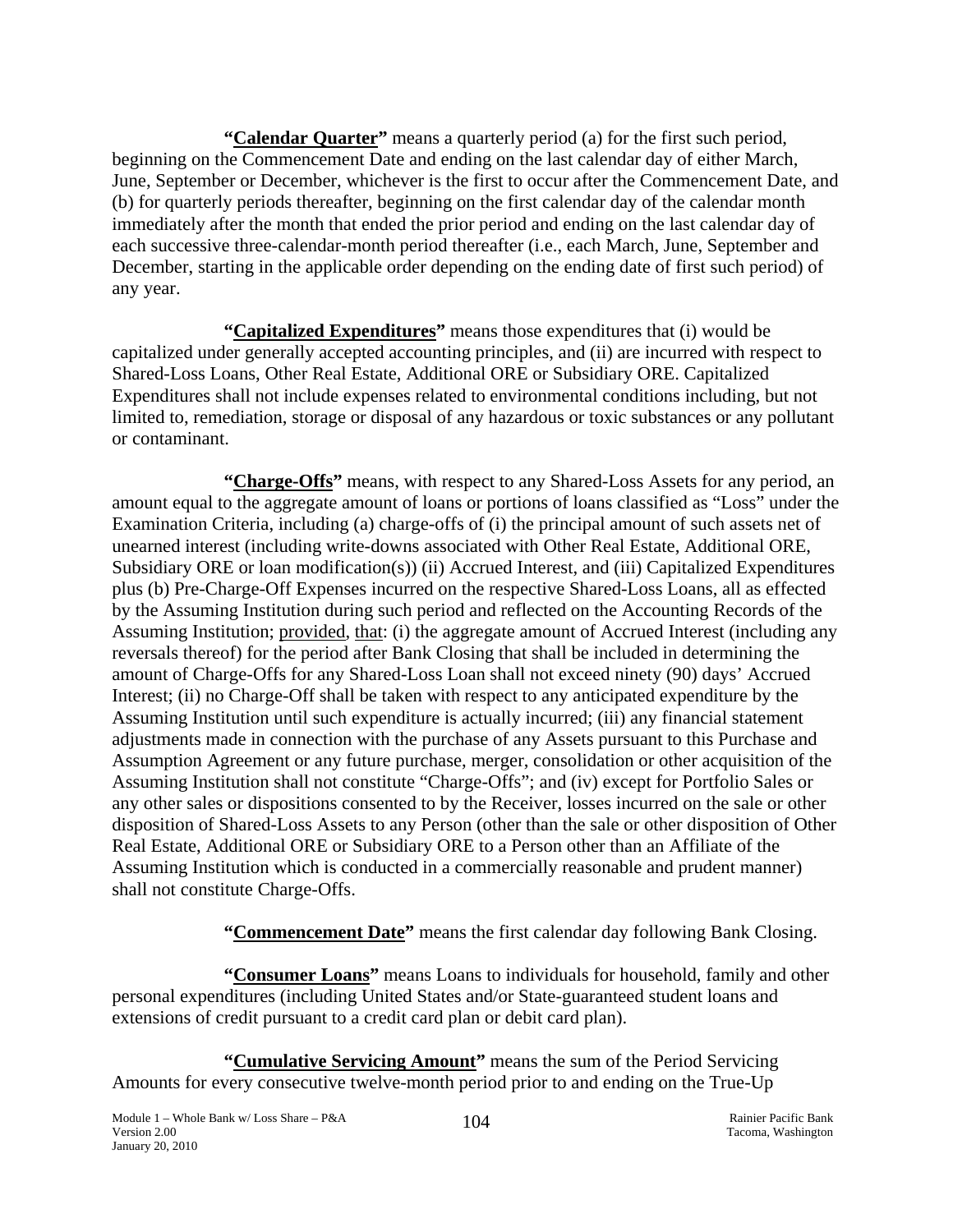Measurement Date in respect of each of the Shared-Loss Agreements during which the losssharing provisions of the applicable Shared-Loss Agreement is in effect.

**"Cumulative Shared-Loss Payments"** means (i) the aggregate of all of the payments made or payable to the Assuming Institution under the Shared-Loss Agreements minus (ii) the aggregate of all of the payments made or payable to the Receiver under the Shared-Loss Agreements.

**"Environmental Assessment"** means an assessment of the presence, storage or release of any hazardous or toxic substance, pollutant or contaminant with respect to the collateral securing a Shared-Loss Loan that has been fully or partially charged off.

**"Examination Criteria"** means the loan classification criteria employed by, or any applicable regulations of, the Assuming Institution's Chartering Authority at the time such action is taken, as such criteria may be amended from time to time.

**"Failed Bank Charge-Offs/Write-Downs"** means, with respect to any Shared-Loss Asset, an amount equal to the aggregate amount of reversals or charge-offs of Accrued Interest and charge-offs and write-downs of principal effected by the Failed Bank with respect to that Shared-Loss Asset as reflected on the Accounting Records of the Failed Bank.

**"Fair Value"** means the value of a Shared Loss MTM Asset as stated on the books and records of the Failed Bank as of Bank Closing, inclusive of all adjustments.

**"FDIC Party"** has the meaning provided in Section 2.1(f)(ii) of this Commercial Shared-Loss Agreement.

**"Net Charge-Offs"** means, with respect to any period, an amount equal to the aggregate amount of Charge-Offs for such period less the amount of Recoveries for such period.

 Commercial Shared-Loss Agreement. **"Neutral Member"** has the meaning provided in Section 2.1(f)(ii) of this

**"New Shared-Loss Loans"** means loans that would otherwise be subject to loss sharing under this Commercial Shared-Loss Agreement that were originated after Bid Valuation Date and before Bank Closing.

**"Notice of Dispute"** has the meaning provided in Section 2.1(f)(iii) of this Commercial Shared-Loss Agreement.

**"ORE Subsidiary"** means any Subsidiary of the Assuming Institution that engages solely in holding, servicing, managing or liquidating interests of a type described in clause (A) of the definition of "Other Real Estate," which interests have arisen from the collection or settlement of a Shared-Loss Loan.

**"Other Real Estate"** means all of the following (including any of the following fully or partially charged off the books and records of the Failed Bank or the Assuming Module 1 – Whole Bank w/ Loss Share – P&A  $105$  Rainier Pacific Bank 105 Cersion 2.00 Tacoma, Washington January 20, 2010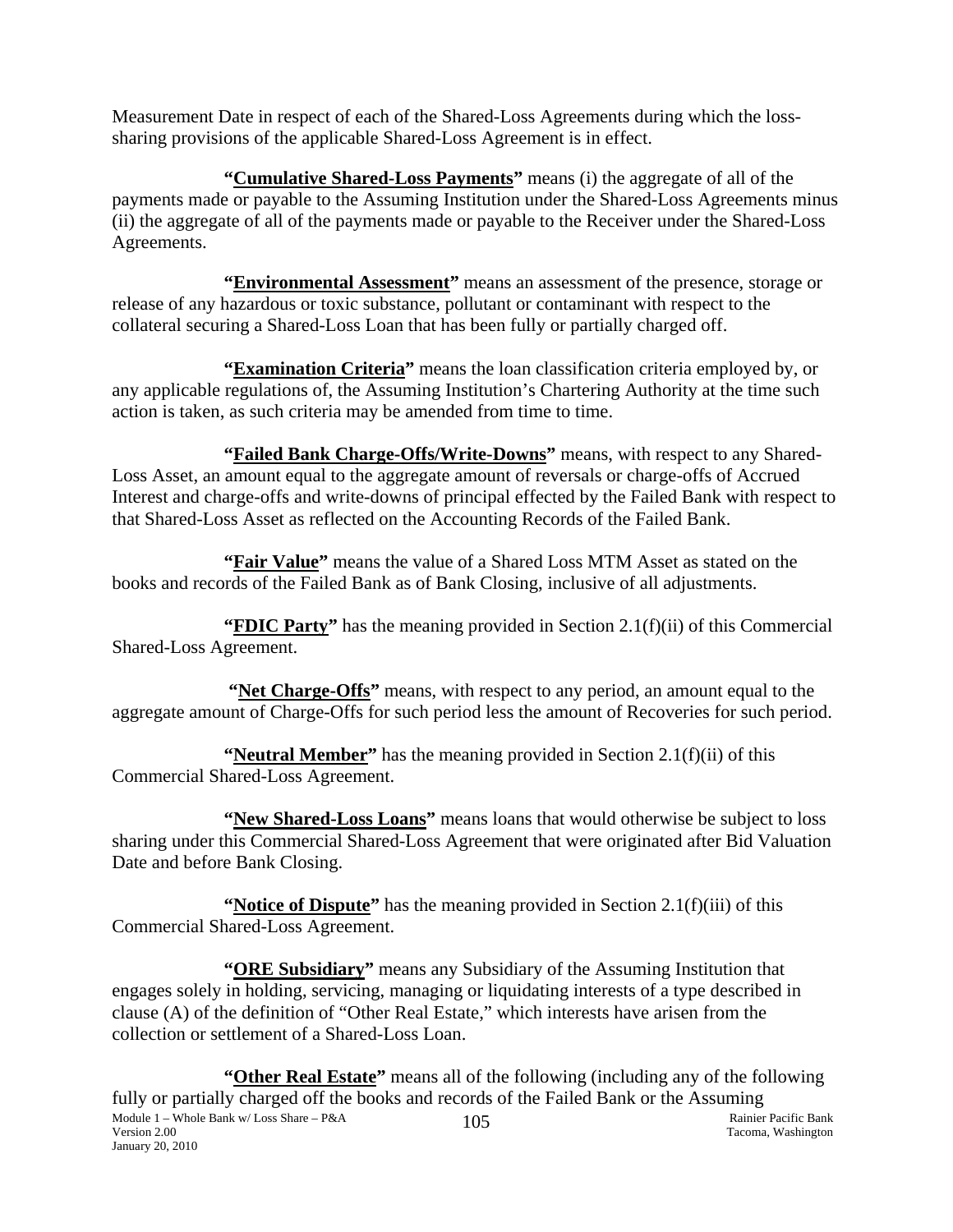Institution) that (i) are owned by the Failed Bank as of Bank Closing and are purchased pursuant to the Purchase and Assumption Agreement or (ii) have arisen subsequent to Bank Closing from the collection or settlement by the Assuming Institution of a Shared-Loss Loan:

(A) all interests in real estate (other than Bank Premises and Fixtures), including but not limited to mineral rights, leasehold rights, condominium and cooperative interests, air rights and development rights; and

(B) all other assets (whether real or personal property) acquired by foreclosure or in full or partial satisfaction of judgments or indebtedness.

**"Period Servicing Amount"** means, for any twelve month period with respect to each of the Shared-Loss Agreements during which the loss-sharing provisions of the applicable Shared-Loss Agreement are in effect, the product of (i) the simple average of the principal amount of Shared-Loss Loans and Shared-Loss Assets (other than the Shared-Loss Securities) (in each case as defined in the Shared-Loss Agreements), as the case may be, at the beginning of such period and at the end of such period times (ii) one percent (1%).

**"Permitted Advance"** means an advance of funds by the Assuming Institution with respect to a Shared-Loss Loan, or the making of a legally binding commitment by the Assuming Institution to advance funds with respect to a Shared-Loss Loan, that (i) in the case of such an advance, is actually made, and, in the case of such a commitment, is made and all of the proceeds thereof actually advanced, within one (1) year after the Commencement Date, (ii) does not cause the sum of (A) the book value of such Shared-Loss Loan as reflected on the Accounting Records of the Assuming Institution after any such advance has been made by the Assuming Institution plus (B) the unfunded amount of any such commitment made by the Assuming Institution related thereto, to exceed 110% of the Book Value of such Shared-Loss Loan, (iii) is not made with respect to a Shared-Loss Loan with respect to which (A) there exists a related Shared-Loss Loan Commitment or (B) the Assuming Institution has taken a Charge-Off and (iv) is made in good faith, is supported at the time it is made by documentation in the Credit Files and conforms to and is in accordance with the applicable requirements set forth in Article III of this Commercial Shared-Loss Agreement and with the then effective written internal credit policy guidelines of the Assuming Institution; provided, that the limitations in subparagraphs (i), (ii) and (iii) of this definition shall not apply to any such action (other than to an advance or commitment related to the remediation, storage or final disposal of any hazardous or toxic substance, pollutant or contaminant) that is taken by Assuming Institution in its reasonable discretion to preserve or secure the value of the collateral for such Shared-Loss Loan.

**"Permitted Amendment"** means, with respect to any Shared-Loss Loan Commitment or Shared-Loss Loan, any amendment, modification, renewal or extension thereof, or any waiver of any term, right, or remedy thereunder, made by the Assuming Institution in good faith and otherwise in accordance with the applicable requirements set forth in Article III of this Commercial Shared-Loss Agreement and the then effective written internal credit policy guidelines of the Assuming Institution; provided, that:

(i) with respect to a Shared-Loss Loan Commitment or a Shared-Loss Loan that is not a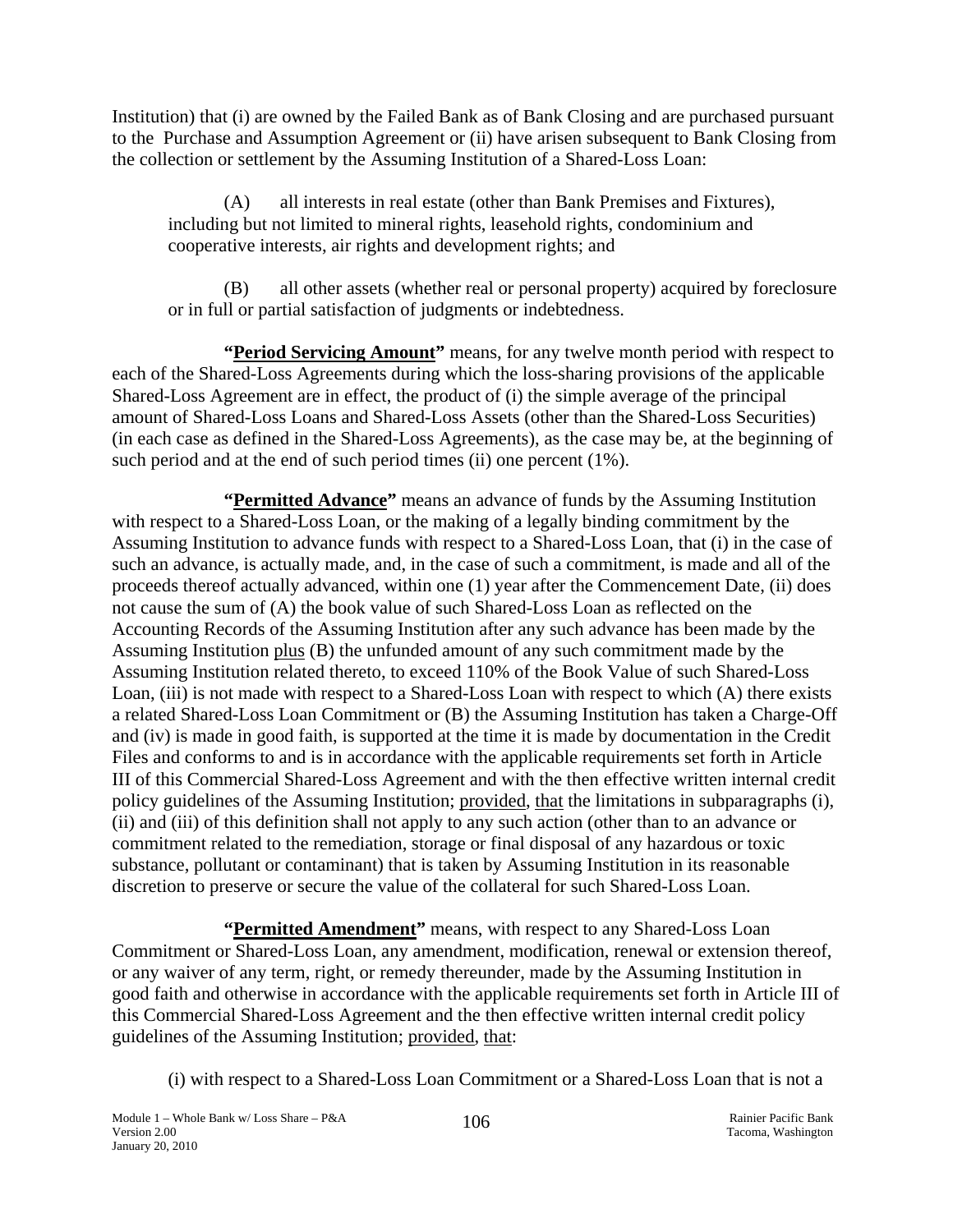revolving line of credit, no such amendment, modification, renewal, extension, or waiver, except as allowed under the definition of Permitted Advance, shall operate to increase the amount of principal (A) then remaining available to be advanced by the Assuming Institution under the Shared-Loss Loan Commitment or (B) then outstanding under the Shared-Loss Loan;

(ii) with respect to a Shared-Loss Loan Commitment or a Shared-Loss Loan that is a revolving line of credit, no such amendment, modification, renewal, extension, or waiver, except as allowed under the definition of Permitted Advance, shall operate to increase the maximum amount of principal authorized as of Bank Closing to be outstanding at any one time under the underlying revolving line of credit relationship with the debtor (regardless of the extent to which such revolving line of credit may have been funded as of Bank Closing or may subsequently have been funded and/or repaid); and

(iii) no such amendment, modification, renewal, extension or waiver shall extend the term of such Shared-Loss Loan Commitment or Shared-Loss Loan beyond the end of the final Shared-Loss Quarter unless the term of such Shared-Loss Loan Commitment or Shared-Loss Loan as existed on Bank Closing was beyond the end of the final Shared-Loss Quarter, in which event no such amendment, modification, renewal, extension or waiver shall extend such term beyond the term as existed as of Bank Closing.

"**Pre-Charge-Off Expenses"** means those expenses incurred in the usual and prudent management of a Shared-Loss Loan that would qualify as a Reimbursable Expense or Recovery Expense if incurred after a Charge-Off of the related Shared-Loss Asset had occurred.

**"Quarterly Certificate"** has the meaning provided in Section 2.1(a)(i) of this Commercial Shared-Loss Agreement.

**"Recoveries"** (I)(A) In addition to any sums to be applied as Recoveries pursuant to subparagraph (II) below, "Recoveries" means, with respect to any period, the sum of (without duplication):

final Shared-Loss Quarter; plus (i) the amount of collections during such period by the Assuming Institution on Charge-Offs of Shared-Loss Assets effected by the Assuming Institution prior to the end of the

(ii) the amount of collections during such period by the Assuming Institution on Failed Bank Charge-Offs/Write-Downs; plus

(iii) the amount of gain on any sale or other disposition during such period by the Assuming Institution of Shared Loss Loans, Other Real Estate, Additional ORE or Subsidiary ORE (provided, that the amount of any such gain included in Recoveries shall not exceed the aggregate amount of the related Failed Bank Charge-Offs/Write-Downs and Charge-Offs taken and any related Reimbursable Expenses and Recovery Expenses); plus

(iv) the amount of collections during such period by the Assuming Institution of any Reimbursable Expenses or Recovery Expenses; plus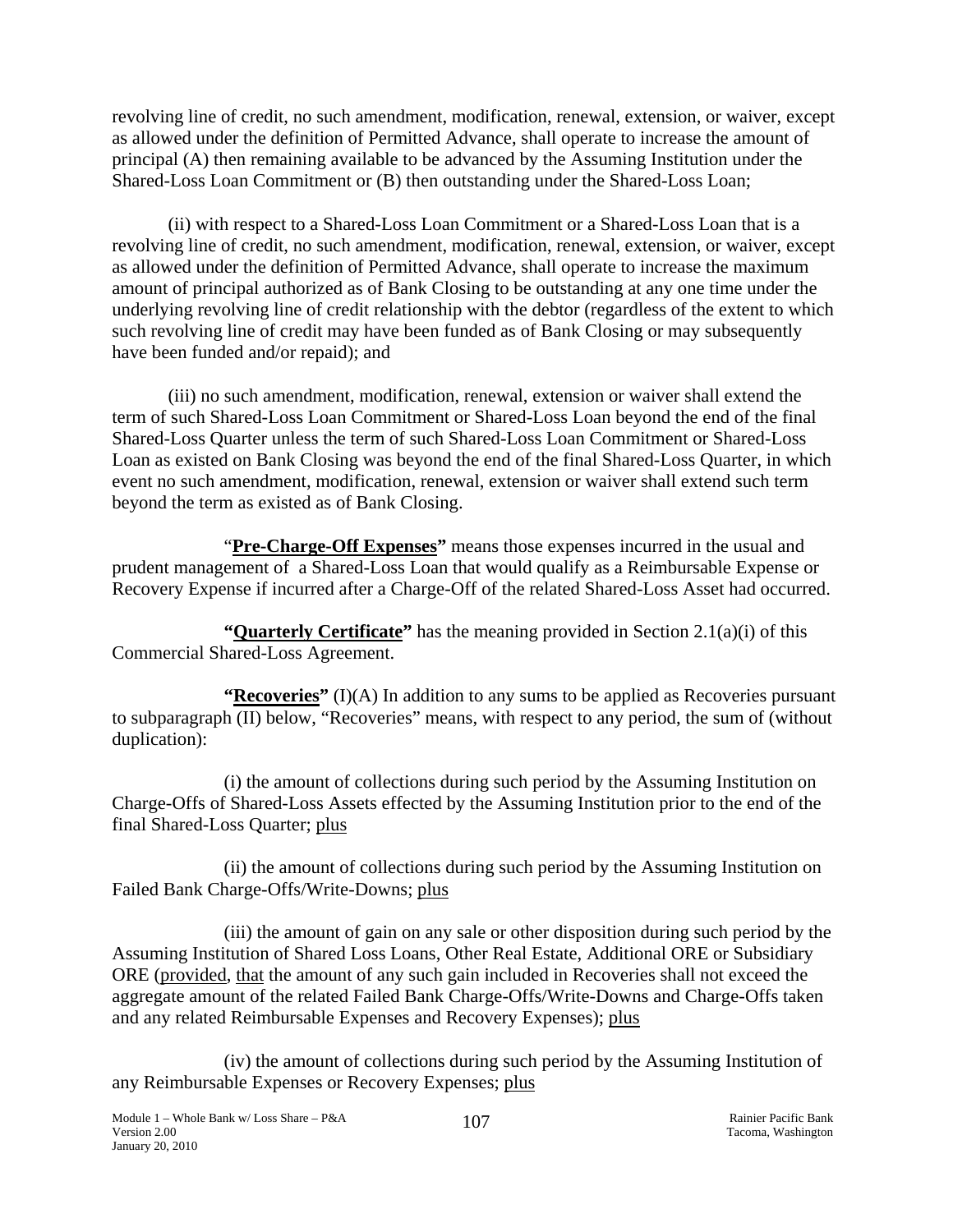(v) the amount of any fee or other consideration received by the Assuming Institution during or prior to such period in connection with any amendment, modification, renewal, extension, refinance, restructure, commitment or other similar action taken by the Assuming Institution with respect to a Shared-Loss Asset with respect to which there exists a Failed Bank Charge-Off/Write-Down or a Shared-Loss Loan as to which a Charge-Off has been effected by the Assuming Institution during or prior to such period (provided, that the amount of any such fee or other consideration included in Recoveries shall not exceed the aggregate amount of the related Failed Bank Charge-Offs/Write-Downs and Charge-Offs taken and any related Reimbursable Expenses and Recovery Expenses).

(I)(B) For the purpose of determining the amounts to be applied as Recoveries pursuant to subparagraph  $(I)(A)$  above, the Assuming Institution shall apply amounts received on the Assets that are not otherwise applied to reduce the book value of principal of a Shared-Loss Loan (or, in the case of Other Real Estate, Additional ORE, Subsidiary ORE and Capitalized Expenditures, that are not otherwise applied to reduce the book value thereof) in the following order: first to Charge-Offs and Failed Bank Charge-Offs/Write Downs; then to Reimbursable Expenses and Recovery Expenses; then to interest income; and then to other expenses incurred by the Assuming Institution.

(II) If there occurs an amendment, modification, renewal, extension, refinance, restructure, commitment, sale or other similar action with respect to a Shared-Loss Loan as to which there exists a Failed Bank Charge-Off/Write Down or as to which a Charge-Off has been effected by the Assuming Institution during or prior to such period, and if, as a result of such occurrence, the Assuming Institution recognizes any interest income for financial accounting purposes on that Shared-Loss Loan, then "Recoveries" shall also include the portion of the total amount of any such interest income recognized by the Assuming Institution which is derived by multiplying:

(A) the total amount of any such interest income recognized by the Assuming Institution during such period with respect to that Shared-Loss Loan as described above, by

(B) a fraction, the numerator of which is the aggregate principal amount (excluding reversals or charge-offs of Accrued Interest) of all such Failed Bank Charge-Offs/Write-Downs and Charge-Offs effected by the Assuming Institution with respect to that Shared-Loss Loan plus the principal amount of that Shared-Loss Loan that has not yet been charged-off but has been placed on nonaccrual status, all of which occurred at any time prior to or during the period in which the interest income referred to in subparagraph (II)(A) immediately above was recognized, and the denominator of which is the total amount of principal indebtedness (including all such prior Failed Bank Charge-Offs/Write-Downs and Charge-Offs as described above) due from the Obligor on that Shared-Loss Loan as of the end of such period;

provided, however, that the amount of any interest income included as Recoveries for a particular Shared-Loss Loan shall not exceed the aggregate amount of (a) Failed Bank Charge-Offs/Write-Downs, (b) Charge-Offs effected by the Assuming Institution during or prior to the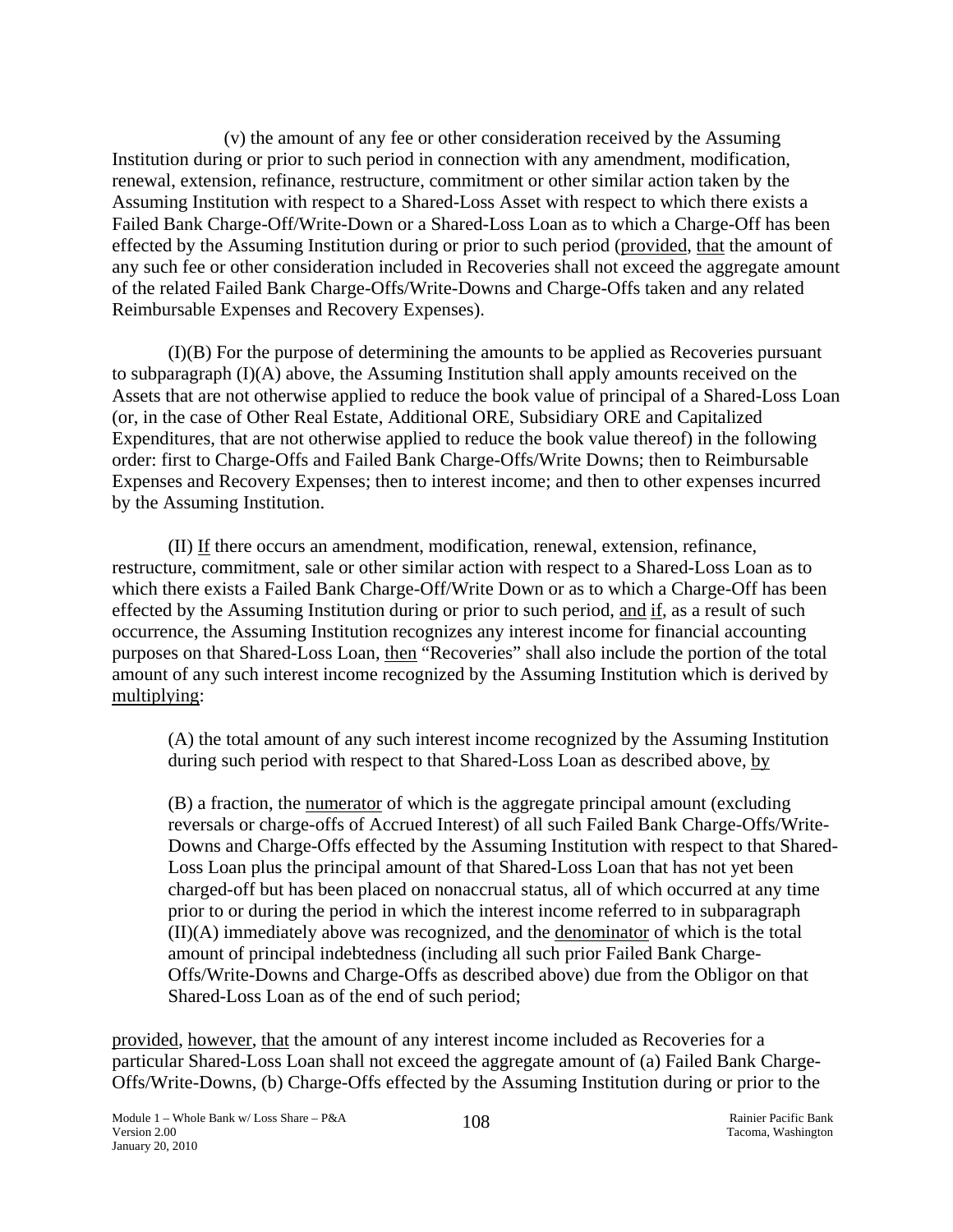period in which the amount of Recoveries is being determined, plus (c) any Reimbursable Expenses and Recovery Expenses paid to the Assuming Institution pursuant to this Commercial Shared-Loss Agreement during or prior to the period in which the amount of Recoveries is being determined, all with respect to that particular Shared-Loss Loan; and, provided, further, that any collections on any such Shared-Loss Loan that are not applied to reduce book value of principal or recognized as interest income shall be applied pursuant to subparagraph (I) above.

(III) Notwithstanding subparagraphs (I) and (II) above, the term "Recoveries" shall not include: (a) any amounts paid to the Assuming Institution by the Receiver pursuant to Section 2.1 of this Commercial Shared-Loss Agreement, (b) amounts received with respect to Charge-Offs effected by the Assuming Institution after the final Shared-Loss Quarter, (c) after the final Shared-Loss Quarter, income received by the Assuming Institution from the operation of, and any gains recognized by the Assuming Institution on the disposition of, Other Real Estate, Additional ORE or Subsidiary ORE (such income and gains being hereinafter together referred to as "ORE Income"), except to the extent that aggregate ORE Income exceeds the aggregate expenses paid to third parties by or on behalf of the Assuming Institution after the final Shared-Loss Quarter to manage, operate and maintain Other Real Estate, Additional ORE or Subsidiary ORE (such expenses being hereinafter referred to as "ORE Expenses"). In determining the extent aggregate ORE Income exceeds aggregate ORE Expenses for any Recovery Quarter as set forth immediately above in subparagraph (c), the Assuming Institution will subtract (i) ORE Expenses paid to third parties during such Recovery Quarter (provided, that, in the case of the final Recovery Quarter only, the Assuming Institution will subtract ORE Expenses paid to third parties from the beginning of the final Recovery Quarter up to the date the Assuming Institution is required to deliver the final Quarterly Certificate pursuant to this Commercial Shared-Loss Agreement) from (ii) ORE Income received during such Recovery Quarter, to calculate net ORE income ("Net ORE Income") for that Recovery Quarter. If the amount of Net ORE Income so calculated for a Recovery Quarter is positive, such amount shall be reported as Recoveries on the Quarterly Certificate for such Recovery Quarter. If the amount of Net ORE Income so calculated for a Recovery Quarter is negative ("Net ORE Loss Carryforward"), such amount shall be added to any ORE Expenses paid to third parties in the next succeeding Recovery Quarter, which sum shall then be subtracted from ORE Income for that next succeeding Recovery Quarter, for the purpose of determining the amount of Net ORE Income (or, if applicable, Net ORE Loss Carryforward) for that next succeeding Recovery Quarter. If, as of the end of the final Recovery Quarter, a Net ORE Loss Carryforward exists, then the amount of the Net ORE Loss Carryforward that does not exceed the aggregate amount of Net ORE Income reported as Recoveries on Quarterly Certificates for all Recovery Quarters may be included as a Recovery Expense on the Quarterly Certificate for the final Recovery Quarter.

**"Recovery Amount"** has the meaning provided in Section 2.1(b)(ii) of this Commercial Shared-Loss Agreement.

**"Recovery Expenses"** means, for any Recovery Quarter, the amount of actual, reasonable and necessary out-of-pocket expenses (other than Capitalized Expenditures) paid to third parties (other than Affiliates of the Assuming Institution) by or on behalf of the Assuming Institution, as limited by Sections 3.2(c) and (d) of Article III to this Commercial Shared-Loss Agreement, to recover amounts owed with respect to (i) any Shared-Loss Asset as to which a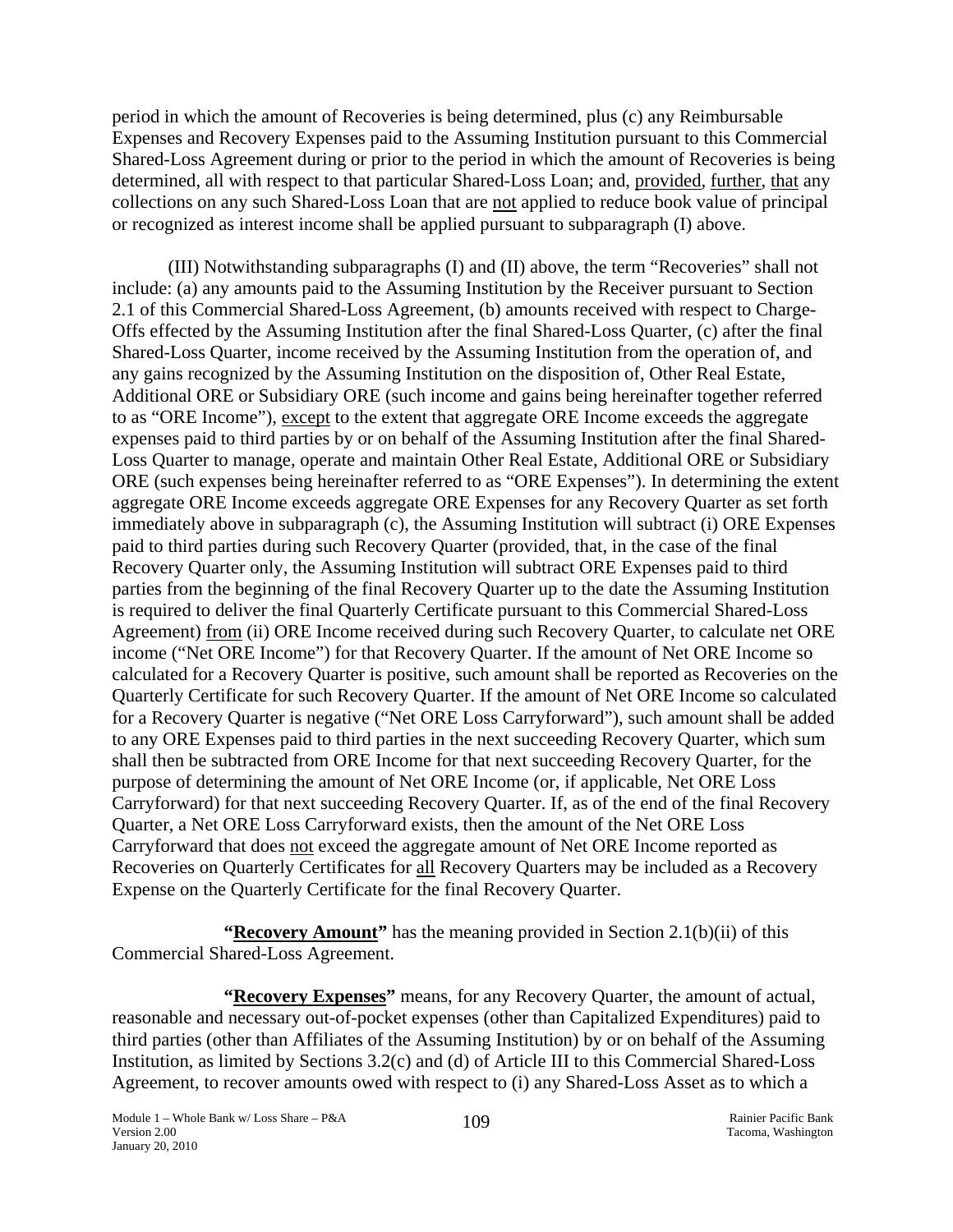Charge-Off was effected prior to the end of the final Shared-Loss Quarter (provided that such amounts were incurred no earlier than the date the first Charge-Off on such Shared-Loss Asset could have been reflected on the Accounting Records of the Assuming Institution), and (ii) Failed Bank Charge-Offs/Write-Downs (including, in each case, all costs and expenses related to an Environmental Assessment and any other costs or expenses related to any environmental conditions with respect to the Shared-Loss Assets (it being understood that any remediation expenses for any such pollutant or contaminant are not recoverable if in excess of \$200,000 per Shared-Loss Asset, without the Assuming Institution having obtained the prior consent of the Receiver for such expenses); provided, that, so long as income with respect to a Shared-Loss Loan is being prorated pursuant to the arithmetical formula in subsection (II) of the definition of "Recoveries", the term "Recovery Expenses" shall not include that portion of any such expenses paid during such Recovery Quarter to recover any amounts owed on that Shared-Loss Loan that is derived by:

subtracting (1) the product derived by multiplying:

(A) the total amount of any such expenses paid by or on behalf of the Assuming Institution during such Recovery Quarter with respect to that Shared-Loss Loan, by

(B) a fraction, the numerator of which is the aggregate principal amount (excluding reversals or charge-offs of Accrued Interest) of all such Failed Bank Charge-Offs/Write-Downs and Charge-Offs effected by the Assuming Institution with respect to that Shared-Loss Loan plus the principal amount of that Shared-Loss Loan that has not yet been charged-off but has been placed on nonaccrual status, all of which occurred at any time prior to or during the period in which the interest income referred to in subparagraph (II)(A) of the definition of "Recoveries" was recognized, and the denominator of which is the total amount of principal indebtedness (including all such prior Failed Bank Charge-Offs/Write-Downs and Charge-Offs as described above) due from the Obligor on that Shared-Loss Loan as of the end of such period;

from (2) the total amount of any such expenses paid during that Recovery Quarter with respect to that Shared-Loss Loan.

**"Recovery Quarter"** has the meaning provided in Section 2.1(a)(ii) of this Commercial Shared-Loss Agreement.

**"Reimbursable Expenses"** means, for any Shared-Loss Quarter, the amount of actual, reasonable and necessary out-of-pocket expenses (other than Capitalized Expenditures), paid to third parties (other than Affiliates of the Assuming Institution) by or on behalf of the Assuming Institution, as limited by Sections 3.2(c) and (d) of Article III of this Commercial Shared-Loss Agreement, to:

(i) recover amounts owed with respect to any Shared-Loss Asset as to which a Charge-Off has been effected prior to the end of the final Shared-Loss Quarter (provided that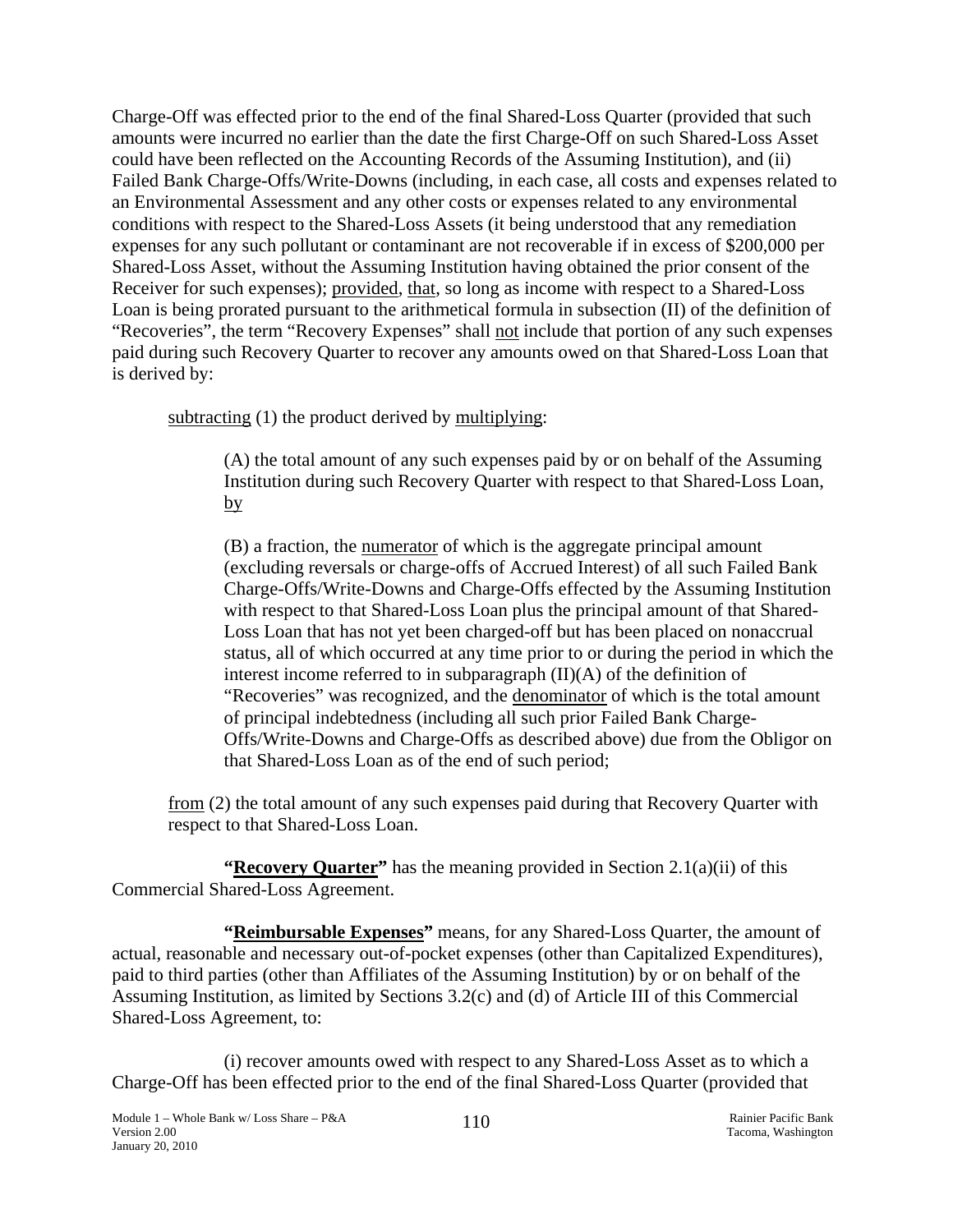such amounts were incurred no earlier than the date the first Charge-Off on such Shared-Loss Asset could have been reflected on the Accounting Records of the Assuming Institution) and recover amounts owed with respect to Failed Bank Charge-Offs/Write-Downs (including, in each case, all costs and expenses related to an Environmental Assessment and any other costs or expenses related to any environmental conditions with respect to the Shared-Loss Assets (it being understood that any such remediation expenses for any such pollutant or contaminant are not recoverable if in excess of \$200,000 per Shared-Loss Asset, without the Assuming Institution having obtained the prior consent of the Receiver for such expenses); provided, that, so long as income with respect to a Shared-Loss Loan is being pro-rated pursuant to the arithmetical formula in subsection (II) of the definition of "Recoveries", the term "Reimbursable Expenses" shall not include that portion of any such expenses paid during such Shared-Loss Quarter to recover any amounts owed on that Shared-Loss Loan that is derived by:

subtracting (1) the product derived by multiplying:

(A) the total amount of any such expenses paid by or on behalf of the Assuming Institution during such Shared-Loss Quarter with respect to that Shared-Loss Loan, by

(B) a fraction, the numerator of which is the aggregate principal amount (excluding reversals or charge-offs of Accrued Interest) of all such Failed Bank Charge-Offs/Write-Downs and Charge-Offs effected by the Assuming Institution with respect to that Shared-Loss Loan plus the principal amount of that Shared-Loss Loan that has not yet been charged-off but has been placed on nonaccrual status, all of which occurred at any time prior to or during the period in which the interest income referred to in subparagraph  $(II)(A)$  of the definition of "Recoveries" was recognized, and the denominator of which is the total amount of principal indebtedness (including all such prior Failed Bank Charge-Offs/Write-Downs and Charge-Offs as described above) due from the Obligor on that Shared-Loss Loan as of the end of such period;

from (2) the total amount of any such expenses paid during that Shared-Loss Quarter with respect to that Shared-Loss Loan; and

(ii) manage, operate or maintain Other Real Estate, Additional ORE or Subsidiary ORE less the amount of any income received by the Assuming Institution during such Shared-Loss Quarter with respect to such Other Real Estate, Additional ORE or Subsidiary ORE (which resulting amount under this clause (ii) may be negative).

**"Review Board"** has the meaning provided in Section 2.1(f)(i) of this Commercial Shared-Loss Agreement.

"Shared-Loss Amount" has the meaning provided in Section 2.1(b)(i) of this Commercial Shared-Loss Agreement.

**"Shared-Loss Asset Repurchase Price"** means, with respect to any Shared-Loss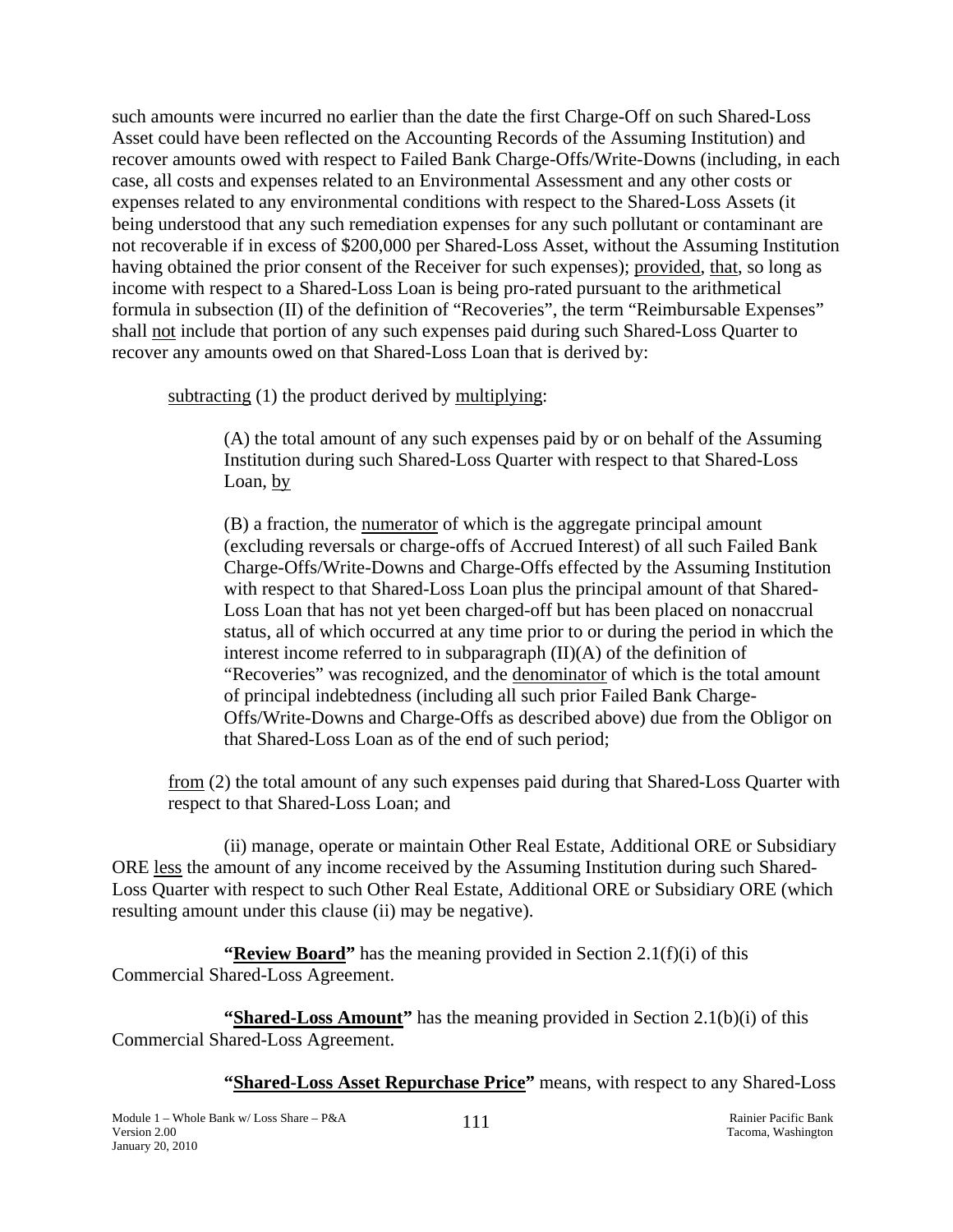Asset, the principal amount thereof plus any other fees or penalties due from an Obligor (including, subject to the limitations discussed below, the amount of any Accrued Interest) stated on the Accounting Records of the Assuming Institution, as of the date as of which the Shared-Loss Asset Repurchase Price is being determined (regardless, in the case of a Shared-Loss Loan, of the Legal Balance thereof) plus all Reimbursable Expenses and Recovery Expenses incurred up to and through the date of consummation of purchase of such Shared-Loss Asset; provided, that (i) in the case of a Shared-Loss Loan there shall be excluded from such amount the amount of any Accrued Interest accrued on or with respect to such Shared-Loss Loan prior to the ninety (90)-day period ending on the day prior to the purchase date determined pursuant to Sections 2.1(e)(i) or 2.1(e)(iii) of this Commercial Shared-Loss Agreement, except to the extent such Accrued Interest was included in the Book Value of such Shared-Loss Loan, and (ii) any collections on a Shared-Loss Loan received by the Assuming Institution after the purchase date applicable to such Shared-Loss Loan shall be applied (without duplication) to reduce the Shared-Loss Asset Repurchase Price of such Shared-Loss Loan on a dollar-for-dollar basis. For purposes of determining the amount of unpaid interest which accrued during a given period with respect to a variable-rate Shared-Loss Loan, all collections of interest shall be deemed to be applied to unpaid interest in the chronological order in which such interest accrued.

**"Shared-Loss Assets"** means Shared-Loss Loans, Other Real Estate purchased by the Assuming Institution, Additional ORE, Subsidiary ORE and Capitalized Expenditures, but does not include Shared Loss MTM Assets.

### **"Shared-Loss Loan Commitment"** means:

(i) any Commitment to make a further extension of credit or to make a further advance with respect to an existing Shared-Loss Loan; and

(ii) any Shared-Loss Loan Commitment (described in subparagraph (i) immediately preceding) with respect to which the Assuming Institution has made a Permitted Amendment.

**"Shared-Loss Loan Commitment Advance"** means an advance pursuant to a Shared-Loss Loan Commitment with respect to which the Assuming Institution has not made a Permitted Advance.

#### **"Shared-Loss Loans"** means:

(i)(A) Loans purchased by the Assuming Institution pursuant to the Purchase and Assumption Agreement set forth on Exhibit 4.15(b) to the Purchase and Assumption Agreement, (B) New Shared-Loss Loans purchased by the Assuming Institution pursuant to the Purchase and Assumption Agreement, (C) Permitted Advances and (D) Shared-Loss Loan Commitment Advances, if any; provided, that Shared-Loss Loans shall not include Loans, New Shared-Loss Loans, Permitted Advances and Shared-Loss Loan Commitment Advances with respect to which an Acquired Subsidiary, or a constituent Subsidiary thereof, is an Obligor; (E) Loans owned by any Subsidiary which are not Shared-Loss Loans under the Single Family Shared-Loss Agreement; and (F) Consumer Loans; and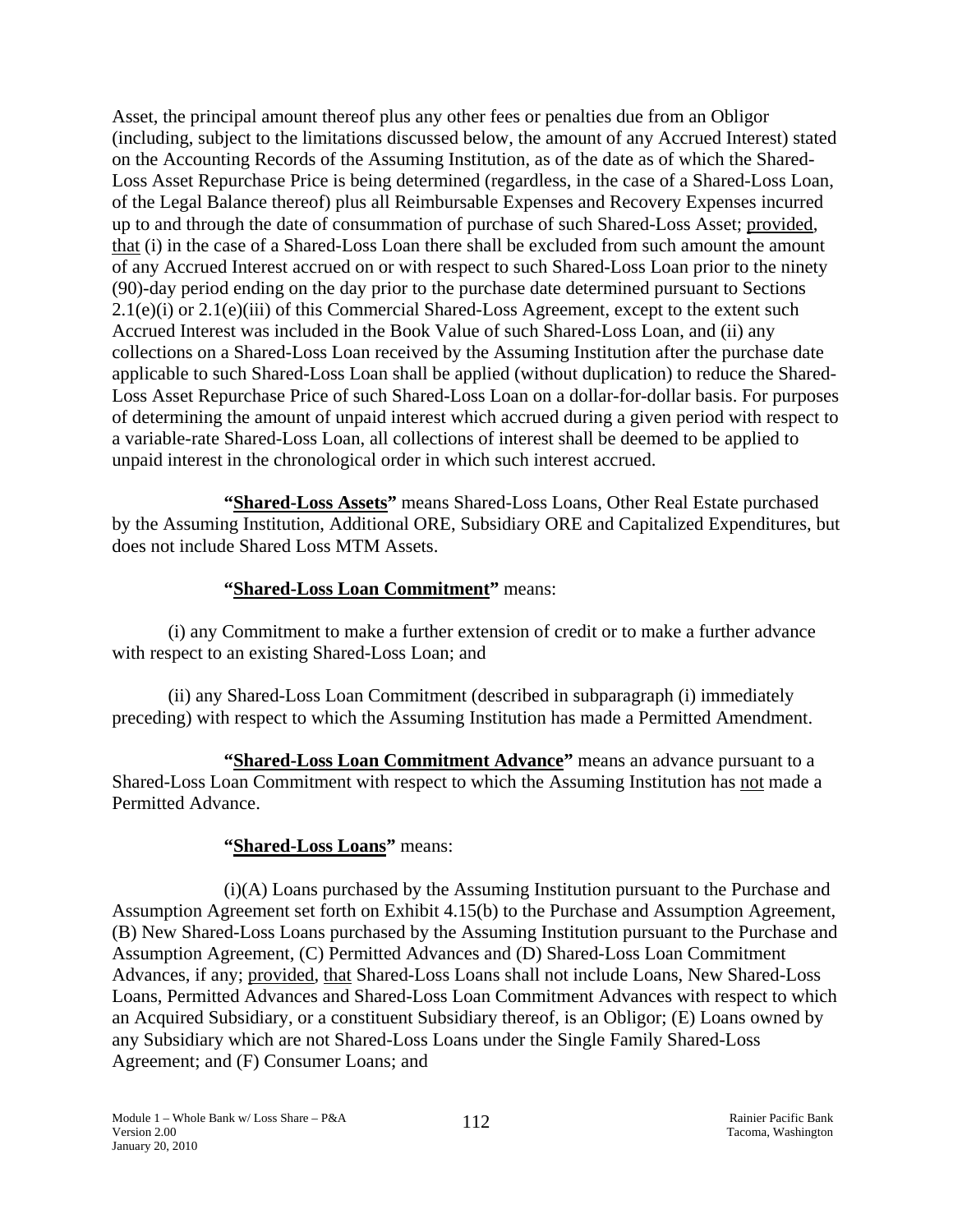(ii) any Shared-Loss Loans (described in subparagraph (i) immediately preceding) with respect to which the Assuming Institution has made a Permitted Amendment.

"**Shared-Loss MTM Assets"** means those securities and other assets listed on Exhibit  $4.15(C)$ .

**"Shared-Loss Payment Trigger"** means when the sum of the Cumulative Loss Amount under the Single Family Shared-Loss Agreement and the cumulative Net Charge-Offs under this Commercial Shared-Loss Agreement, exceeds the First Loss Tranche. If the First Loss Tranche is zero or a negative number, the Shared-Loss Payment Trigger shall be deemed to have been reached upon Bank Closing.

**"Shared-Loss Quarter"** has the meaning provided in Section 2.1(a)(i) of this Commercial Shared-Loss Agreement.

**"Stated Threshold"** means total losses under the shared loss agreements in the amount of \$95,000,000.00.

"Subsidiary ORE" means all assets owned by ORE Subsidiaries that would constitute Additional ORE if such assets were on the books of the Assuming Institution.

**"Termination Date"** means the eighth (8th) anniversary of the Commencement

Date.

**"Third Party Servicer"** means any servicer appointed from time to time by the Assuming Institution or any Affiliate of the Assuming Institution to service the Shared-Loss Assets on behalf of the Assuming Institution, the identity of which shall be given to the Receiver prior to or concurrent with the appointment thereof.

## **ARTICLE II** -- **SHARED-LOSS ARRANGEMENT**

## **2.1 Shared-Loss Arrangement.**

**(a) Quarterly Certificates.** (i) Not later than thirty (30) days after the end of each Calendar Quarter from and including the initial Calendar Quarter to and including the Calendar Quarter in which the Applicable Anniversary of the Commencement Date falls (each of such Calendar Quarters being referred to herein as a "Shared-Loss Quarter"), the Assuming Institution shall deliver to the Receiver a certificate, signed by the Assuming Institution's chief executive officer and its chief financial officer, setting forth in such form and detail as the Receiver may specify (a "Quarterly Certificate"):

> (A) the amount of Charge-Offs, the amount of Recoveries and the amount of Net Charge-Offs (which amount may be negative) during such Shared-Loss Quarter with respect to the Shared-Loss Assets (and for Recoveries, with respect to the Assets for which a charge-off was effected by the Failed Bank prior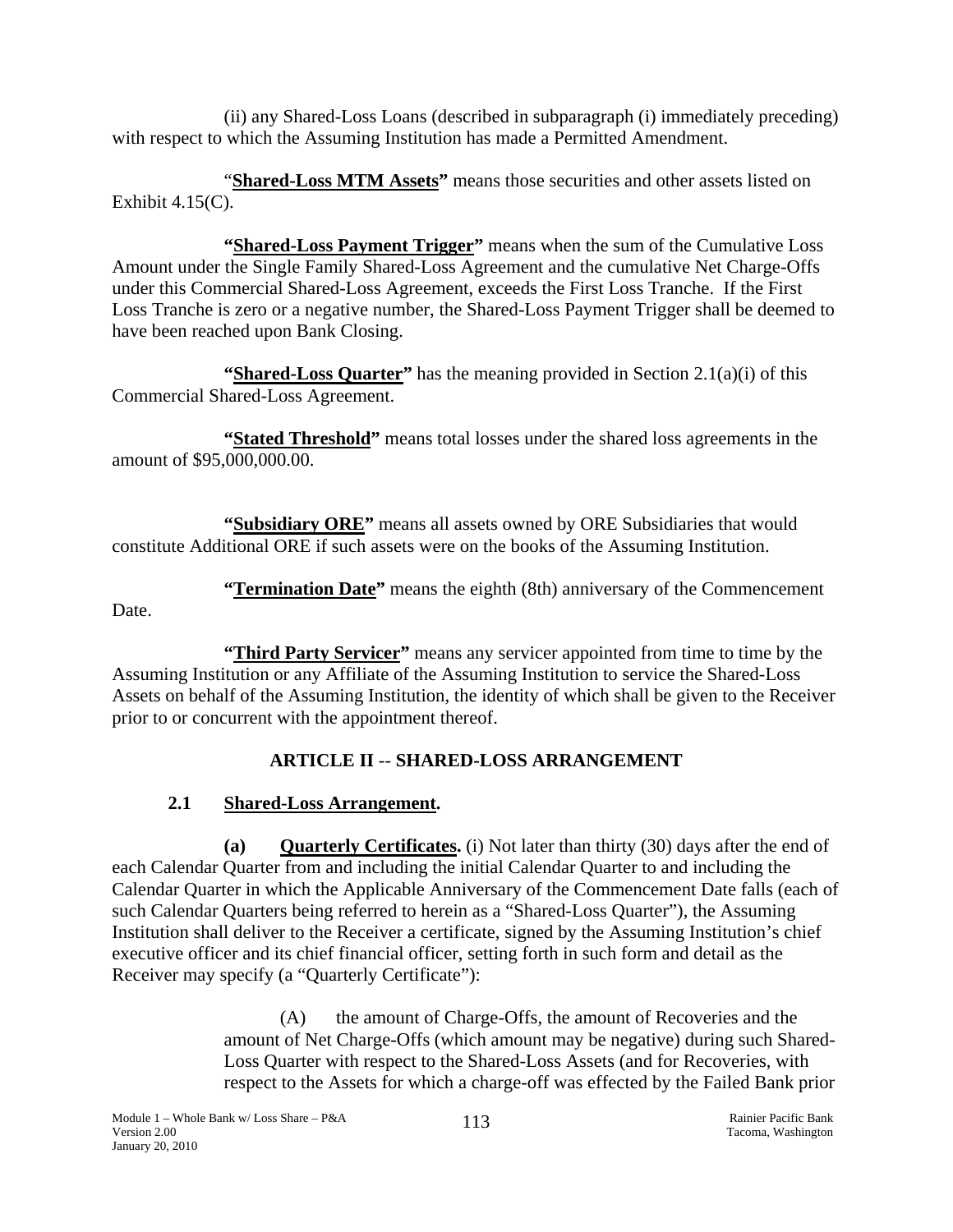to Bank Closing); and

(B) the aggregate amount of Reimbursable Expenses (which amount may be negative) during such Shared-Loss Quarter; and

(C) net realized loss on the Shared Loss MTM Assets determined pursuant to FAS 115, expressed as a positive number (MTM Net Realized Loss), or net realized gain on the Shared Loss MTM assets, expressed as a negative number (MTM Net Realized Gain); and

(D) any other than temporary impairment of the Shared Loss MTM Assets, determined pursuant to FAS 115, expressed as a positive number ("OTTI Loss") or reversals of OTTI Loss, expressed as a negative number (for the avoidance of doubt, normal and customary unrealized mark-to-market changes by reason of the application of fair value accounting do not qualify for loss sharing payments).

(ii) Not later than thirty (30) days after the end of each Calendar Quarter from and including the first Calendar Quarter following the final Shared-Loss Quarter to and including the Calendar Quarter in which the Termination Date falls (each of such Calendar Quarters being referred to herein as a "Recovery Quarter"), the Assuming Institution shall deliver to the Receiver a Quarterly Certificate setting forth, in such form and detail as the Receiver may specify

> (A) the amount of Recoveries and Recovery Expenses during such Recovery Quarter. On the Quarterly Certificate for the first Recovery Quarter only, the Assuming Institution may report as a separate item, in such form and detail as the Receiver may specify, the aggregate amount of any Reimbursable Expenses that: (a) were incurred prior to or during the final Shared-Loss Quarter, and (b) had not been included in any Quarterly Certificate for any Shared-Loss Quarter because they had not been actually paid by or on behalf of the Assuming Institution (in accordance with the terms of this Commercial Shared-Loss Agreement) during any Shared-Loss Quarter and (c) were actually paid by or on behalf of the Assuming Institution (in accordance with the terms of this Commercial Shared-Loss Agreement) during the first Recovery Quarter; and

(B) net realized gain on the Shared Loss MTM Assets.

## **(b) Payments With Respect to Shared-Loss Assets.**

(i) For purposes of this Section 2.1(b), the Assuming Institution shall initially record the Shared-Loss Assets on its Accounting Records at Book Value, and initially record the Shared Loss MTM Assets on its Accounting Records at Fair Value, and adjust such amounts as such values may change after the Bank Closing. If the amount of all Net Charge-Offs during any Shared-Loss Quarter plus Reimbursable Expenses, plus MTM Net Realized Gain or MTM Net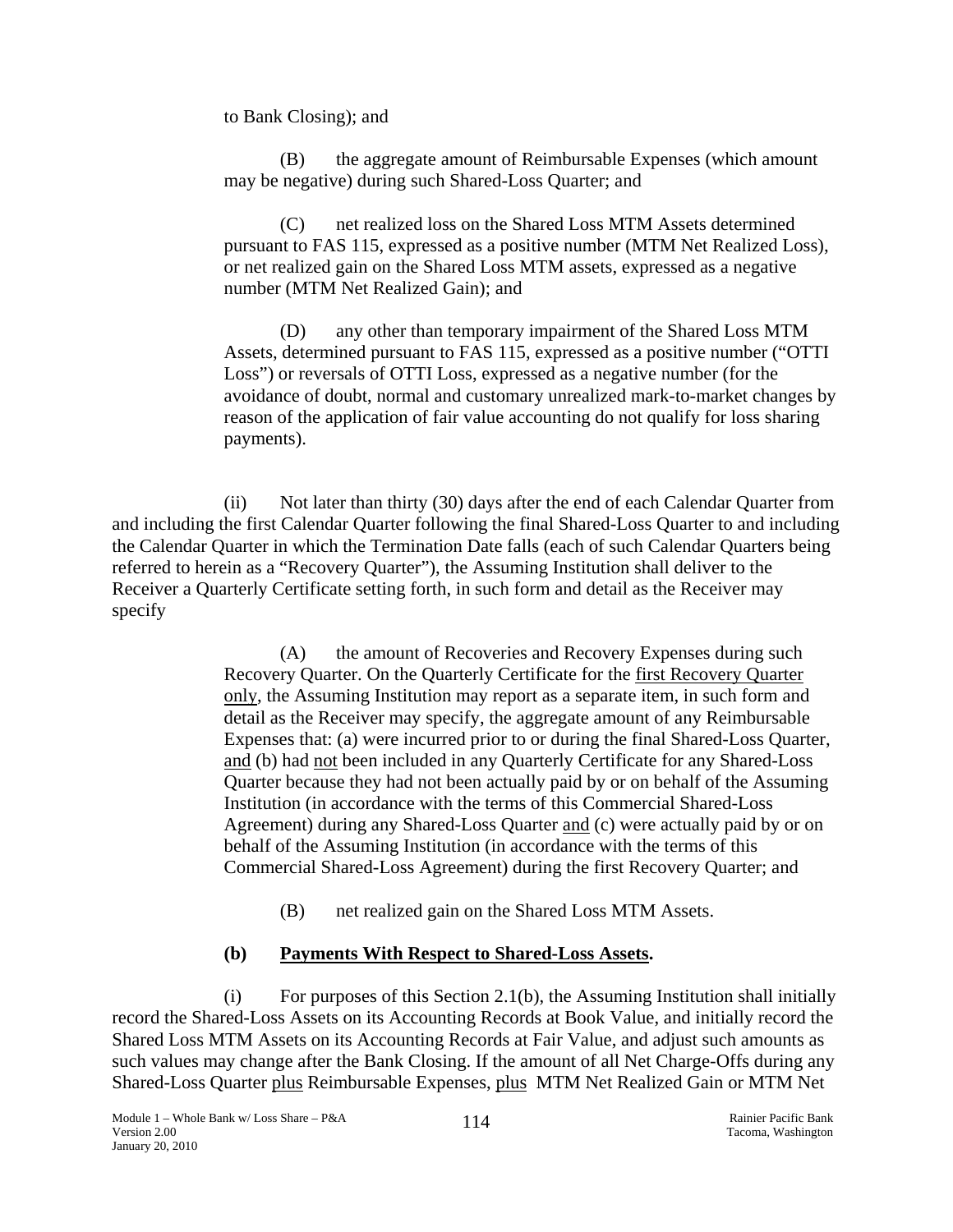Realized Loss, plus OTTI Loss during such Shared-Loss Quarter (the "Shared-Loss Amount") is positive, then, except as provided in Sections 2.1(c) and (e) below, and subject to the provisions of Section 2.1(b)(vi) below, not later than fifteen (15) days after the date on which the Receiver receives the Quarterly Certificate with respect to such Shared-Loss Quarter, the Receiver shall pay to the Assuming Institution an amount equal to eighty percent (80%) of the Shared-Loss Amount for such Shared-Loss Quarter. If the Shared-Loss Amount during any Shared-Loss Quarter is negative, the Assuming Institution shall pay to the Receiver an amount equal to eighty percent (80%) of the Shared-Loss Amount for such Shared-Loss Quarter, which payment shall be delivered to the Receiver together with the Quarterly Certificate for such Shared-Loss Quarter. When the cumulative Shared-Loss Amounts for all Shared-Loss Quarters plus the Cumulative Loss Amount under the Single Family Shared-Loss Agreement equals or exceeds the Stated Threshold, the Receiver shall pay to the Assuming Institution an amount equal to ninetyfive percent ((95%) of the Shared-Loss Amount for each Shared-Loss Quarter, until such time as the cumulative Shared-Loss Amount for all Shared-Loss Quarters is less than the Stated Threshold, when the percentage shall revert back to eighty percent (80%).

(ii) If the amount of gross Recoveries during any Recovery Quarter less Recovery Expenses during such Recovery Quarter plus net realized gains or reversals of OTTI Loss on Shared Loss MTM Assets (the "Recovery Amount") is positive, then, simultaneously with its delivery of the Quarterly Certificate with respect to such Recovery Quarter, the Assuming Institution shall pay to the Receiver an amount equal to eighty percent (80%) of the Recovery Amount for such Recovery Quarter. If the Recovery Amount is negative, then such negative amount shall be subtracted from the amount of gross Recoveries during the next succeeding Recovery Quarter in determining the Recovery Amount in such next succeeding Recovery Quarter; provided, that this Section 2.1(b)(ii) shall operate successively in the event that the Recovery Amount (after giving effect to this Section 2.1(b)(ii)) in such next succeeding Recovery Quarter is negative. The Assuming Institution shall specify, in the Quarterly Certificate for the final Recovery Quarter, the aggregate amount for all Recovery Quarters only, as of the end of, and including, the final Recovery Quarter of (A) Recoveries plus net realized gains or reversals of OTTI Loss on Shared Loss MTM Assets ("Aggregate Recovery Period Recoveries"), (B) Recovery Expenses ("Aggregate Recovery Expenses"), and (C) only those Recovery Expenses that have been actually "offset" against Aggregate Recovery Period Recoveries (including those so "offset" in that final Recovery Quarter) ("Aggregate Offset Recovery Expenses"); as used in this sentence, the term "offset" means the amount that has been applied to reduce gross Recoveries in any Recovery Quarter pursuant to the methodology set forth in this Section 2.1(b)(ii). If, at the end of the final Recovery Quarter the amount of Aggregate Recovery Expenses exceeds the amount of Aggregate Recovery Period Recoveries, the Receiver shall have no obligation to pay to the Assuming Institution all or any portion of such excess. Subsequent to the Assuming Institution's calculation of the Recovery Amount (if any) for the final Recovery Quarter, the Assuming Institution shall also show on the Quarterly Certificate for the final Recovery Quarter the results of the following three mathematical calculations: (i) Aggregate Recovery Period Recoveries minus Aggregate Offset Recovery Expenses; (ii) Aggregate Recovery Expenses minus Aggregate Offset Recovery Expenses; and (iii) the lesser of the two amounts calculated in (i) and (ii) immediately above ("Additional Recovery Expenses") multiplied by 80% (the amount so calculated in (iii) being defined as the "Additional Recovery Expense Amount"). If the Additional Recovery Expense Amount is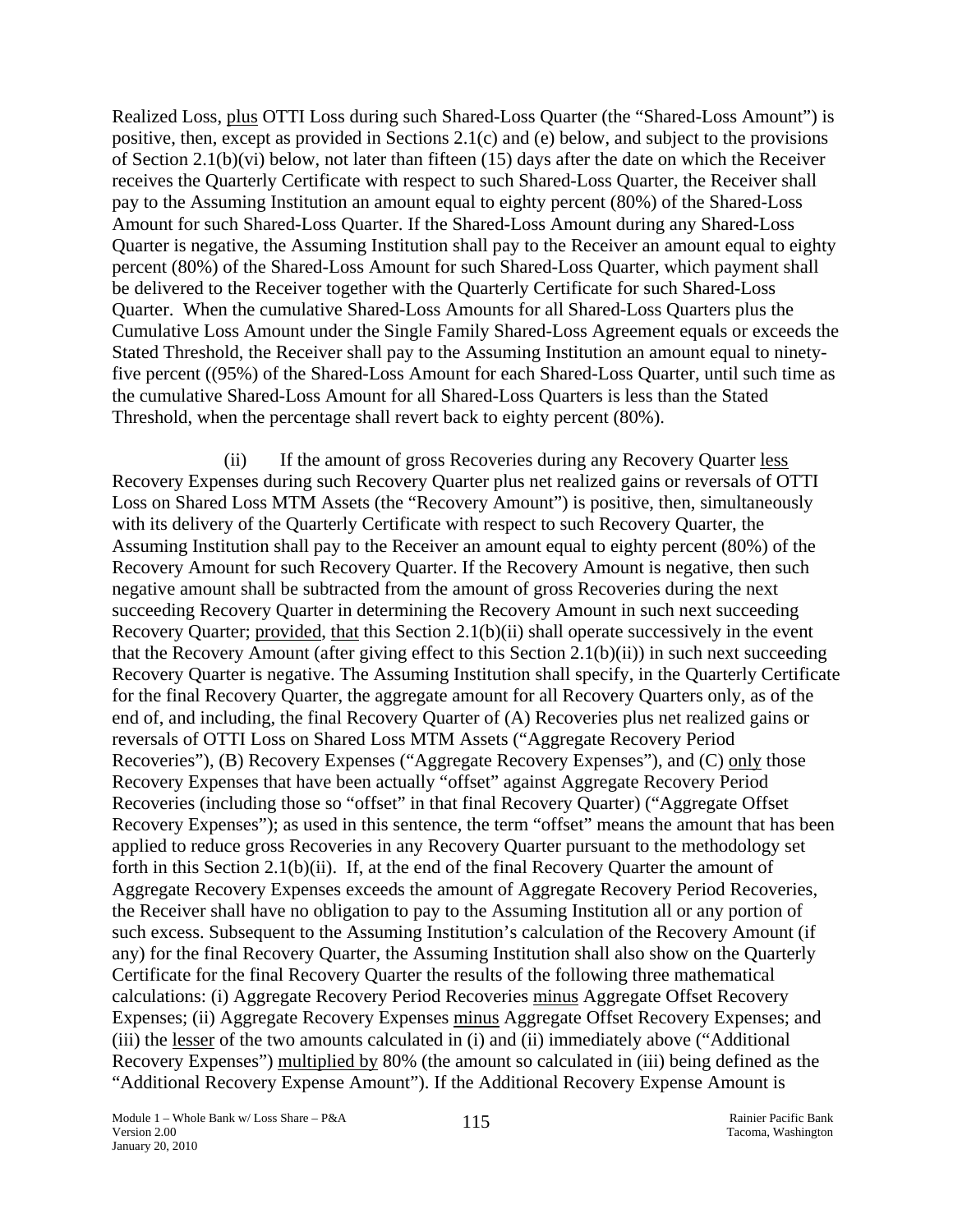greater than zero, then the Assuming Institution may request in the Quarterly Certificate for the final Recovery Quarter that the Receiver reimburse the Assuming Institution the amount of the Additional Recovery Expense Amount and the Receiver shall pay to the Assuming Institution the Additional Recovery Expense Amount within fifteen (15) days after the date on which the Receiver receives that Quarterly Certificate. On the Quarterly Certificate for the final Recovery Quarter only, the Assuming Institution may include, in addition to any Recovery Expenses for that Recovery Quarter that were paid by or on behalf of the Assuming Institution in that Recovery Quarter, those Recovery Expenses that: (a) were incurred prior to or during the final Recovery Quarter, and (b) had not been included in any Quarterly Certificate for any Recovery Quarter because they had not been actually paid by or on behalf of the Assuming Institution (in accordance with the terms of this Commercial Shared-Loss Agreement) during any Recovery Quarter, and (c) were actually paid by or on behalf of the Assuming Institution (in accordance with the terms of this Commercial Shared-Loss Agreement) prior to the date the Assuming Institution is required to deliver that final Quarterly Certificate to the Receiver under the terms of Section  $2.1(a)(ii)$ .

(iii) With respect to each Shared-Loss Quarter and Recovery Quarter, collections by or on behalf of the Assuming Institution on any charge-off effected by the Failed Bank prior to Bank Closing on an Asset other than a Shared-Loss Asset or Shared-Loss MTM Assets shall be reported as Recoveries under this Section 2.1 only to the extent such collections exceed the Book Value of such Asset, if any. For any Shared-Loss Quarter or Recovery Quarter in which collections by or on behalf of the Assuming Institution on such Asset are applied to both Book Value and to a charge-off effected by the Failed Bank prior to Bank Closing, the amount of expenditures incurred by or on behalf of the Assuming Institution attributable to the collection of any such Asset, that shall be considered a Reimbursable Expense or a Recovery Expense under this Section 2.1 will be limited to a proportion of such expenditures which is equal to the proportion derived by dividing (A) the amount of collections on such Asset applied to a charge-off effected by the Failed Bank prior to Bank Closing, by (B) the total collections on such Assets.

(iv) If the Assuming Institution has duly specified an amount of Reimbursable Expenses on the Quarterly Certificate for the first Recovery Quarter as described above in the last sentence of Section 2.1(a)(ii), then, not later than fifteen (15) days after the date on which the Receiver receives that Quarterly Certificate, the Receiver shall pay to the Assuming Institution an amount equal to eighty percent (80%) (or, if the Cumulative Loss Amount under the Single Family Shared-Loss Agreement plus the cumulative Shared-Loss Amount for all Shared-Loss Quarters equals or exceeds the Stated Threshold, ninety-five percent (95%)) of the amount of such Reimbursable Expenses.

(v) If the First Loss Tranche as determined under the Purchase and Assumption Agreement is a positive number, Receiver has no obligation to make payment for any Shared Loss Quarters until the Shared-Loss Payment Trigger is satisfied.

(vi) Payments from the Receiver with respect to this Commercial Shared-Loss Agreement are administrative expenses of the Receiver. To the extent the Receiver needs funds for shared-loss payments respect to this Commercial Shared-Loss Agreement, the Receiver shall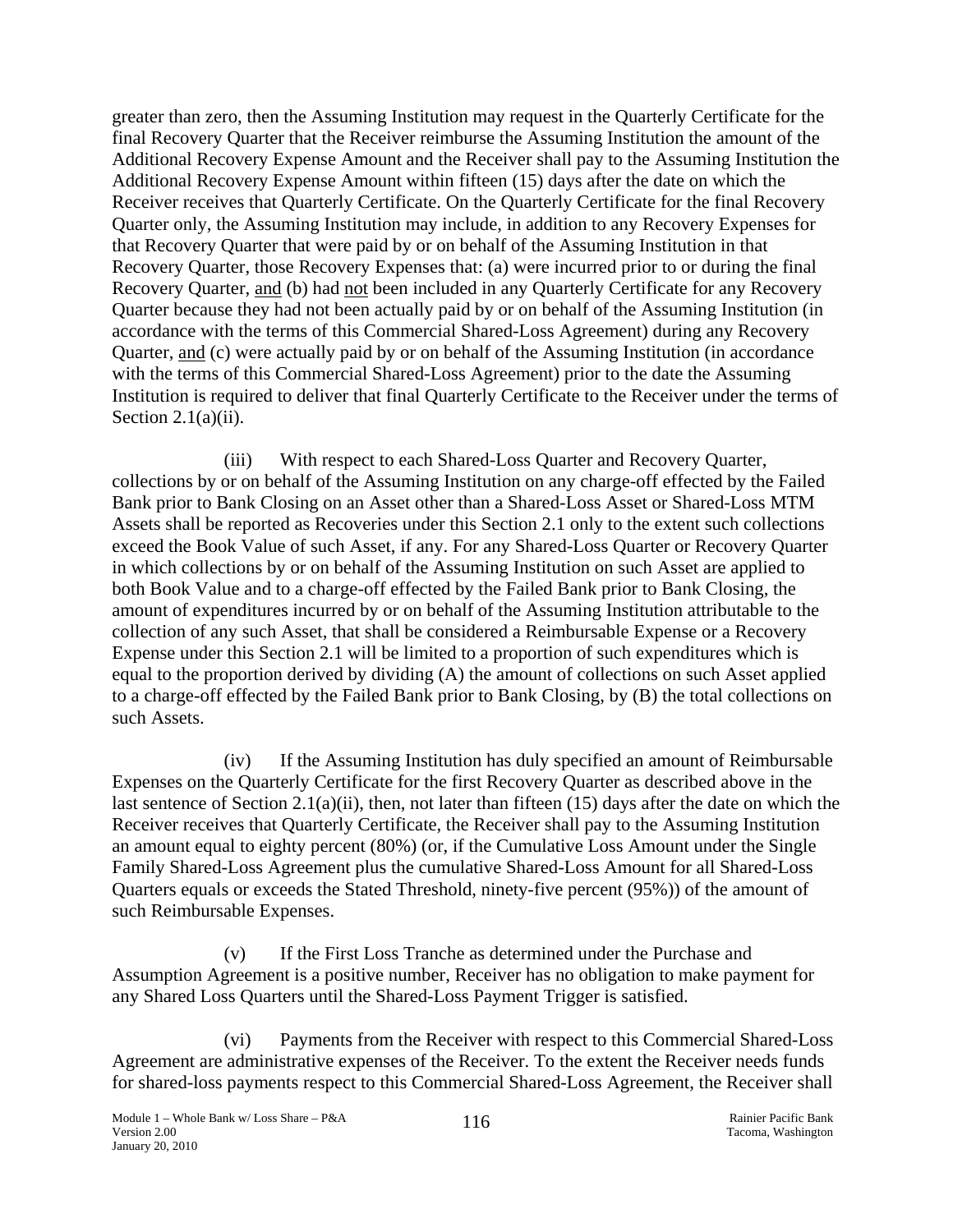request funds under the Master Loan and Security Agreement, as amended ("MLSA"), from FDIC in its corporate capacity. The Receiver will not agree to any amendment of the MLSA that would prevent the Receiver from drawing on the MLSA to fund shared-loss payments.

**(c) Limitation on Shared-Loss Payment.** The Receiver shall not be required to make any payments pursuant to this Section 2.1 with respect to any Charge-Off of a Shared-Loss Asset that the Receiver or the Corporation determines, based upon the Examination Criteria, should not have been effected by the Assuming Institution; provided, (x) the Receiver must provide notice to the Assuming Institution detailing the grounds for not making such payment, (y) the Receiver must provide the Assuming Institution with a reasonable opportunity to cure any such deficiency and (z) (1) to the extent curable, if cured, the Receiver shall make payment with respect to any properly effected Charge-Off and (2) to the extent not curable, the Receiver shall make a payment as to all Charge-Offs (or portion of Charge-Offs) that were effected which would have been payable as a Charge-Off if the Assuming Institution had properly effected such Charge-Off. In the event that the Receiver does not make any payments with respect to any Charge-Off of a Shared-Loss Asset pursuant to this Section 2.1 or determines that a payment was improperly made, the Assuming Institution and the Receiver shall, upon final resolution, make such accounting adjustments and payments as may be necessary to give retroactive effect to such corrections.

Loan to the detriment of such Shared-Loss Asset to which such loan is related; provided, that **(d) Sale of, or Additional Advances or Amendments with Respect to, Shared-Loss Loans and Administration of Related Loans.** No Shared-Loss Loan shall be treated as a Shared-Loss Asset pursuant to this Section 2.1 (i) if the Assuming Institution sells or otherwise transfers such Shared-Loss Loan or any interest therein (whether with or without recourse) to any Person, (ii) after the Assuming Institution makes any additional advance, commitment or increase in the amount of a commitment with respect to such Shared-Loss Loan that does not constitute a Permitted Advance or a Shared-Loss Loan Commitment Advance, (iii) after the Assuming Institution makes any amendment, modification, renewal or extension to such Shared-Loss Loan that does not constitute a Permitted Amendment, or (iv) after the Assuming Institution has managed, administered or collected any "Related Loan" (as such term is defined in Section 3.4 of Article III of this Commercial Shared-Loss Agreement) in any manner which would have the effect of increasing the amount of any collections with respect to the Related any such Shared-Loss Loan that has been the subject of Charge-Offs prior to the taking of any action described in clause (i), (ii), (iii) or (iv) of this Section 2.1(d) by the Assuming Institution shall be treated as a Shared-Loss Asset pursuant to this Section 2.1 solely for the purpose of treatment of Recoveries on such Charge-Offs until such time as the amount of Recoveries with respect to such Shared-Loss Asset equals such Charge-Offs.

## **(e) Option to Purchase.**

(i) In the event that the Assuming Institution determines that there is a substantial likelihood that continued efforts to collect a Shared-Loss Asset or an Asset for which a charge-off was effected by the Failed Bank with, in either case, a Legal Balance of \$500,000 or more on the Accounting Records of the Assuming Institution will result in an expenditure, after Bank Closing, of funds by on behalf of the Assuming Institution to a third party for a specified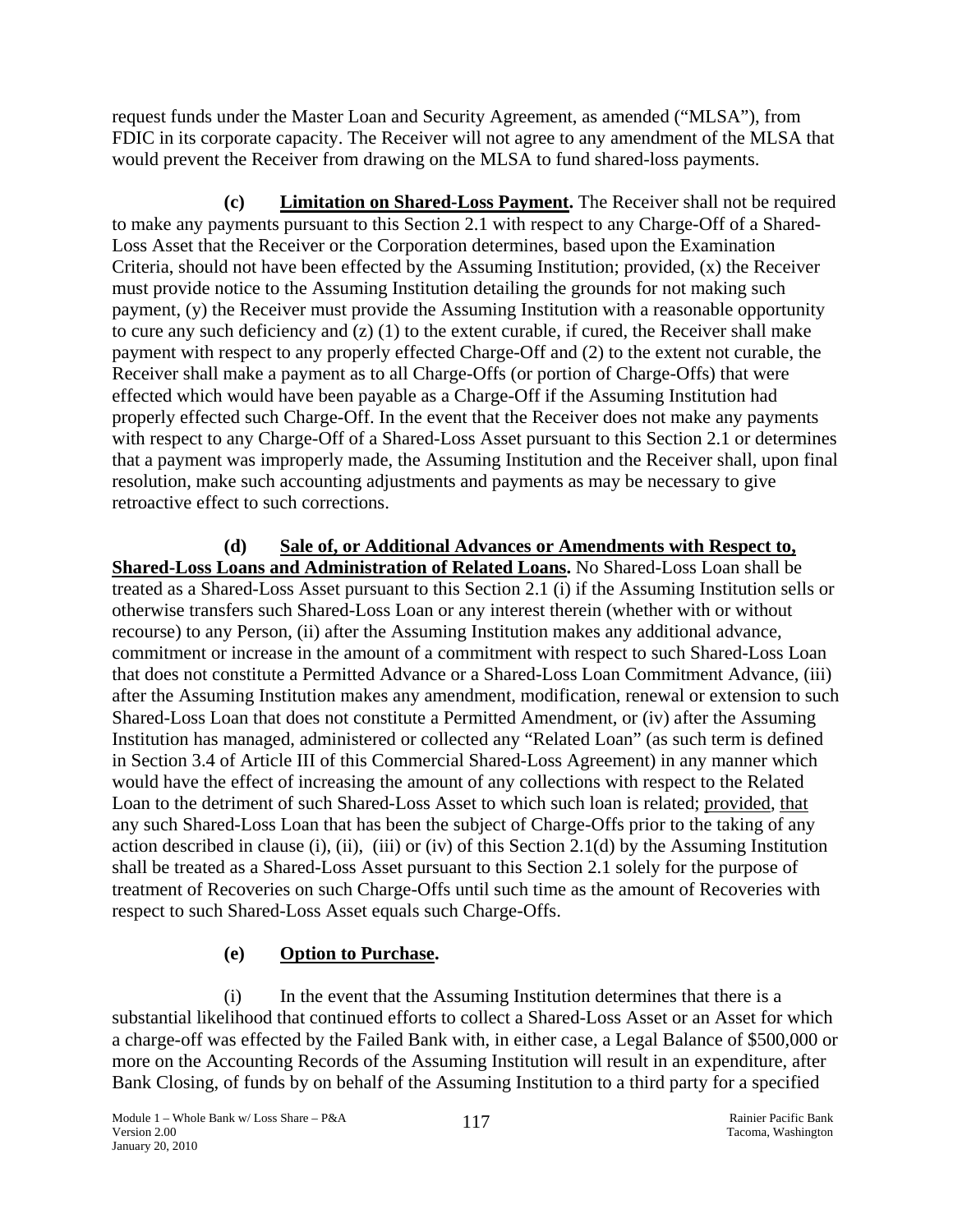purpose (the expenditure of which, in its best judgment, will maximize collections), which do not constitute Reimbursable Expenses or Recovery Expenses, and such expenses will exceed ten percent (10%) of the then book value thereof as reflected on the Accounting Records of the Assuming Institution, the Assuming Institution shall (i) promptly so notify the Receiver and (ii) request that such expenditure be treated as a Reimbursable Expense or Recovery Expense for purposes of this Section 2.1. (Where the Assuming Institution determines that there is a substantial likelihood that the previously mentioned situation exists with respect to continued efforts to collect a Shared-Loss Asset or an Asset for which a charge-off was effected by the Failed Bank with, in either case, a Legal Balance of less than \$1,000,000 on the Accounting Records of the Assuming Institution, the Assuming Institution may so notify the Receiver and request that such expenditure be treated as a Reimbursable Expense or Recovery Expense.) Within thirty (30) days after its receipt of such a notice, the Receiver will advise the Assuming Institution of its consent or denial, that such expenditures shall be treated as a Reimbursable Expense or Recovery Expense, as the case may be. Notwithstanding the failure of the Receiver to give its consent with respect to such expenditures, the Assuming Institution shall continue to administer such Shared-Loss Asset in accordance with Section 2.2, except that the Assuming Institution shall not be required to make such expenditures. At any time after its receipt of such a notice and on or prior to the Termination Date the Receiver shall have the right to purchase such Shared-Loss Asset or Asset as provided in Section 2.1(e)(iii), notwithstanding any consent by the Receiver with respect to such expenditure.

(ii) During the period prior to the Termination Date, the Assuming Institution shall notify the Receiver within fifteen (15) days after any of the following becomes fully or partially charged-off:

> (A) a Shared-Loss Loan having a Legal Balance (or, in the case of more than one (1) Shared-Loss Loan made to the same Obligor, a combined Legal Balance) of \$500,000 or more in circumstances in which the legal claim against the relevant Obligor survives; or

(B) a Shared-Loss Loan to a director, an "executive officer" as defined in 12 C.F.R. 215.2(d), a "principal shareholder" as defined in 12 C.F.R. 215.2(l), or an Affiliate of the Assuming Institution.

(iii) If the Receiver determines in its discretion that the Assuming Institution is not diligently pursuing collection efforts with respect to any Shared-Loss Asset which has been fully or partially charged-off or written-down (including any Shared-Loss Asset which is identified or required to be identified in a notice pursuant to Section 2.1(e)(ii)) or any Asset for which there exists a Failed Bank Charge-Off/Write-Down, the Receiver may at its option, exercisable at any time on or prior to the Termination Date, require the Assuming Institution to assign, transfer and convey such Shared-Loss Asset or Asset to and for the sole benefit of the Receiver for a price equal to the Shared-Loss Asset Repurchase Price thereof less the Related Liability Amount with respect to any Related Liabilities related to such Shared-Loss Asset or Asset.

(iv) Not later than ten (10) days after the date upon which the Assuming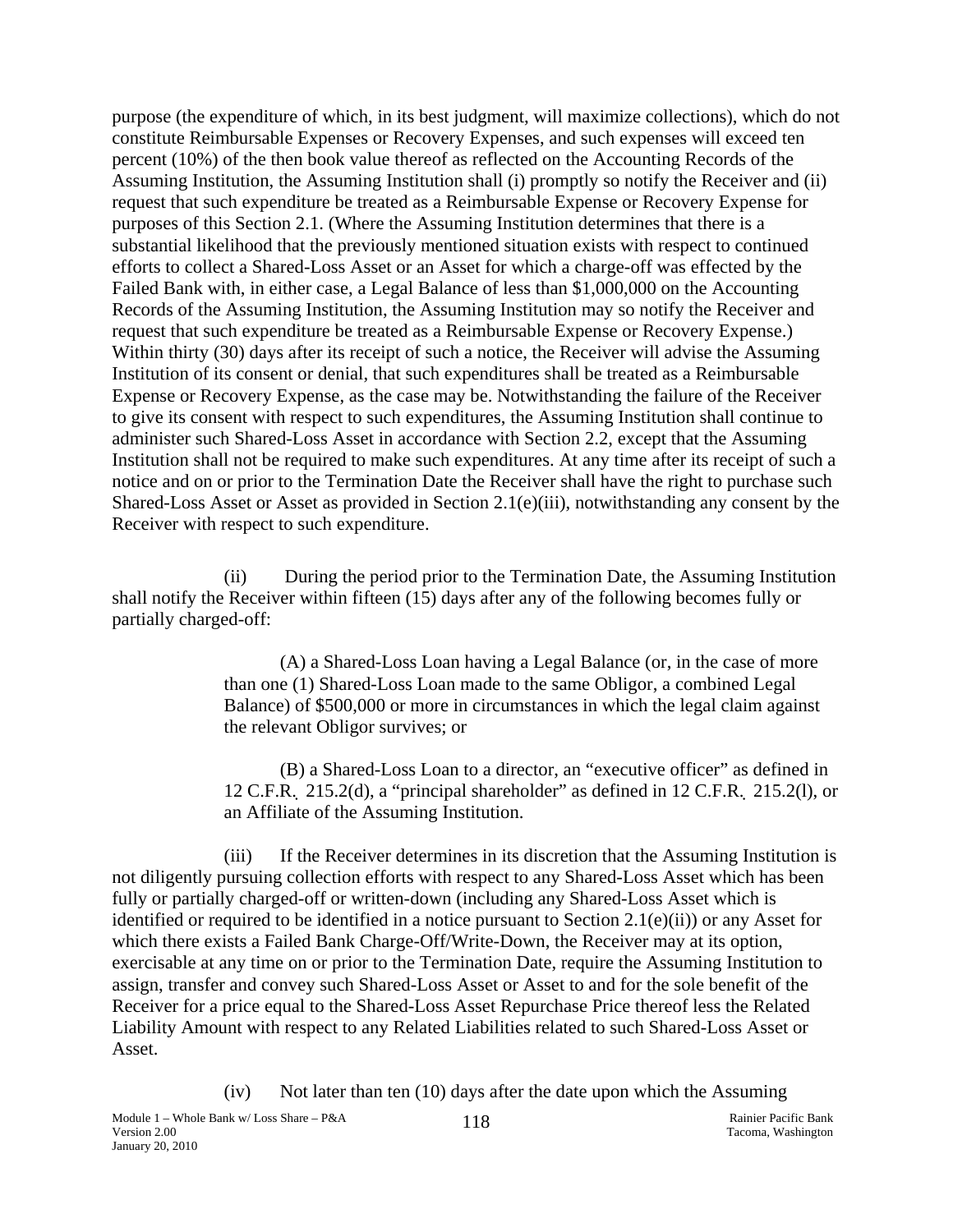Institution receives notice of the Receiver's intention to purchase or require the assignment of any Shared-Loss Asset or Asset pursuant to Section 2.1(e)(i) or (iii), the Assuming Institution shall transfer to the Receiver such Shared-Loss Asset or Asset and any Credit Files relating thereto and shall take all such other actions as may be necessary and appropriate to adequately effect the transfer of such Shared-Loss Asset or Asset from the Assuming Institution to the Receiver. Not later than fifteen (15) days after the date upon which the Receiver receives such Shared-Loss Asset or Asset and any Credit Files relating thereto, the Receiver shall pay to the Assuming Institution an amount equal to the Shared-Loss Asset Repurchase Price of such Shared-Loss Asset or Asset less the Related Liability Amount.

(v) The Receiver shall assume all Related Liabilities with respect to any Shared-Loss Asset or Asset set forth in the notice described in Section 2.1(e)(iv).

#### **(f) Dispute Resolution.**

(i) (A) Any dispute as to whether a Charge-Off of a Shared-Loss Asset was made in accordance with Examination Criteria shall be resolved by the Assuming Institution's Chartering Authority. (B) With respect to any other dispute arising under the terms of this Commercial Shared-Loss Agreement which the parties hereto cannot resolve after having negotiated such matter, in good faith, for a thirty (30) day period, other than a dispute the Corporation is not permitted to submit to arbitration under the Administrative Dispute Resolution Act of 1996 ("ADRA"), as amended, such other dispute shall be resolved by determination of a review board (a "Review Board") established pursuant to Section 2.1(f). Any Review Board under this Section 2.1(f) shall follow the provisions of the Federal Arbitration Act and shall follow the provisions of the ADRA. (C) Any determination by the Assuming Institution's Chartering Authority or by a Review Board shall be conclusive and binding on the parties hereto and not subject to further dispute, and judgment may be entered on said determination in accordance with applicable arbitration law in any court having jurisdiction thereof.

(ii) A Review Board shall consist of three (3) members, each of whom shall have such expertise as the Corporation and the Assuming Institution agree is relevant. As appropriate, the Receiver or the Corporation (the "FDIC Party") will select one member, one member will be selected by the Assuming Institution and the third member (the "Neutral Member") will be selected by the other two members. The member of the Review Board selected by a party may be removed at any time by such party upon two (2) days' written notice to the other party of the selection of a replacement member. The Neutral Member may be removed by unanimous action of the members appointed by the FDIC Party and the Assuming Institution after two (2) days' prior written notice to the FDIC Party and the Assuming Institution of the selection of a replacement Neutral Member. In addition, if a Neutral Member fails for any reason to serve or continue to serve on the Review Board, the other remaining members shall so notify the parties to the dispute and the Neutral Member in writing that such Neutral Member will be replaced, and the Neutral Member shall thereafter be replaced by the unanimous action of the other remaining members within twenty (20) business days of that notification.

(iii) No dispute may be submitted to a Review Board by any of the parties to this Commercial Shared-Loss Agreement unless such party has provided to the other party a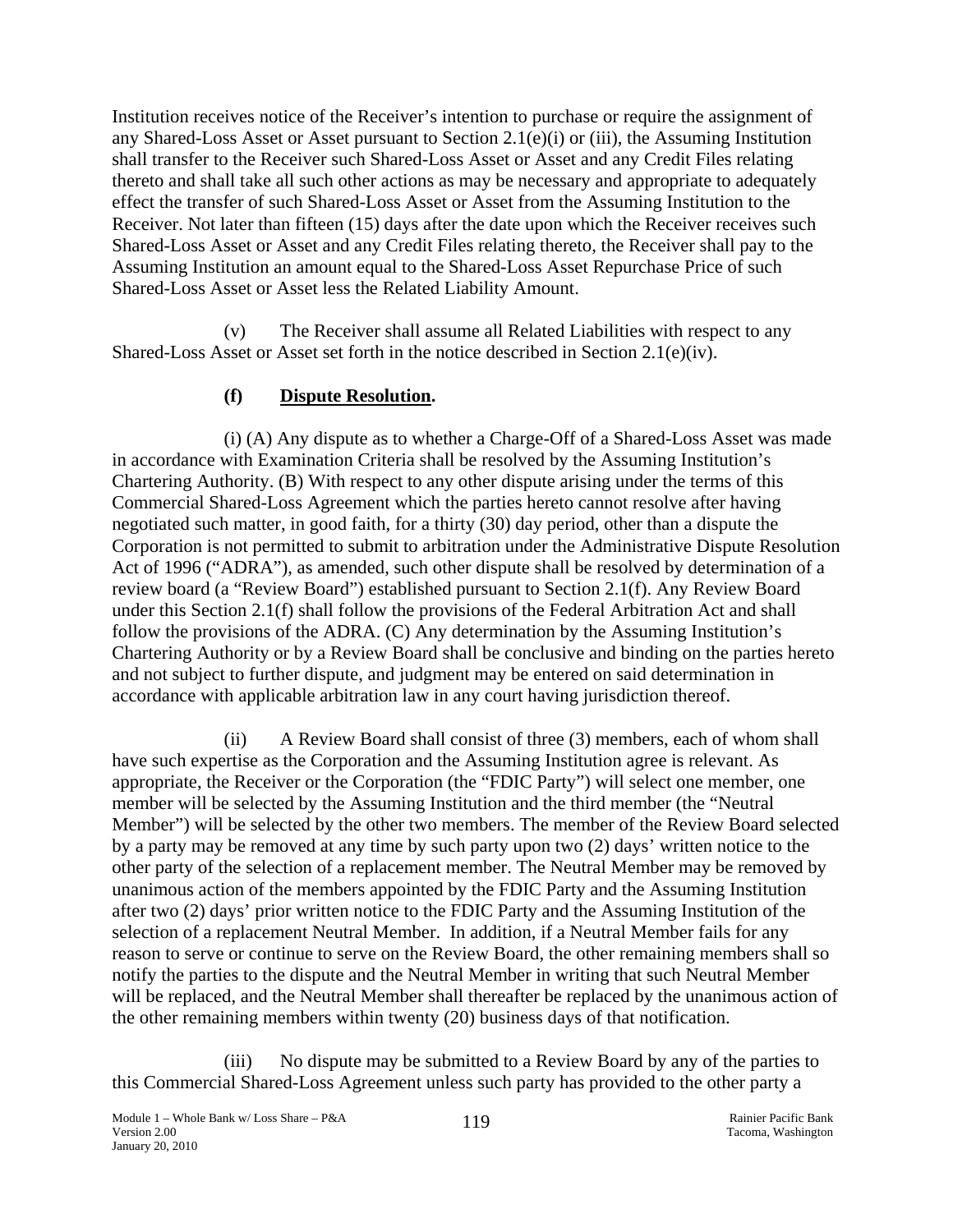written notice of dispute ("Notice of Dispute"). During the forty-five (45)-day period following the providing of a Notice of Dispute, the parties to the dispute will make every effort in good faith to resolve the dispute by mutual agreement. As part of these good faith efforts, the parties should consider the use of less formal dispute resolution techniques, as judged appropriate by each party in its sole discretion. Such techniques may include, but are not limited to, mediation, settlement conference, and early neutral evaluation. If the parties have not agreed to a resolution of the dispute by the end of such forty-five (45)-day period, then, subject to the discretion of the Corporation and the written consent of the Assuming Institution as set forth in Section  $2.1(f)(i)(B)$  above, on the first day following the end of such period, the FDIC Party and the Assuming Institution shall notify each other of its selection of its member of the Review Board and such members shall be instructed to promptly select the Neutral Member of the Review Board. If the members appointed by the FDIC Party and the Assuming Institution are unable to promptly agree upon the initial selection of the Neutral Member, or a timely replacement Neutral Member as set forth in Section 2.1(f)(ii) above, the two appointed members shall apply to the American Arbitration Association ("AAA"), and such Neutral Member shall be appointed in accordance with the Commercial Arbitration Rules of the AAA.

(iv) The resolution of a dispute pursuant to this Section 2.1(f) shall be governed by the Commercial Arbitration Rules of the AAA to the extent that such rules are not inconsistent with this Section 2.1(f). The Review Board may modify the procedures set forth in such rules from time to time with the prior approval of the FDIC Party and the Assuming Institution.

(v) Within fifteen (15) days after the last to occur of the final written submissions of both parties, the presentation of witnesses, if any, and oral presentations, if any, the Review Board shall adopt the position of one of the parties and shall present to the parties a written award regarding the dispute. The determination of any two (2) members of a Review Board will constitute the determination of such Review Board.

(vi) The FDIC Party and the Assuming Institution will each pay the fees and expenses of the member of the Review Board selected by it. The FDIC Party and Assuming Institution will share equally the fees and expenses of the Neutral Member. No such fees or expenses incurred by or on behalf of the Assuming Institution shall be subject to reimbursement by the FDIC Party under this Commercial Shared-Loss Agreement or otherwise.

(vii) Each party will bear all costs and expenses incurred by it in connection with the submission of any dispute to a Review Board. No such costs or expenses incurred by or on behalf of the Assuming Institution shall be subject to reimbursement by the FDIC Party under this Commercial Shared-Loss Agreement or otherwise. The Review Board shall have no authority to award costs or expenses incurred by either party to these proceedings.

(viii) Any dispute resolution proceeding held pursuant to this Section 2.1(f) shall not be public. In addition, each party and each member of any Review Board shall strictly maintain the confidentiality of all issues, disputes, arguments, positions and interpretations of any such proceeding, as well as all information, attachments, enclosures, exhibits, summaries, compilations, studies, analyses, notes, documents, statements, schedules and other similar items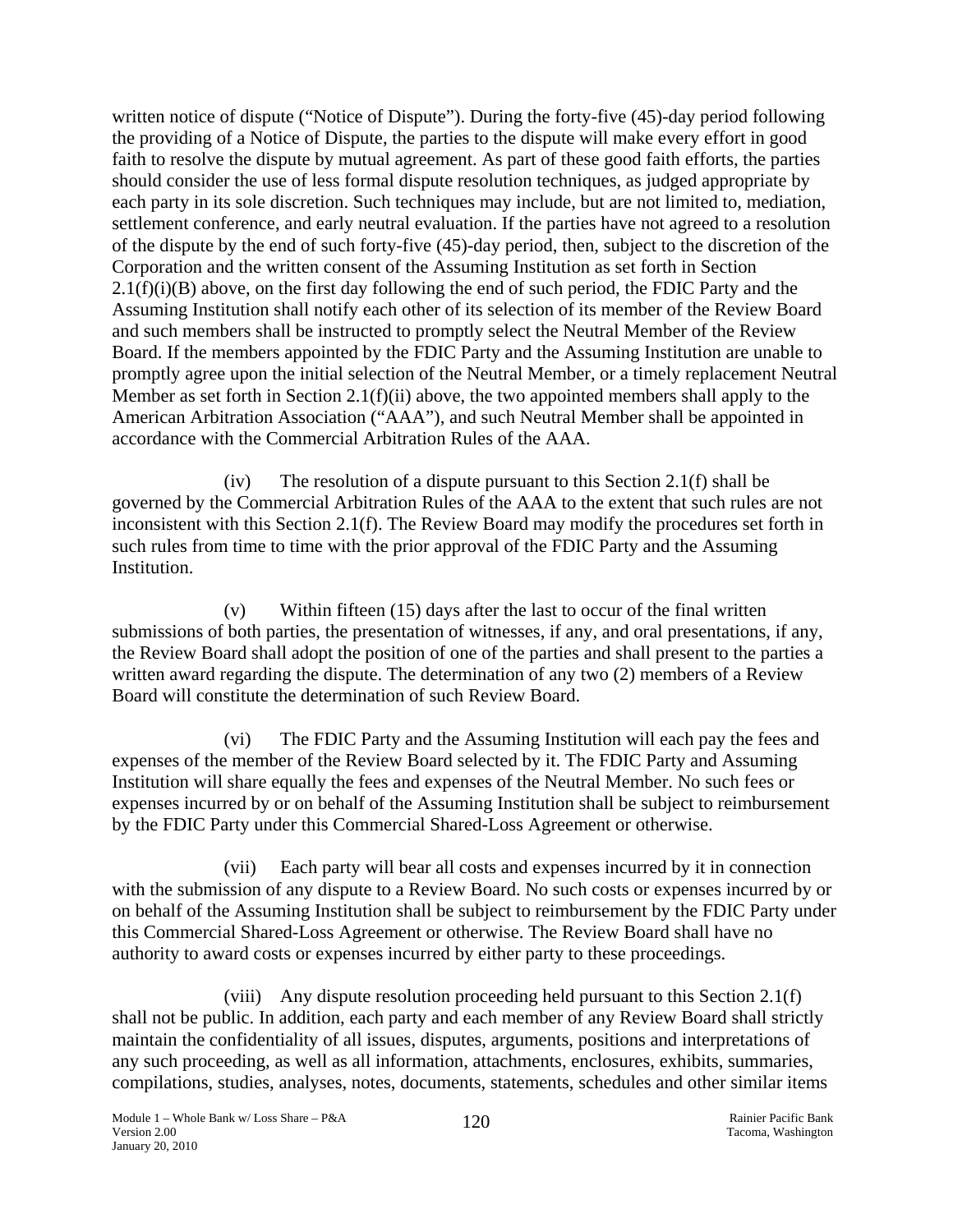associated therewith, except as the parties agree in writing or such disclosure is required pursuant to law, rule or regulation. Pursuant to ADRA, dispute resolution communications may not be disclosed either by the parties or by any member of the Review board unless:

- (1) all parties to the dispute resolution proceeding agree in writing;
- (2) the communication has already been made public;
- (3) the communication is required by statute, rule or regulation to be made public;

(4) a court determines that such testimony or disclosure is necessary to prevent a manifest injustice, help establish a violation of the law or prevent harm to the public health or safety, or of sufficient magnitude in the particular case to outweigh the integrity of dispute resolution proceedings in general by reducing the confidence of parties in future cases that their communications will remain confidential.

(ix) Any dispute resolution proceeding pursuant to this Section 2.1(f) (whether as a matter of good faith negotiations, by resort to a Review Board, or otherwise) is a compromise negotiation for purposes of the Federal Rules of Evidence and state rules of evidence. The parties agree that all proceedings, including any statement made or document prepared by any party, attorney or other participants are privileged and shall not be disclosed in any subsequent proceeding or document or construed for any purpose as an admission against interest. Any document submitted and any statements made during any dispute resolution proceeding are for settlement purposes only. The parties further agree not to subpoena any of the members of the Review Board or any documents submitted to the Review Board. In no event will the Neutral Member voluntarily testify on behalf of any party.

(x) No decision, interpretation, determination, analysis, statement, award or other pronouncement of any Review Board shall constitute precedent as regards any subsequent proceeding (whether or not such proceeding involves dispute resolution under this Commercial Shared-Loss Agreement) nor shall any Review Board be bound to follow any decision, interpretation, determination, analysis, statement, award or other pronouncement rendered by any previous Review Board or any other previous dispute resolution panel which may have convened in connection with a transaction involving other failed financial institutions or Federal assistance transactions.

 $(xi)$  The parties may extend any period of time in this Section 2.1(f) by mutual agreement. Notwithstanding anything above to the contrary, no dispute shall be submitted to a Review Board until each member of the Review Board, and any substitute member, if applicable, agrees to be bound by the provisions of this Section 2.1(f) as applicable to members of a Review Board. Prior to the commencement of the Review Board proceedings, or, in the case of a substitute Neutral Member, prior to the re-commencement of such proceedings subsequent to that substitution, the Neutral Member shall provide a written oath of impartiality.

(xii) For the avoidance of doubt, and notwithstanding anything herein to the contrary, in the event any notice of dispute is provided to a party under this Section 2.1(g) prior to the Termination Date, the terms of this Commercial Shared-Loss Agreement shall remain in

or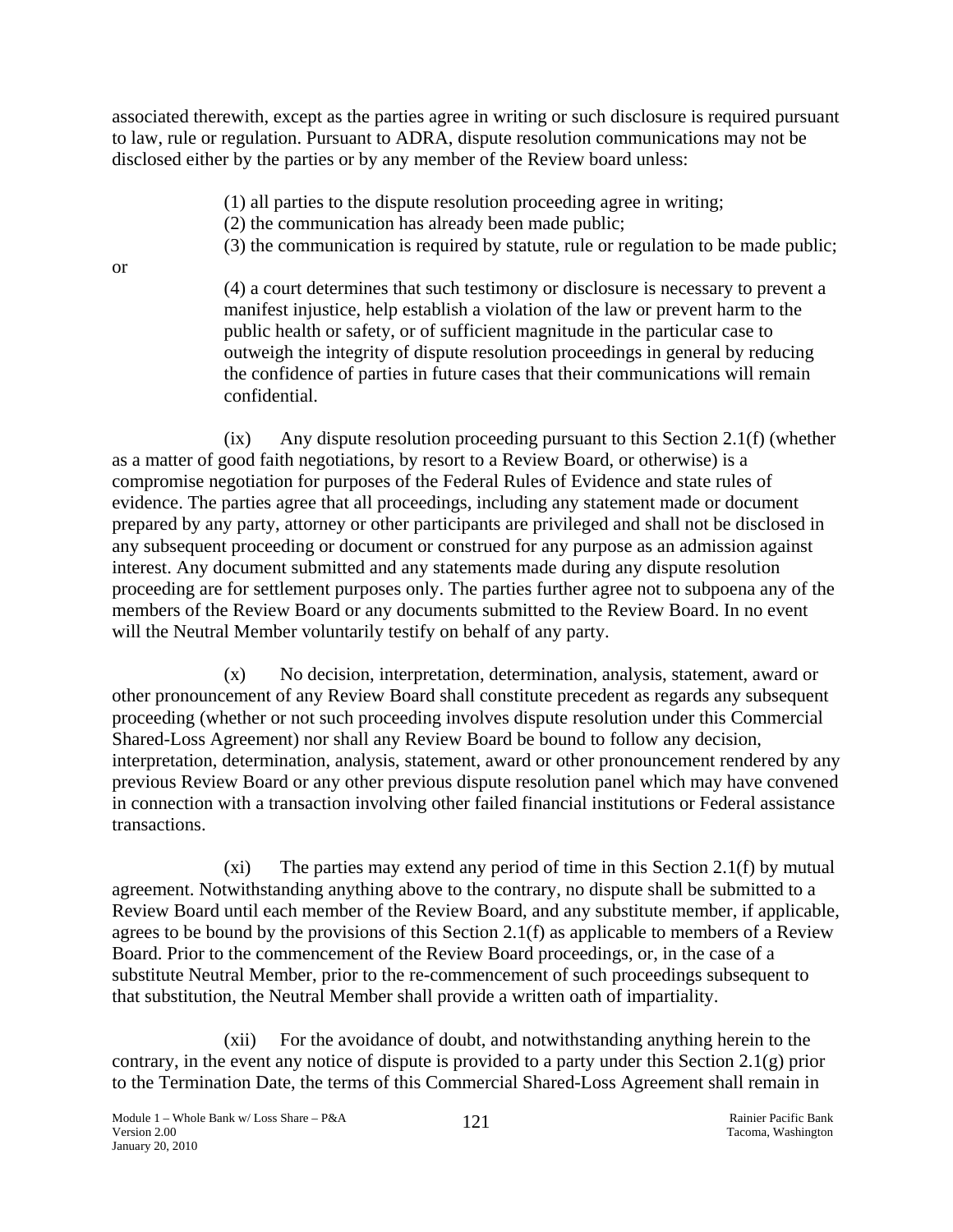effect with respect to any such items set forth in such notice until such time as any such dispute with respect to such item is finally resolved.

 (g) **Payment in the Event Losses Fail to Reach Expected Level**. On the date that is 45 days following the last day (such day, the "True-Up Measurement Date") of the calendar month in which the tenth anniversary of the calendar day following the Bank Closing occurs, the Assuming Institution shall pay to the Receiver fifty percent (50%) of the excess, if any, of (i) twenty percent (20%) of the Stated Threshold less (ii) the sum of (A) twenty-five percent (25%) of the asset premium (discount) plus (B) twenty-five percent (25%) of the Cumulative Shared-Loss Payments plus (C) the Cumulative Servicing Amount. The Assuming Institution shall deliver to the Receiver not later than 30 days following the True-Up Measurement Date, a schedule, signed by an officer of the Assuming Institution, setting forth in reasonable detail the calculation of the Cumulative Shared-Loss Payments and the Cumulative Servicing Amount.

**2.2 Administration of Shared-Loss Assets.** The Assuming Institution shall at all times prior to the Termination Date comply with the Rules Regarding the Administration of Shared-Loss Assets as set forth in Article III of this Commercial Shared-Loss Agreement.

## **2.3 Auditor Report; Right to Audit.**

(a) Within ninety (90) days after the end of each fiscal year from and including the fiscal year during which Bank Closing falls to and including the calendar year during which the Termination Date falls, the Assuming Institution shall deliver to the Corporation and to the Receiver a report signed by its independent public accountants stating that they have reviewed the terms of this Commercial Shared-Loss Agreement and that, in the course of their annual audit of the Assuming Institution's books and records, nothing has come to their attention suggesting that any computations required to be made by the Assuming Institution during such year by this Article II were not made by the Assuming Institution in accordance herewith. In the event that the Assuming Institution cannot comply with the preceding sentence, it shall promptly submit to the Receiver corrected computations together with a report signed by its independent public accountants stating that, after giving effect to such corrected computations, nothing has come to their attention suggesting that any computations required to be made by the Assuming Institution during such year by this Article II were not made by the Assuming Institution in accordance herewith. In such event, the Assuming Institution and the Receiver shall make all such accounting adjustments and payments as may be necessary to give effect to each correction reflected in such corrected computations, retroactive to the date on which the corresponding incorrect computation was made. It is the intention of this provision to align the timing of the audit required under this Commercial Shared-Loss Agreement with the examination audit required pursuant to 12 CFR Section 363.

(b) The Assuming Institution shall perform on an annual basis an internal audit of its compliance with the provisions of this Article II and shall provide the Receiver and the Corporation with copies of the internal audit reports and access to internal audit workpapers related to such internal audit.

(c) The Receiver or the Corporation may perform an audit to determine the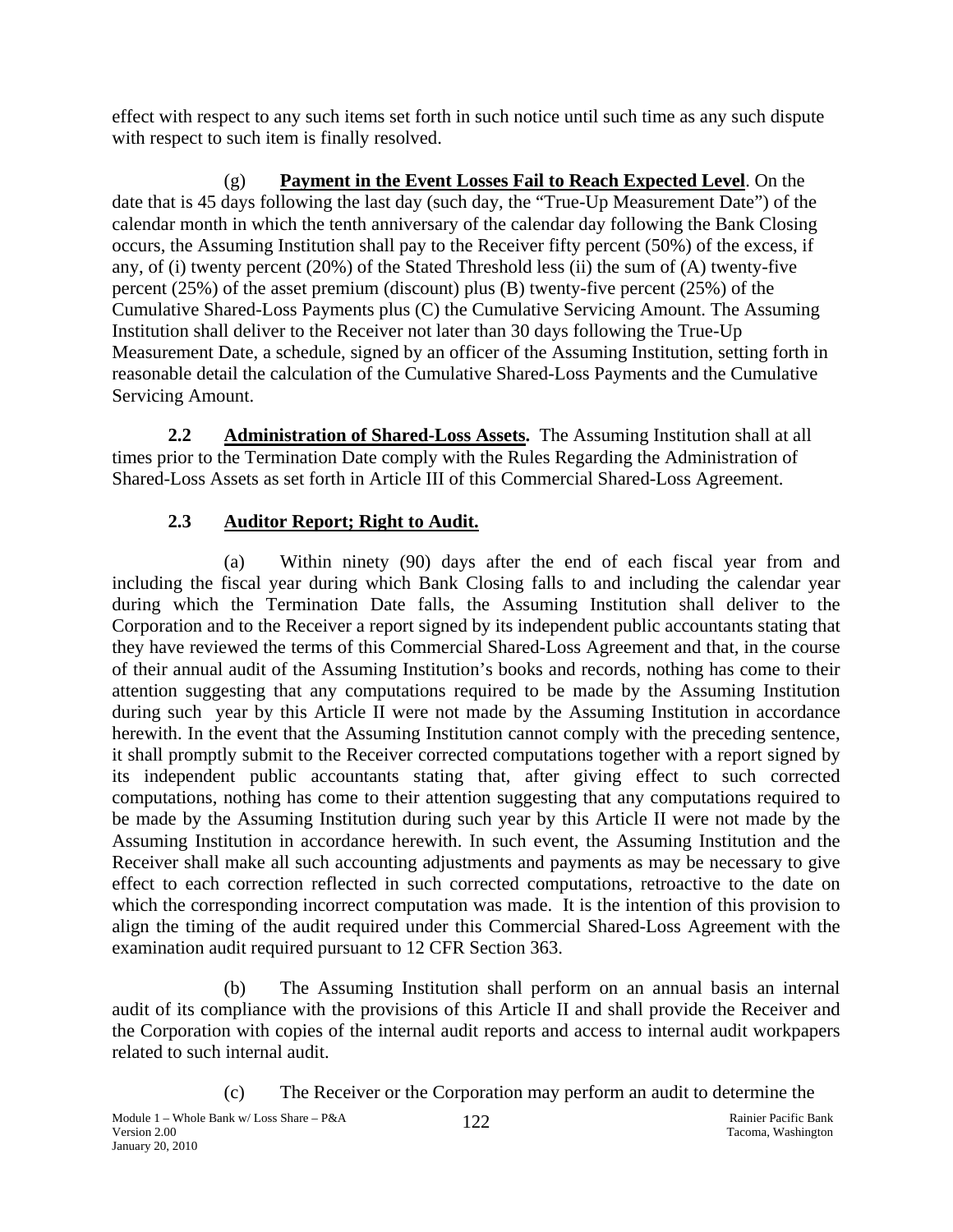Assuming Institution's compliance with the provisions of this Commercial Shared-Loss Agreement, including this Article II, at any time by providing not less than ten (10) Business Days prior written notice. The scope and duration of any such audit shall be within the discretion of the Receiver or the Corporation, as the case may be, but shall in no event be administered in a manner that unreasonably interferes with the operation of the Assuming Institution's business. The Receiver or the Corporation, as the case may be, shall bear the expense of any such audit. In the event that any corrections are necessary as a result of such an audit, the Assuming Institution and the Receiver shall make such accounting adjustments and payments as may be necessary to give retroactive effect to such corrections.

**2.4 Withholdings.** Notwithstanding any other provision in this Article II, the Receiver, upon the direction of the Director (or designee) of the Corporation's Division of Resolutions and Receiverships, may withhold payment for any amounts included in a Quarterly Certificate delivered pursuant to Section 2.1, if, in its judgment, there is a reasonable basis under the terms of this Commercial Shared-Loss Agreement for denying the eligibility of an item for which reimbursement or payment is sought under such Section. In such event, the Receiver shall provide a written notice to the Assuming Institution detailing the grounds for withholding such payment. At such time as the Assuming Institution demonstrates to the satisfaction of the Receiver that the grounds for such withholding of payment, or portion of payment, no longer exist or have been cured, then the Receiver shall pay the Assuming Institution the amount withheld which the Receiver determines is eligible for payment, within fifteen (15) Business Days. In the event the Receiver or the Assuming Institution elects to submit the issue of the eligibility of the item for reimbursement or payment for determination under the dispute resolution procedures of Section 2.1(f), then (i) if the dispute is settled by the mutual agreement of the parties in accordance with Section 2.1(f)(iii), the Receiver shall pay the amount withheld (to the extent so agreed) within fifteen (15) Business Days from the date upon which the dispute is determined by the parties to be resolved by mutual agreement, and (ii) if the dispute is resolved by the determination of a Review Board, the Receiver shall pay the amount withheld (to the extent so determined) within fifteen (15) Business Days from the date upon which the Receiver is notified of the determination by the Review Board of its obligation to make such payment. Any payment by the Receiver pursuant to this Section 2.4 shall be made together with interest on the amount thereof from the date the payment was agreed or determined otherwise to be due, at the interest rate per annum determined by the Receiver to be equal to the coupon equivalent of the three (3)-month U.S. Treasury Bill Rate in effect as of the first Business Day of each Calendar Quarter during which such interest accrues as reported in the Federal Reserve Board's Statistical Release for Selected Interest Rates H.15 opposite the caption "Auction Average - 3-Month" or, if not so reported for such day, for the next preceding Business Day for which such rate was so reported.

**2.5 Books and Records**. The Assuming Institution shall at all times during the term of this Commercial Shared-Loss Agreement keep books and records which fairly present all dealings and transactions carried out in connection with its business and affairs. Except as otherwise provided for in the Purchase and Assumption Agreement or this Commercial Shared-Loss Agreement, all financial books and records shall be kept in accordance with generally accepted accounting principles, consistently applied for the periods involved and in a manner such that information necessary to determine compliance with any requirement of the Purchase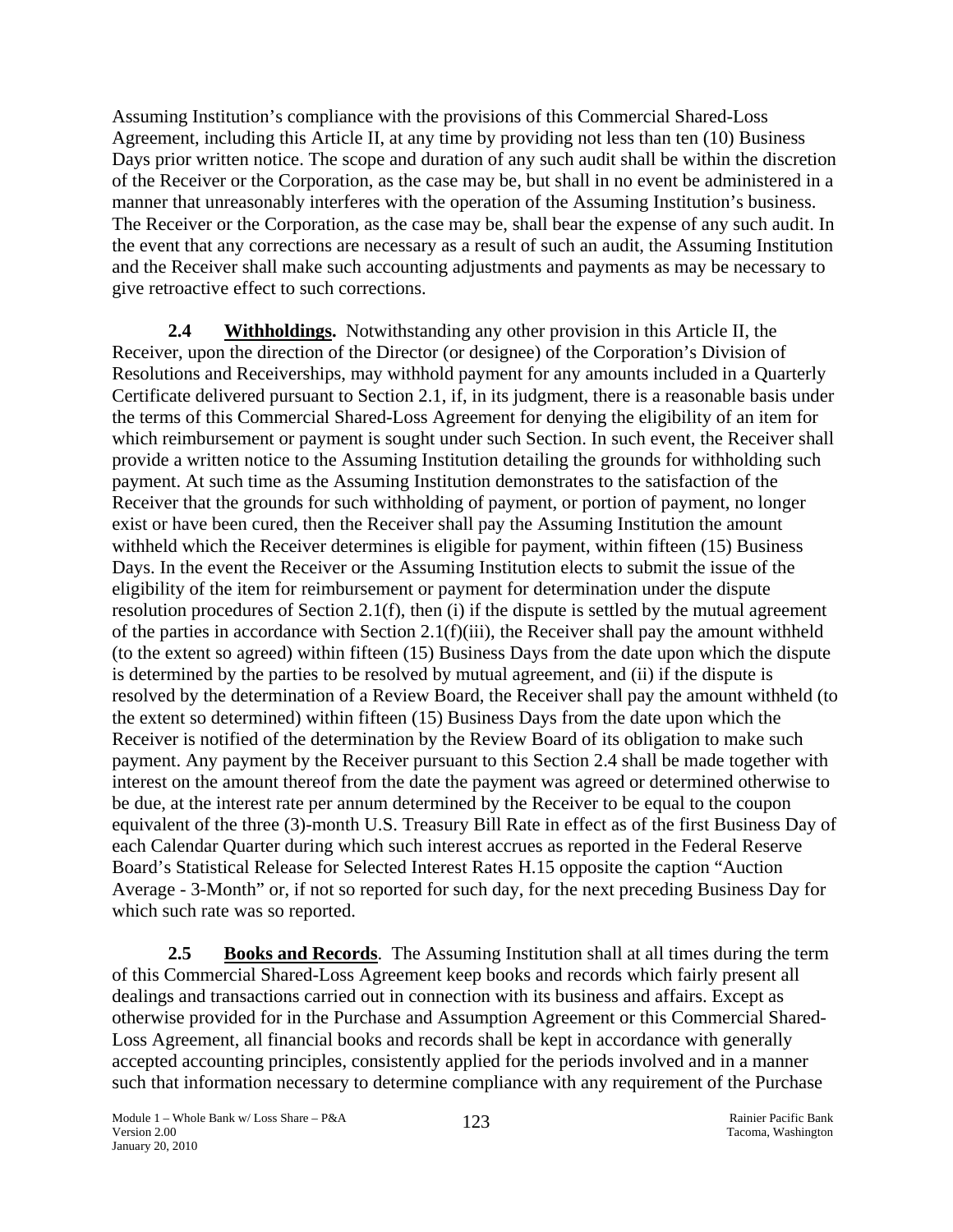and Assumption Agreement or this Commercial Shared-Loss Agreement will be readily obtainable, and in a manner such that the purposes of the Purchase and Assumption Agreement or this Commercial Shared-Loss Agreement may be effectively accomplished. Without the prior written approval of the Corporation, the Assuming Institution shall not make any change in its accounting principles adversely affecting the value of the Shared-Loss Assets except as required by a change in generally accepted accounting principles. The Assuming Institution shall notify the Corporation of any change in its accounting principles affecting the Shared-Loss Assets which it believes are required by a change in generally accepted accounting principles.

**2.6 Information**. The Assuming Institution shall promptly provide to the Corporation such other information, including financial statements and computations, relating to the performance of the provisions of the Purchase and Assumption Agreement or otherwise relating to its business and affairs or this Commercial Shared-Loss Agreement, as the Corporation or the Receiver may request from time to time.

**2.7 Tax Ruling.** The Assuming Institution shall not at any time, without the Corporation's prior written consent, seek a private letter ruling or other determination from the Internal Revenue Service or otherwise seek to qualify for any special tax treatment or benefits associated with any payments made by the Corporation pursuant to the Purchase and Assumption Agreement or this Commercial Shared-Loss Agreement.

## **ARTICLE III - RULES REGARDING THE ADMINISTRATION OF SHARED-LOSS ASSETS AND SHARED-LOSS MTM ASSETS**

**3.1 Agreement with Respect to Administration.** The Assuming Institution shall (and shall cause any of its Affiliates to which the Assuming Institution transfers any Shared-Loss Assets or Shared-Loss MTM Assets) to, or a Third Party Servicer to, manage, administer, and collect the Shared-Loss Assets and Shared-Loss MTM Assets while owned by the Assuming Institution or any Affiliate thereof during the term of this Commercial Shared-Loss Agreement in accordance with the rules set forth in this Article III ("Rules"). The Assuming Institution shall be responsible to the Receiver and the Corporation in the performance of its duties hereunder and shall provide to the Receiver and the Corporation such reports as the Receiver or the Corporation reasonably deems advisable, including but not limited to the reports required by Section 3.3 hereof, and shall permit the Receiver and the Corporation at all times to monitor the Assuming Institution's performance of its duties hereunder.

## **3.2 Duties of the Assuming Institution with Respect to Shared-Loss Assets.**

(a) In performance of its duties under these Rules, the Assuming Institution shall:

(i) manage, administer, collect and effect Charge-Offs and Recoveries with respect to each Shared-Loss Asset in a manner consistent with (A) usual and prudent business and banking practices; (B) the Assuming Institution's (or, in the case a Third Party Servicer is engaged, the Third Party Servicer's) practices and procedures including, without limitation, the then-effective written internal credit policy guidelines of the Assuming Institution,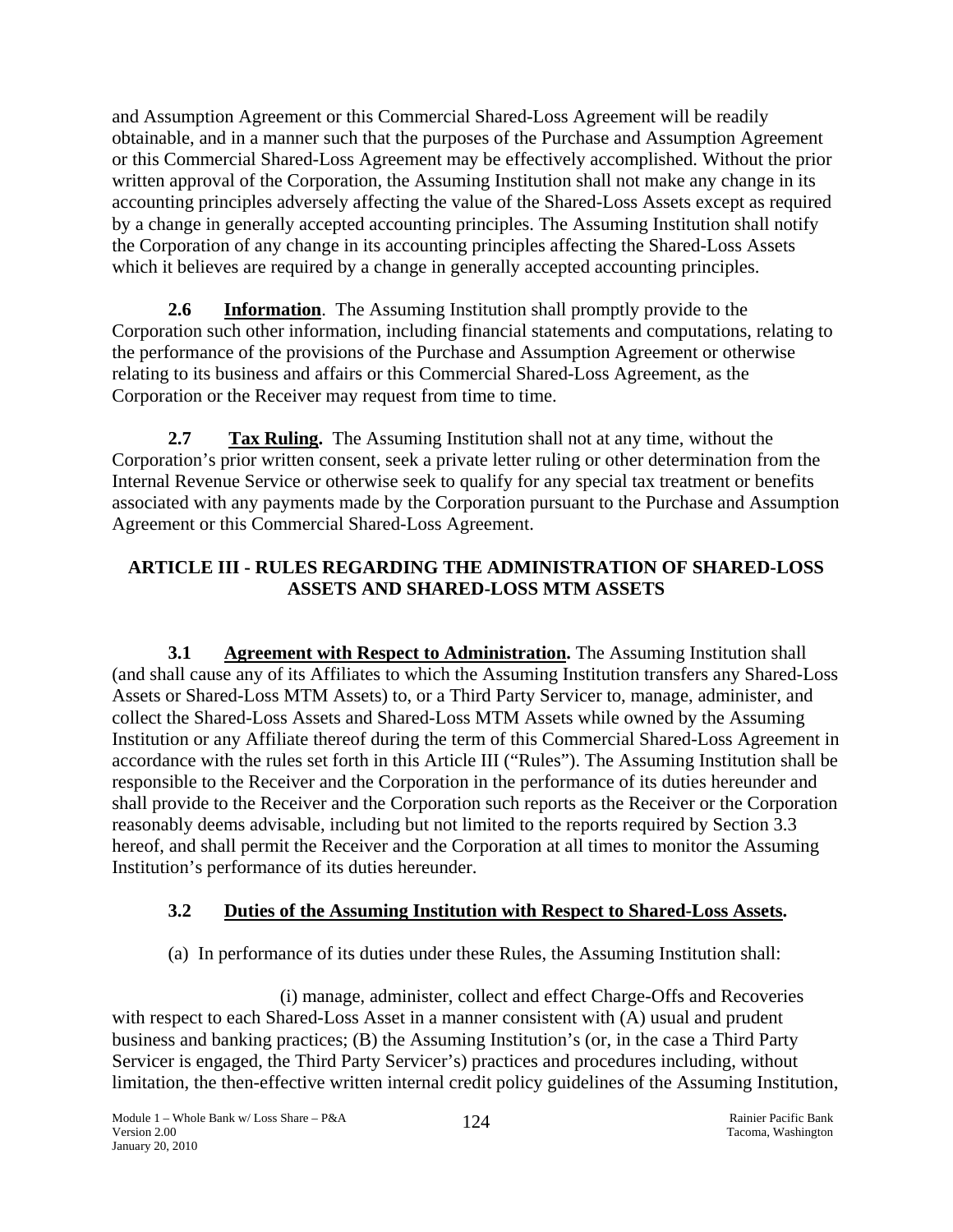with respect to the management, administration and collection of and taking of charge-offs and write-downs with respect to loans, other real estate and repossessed collateral that do not constitute Shared Loss Assets;

(ii) exercise its best business judgment in managing, administering, collecting and effecting Charge-Offs with respect to Shared-Loss Assets;

(iii) use its best efforts to maximize collections with respect to Shared-Loss Assets and, if applicable for a particular Shared-Loss Asset, without regard to the effect of maximizing collections on assets held by the Assuming Institution or any of its Affiliates that are not Shared-Loss Assets;

(iv) adopt and implement accounting, reporting, record-keeping and similar systems with respect to the Shared-Loss Assets, as provided in Section 3.4 hereof;

(v) retain sufficient staff to perform its duties hereunder; and

(vi) provide written notification in accordance with Article IV of this Commercial Shared-Loss Agreement immediately after the execution of any contract pursuant to which any third party (other than an Affiliate of the Assuming Institution) will manage, administer or collect any of the Shared-Loss Assets, together with a copy of that contract.

(b) Any transaction with or between any Affiliate of the Assuming Institution with respect to any Shared-Loss Asset including, without limitation, the execution of any contract pursuant to which any Affiliate of the Assuming Institution will manage, administer or collect any of the Shared-Loss Assets, or any other action involving self-dealing, shall be subject to the prior written approval of the Receiver or the Corporation.

(c) The following categories of expenses shall not be deemed to be Reimbursable Expenses or Recovery Expenses:

(i) Federal, State, or local income taxes and expenses related thereto;

(ii) salaries or other compensation and related benefits of Assuming Institution employees and the employees of its Affiliates including, without limitation, any bonus, commission or severance arrangements, training, payroll taxes, dues, or travel- or relocationrelated expenses,;

(iii) the cost of space occupied by the Assuming Institution, any Affiliate thereof and their staff, the rental of and maintenance of furniture and equipment, and expenses for data processing including the purchase or enhancement of data processing systems;

(iv) except as otherwise provided herein, fees for accounting and other independent professional consultants (other than consultants retained to assess the presence, storage or release of any hazardous or toxic substance, or any pollutant or contaminant with respect to the collateral securing a Shared-Loss Loan that has been fully or partially charged-off);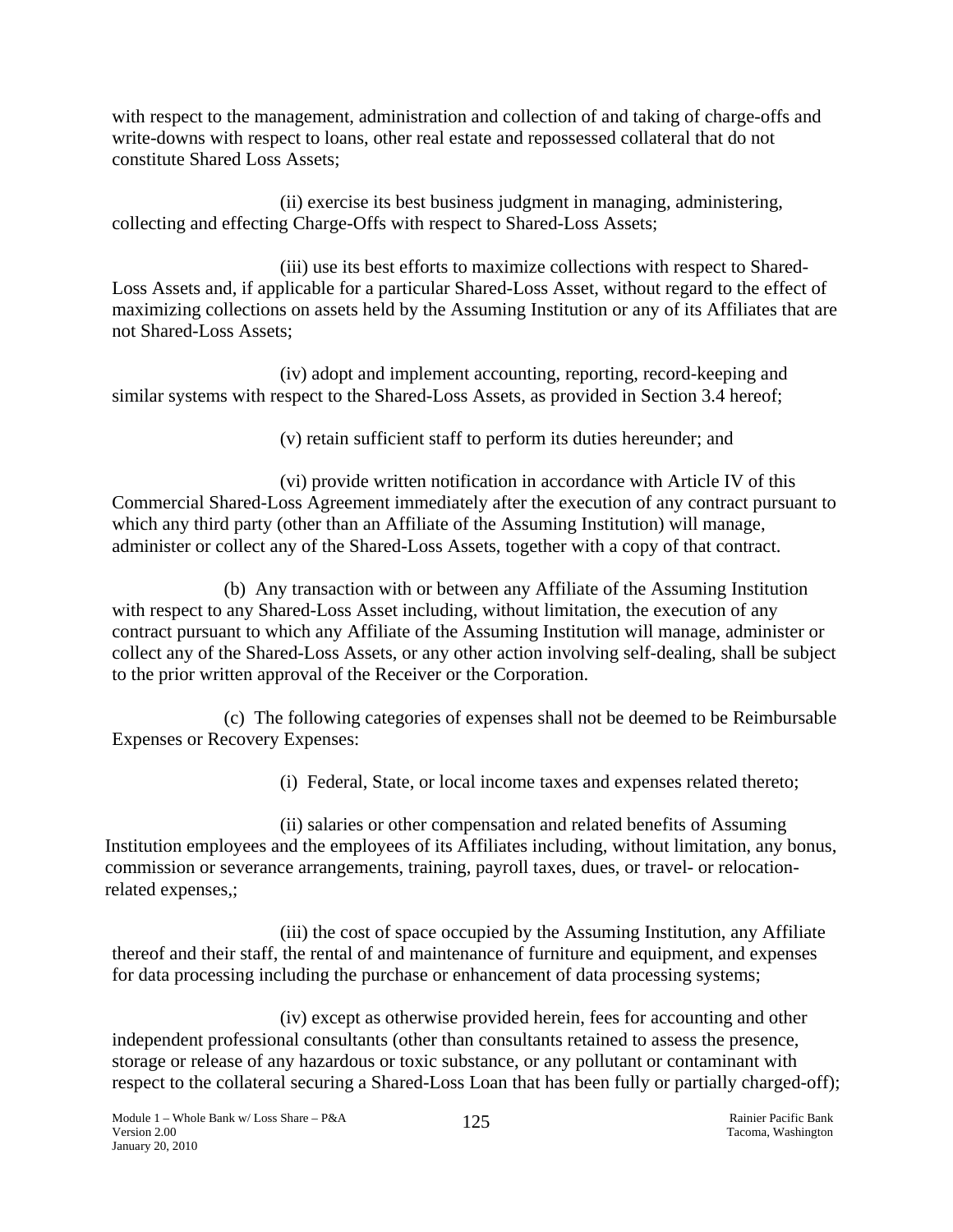provided, that for purposes of this Section 3.2(c)(iv), fees of attorneys and appraisers engaged as necessary to assist in collections with respect to Shared-Loss Assets shall not be deemed to be fees of other independent consultants;

(v) allocated portions of any other overhead or general and administrative expense other than any fees relating to specific assets, such as appraisal fees or environmental audit fees, for services of a type the Assuming Institution does not normally perform internally;

(vi) any expense not incurred in good faith and with the same degree of care that the Assuming Institution normally would exercise in the collection of troubled assets in which it alone had an interest; and

(vii) any expense incurred for a product, service or activity that is of an extravagant nature or design.

(d) Subject to Section 3.7, the Assuming Institution shall not contract with third parties to provide services the cost of which would be a Reimbursable Expense or Recovery Expense if the Assuming Institution would have provided such services itself if the relevant Shared-Loss Assets were not subject to the loss-sharing provisions of Section 2.1 of this Commercial Shared-Loss Agreement.

## **3.3 Duties of the Assuming Institution with Respect to Shared-Loss MTM Assets.**

(a) In performance of its duties under these Rules, the Assuming Institution shall:

(i) manage, administer, collect and each Shared-Loss MTM Asset in a manner consistent with (A) usual and prudent business and banking practices; (B) the Assuming Institution's practices and procedures including, without limitation, the then-effective written internal credit policy guidelines of the Assuming Institution, with respect to the management, administration and collection of similar assets that are not Shared-Loss MTM Assets;

(ii) exercise its best business judgment in managing, administering, collecting and effecting Charge-Offs with respect to Shared-Loss MTM Assets;

(iii) use its best efforts to maximize collections with respect to Shared-Loss MTM Assets and, if applicable for a particular Shared-Loss MTM Asset, without regard to the effect of maximizing collections on assets held by the Assuming Institution or any of its Affiliates that are not Shared-Loss MTM Assets, provided that, any sale of a Shared-Loss MTM Asset shall only be made with the prior approval of the Receiver or the Corporation;

(iv) adopt and implement accounting, reporting, record-keeping and similar systems with respect to the Shared-Loss MTM Assets, as provided in Section 3.4 hereof;

(v) retain sufficient staff to perform its duties hereunder; and

(vi) provide written notification in accordance with Article IV of this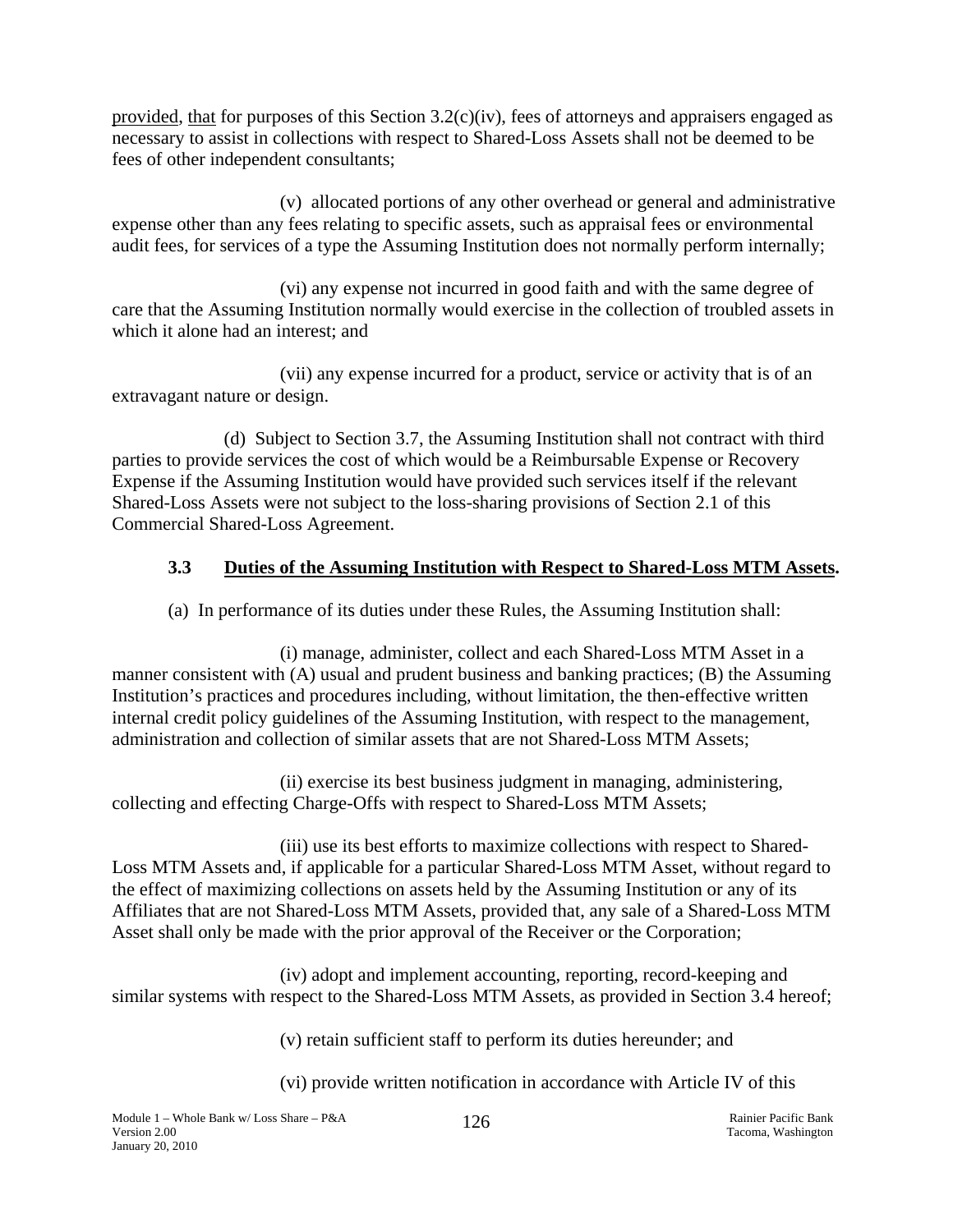Commercial Shared-Loss Agreement immediately after the execution of any contract pursuant to which any third party (other than an Affiliate of the Assuming Institution) will manage, administer or collect any of the Shared-Loss MTM Assets, together with a copy of that contract.

(b) Any transaction with or between any Affiliate of the Assuming Institution with respect to any Shared-Loss MTM Asset including, without limitation, the execution of any contract pursuant to which any Affiliate of the Assuming Institution will manage, administer or collect any of the Shared-Loss Assets, or any other action involving self-dealing, shall be subject to the prior written approval of the Receiver or the Corporation.

(c) The Assuming Institution shall not contract with third parties to provide services the cost of which would be a Reimbursable Expense or Recovery Expense if the Assuming Institution would have provided such services itself if the relevant Shared-Loss Assets were not subject to the loss-sharing provisions of Section 2.1 of this Commercial Shared-Loss Agreement.

**3.4 Records and Reports**. The Assuming Institution shall establish and maintain records on a separate general ledger, and on such subsidiary ledgers as may be appropriate to account for the Shared-Loss Assets and the Shared-Loss MTM Assets, in such form and detail as the Receiver or the Corporation may require, to enable the Assuming Institution to prepare and deliver to the Receiver or the Corporation such reports as the Receiver or the Corporation may from time to time request regarding the Shared-Loss Assets, the Shared-Loss MTM Assets and the Quarterly Certificates required by Section 2.1 of this Commercial Shared-Loss Agreement.

## **3.5 Related Loans**.

(a) The Assuming Institution shall not manage, administer or collect any "Related Loan" in any manner which would have the effect of increasing the amount of any collections with respect to the Related Loan to the detriment of the Shared-Loss Asset to which such loan is related. A "Related Loan" means any loan or extension of credit held by the Assuming Institution at any time on or prior to the end of the final Recovery Quarter that is: (i) made to the same Obligor with respect to a Loan that is a Shared-Loss Asset or with respect to a Loan from which Other Real Estate, Additional ORE or Subsidiary ORE derived, or (ii) attributable to the same primary Obligor with respect to any Loan described in clause (i) under the rules of the Assuming Institution's Chartering Authority concerning the legal lending limits of financial institutions organized under its jurisdiction as in effect on the Commencement Date, as applied to the Assuming Institution.

(b) The Assuming Institution shall prepare and deliver to the Receiver with the Quarterly Certificates for the Calendar Quarters ending June 30 and December 31 for all Shared-Loss Quarters and Recovery Quarters, a schedule of all Related Loans which are commercial loans or commercial real estate loans with Legal Balances of \$500,000 or more on the Accounting Records of the Assuming Institution as of the end of each such semi-annual period, and all other commercial loans or commercial real estate loans attributable to the same Obligor on such loans of \$500,000 or more.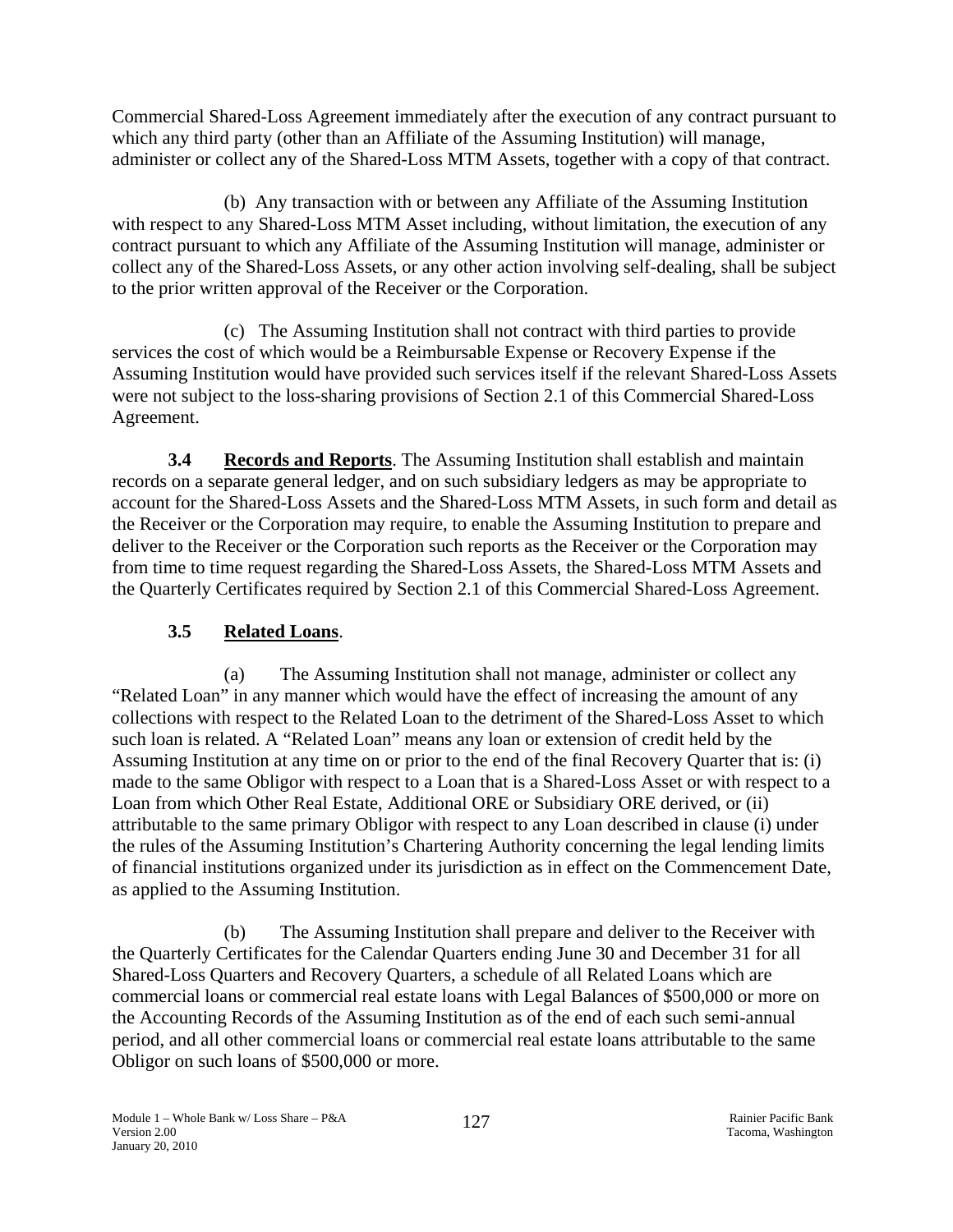**3.6 Legal Action; Utilization of Special Receivership Powers**. The Assuming Institution shall notify the Receiver in writing (such notice to be given in accordance with Article IV below and to include all relevant details) prior to utilizing in any legal action any special legal power or right which the Assuming Institution derives as a result of having acquired a Shared-Loss Asset from the Receiver, and the Assuming Institution shall not utilize any such power unless the Receiver shall have consented in writing to the proposed usage. The Receiver shall have the right to direct such proposed usage by the Assuming Institution and the Assuming Institution shall comply in all respects with such direction. Upon request of the Receiver, the Assuming Institution will advise the Receiver as to the status of any such legal action. The Assuming Institution shall immediately notify the Receiver of any judgment in litigation involving any of the aforesaid special powers or rights.

**3.7 Third Party Servicer**. The Assuming Institution may perform any of its obligations and/or exercise any of its rights under this Commercial Shared-Loss Agreement through or by one or more Third Party Servicers, who may take actions and make expenditures as if any such Third Party Servicer was the Assuming Institution hereunder (and, for the avoidance of doubt, such expenses incurred by any such Third Party Servicer on behalf of the Assuming Institution shall be Reimbursable Expenses or Recovery Expenses, as the case may be, to the same extent such expenses would so qualify if incurred by the Assuming Institution); provided, however, that the use thereof by the Assuming Institution shall not release the Assuming Institution of any obligation or liability hereunder.

## **ARTICLE IV -- PORTFOLIO SALE**

**4.1 Assuming Institution Portfolio Sales of Remaining Shared-Loss Assets**. The Assuming Institution shall have the right with the concurrence of the Receiver, commencing as of the first day of the third to last Shared-Loss Quarter, to liquidate for cash consideration, in one or more transactions, all or a portion of Shared-Loss Assets held by the Assuming Institution ("Portfolio Sales"). If the Assuming Institution exercises its option under this Section 4.1, it must give thirty (30) days notice in writing to the Receiver setting forth the details and schedule for the Portfolio Sale which shall be conducted by means of sealed bid sales to third parties, not including any of the Assuming Institution's affiliates, contractors, or any affiliates of the Assuming Institution's contractors.

**4.2 Calculation of Sale Gain or Loss**. For Shared-Loss Assets gain or loss on the sales under Section 4.1 will be calculated as the sale price received by the Assuming Institution less the book value of the remaining Shared-Loss Assets.

### **ARTICLE V -- LOSS-SHARING NOTICES GIVEN TO CORPORATION AND/OR RECEIVER**

As a supplement to the notice provisions contained in Section 13.7 of the Purchase and Assumption Agreement, any notice, request, demand, consent, approval, or other communication (a "Notice") given to the Corporation and/or the Receiver in the loss-sharing context shall be given as follows: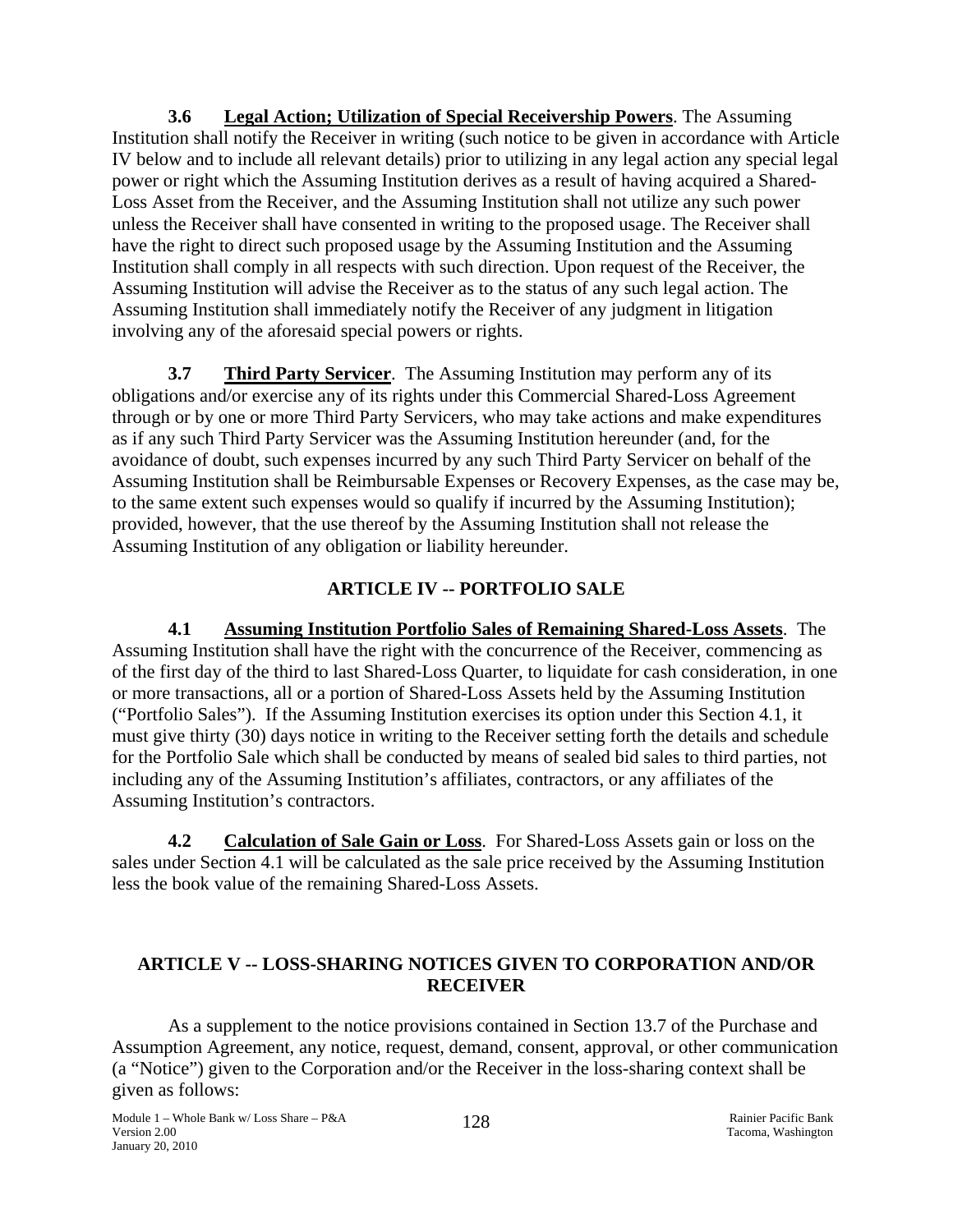**5.1** With respect to a Notice under Section 2 and Sections 3.1-3.5 of this Commercial Shared-Loss Agreement:

> Federal Deposit Insurance Corporation Division of Resolutions and Receiverships 550 17th Street, N.W. Washington, D.C. 20429

Attention: Assistant Director, Franchise and Asset Marketing

**5.2** With respect to a Notice under Section 3.6 of this Commercial Shared-Loss Agreement:

> Federal Deposit Insurance Corporation - Legal Division 40 Pacifica Irvine, CA 92618 Attention: Managing Counsel

with a copy to:

Federal Deposit Insurance Corporation Legal Division 550 17th Street, N.W. Washington, D.C. 20429 Attention: Senior Counsel (Special Issues Group)

## **ARTICLE VI – MISCELLANEOUS**

**6.1** Expenses. Except as otherwise expressly provided herein, all costs and expenses incurred by a party hereto in connection with this Commercial Shared-Loss Agreement shall be borne by such party whether or not the transactions contemplated herein shall be consummated.

**6.2 Successors and Assigns; Specific Performance.** All terms and provisions of this Commercial Shared-Loss Agreement shall be binding upon and shall inure to the benefit of the parties hereto only; provided, however, that, Receiver may assign or otherwise transfer this Commercial Shared-Loss Agreement (in whole or in part) to the Federal Deposit Insurance Corporation in its corporate capacity without the consent of Assuming Institution. Notwithstanding anything to the contrary contained in this Commercial Shared-Loss Agreement, except as is expressly permitted in this Section 6.2, Assuming Institution may not assign or otherwise transfer this Commercial Shared-Loss Agreement (in whole or in part) without the prior written consent of the Receiver, which consent may be granted or withheld by the Receiver in its sole discretion, and any attempted assignment or transfer in violation of this provision shall be void *ab initio.* For the avoidance of doubt, a merger or consolidation of the Assuming Institution with and into another financial institution, the sale of all or substantially all of the assets of the Assuming Institution to another financial institution constitutes the transfer of this Commercial Shared-Loss Agreement which requires the consent of the Receiver; and for a period of thirty-six (36) months after Bank Closing, a merger or consolidation shall also include the sale by any individual shareholder, or shareholders acting in concert, of more than 9% of the outstanding shares of the Assuming Institution, or of its holding company, or of any subsidiary<br>Module 1 – Whole Bank w/ Loss Share – P&A<br>Rainier Pacific Bank Module 1 – Whole Bank w/ Loss Share – P&A  $129$  Rainier Pacific Bank Version 2.00 Tacoma, Washington January 20, 2010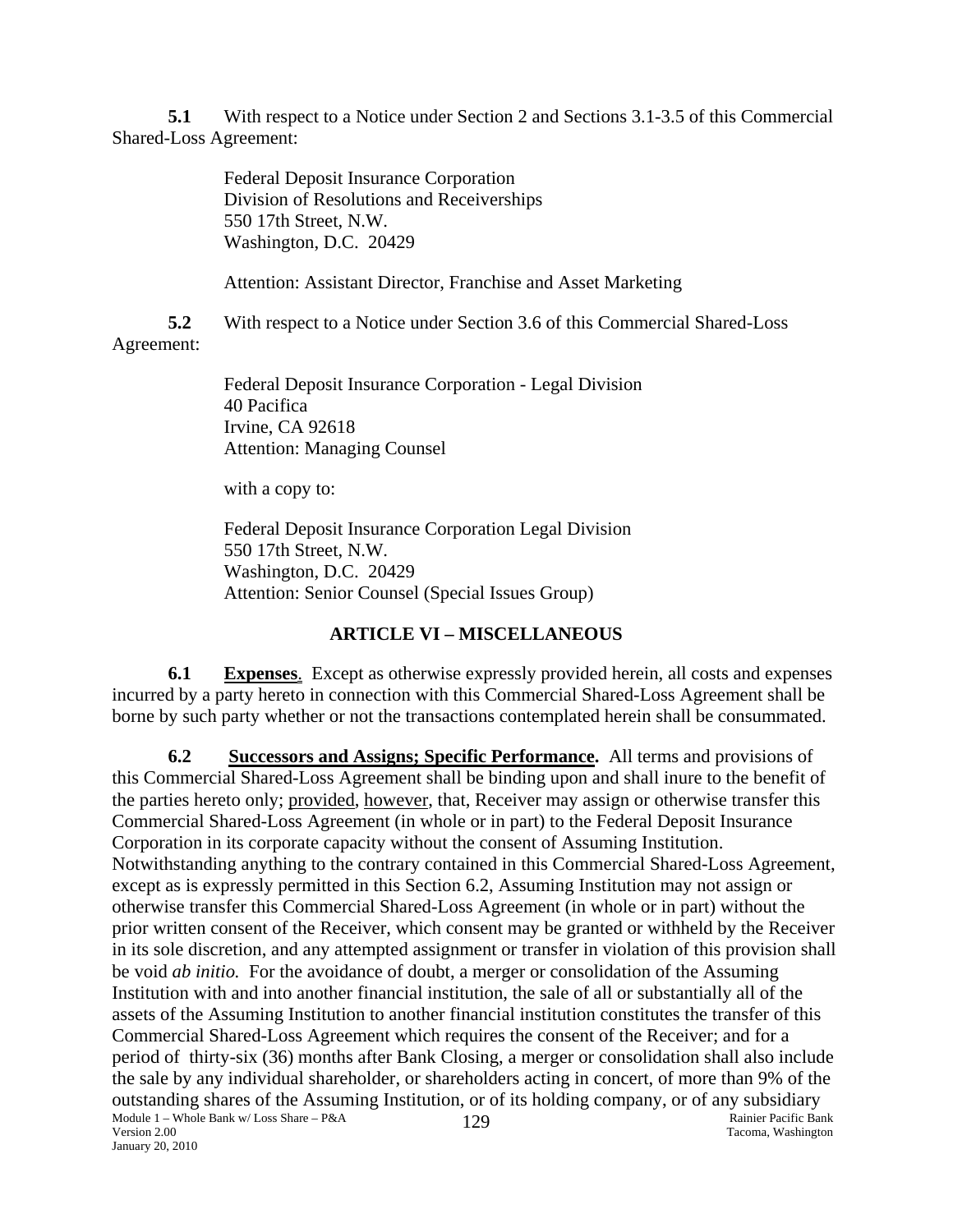holding Shared-Loss Assets, or the sale of shares by the Assuming Institution or its holding company or any subsidiary holding Shared-Loss Assets, in a public or private offering, that increases the number of shares outstanding by more than 9%, constitutes the transfer of this Commercial Shared-Loss Agreement which requires the consent of the Receiver. However, no Loss shall be recognized as a result of any accounting adjustments that are made due to any such merger, consolidation or sale consented to by the FDIC. The FDIC's consent shall not be required if the aggregate outstanding principal balance of Shared-Loss Assets is less than twenty percent (20%) of the initial aggregate balance of Shared-Loss Assets.

**6.3 Governing Law**. This Commercial Shared-Loss Agreement shall be construed in accordance with federal law, or, if there is no applicable federal law, the laws of the State of New York, without regard to any rule of conflict of law that would result in the application of the substantive law of any jurisdiction other than the State of New York.

**6.4 WAIVER OF JURY TRIAL**. EACH PARTY HERETO HEREBY IRREVOCABLY AND UNCONDITIONALLY WAIVES ALL RIGHT TO TRIAL BY JURY IN OR TO HAVE A JURY PARTICIPATE IN RESOLVING ANY DISPUTE, ACTION, PROCEEDING OR COUNTERCLAIM, WHETHER SOUNDING IN CONTRACT, TORT OR OTHERWISE, ARISING OUT OF OR RELATING TO OR IN CONNECTION WITH THIS COMMERCIAL SHARED-LOSS AGREEMENT OR ANY OF THE TRANSACTIONS CONTEMPLATED HEREBY.

**6.5 Captions**. All captions and headings contained in this Commercial Shared-Loss Agreement are for convenience of reference only and do not form a part of, and shall not affect the meaning or interpretation of, this Commercial Shared-Loss Agreement.

**6.6 Entire Agreement; Amendments**. This Commercial Shared-Loss Agreement, along with the Single Family Shared-Loss Agreement and the Purchase and Assumption Agreement, including the Exhibits and any other documents delivered pursuant hereto, embody the entire agreement of the parties with respect to the subject matter hereof, and supersede all prior representations, warranties, offers, acceptances, agreements and understandings, written or oral, relating to the subject matter herein. This Commercial Shared-Loss Agreement may be amended or modified or any provision thereof waived only by a written instrument signed by both parties or their respective duly authorized agents.

**6.7** Severability. Whenever possible, each provision of this Commercial Shared-Loss Agreement shall be interpreted in such manner as to be effective and valid under applicable law, but if any provision of this Commercial Shared-Loss Agreement is held to be prohibited by or invalid, illegal or unenforceable under applicable law, such provision shall be construed and enforced as if it had been more narrowly drawn so as not to be prohibited, invalid, illegal or unenforceable, and the validity, legality and enforceability of the remainder of such provision and the remaining provisions of this Commercial Shared-Loss Agreement shall not in any way be affected or impaired thereby.

**6.8 No Third Party Beneficiary.** This Commercial Shared-Loss Agreement and the Exhibits hereto are for the sole and exclusive benefit of the parties hereto and their respective permitted successors and permitted assigns and there shall be no other third party beneficiaries,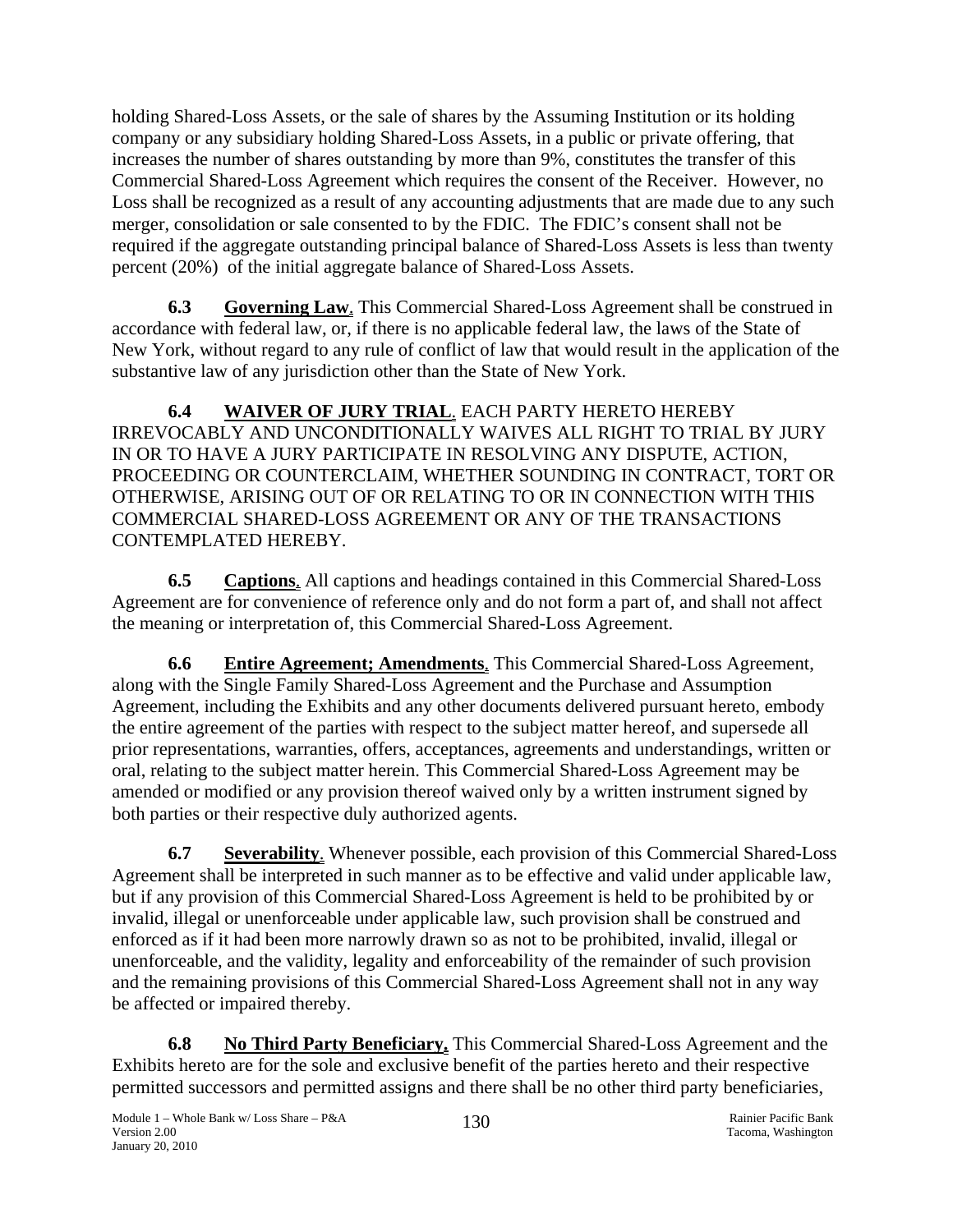and nothing in Commercial Shared-Loss Agreement or the Exhibits shall be construed to grant to any other Person any right, remedy or claim under or in respect of this Commercial Shared-Loss Agreement or any provision hereof.

**6.9 Consent**. Except as otherwise provided herein, when the consent of a party is required herein, such consent shall not be unreasonably withheld or delayed.

**6.10 Rights Cumulative.** Except as otherwise expressly provided herein, the rights of each of the parties under this Commercial Shared-Loss Agreement are cumulative, may be exercised as often as any party considers appropriate and are in addition to each such party's rights under the Purchase and Sale Agreement and any of the related agreements or under law. Except as otherwise expressly provided herein, any failure to exercise or any delay in exercising any of such rights, or any partial or defective exercise of such rights, shall not operate as a waiver or variation of that or any other such right.